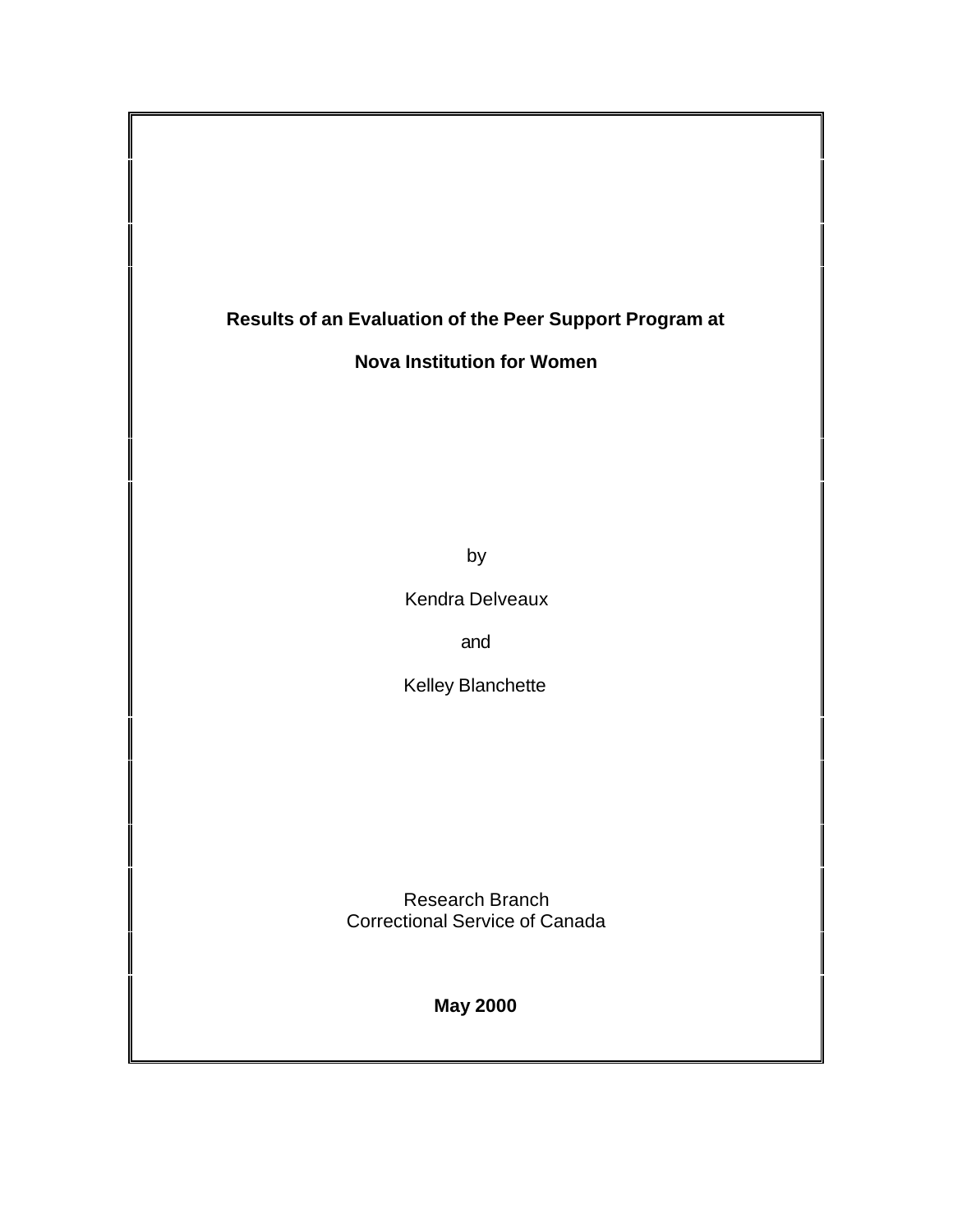## **ACKNOWLEDGMENTS**

We would like to express our sincere appreciation to Dr. Sylvia Frausin-Murphy, psychologist at Nova Institution, as well as Margot Watt (psychology intern) for their support and cooperation in the collection of data for this study. Their commitment to the women of this institution was apparent from the beginning. Appreciation is also extended to Fariya Syed, whose experience with this project proved invaluable in the distribution of measures and collection of data, particularly the individual interviews conducted with the staff and offenders. We also wish to acknowledge the work of Cherami Wichmann, who assisted with statistical analyses and editing of the paper. Thanks also to Ralph Serin for his editorial comments regarding this report. Finally, we thank the staff and offenders at Nova Institution. Without their participation and cooperation in completing numerous questionnaires, surveys, and interviews, the evaluation of this program would not have been possible.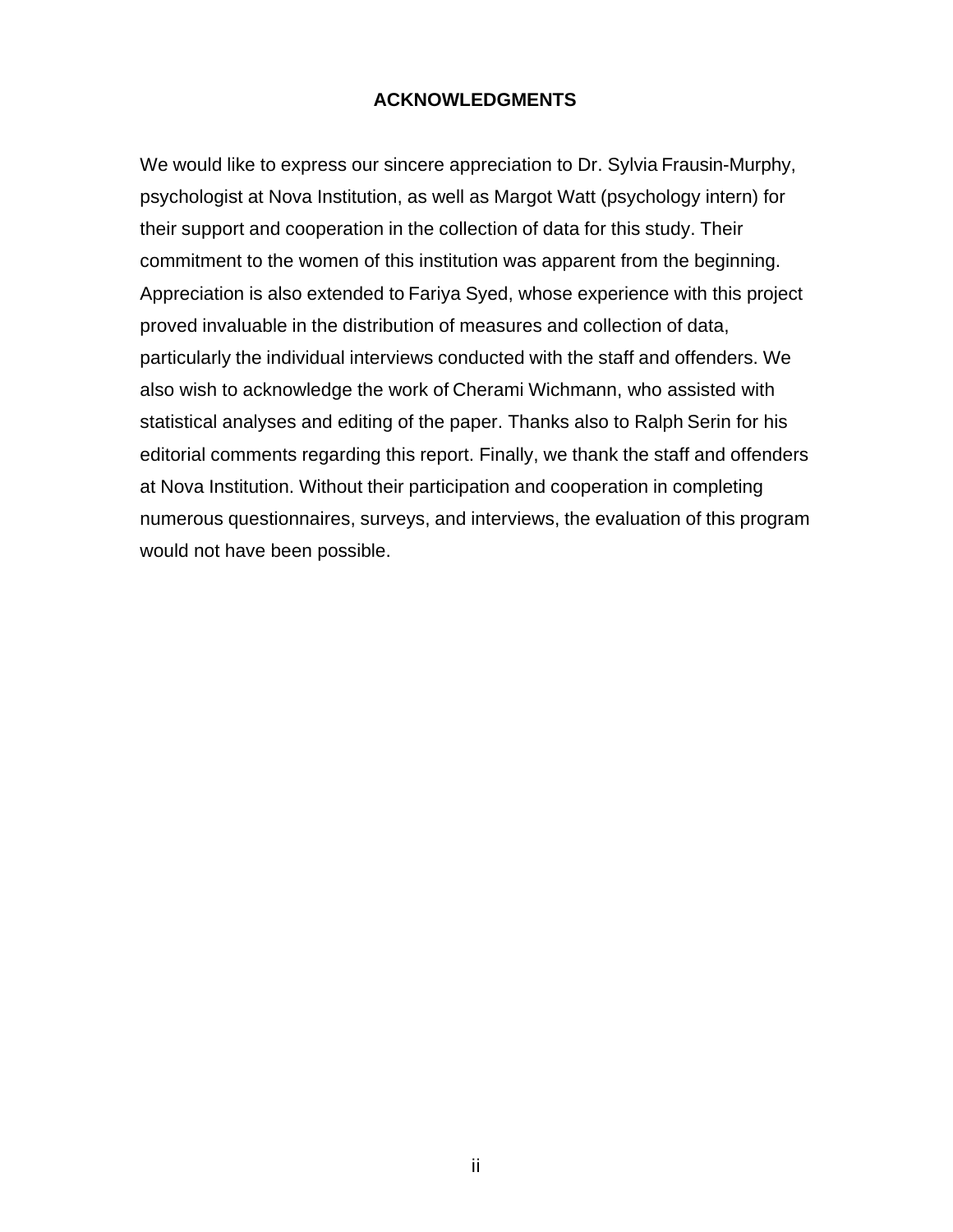#### **EXECUTIVE SUMMARY**

This report provides results of a preliminary evaluation of the Peer Support Team (PST) program at Nova Institution for Women. In brief, the PST program consists of intensive training for women inmates to provide emotional support to their peers. Graduates of PST training become 'pseudo-counselors' and are sanctioned to provide support services to other inmates upon request.

The assessment of this program incorporated both quantitative and qualitative analyses in a multimethod research design. Results of the evaluation showed a lack of use of the peer support services at Nova Institution. The women provided three main reasons for not using peer support: 1) they were not aware of the program, 2) concern that the PST member would breach confidentiality, and 3) no personal need for formal peer support services. Notably, many women suggested that they *would* use peer support in the future if they felt that they needed it and if they could speak to a team member that they trusted. Moreover, concerns regarding confidentiality were related to a perceived *potential* breach of trust, rather than the result of *actual* negative experiences.

A clear understanding about the program was lacking in several areas. While most staff and inmates were cognizant that the PST was operational at Nova, there was a general lack of awareness regarding specific program details. For example, a number of inmates reported that they had heard about the PST program, but were unaware that they could request support services from program graduates. In addition, there was confusion amongst staff members regarding the identities of PST members and the process involved in setting up peer support sessions.

Some concerns were also noted regarding the availability of funding for the program. There were no monetary resources allocated to the PST at Nova at the time of the evaluation. In addition, difficulties were anticipated regarding the availability of staff to coordinate the PST in the future, as one of the coordinators was leaving Nova soon after the evaluation was conducted.

iii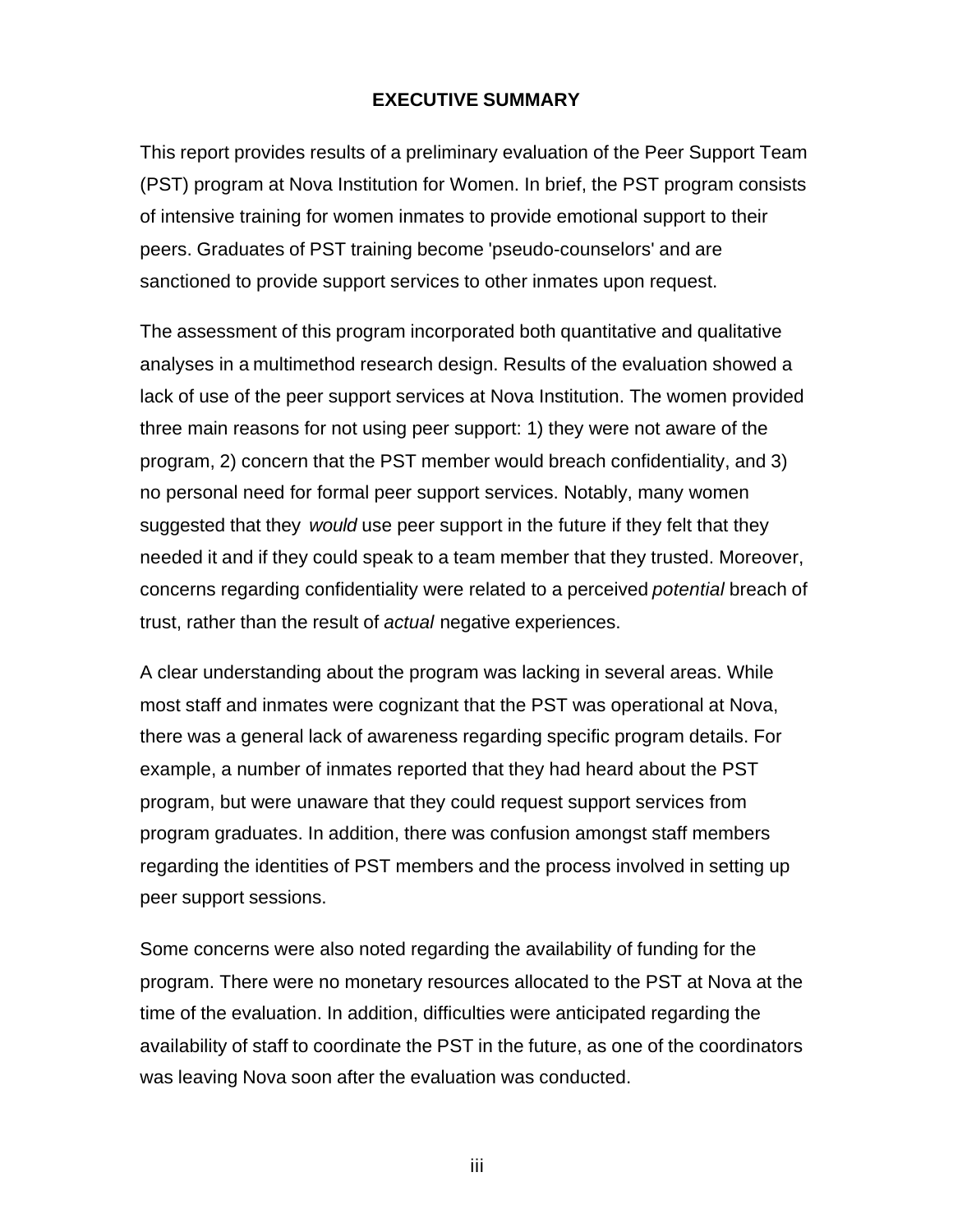Notwithstanding the above-noted concerns, the data also showed some very positive gains as a result of the PST program. Most markedly, those women who had participated in the peer support training experienced numerous personal benefits. These included: developing skills to deal with their own as well as other offenders' issues, gaining a better understanding of themselves, practical knowledge / education, and acquiring possible career-related experience.

At the time of data collection for this evaluation, the PST was evolving steadily at Nova Institution. Despite some implementation problems, many respondents (staff *and* inmates) reported generally positive perceptions of the program. Difficulties with the PST were mostly related to the poor awareness and lack of use. This evaluation report concludes with some concrete recommendations for potential program improvement.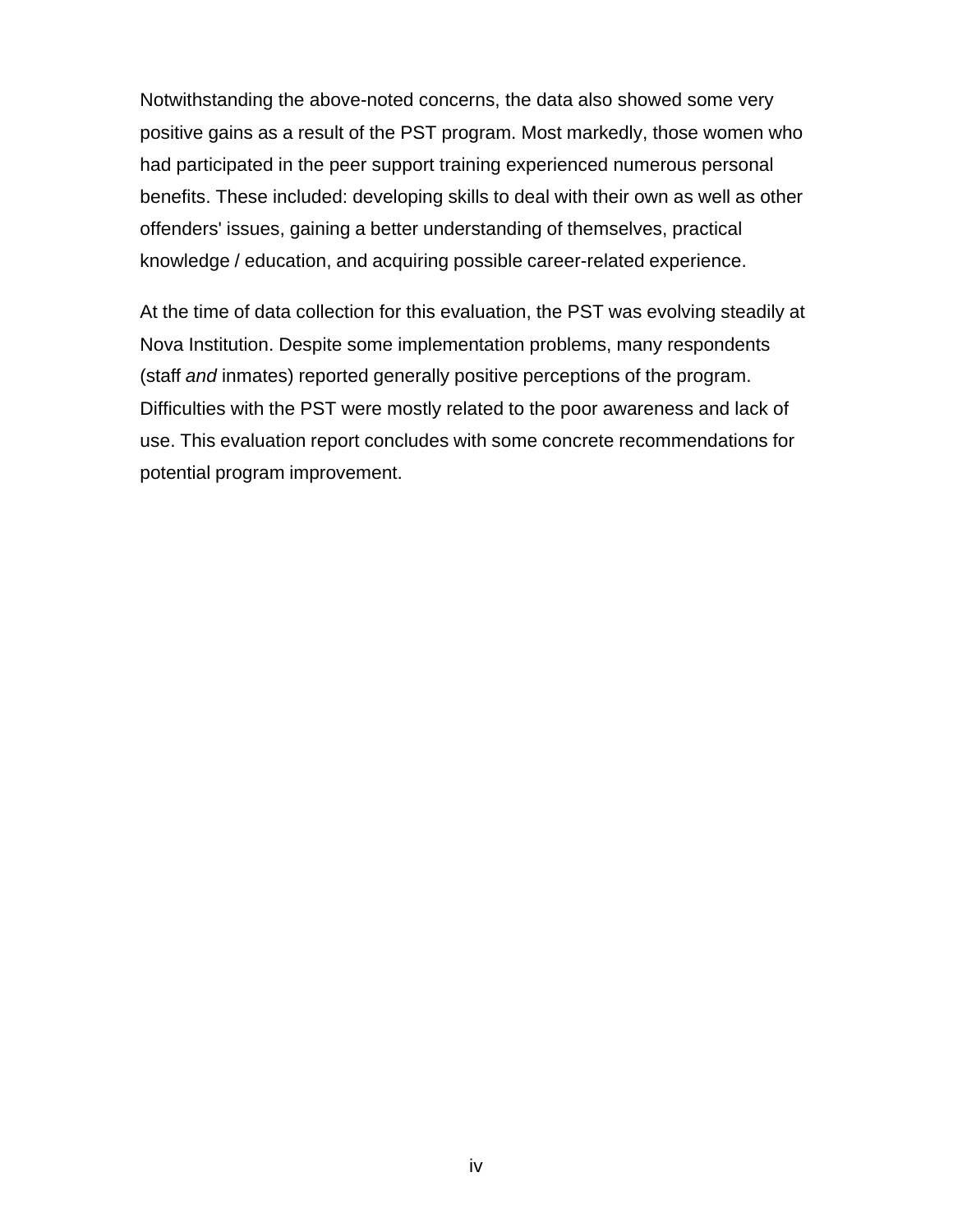# **TABLE OF CONTENTS**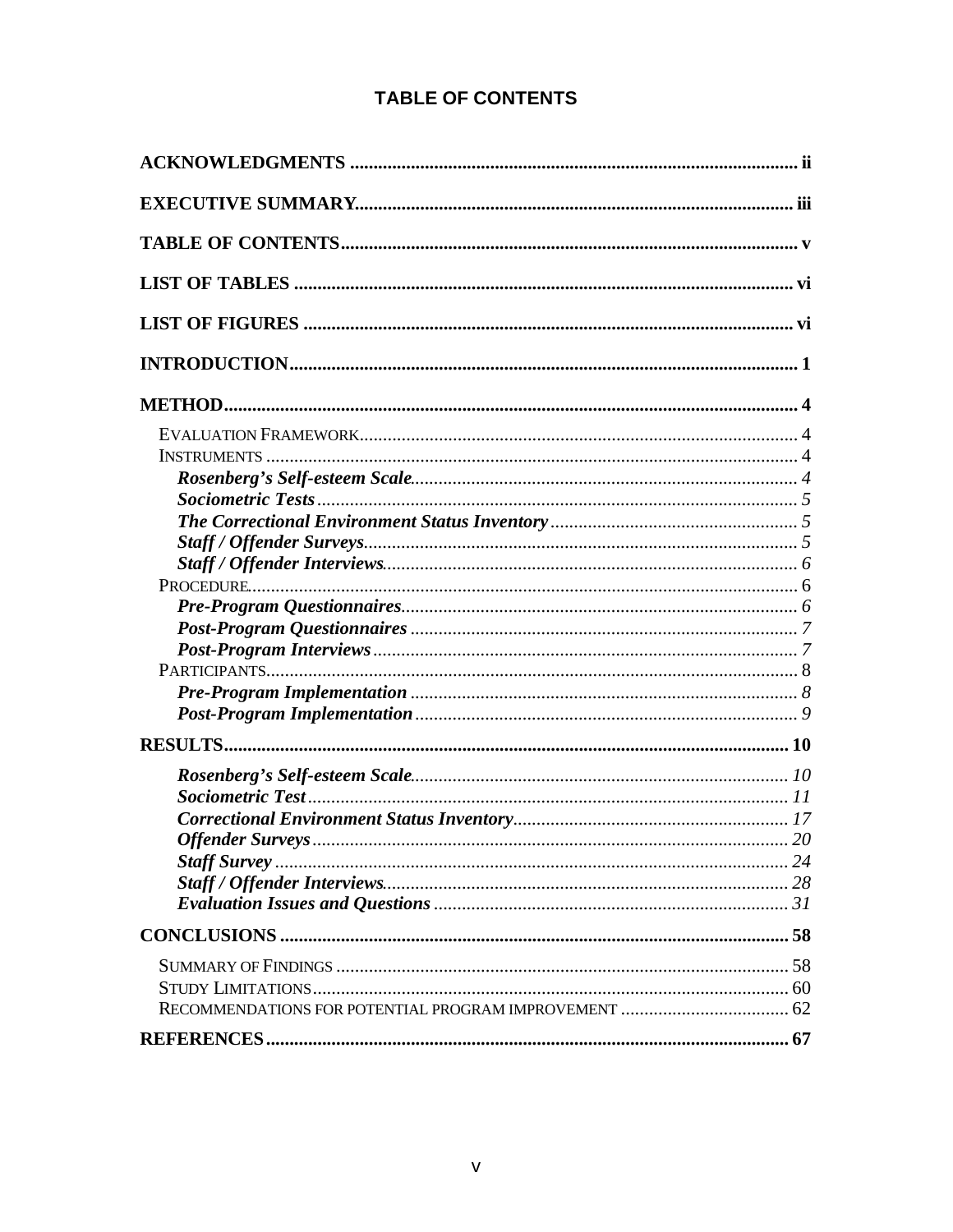| APPENDIX C: CORRECTIONAL ENVIRONMENT STATUS               |  |
|-----------------------------------------------------------|--|
|                                                           |  |
|                                                           |  |
| APPENDIX F: GUIDELINES FOR SEMI-STRUCTURED INTERVIEWS  85 |  |
| APPENDIX G: PEER SUPPORT PROGRAM EVALUATION FORM 100      |  |

# **LIST OF TABLES**

| Table 1: Means (Standard Deviations) and t-tests for CESI Scale and |  |
|---------------------------------------------------------------------|--|
|                                                                     |  |

# **LIST OF FIGURES**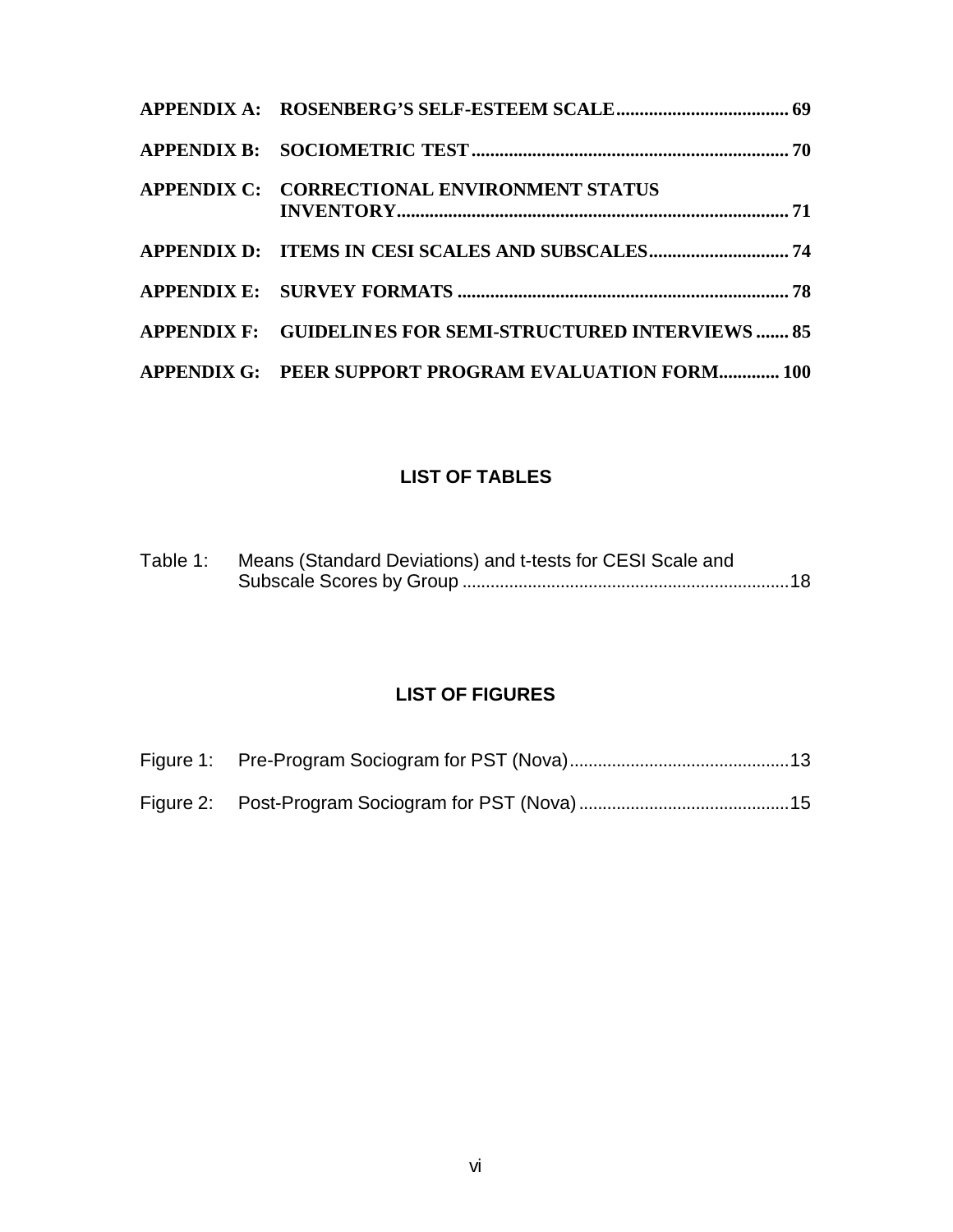#### **INTRODUCTION**

The fact that women comprise less than 3% of incarcerated offenders in Canada (Solicitor General Canada, 1997), may explain why little attention has been focused on the development and evaluation of programs for women offenders until recently. The development of programs designed specifically for women is particularly important given the fact that women offenders may have different needs than men, based on their unique experiences (see Koons, Burrow, Morash, & Bynum, 1997; Shaw, 1994 for reviews). For example, in contrast to men, women offenders often report histories of prior sexual or physical abuse, mental health problems, alcohol or drug abuse, and prolonged periods of unemployment related to limited education and few marketable skills. Many of these women also report that they are the primary caregivers of their children. Finally, women may tend to turn their anger and stress inward, resulting in a high incidence of selfinjurious and self-destructive behaviors among the female offender population.

One additional factor that may differentiate federally sentenced women from men is the importance they place on relationships. Just as friendships may be particularly important to non-incarcerated women, it has been suggested that women prisoners have an overwhelming need to establish friendships or affectional relationships with other offenders (Giallombardo, 1966; 1974). In fact, (Heney, 1990) indicated that many women offenders spontaneously created a support network for each other in times of need.

Furthermore, relational issues, such as obtaining support from one's peers and forming close "sister-like" relationships, have been perceived to contribute to the success of institutional programs (Koons et al., 1997). According to Koons and colleagues, these findings elucidate an additional important difference between male and female offenders. Specifically, they report that, "Prior research, almost exclusively in men's prisons (Andrews, Zinger et al., 1990), has cautioned against the use of groups in programming because creating open communication among offenders can reinforce procriminal behaviour and attitudes; however, women's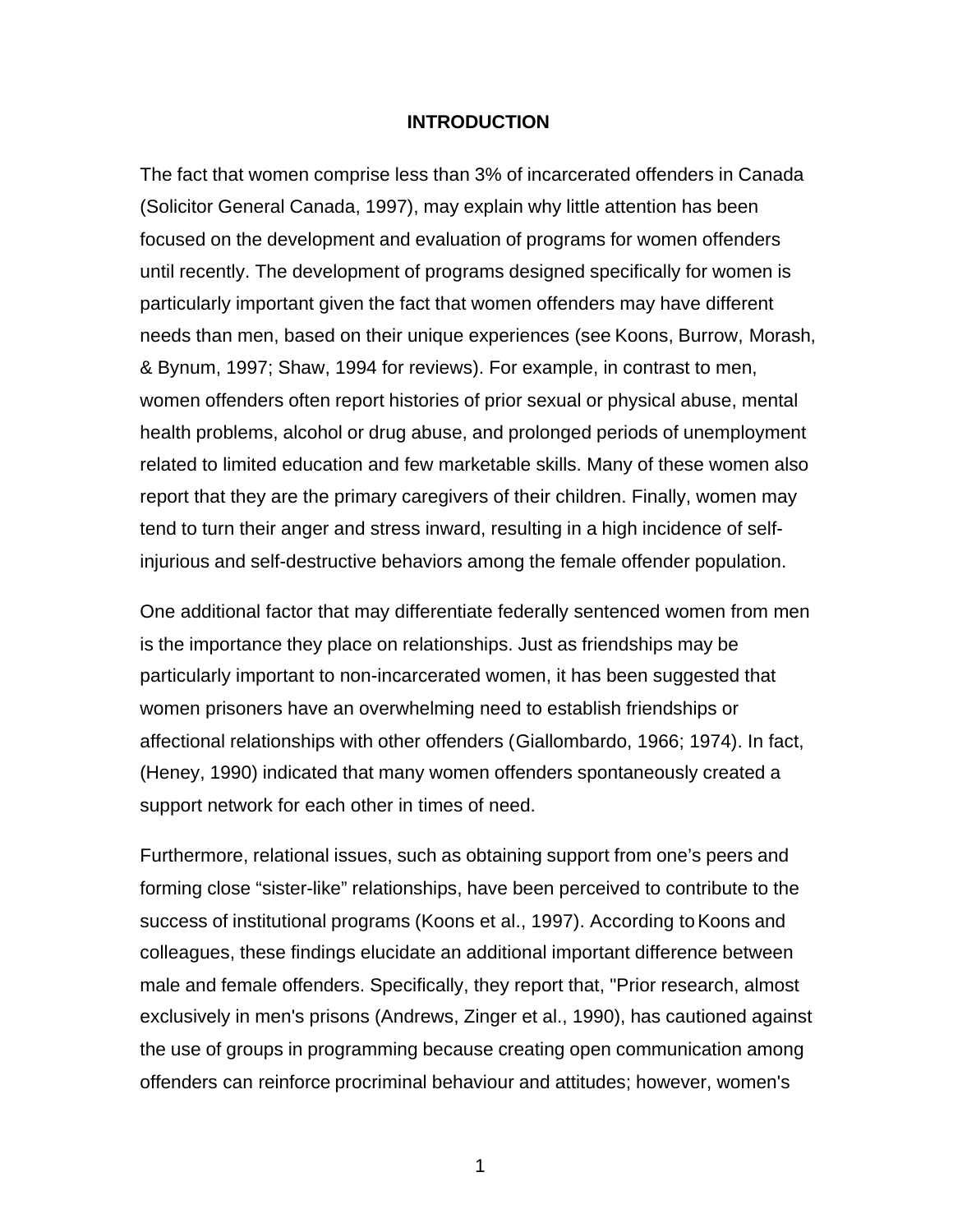propensity to form close and helpful relationships with each other results in prosocial, ex-offenders' support groups both during the program and after completion" (Koons, et al., 1997, p. 529).

The relative importance of relationships to women suggests that programs incorporating peer support and fostering meaningful, caring relationships among inmates may be particularly effective for federally sentenced women. Thus, a program designed specifically to address these issues was designed at Prison for Women (P4W) in 1990. The Peer Support Team (PST) program was designed to provide offenders with, "proficient crisis intervention and short-term counseling delivered by their peers" (Correctional Services of Canada, 1996a, p. 2).

Participants who volunteer for this program initially must go through a screening process to determine their suitability for the role of a peer support provider. Individuals who meet the criteria for inclusion receive training in counseling and issues relevant to women offenders (e.g., substance abuse, self-injury, and eating disorders). Following the completion of training, participants' progress is evaluated. Those who graduate from the program are then eligible to become "PST members", and are sanctioned to provide support services to other inmates upon request.

Results of an evaluation of the PST program at P4W revealed benefits to both recipients of counseling services as well as team members themselves (Pollack, 1994). Overall, those who received peer support reported that it helped them to feel better about themselves, and reduced feelings of isolation and depression. Moreover, team members stated that they benefited personally from the training; "…the training session offered an atmosphere of trust, mutuality and respect and encouraged the participant's sense of autonomy and self-efficacy" (Pollack, 1994, p.37). PST members also reported increased feelings of self-worth resulting from the fact that staff trusted them with the responsibility of counseling other inmates.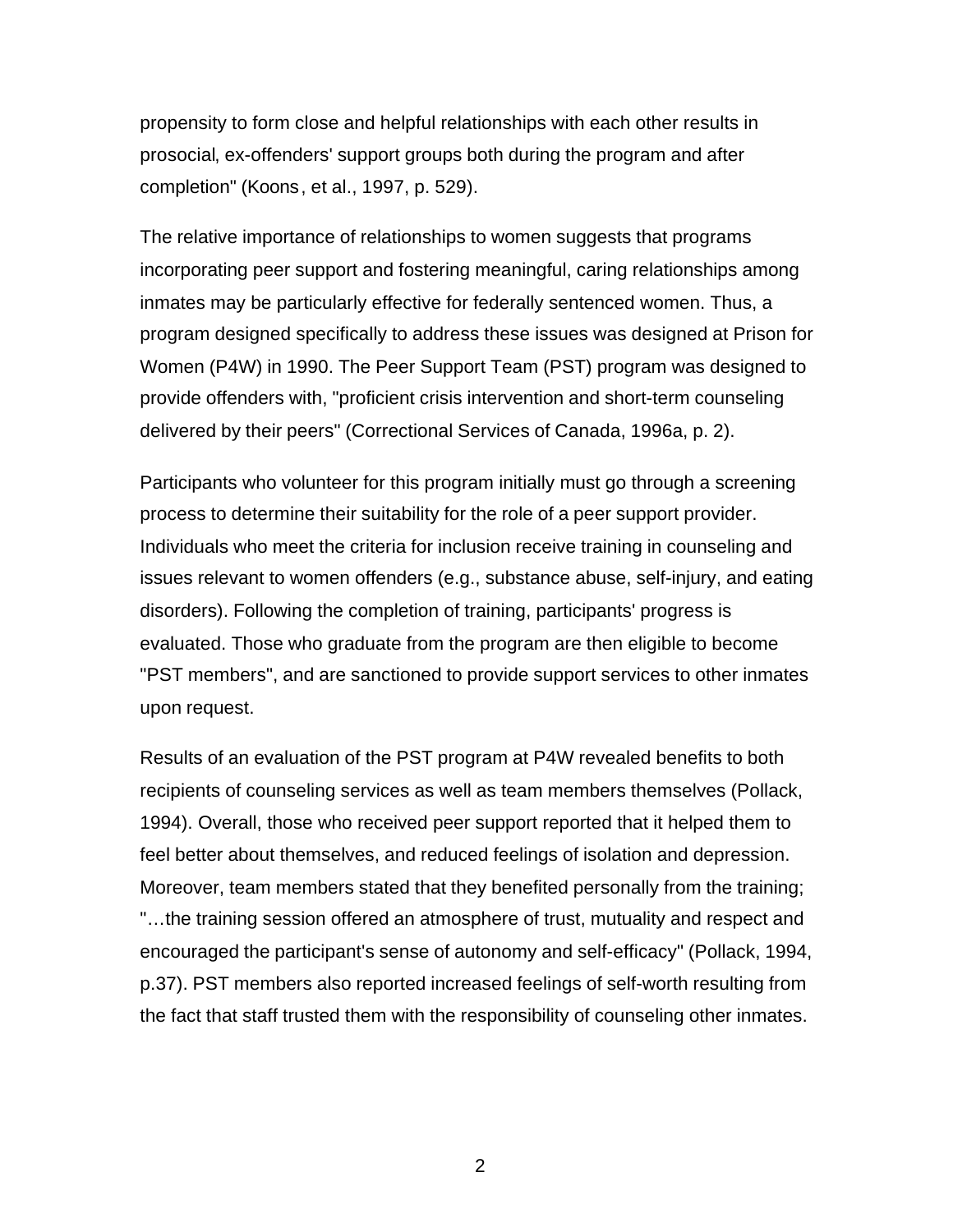Soon after the inception of the PST program at P4W, services at this institution were amended and decentralized. Following the report *Creating Choices* (Task Force on Federally Sentenced Women, 1990), the Solicitor General of Canada announced the decision to construct five new facilities for women. In addition to a Healing Lodge for aboriginal women in Saskatchewan, four additional facilities were opened in Alberta, Ontario, Quebec, and Nova Scotia. Based on the success of the PST program initially established at P4W, the decision was made to implement this program at four of the new institutions.<sup>1</sup> The purpose of the present report was to evaluate the PST program at one of these facilities: Nova Institution in Truro, Nova Scotia.<sup>2</sup>

This report will be organized in the following manner.First, a brief description of the evaluation framework, including measures, procedures, and a description of the population of inmates and staff at Nova Institution is presented. Second, both quantitative and qualitative findings of the study are described. Finally, limitations of the study are discussed and recommendations for potential improvement of the PST program are suggested.

 $\mathbf{1}$ No formal PST program has been implemented at the fifth facility, the Healing Lodge in Saskatchewan, since peer support is encouraged by the entire structure and organization of the facility.

<sup>2</sup> At the present time, an initial evaluation of the PST program at Edmonton Institution for Women (Alberta) has been completed.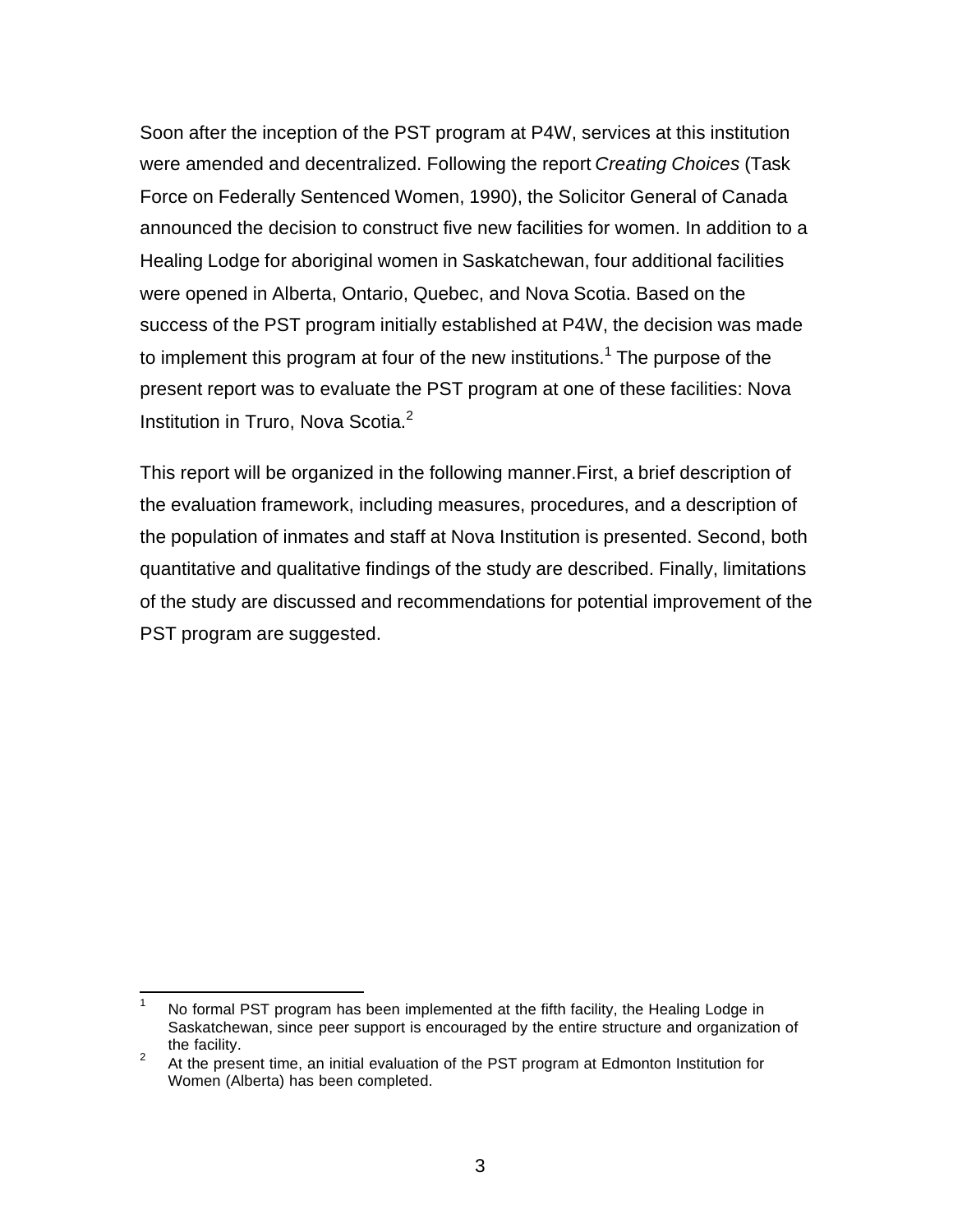#### **METHOD**

#### **Evaluation Framework**

Evaluation of the PST program at Nova Institution was modeled on the Evaluation Framework suggested by Eljdupovic-Guzina and Blanchette (1997). The development of this framework was developed based on: 1) a review of relevant literature; 2) consultation with advisors from the Women Offender Sector and the Research Branch (National Headquarters, Correctional Service of Canada); and 3) phone interviews with staff and former staff from P4W and the regional women's facilities.

The framework allows for three different levels of assessment, differing in scope and depth: comprehensive, moderate, and basic. The comprehensive evaluation option was employed in the present study since it provided the most in-depth and detailed assessment available. Each aspect of the program was evaluated using a variety of suggested methods, including surveys, face-to-face interviews, and selfreport questionnaires (i.e., Rosenberg's Self-esteem Scale, Sociometric tests, Correctional Environment Status Inventory). In addition, individual interviews were conducted to assess personal feelings and perceptions of both staff and offenders regarding the program.

#### **Instruments**

#### *Rosenberg's Self-esteem Scale*

This self-esteem measure is designed to assess individuals' overall feelings of self-worth (Rosenberg, 1965; see Appendix A). The scale consists of 10-items, each of which are to be rated on a four-point likert scale ranging from 1 (strongly agree) to 4 (strongly disagree). Scores on this test reflect perceptions of global self-esteem, which may predict behaviour across a wide range of situations (O'Brien, 1985).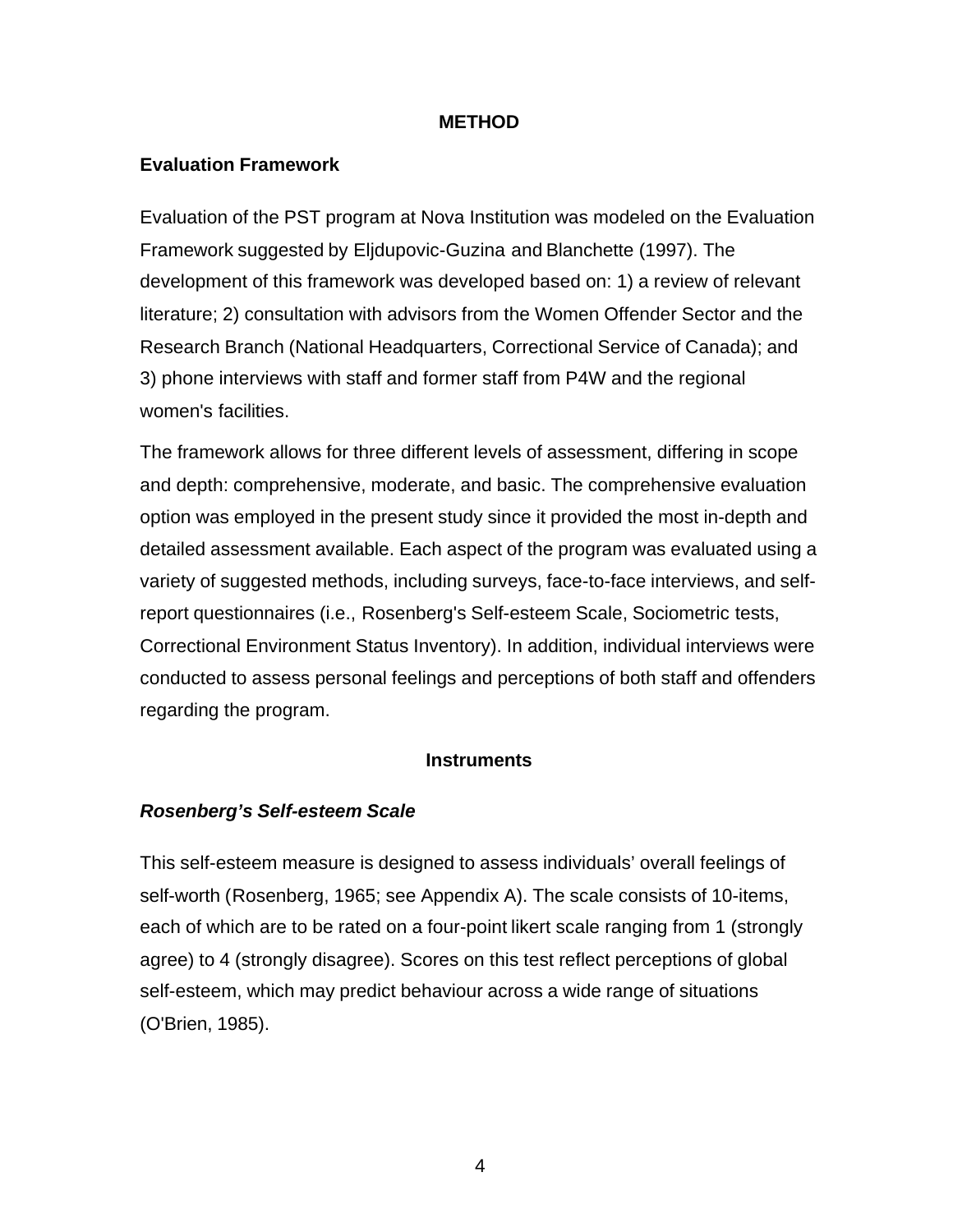## *Sociometric Tests*

Sociometric tests (Northway & Weld, 1957) provide a wealth of information regarding individual characteristics as well as group interactions. In the present investigation, offenders were asked to indicate their first, second, and third choice in response to the question, "Who do you go to for moral support?" (see Appendix B). Findings were presented graphically, in the form of a sociogram. This procedure provided information regarding the popularity of specific individuals (e.g., PST Members) as well as a visual representation of the interconnections and relationships between offenders, PST members, and staff.

## *The Correctional Environment Status Inventory*

The Correctional Environment Status Inventory (CESI; Wolfus & Stasiak, 1996) measures inmates' perceptions regarding the quality of their correctional environment (see Appendix C). Respondents were asked to rate 66 items on a five-point likert scale ranging from 1 (never) to 5 (always). These items were subsumed under 6 scales and 10 (*subscales*):

- **1)** Staff Cohesion;
- **2)** Staff Involvement (*responsive, caring, disinterested*);
- **3)** Staff Treatment Focus (*encouragement, open communication*);
- **4)** Clarity and Organization;
- **5)** Offender Relationships (*mutual caring, peer support, hostility*); and
- **6)** Offender Treatment Orientation (*problem solving, change orientation*).

See Appendix D for a list of the items that comprise each of the scales and subscales. Internal consistency of this scale (based on a sample of male offenders) ranged from  $\alpha$  = .59 to .87.

#### *Staff / Offender Surveys*

These surveys consisted of both open and closed, short-answer and rating-scale questions designed to assess offenders' awareness and perceptions of the PST Program (Eljdupovic-Guzina & Blanchette, 1997; Appendix E).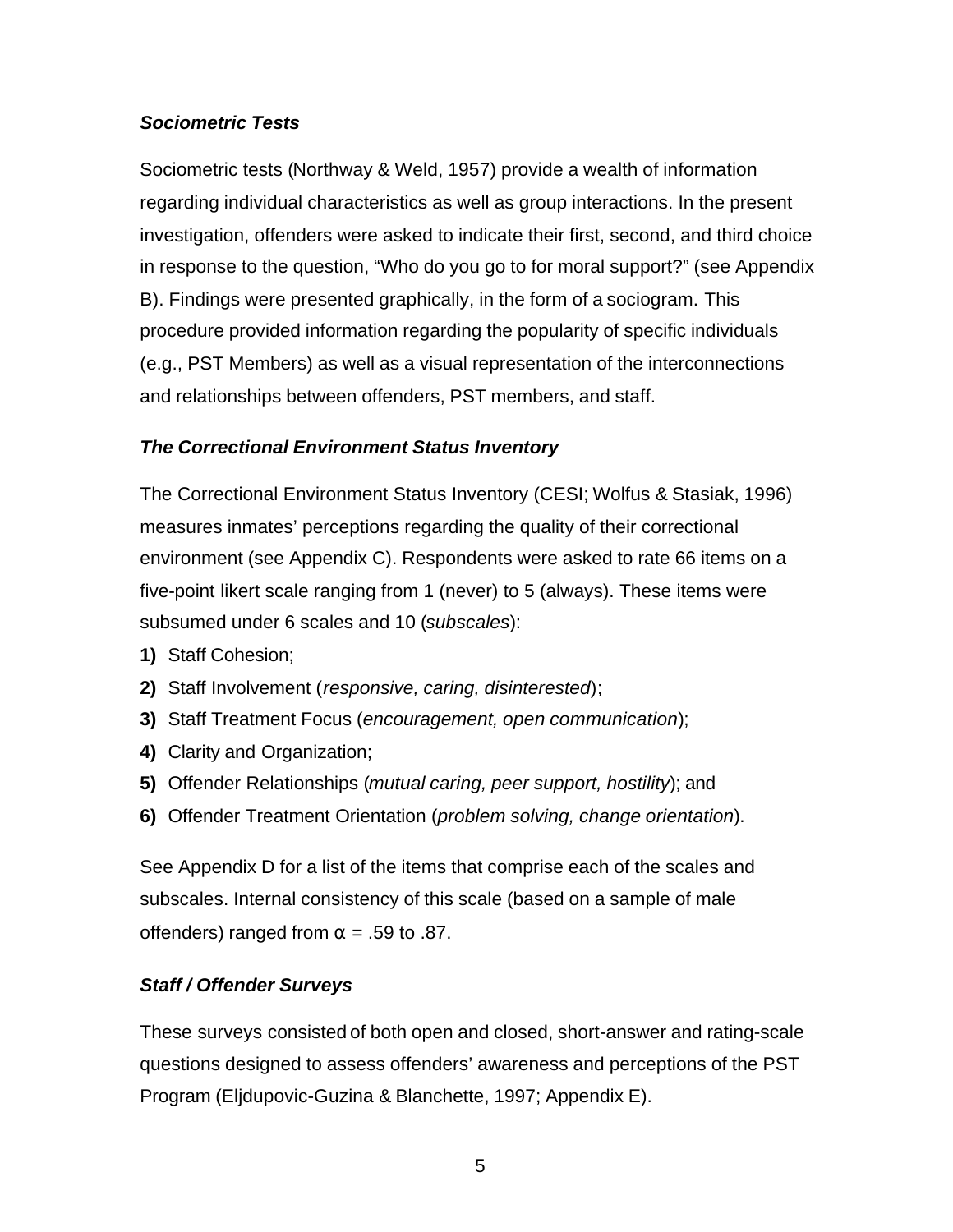## *Staff / Offender Interviews*

Of primary importance in the evaluation of this program were results obtained from individual interviews conducted with both staff and offenders. Detailed guidelines for these interviews were developed as part of an evaluation framework for the PST program (Eljdupovic-Guzina & Blanchette, 1997; Appendix F). The format of these interviews was very flexible allowing interviewees' responses to determine the nature and direction of the discussion. Semi-structured interviews were designed to facilitate the involvement of stakeholders in the evaluation of their program, providing them with an opportunity to express their own views, feelings, and ideas about PST without imposing a pre-determined form to their responses.

## **Procedure**

Data for this evaluation was obtained through collaboration with the staff psychologist, who was also one of the two joint co-ordinators of the PST program at Nova.

## *Pre-Program Questionnaires*

The first set of measures (Rosenberg self-esteem scale, CESI, Sociometric test) was sent to the co-ordinator at Nova in October of 1998. Questionnaires were distributed to all offenders who were willing to participate and were returned to the researchers as of January 1999. These initial measures were completed during the time that the first group of PST members was being trained.<sup>3</sup>

<sup>—&</sup>lt;br>3 Training for the first group of PST members began in October of 1998, and was completed by February, 1999. Thus, although training had begun at the time of pre-program data collection, PST counseling was not yet being offered to the inmate population.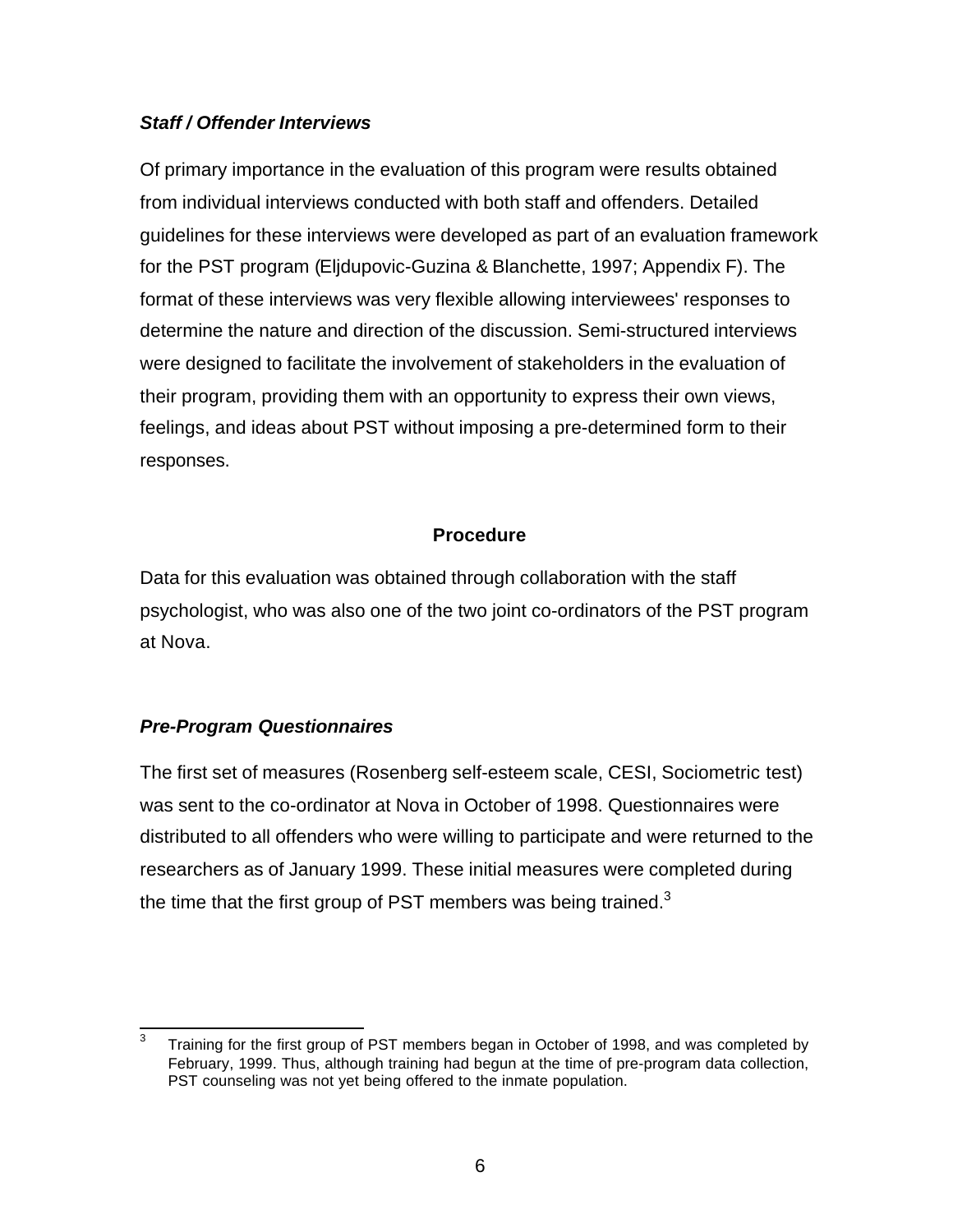## *Post-Program Questionnaires*

The post-program questionnaires were sent to Nova staff in early April 1999. At this time, the first group of PST members had graduated and a second group was being trained for potential graduation in June or July. All inmates interested in participating were asked to complete the Rosenberg self-esteem scale, the CESI, and the Sociometric test<sup>4</sup>, as well as a survey designed to assess their awareness of the PST program. Interested staff members were asked to complete a similar survey.

By the end of May, only seven individuals (2 staff and 5 inmates) had completed these measures and returned them to the staff psychologist. Therefore, a second attempt was made to distribute the questionnaires when the researchers went to Nova in early June to conduct interviews.

## *Post-Program Interviews*

At the end of each survey is a question asking respondents if they would consent to an interview to discuss their perceptions of the PST program. Of the seven who initially responded to the surveys, only four (one staff member and three inmates) agreed to participate in a face-to-face interview. However, the institutional psychologists and the researchers themselves later recruited many individuals to participate in the interviews during the first week of June.

 $\overline{\phantom{a}}$ 4 For both pre- and post-program data collection, all measures were administered together with the exception of the sociometric questionnaire. This was due to the fact that questionnaires and surveys were anonymous, whereas the sociometric test required the identification of participants.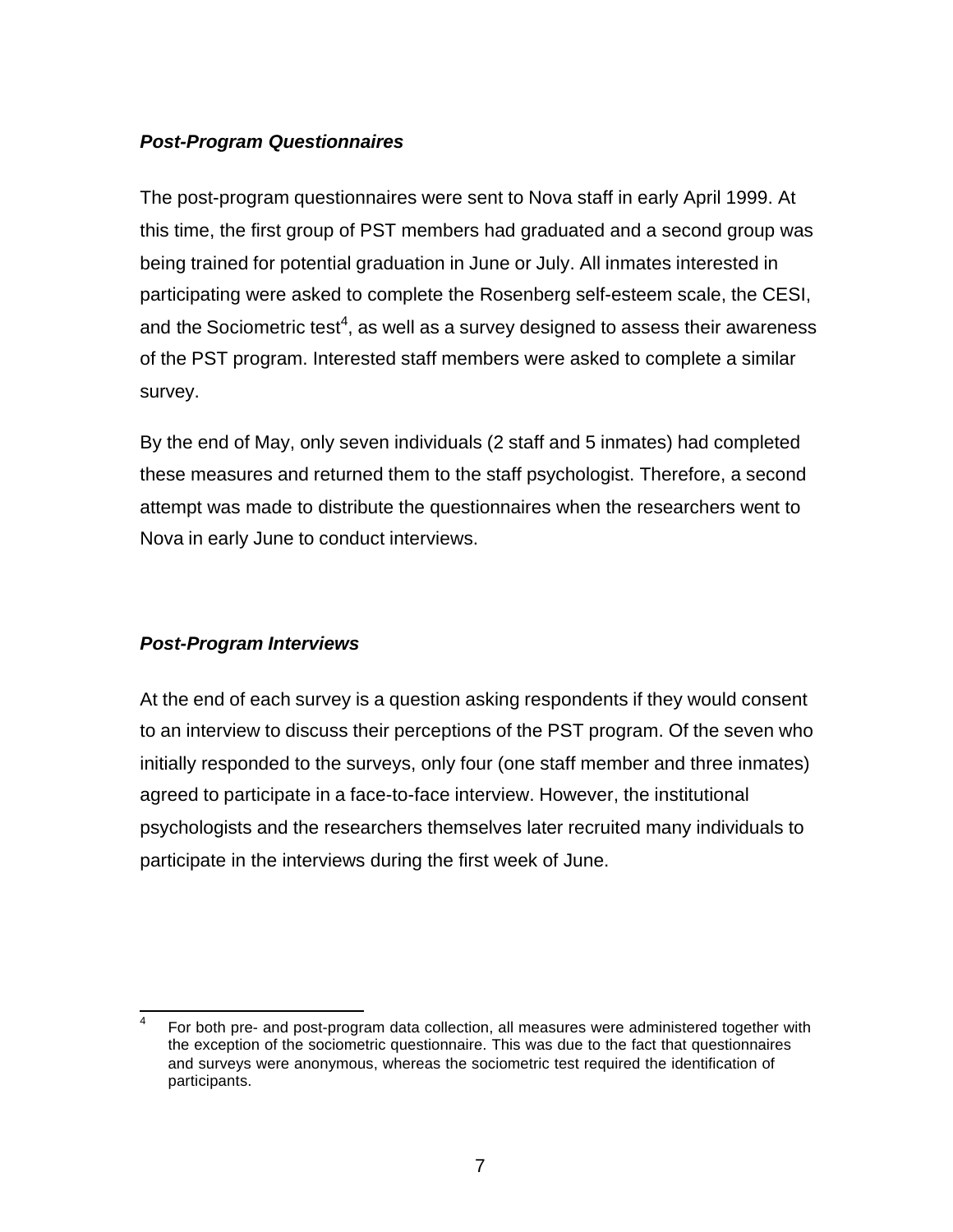Semi-structured interviews were conducted in a private room at the institution. All participants were informed that their participation was completely voluntary and that confidentiality and anonymity would be maintained. In addition, offenders were asked to sign informed consent forms prior to participating in their interviews.

#### **Participants**

All offenders who participated in this study were serving federal sentences (two or more years), and were classified as either minimum or medium security.

There was some variation in the number of participants who completed each measure. A number of individuals returned surveys and questionnaires, in addition to participating in individual interviews. Others consented only to the interviews, but did not complete the questionnaires, or vice versa. Additionally some participants completed some of the questionnaires, but not others (e.g., completed the Rosenberg and CESI, but not the sociometric test).

Numbers also varied for pre- versus post-program data collection. Moreover, since most questionnaires (with the exception of the sociometric test) were anonymous, it is not known whether the offenders who responded to the preprogram measures were the same individuals who completed the post-program questionnaires. The following is a summary of the number of staff and offenders who responded to each measure for both pre- and post-program data collection.

#### *Pre-Program Implementation*

In January of 1999, 14 offenders responded to each of the pre-program measures: the Rosenberg self-esteem scale, the CESI, and the Sociometric test. At this time, the offender population size ranged from about 21-28, and 3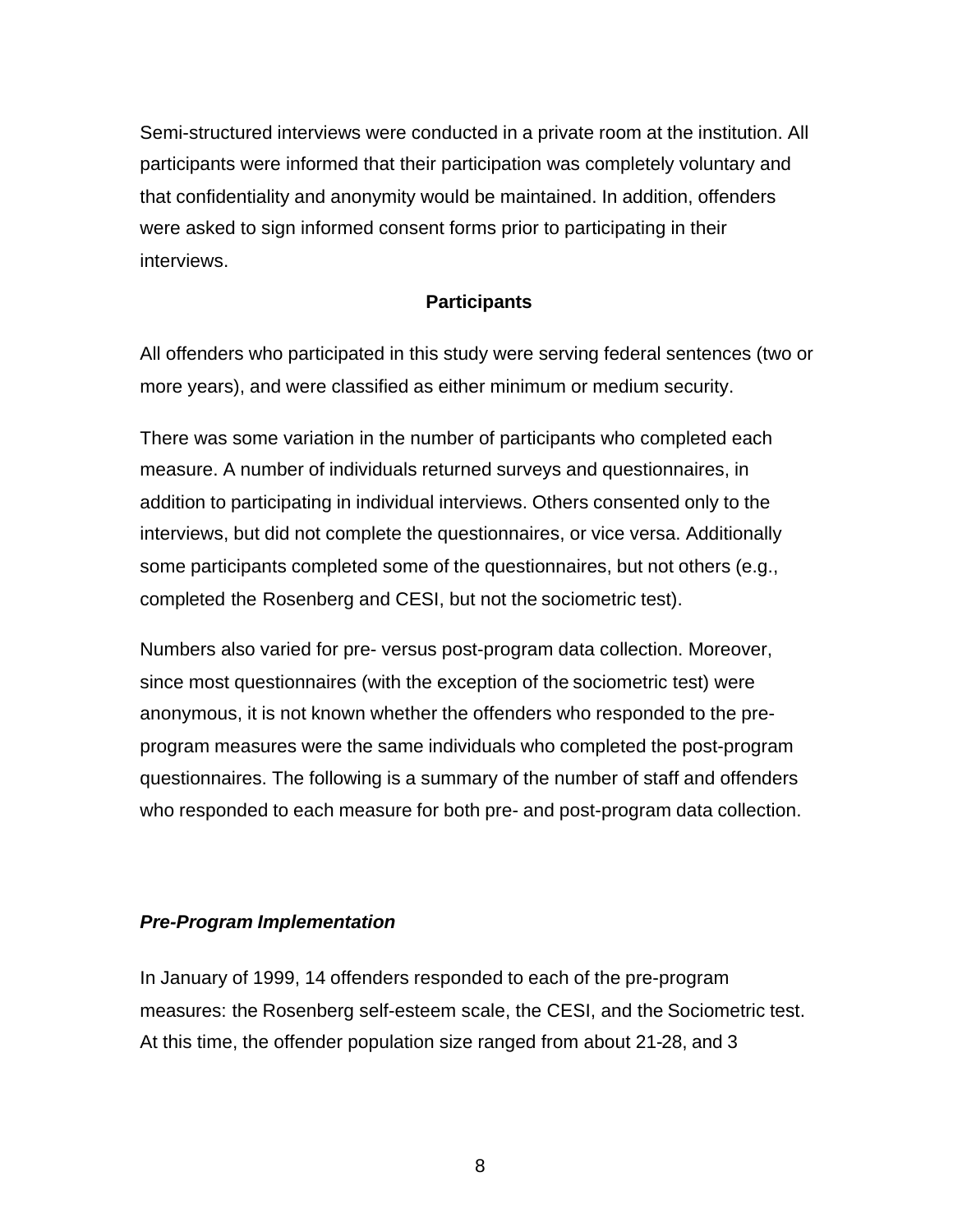individuals were participating in the first PST training session which was to be completed in February.

## *Post-Program Implementation*

During the first week of June 1999, post-program data was collected. Total number of offenders who completed each of these measures was as follows: Rosenberg self-esteem (11); CESI (10); sociometric test (11). In addition, 10 offenders<sup>5</sup> and 11 staff members responded to the survey. At this time, there were approximately 32 offenders housed at Nova Institution, including one PST member and 3 offenders in PST-training.

Although only 4 individuals who originally returned their surveys indicated that they would like to participate in face-to-face interviews, additional participants were recruited when the researchers visited Nova in June. A total of 18 offender interviews were conducted, including; 1 team member, 3 members who were in training, 1 member who did not complete the PST training (due to scheduling difficulties with other programs), and 13 others (neither recipients of the service nor PST members). Unfortunately, we were unable to conduct any interviews with offenders who had been recipients of peer support.

Staff interviews were conducted with: the two psychologists/co-ordinators of the PST program (combined interview), warden, nurse, unit manager, unit assistantoperations, case management officer, teacher, program co-ordinator, 2 program facilitators, 2 maintenance staff, 2 reintegration operation supervisors, and 7 primary workers. Thus, a total of 22 staff members participated in semi-structured interviews (17 females and 5 males).

 5 Eleven inmates originally responded to the offender survey. However, one of the participants responded with seemingly contradictory and confusing information for different questions, indicating that she did not comprehend the questions being asked. This survey was therefore excluded from analyses.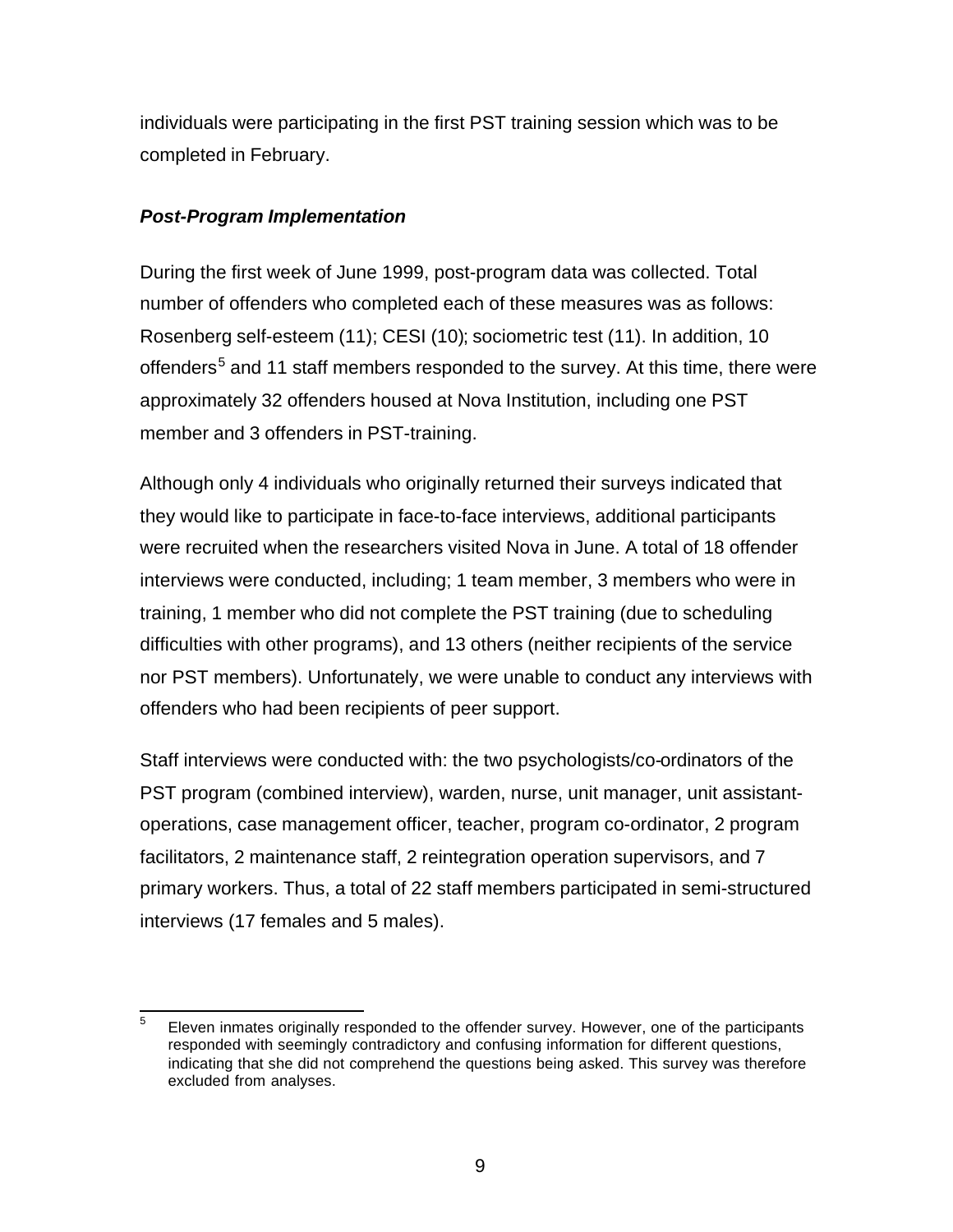#### **RESULTS**

#### *Rosenberg's Self-esteem Scale*

Fourteen inmates completed this measure prior to the start of the PST program, and 11 self-esteem measures were returned post-program implementation. No information was available regarding the characteristics of the pre-program respondents. However, the post-program self-esteem scale was appended to the offender survey. Thus, we were able to determine that 2 of the 11 post-program respondents were in training to become PST members, 1 had been a recipient of PST services, and the remaining 8 were non-recipients.

In order to create a total score for the measure, half of the items were reversescored and then a mean score was calculated for all 10 items. Thus, lower total scores were reflective of higher self-esteem. An independent samples t-test was then performed to examine differences in self-esteem of pre- versus post-program respondents. Results of this test were not significant,  $(M_{pre} = 2.03, M_{post} = 2.01)$ , t  $(23) = .09$ , ns.

These findings indicate an overall lack of difference between self-esteem of offenders prior to program implementation and self-esteem of offenders following implementation of the PST program. However, it is important to mention several factors. First, these results are based on only a small percentage of the total population (i.e., 56% pre-program, 34% post-program).

Second, no information is available regarding the actual individuals who completed pre- and post-program questionnaires. In fact, it is possible that the individuals who completed the post-test were not the same individuals who responded to the pre-test. Thus, this analysis did not directly test change in the same individuals from pre- to post-program implementation. Rather, this t-test examines differences in one group of individuals before the program was implemented and a different group of individuals after the program had begun.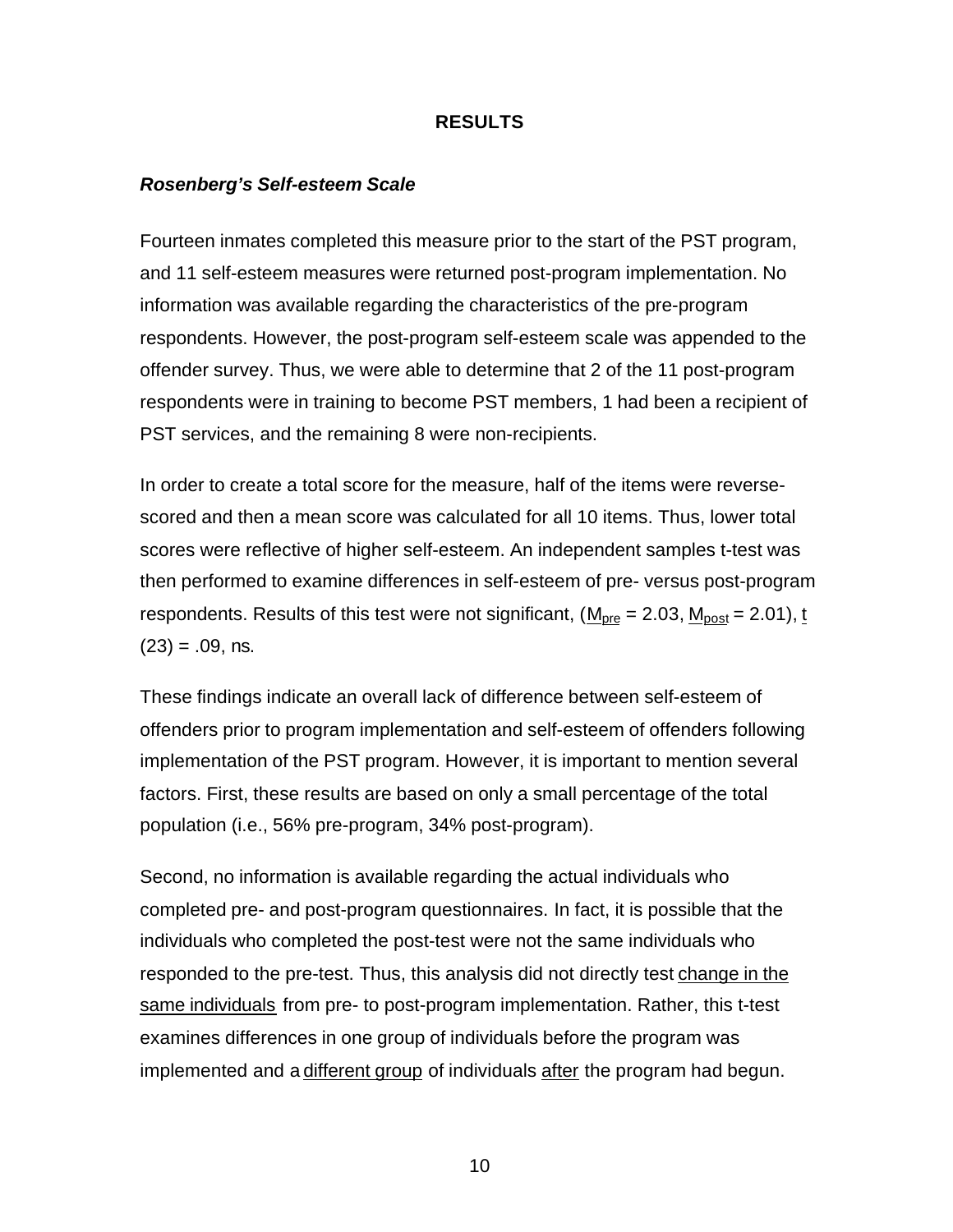Thus, at best, it can be said that the self-esteem of the individuals who responded after the PST program had been implemented did not differ significantly from the group of individuals who responded pre-program implementation.

Finally, results of an evaluation of the PST program at Edmonton Institution indicated that PST members reported higher self-esteem than non-PST members (Blanchette & Eljdupovic-Guzina, 1998). In the present study, only 2 PSTmembers in training responded to the post self-esteem measure. Thus, PST members and non-members were grouped together to examine differences from pre- to post-program implementation. This procedure may have obscured potential differences from pre- to post-self-esteem for different groups (i.e., increase in the self-esteem of PST members, but not non-members, following inception of the PST program). Thus, the researchers suggest that changes in self-esteem before and after implementation of the PST program be examined separately for PST members and non-members in future studies of this kind, sample size permitting.

#### *Sociometric Test*

*Pre-Program Implementation.* Fourteen offenders, approximately 56% of the population, responded to the pre-program sociometric test. Three of these offenders reported either that they did not obtain support from any specific individuals at the institution, or that they preferred to seek social support from family members. Since the main goal of the present study was to identify relationships among inmates at Nova, these three offenders were not included in the sociogram. Moreover, one of the offenders who was participating in PST training at the time, also indicated that she did not seek support from her peers. However, since it was deemed important to examine the peer relationships of all future team members in this pictorial representation, her responses were included in the descriptive analysis.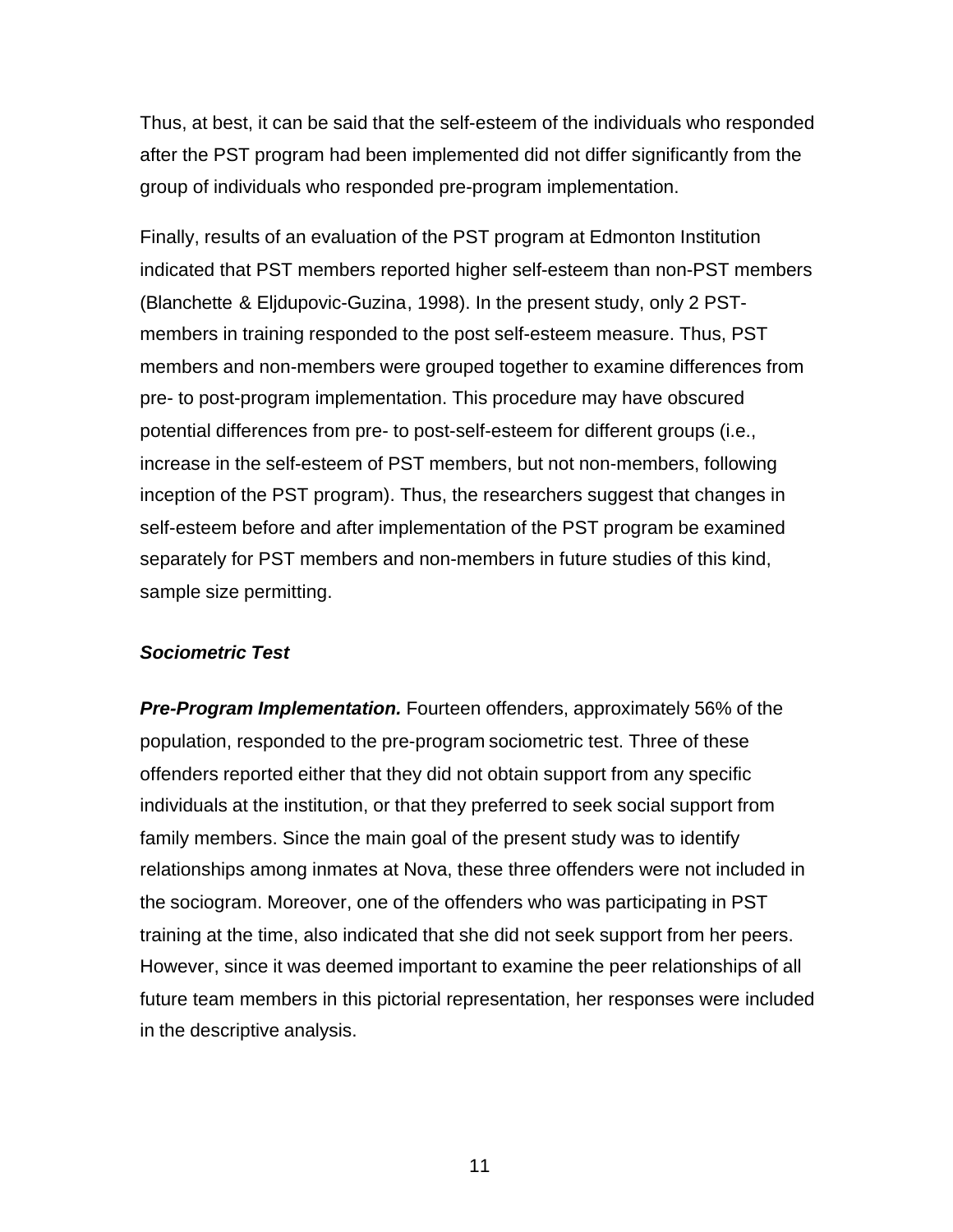The pre-program sociogram (Figure 1) provides a pictorial representation of the relationships among 11 offenders and the individuals (inmate or staff) who they listed as first, second, or third choices for moral support. All individuals who participated in either the first or second PST-training sessions responded to this measure and are referred to in the sociogram as "future team members".

An examination of this sociogram indicates that only three of the respondents reported turning to other inmates for moral support. Although the purpose of the sociometric test was to investigate relationships among inmates themselves, it is interesting to note that all offenders who responded listed one or more staff members as sources of moral support. This may be a function of the "community living" model reinforced in the new regional facilities, in which staff are expected to provide a supportive rather than a punitive role.

It is also important to consider the role of future PST members in the offender population prior to their initiation into the role of support-providers. An examination of the sociogram indicates that most future team members are willing to enlist support services from staff members and one future member also lists a fellow inmate as a source of support (see top left-hand corner of Figure 1). One of the future members, however, reported that she did not seek support from anyone (see bottom left-hand corner). This may be reflective of a general lack of need for support, or alternatively, a lack of ability or confidence in asking for support when it is needed.

Finally, none of the inmates who responded to the sociometric test indicated that they would contact a future team member for moral support. Although individuals identified as future team members were not yet active in their role as supportproviders, this does not mean that they can not provide informal support to fellowinmates and friends should they ask for it. Results of the sociogram, however, do not seem to indicate that offenders who responded to these measures perceive these individuals to be sources of social support. Thus, these individuals may experience a significant change in their role within the inmate group following their graduation from PST training.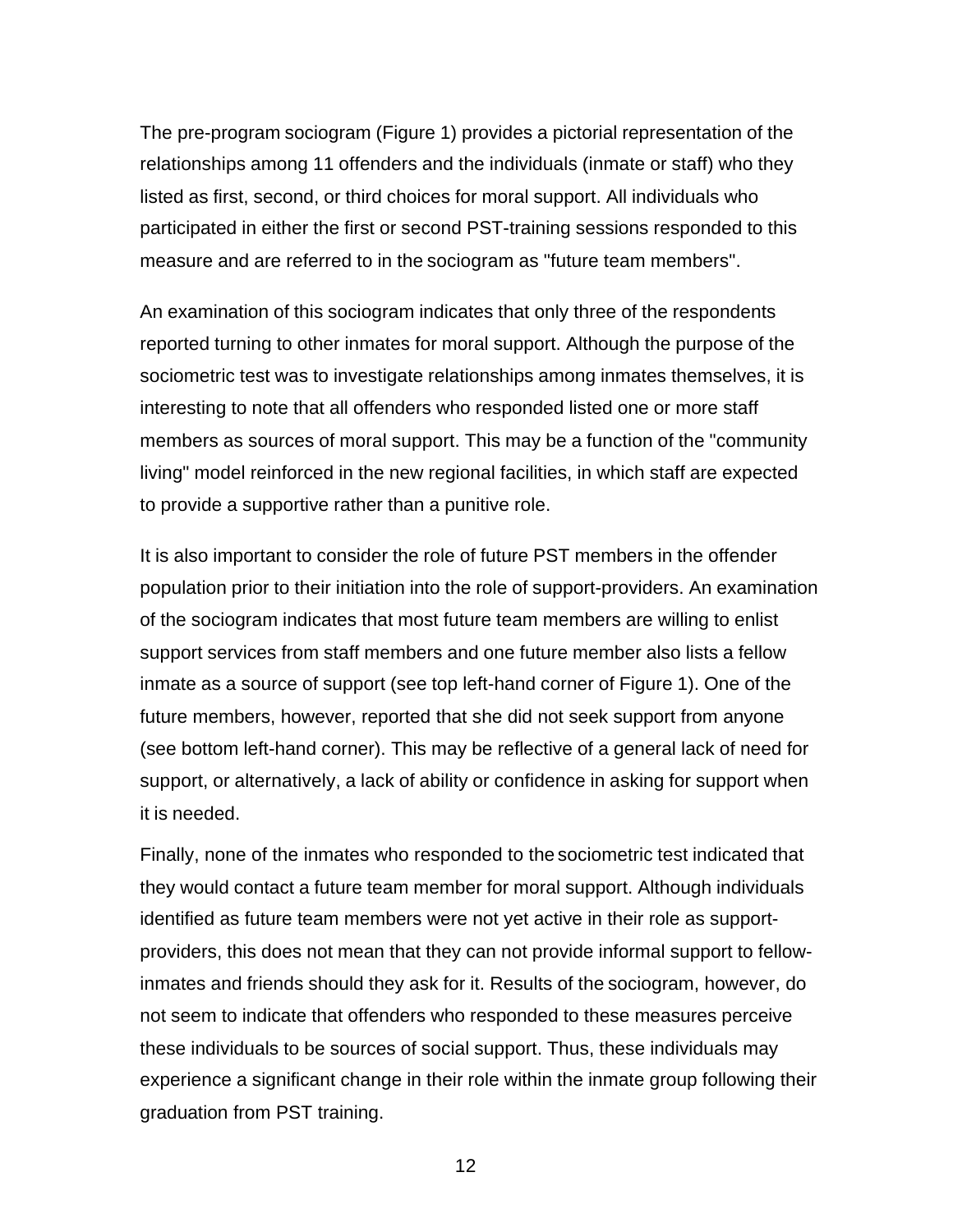# **Figure 1**

## PRE-PROGRAM SOCIOGRAM FOR PST (NOVA)

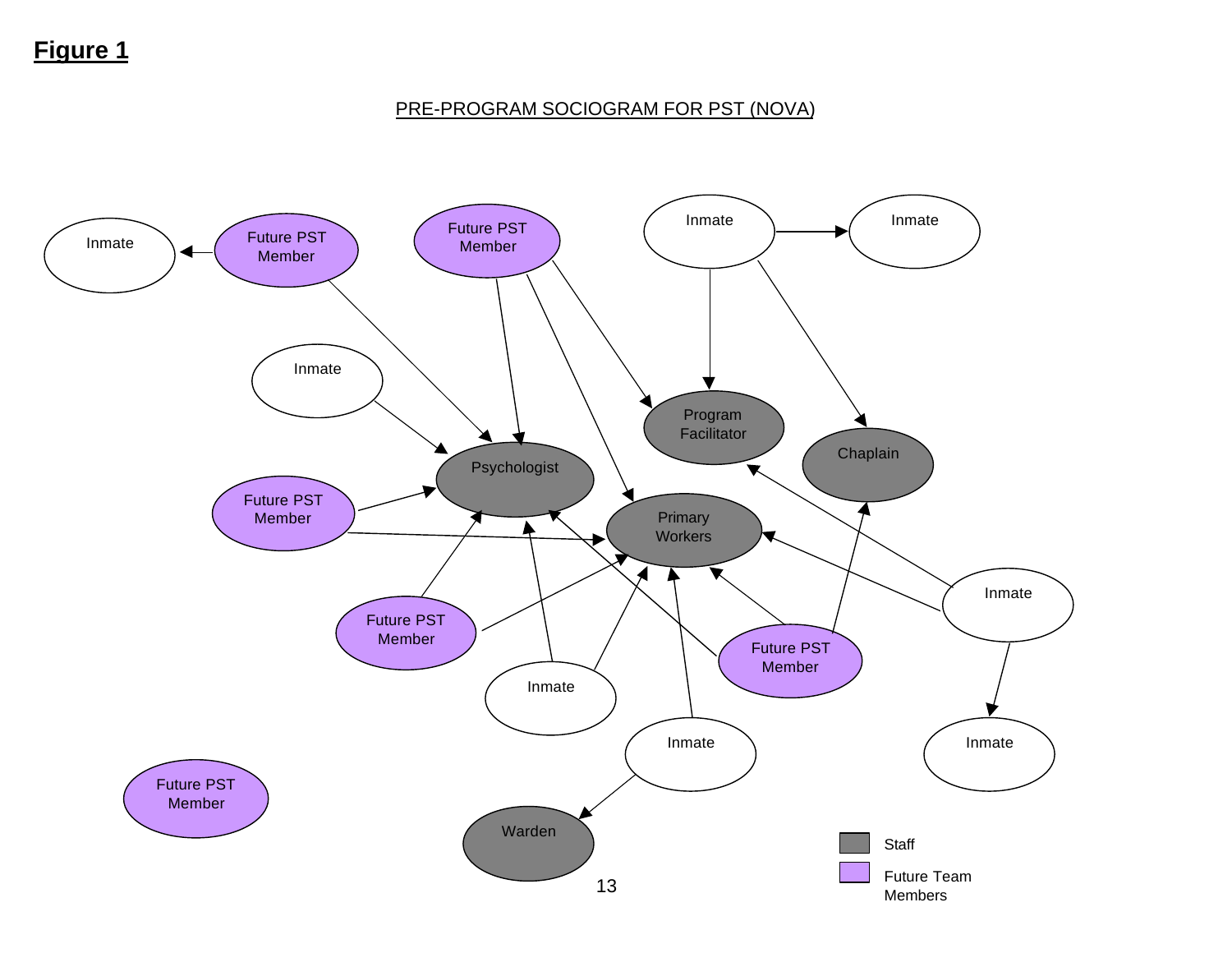*Post-Program Implementation.* Approximately 30% of the population at Nova (11 inmates) responded to the post-program sociometric test. Again, two offenders listed family members, as opposed to specific inmates at the institution, as sources of moral support. Thus, only the remaining 9 offenders, their selfidentified sources of support, and PST team members or team members receiving training were included in the post-program sociogram (Figure 2).

In this sociogram, the team member who had graduated from the first training session was not distinguished from the individuals who were still PST-trainees (second training session) at the time of post-program data collection. It would probably have been beneficial to differentiate between these two different groups ("graduated" and "in-training"), since team members who had graduated were able to provide formal counseling services whereas team members in training were not. However, at the time of post-program intervention, there was only one graduated PST member remaining at Nova (the other two graduated members had been released). Thus the two groups of PST members were combined in order to preserve the anonymity of the one PST member who had graduated from the program.

Results of the sociogram (Figure 2) indicated that 4 of the respondents reported seeking other inmates when in need of moral support. Similar to the pre-program sociogram (Figure 1), all offenders listed at least one staff member as a source of support. Only one of the respondents listed a PST member as a source of moral support. This is perhaps not surprising, since only one of these members had actually graduated and was available to provide official peer support services at the time. The other three individuals were still in training and were not recognized as official PST members.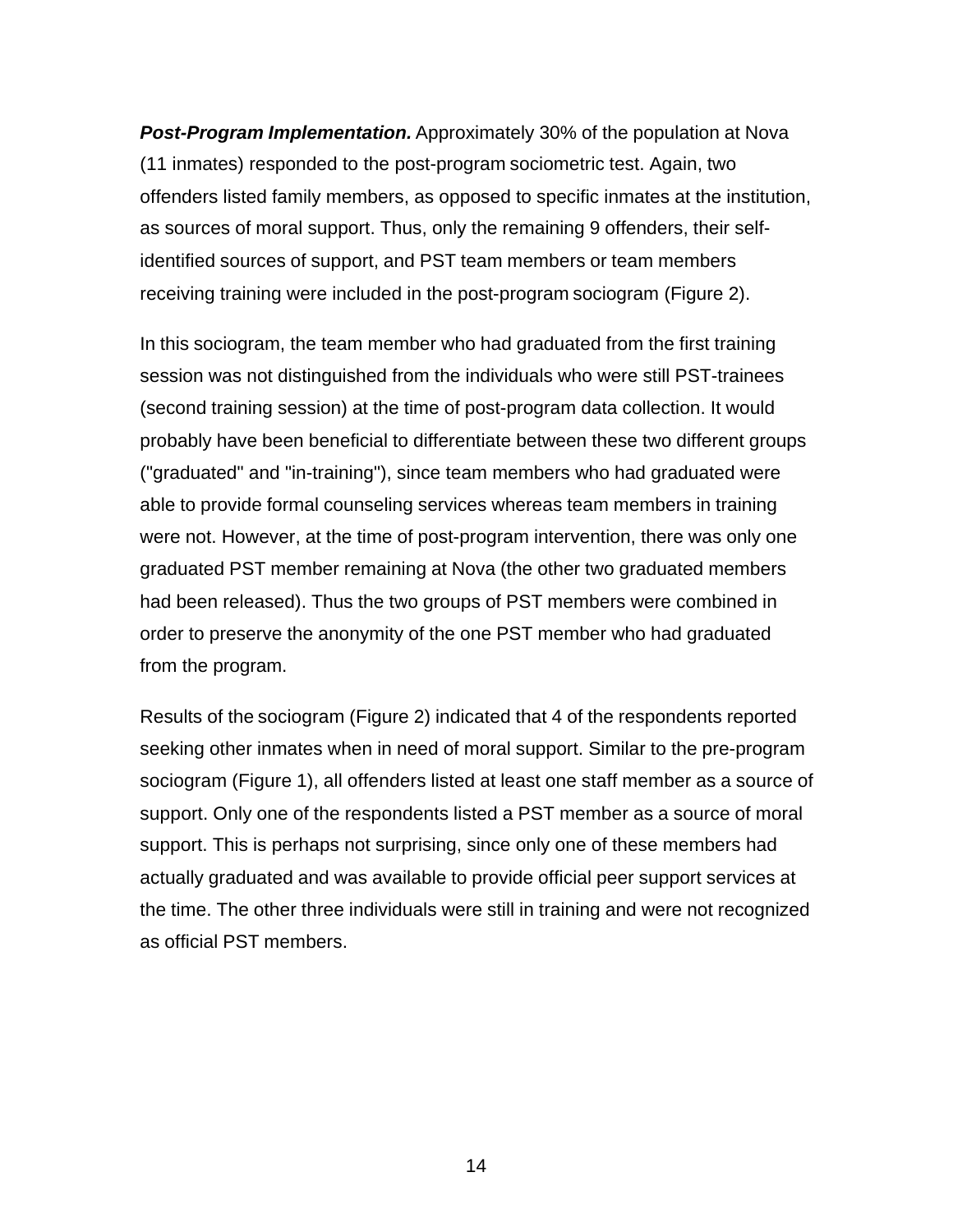#### POST-PROGRAM SOCIOGRAM FOR PST (NOVA)

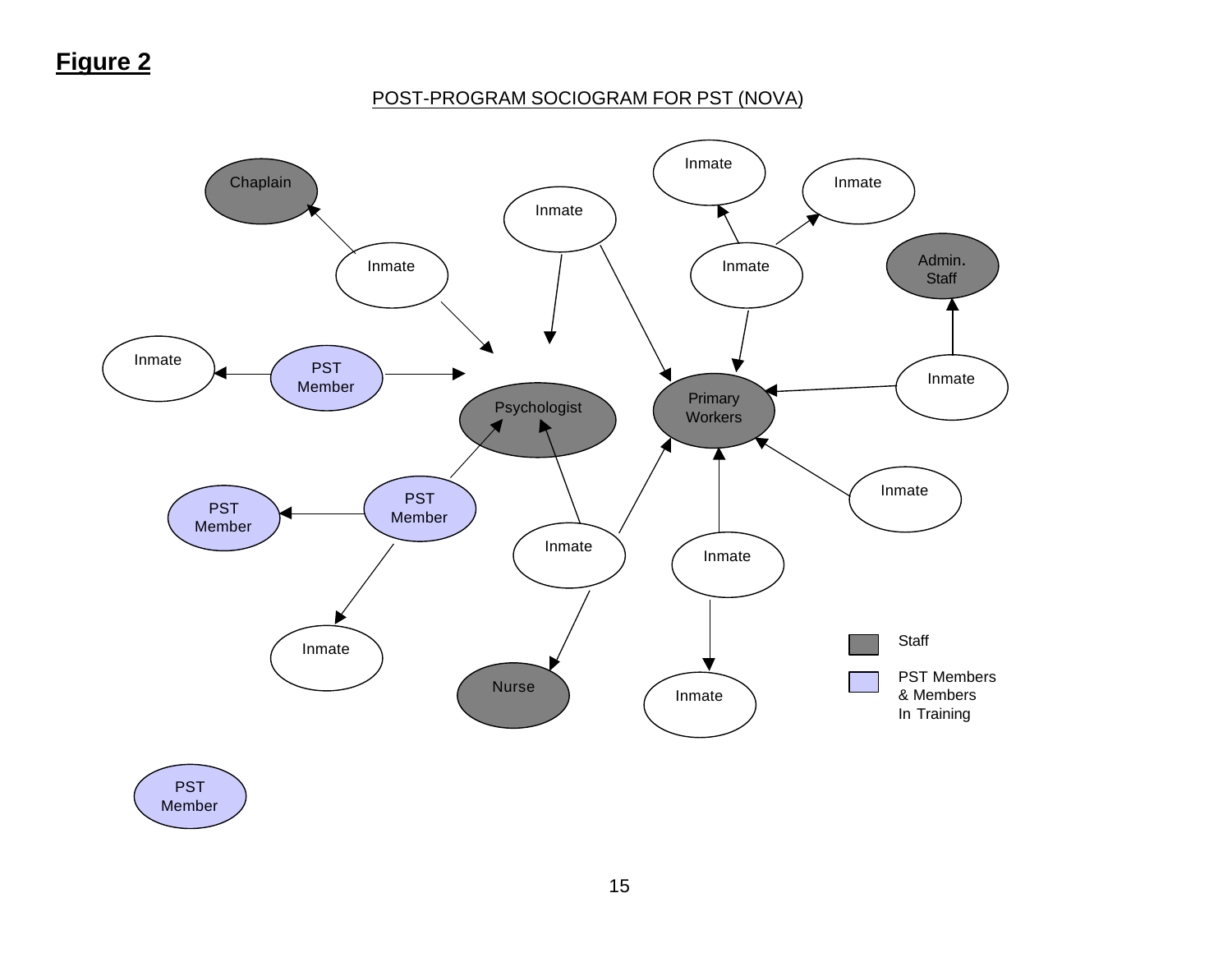Interestingly, the one inmate who did select a PST member as a source of support was a PST member herself. This suggests not only that this offender is able to recognize the need for support herself, but also that she is able to obtain this support from a fellow PST member. This finding appears to be indicative of a good working relationship and a certain amount of trust among the individuals who work together as team members.

#### **Summary**

Overall, there seemed to be a general tendency for inmates to seek more support from other inmates post-program in comparison to pre-program implementation. This was reflected in the fact that 21% of the respondents listed another inmate as a source of moral support in the pre-test versus 36% of respondents in the post-test. However, this is not a large difference. Furthermore, it is difficult to make direct comparisons between the two sociograms, since different inmates responded to the two sociometric tests. In fact, only two of the offenders who responded to the pre-program sociogram also responded to the post-program sociogram. Therefore, any differences between the two sociograms may be more representative of the characteristics of the respondents, rather than actual changes in the support-seeking behaviors of the inmates.

Results from the post-program sociogram indicate that only one of the respondents perceived a PST member to be a source of moral support. However, only 34% of the population responded to the post-program sociogram. Thus, it is still possible that other inmates, who did not respond to this measure, do seek out PST members in times of need. Second there was only one individual who had graduated from the program and was officially able to provide PST serviced at the time of the post-program data collection. It is possible that this individual may feel somewhat overwhelmed at being the only PST member available, or alternatively that some offenders do not feel particularly comfortable talking with this one individual. Problems associated with having only one PST member to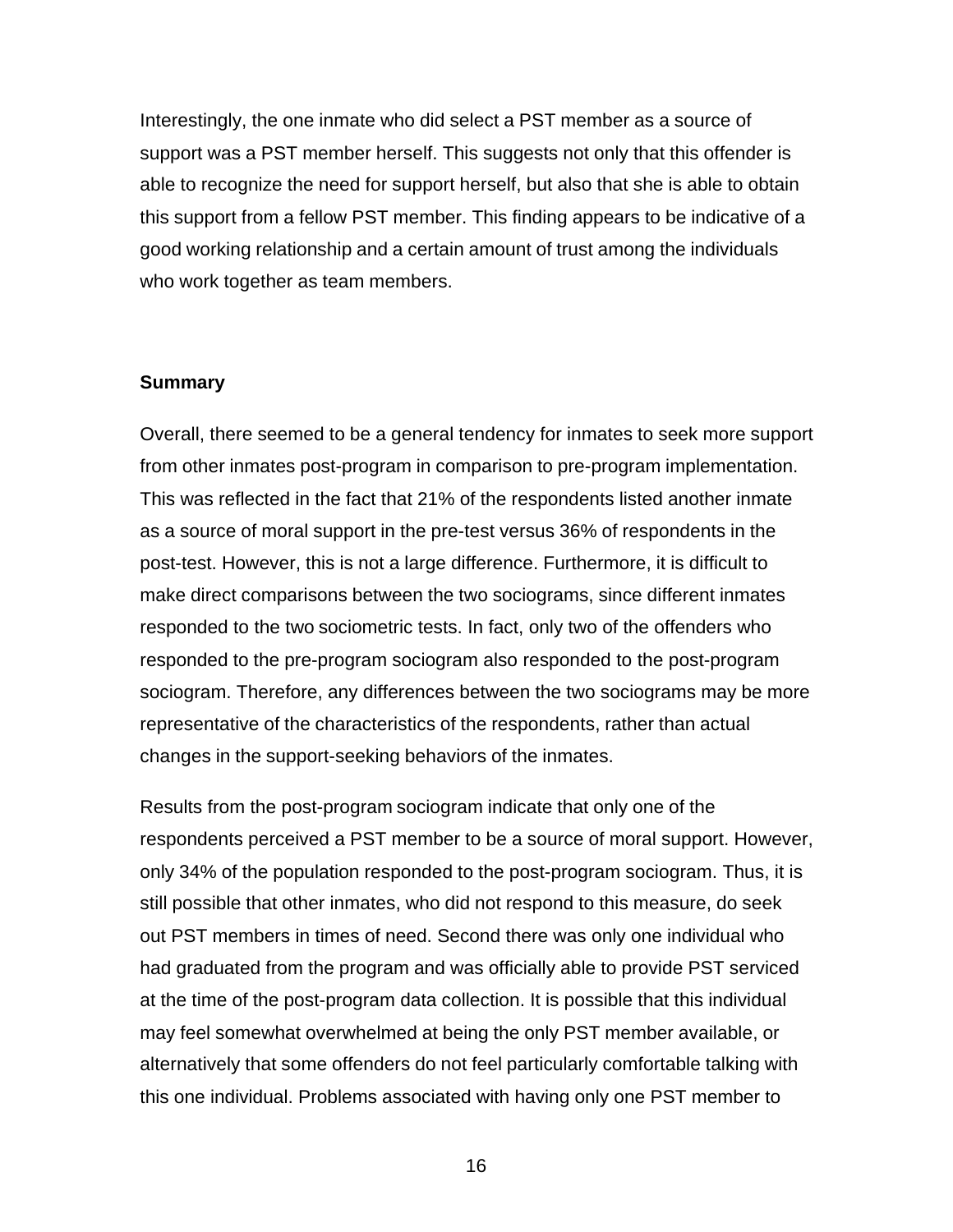provide counseling services may be alleviated should the three members in training at the time of this evaluation graduate from the program and begin to share the counseling duties.

#### *Correctional Environment Status Inventory*

Fourteen offenders responded to the pre-program CESI and 10 to the postprogram CESI. Characteristics of participants were somewhat similar to those who completed the Rosenberg self-esteem measure. No information was available for pre-test respondents, but post-test respondents included: 2 PST members in training, 1 PST recipient, and 7 non-members.

Items were re-scored so those higher scores were indicative of more positive perceptions of the correctional environment. Also, several subscales were renamed to better reflect this fact. Specifically , "hostility" was renamed "absence of hostility" and "disinterested" was termed "interested". In order to create total scores for scales and subscales, mean scores were calculated by summing the items for each particular scale, and then dividing by the number of items involved.

Although 10 offenders responded to the post CESI, many of them left some items blank. In calculating average scores for the scales/subscales, respondents were excluded from the analysis if they were missing more than 10% of the data for that particular scale/subscale. This resulted in a reduced sample for some of the scales (see Table 1).

A series of 16 t-tests were conducted to examine differences in perceptions of the correctional environment of individuals who responded pre-program implementation versus the perceptions of those who responded post-program implementation (see Table 1). There was a trend toward a significant difference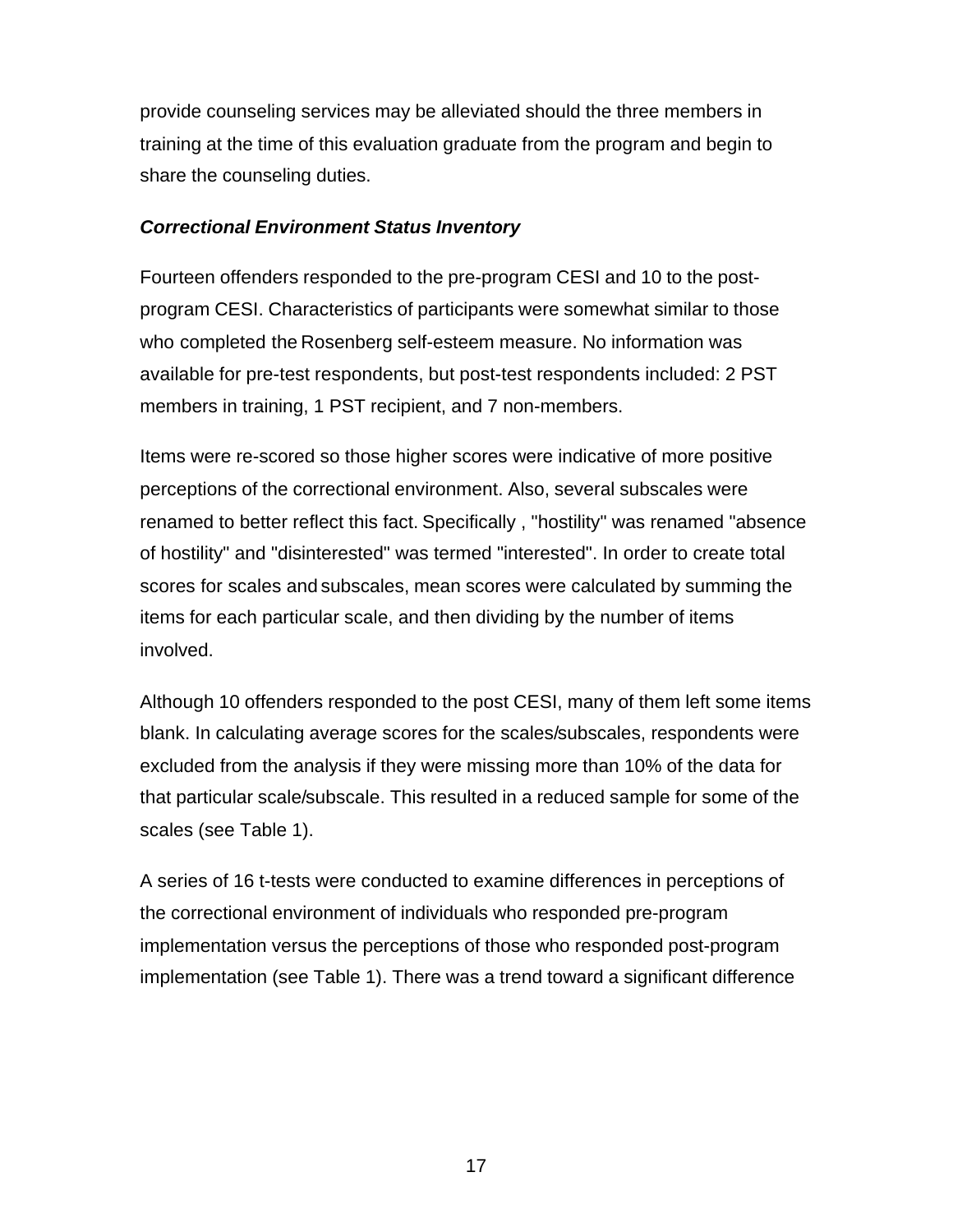between groups for the subscale of peer support.<sup>6</sup> An examination of the means indicated that inmates who responded to this questionnaire prior to PST program implementation reported higher perceptions of supportive peer relationships than did offenders who responded following program implementation.

| <b>Scale / Subscale</b>       | <b>Mean (SD)</b><br><b>Pre-Program</b><br>Group<br>$(n = 14)$ | Mean (SD)<br>Post-<br>Program<br>Group<br>$(n = 10)$ | df   | T       |
|-------------------------------|---------------------------------------------------------------|------------------------------------------------------|------|---------|
| <b>Staff Involvement</b>      | 3.03(.87)                                                     | 3.41 $(.87)^a$                                       | 21.0 | $-1.02$ |
| Responsive                    | 2.91(.89)                                                     | 3.20 $(.94)^a$                                       | 21.0 | $-0.75$ |
| Caring                        | 2.98(.97)                                                     | 3.53(.82)                                            | 22.0 | $-1.46$ |
| <b>Interested</b>             | 3.23(.96)                                                     | 3.54(1.02)                                           | 22.0 | $-0.76$ |
| <b>Staff Treatment Focus</b>  | 3.28(.97)                                                     | 3.52 $(.74)^a$                                       | 21.0 | $-0.63$ |
| Encouragement                 | 3.32(1.02)                                                    | 3.89(.77)                                            | 22.0 | $-1.49$ |
| <b>Open Communication</b>     | 3.23(1.06)                                                    | 3.03 $(.77)^a$                                       | 21.0 | 0.48    |
| <b>Staff Cohesion</b>         | 3.64(.72)                                                     | 3.85 $(.61)^a$                                       | 21.0 | $-0.73$ |
| Clarity & Organization        | 3.53(.66)                                                     | 3.44(.66)                                            | 22.0 | 0.32    |
| <b>Offender Treatment</b>     | 3.94(.63)                                                     | 4.22(.29)                                            | 19.2 | $-1.48$ |
| Orientation                   |                                                               |                                                      |      |         |
| <b>Problem Solving</b>        | 4.22(.93)                                                     | 4.70 (.36)                                           | 17.8 | $-1.76$ |
| <b>Change Orientation</b>     | 3.65(.49)                                                     | 3.74(0.47)                                           | 22.0 | $-0.43$ |
| <b>Offender Relationships</b> | 3.34(.54)                                                     | 2.95(.41)                                            | 22.0 | 1.93    |
| <b>Mutual Caring</b>          | 3.47(.70)                                                     | 3.08(.54)                                            | 22.0 | 1.49    |
| <b>Peer Support</b>           | 3.25(.61)                                                     | 2.67(.44)                                            | 22.0 | $2.57*$ |
| <b>Absence of Hostility</b>   | 3.15(.61)                                                     | 3.03(0.43)                                           | 22.0 | 0.54    |

#### **Table 1: Means (Standard Deviations) and t-tests for CESI Scale and Subscale Scores by Group**

<sup>a</sup>Means and standard deviations for these scales were based on a sample size of 9 for the post-treatment group.

 $*p < .05$ 

 $6\overline{6}$ Group differences for the peer support subscale were significant at  $p = .02$ . Due to the large number of t-tests performed and the possibility of Type I errors, it was deemed appropriate to examine findings significant at only  $p < 0.01$ . However, the small sample size likely also reduced the power of the statistical tests performed. Thus, results for this subscale are discussed as a trend in the data.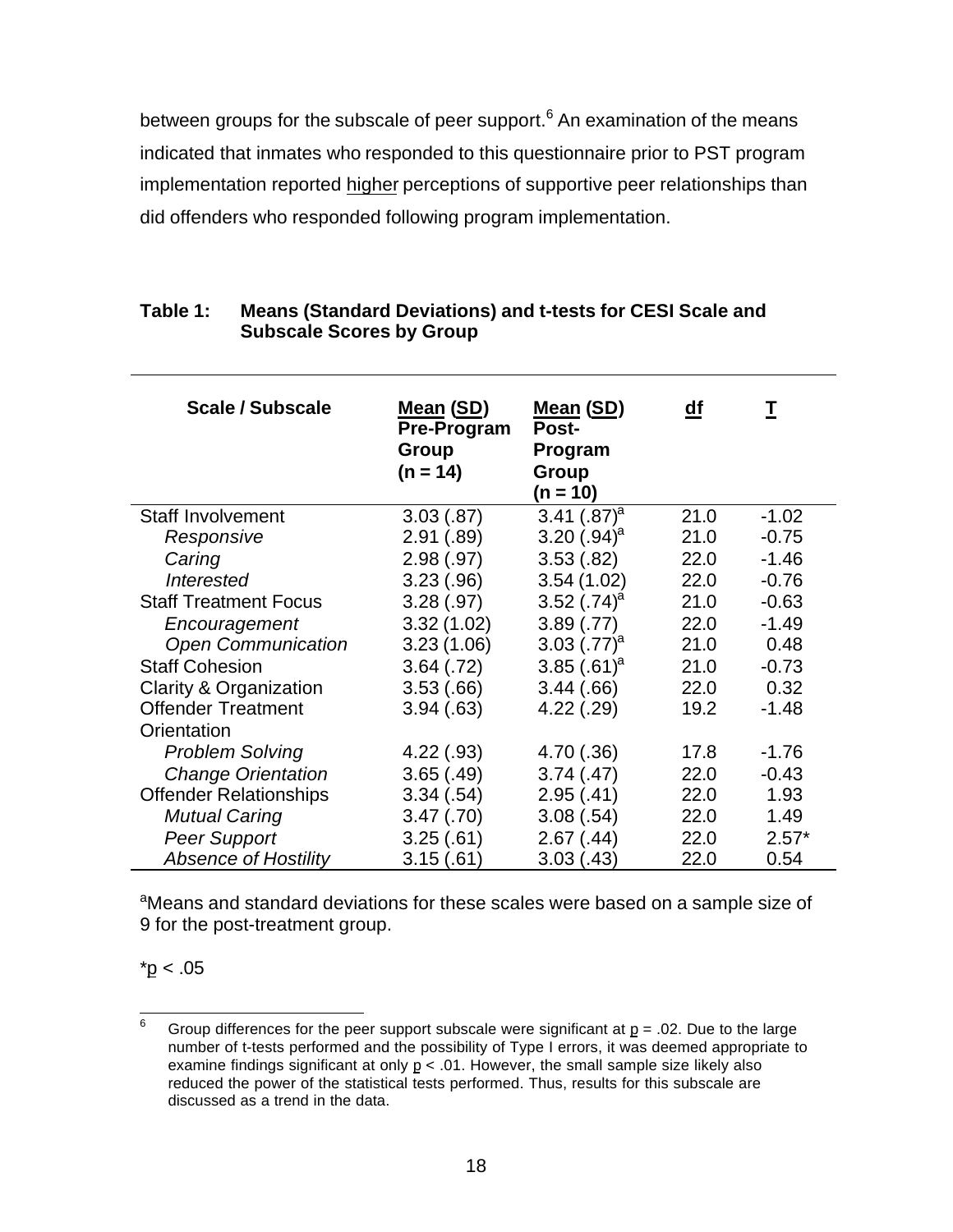This finding was surprising, since one would expect that perceptions of peer support might be more positive after the PST program began functioning at the institution. There are several possible reasons for this unexpected discovery. Similar to the analyses conducted with the self-esteem measure, there is little information available regarding the characteristics of individuals who responded to the post-test and no information regarding the identities of those who responded to the pre-test. Results of the sociometric test, however, in which offenders were required to reveal their identities indicated that only 2 individuals responded to both the pre- and post-sociometric test. Based on these findings we might assume a similar rate of response for the CESI, indicating that the sample responding to the pre-CESI was almost entirely different from the sample that responded post-CESI. Thus, it may simply be that offenders, who responded preprogram implementation had more positive perceptions of peer support at Nova than those who responded to the post-CESI, independent of any impact PST might have had on the environment.

Second, with the implementation of the PST program, more offenders may now be dealing with their problems sooner or more effectively, by speaking to a PST member. This may have resulted in a reduction in the number or severity of issues which might have arisen (e.g., conflicts with other inmates), thereby lessening the need for other inmates to provide peer support. Based on this reduction in need for supportive behaviors, inmates may have reported less positive perceptions of peer support in the environment at Nova.

Finally, a lower mean difference in perceptions of peer support may not be a result of PST implementation, but of some other factor entirely. In a prison environment, there are many variables that may be influencing the atmosphere in general. For example, at the time of post-program data collection a number of staff members commented on the over-population at Nova; many of the offenders were forced to share rooms and space was limited. Staff also commented that June was a very hot month. Thus, the heat, in combination with the close quarters often caused tension among offenders. Factors such as these would be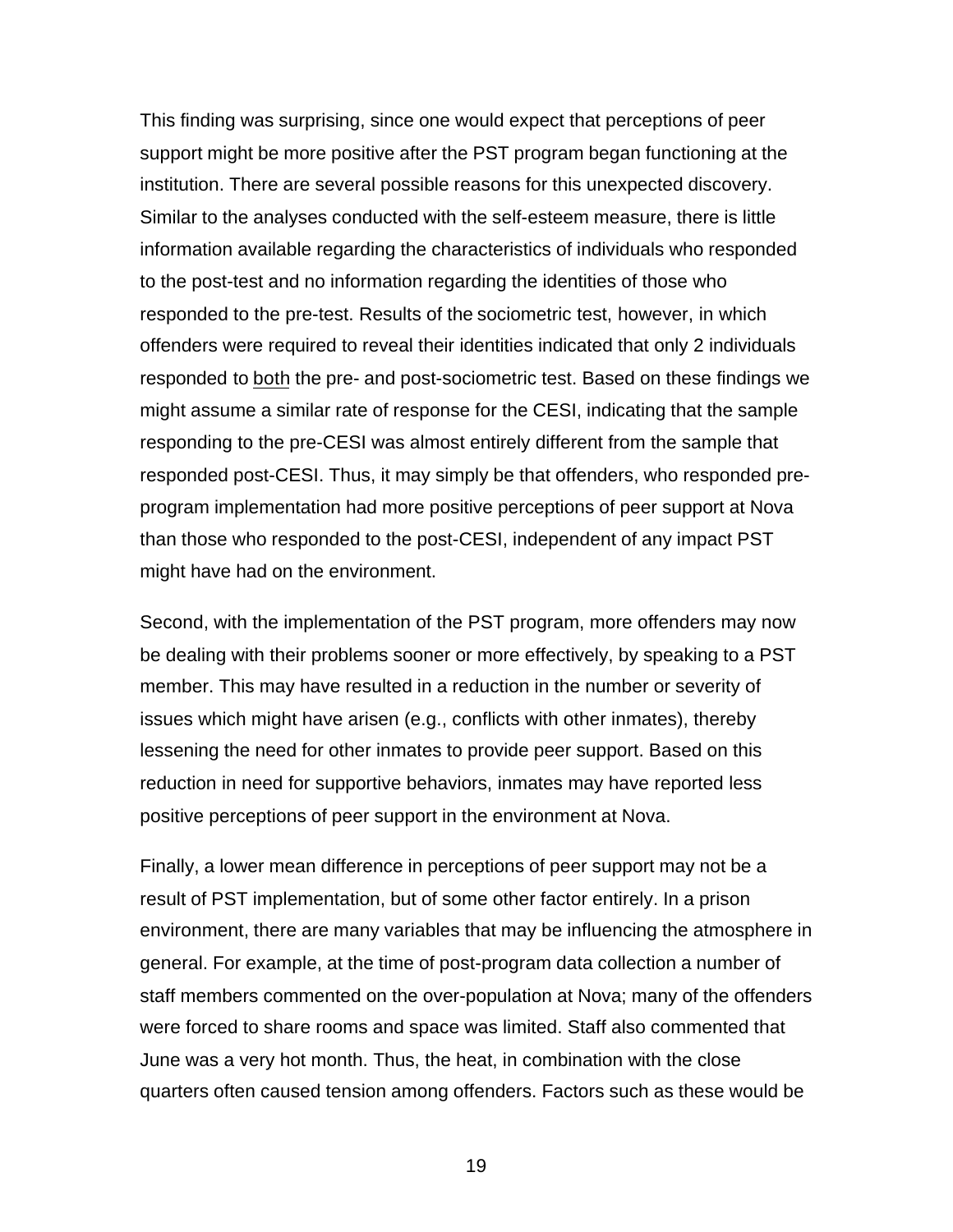more likely to affect relationships among offenders (i.e., level of peer support) rather than other aspects of the environment assessed by the CESI (e.g., relationship between staff and inmates). Thus, this explanation would also be consistent with the results of the CESI reported previously.

#### *Offender Surveys*

Of the 10 offenders who responded to the survey, 2 were participating in PST training at the time, 1 was a recipient of PST services, and the remaining 7 were non-recipients. These individuals ranged in age from 20 to 43, with an average age of 34. Two were serving life sentences; the remaining 8 were serving sentences ranging from 2 to 5 years, with an average sentence length of 2  $\frac{1}{2}$ years. Although the average length of incarceration was 13 months (range  $= 2$ ) months to 4 years), the average amount of time served at Nova Institution was only 5 months (range = 1 month to 1  $\frac{1}{2}$  years).

*Offenders who were unaware of the PST Program.* Results indicated that 2 of the 10 women were unaware of the existence of the PST program at Nova Institution. An examination of their surveys, however, indicated that they had only been at Nova for 1 month. Thus, the relatively short period of time at the institution may have been a factor in their lack of knowledge about the program. This suggests that it may be necessary for PST members and other offenders to be more proactive in disseminating information to new arrivals during induction. Notably, one of the individuals who were unaware of the program indicated that it would have nice to have some sort of orientation in which information regarding the PST program was provided.

Interestingly, both of the offenders who reported no knowledge of the PST program also reported that they knew how to submit a request for counseling. It is possible that this question was misleading since it simply states, " Do you know how to submit a request for counseling?" not "Do you know how to submit a request for PST counseling?" Thus, it is possible that these individuals interpreted the question as referring to psychological, rather than PST counseling.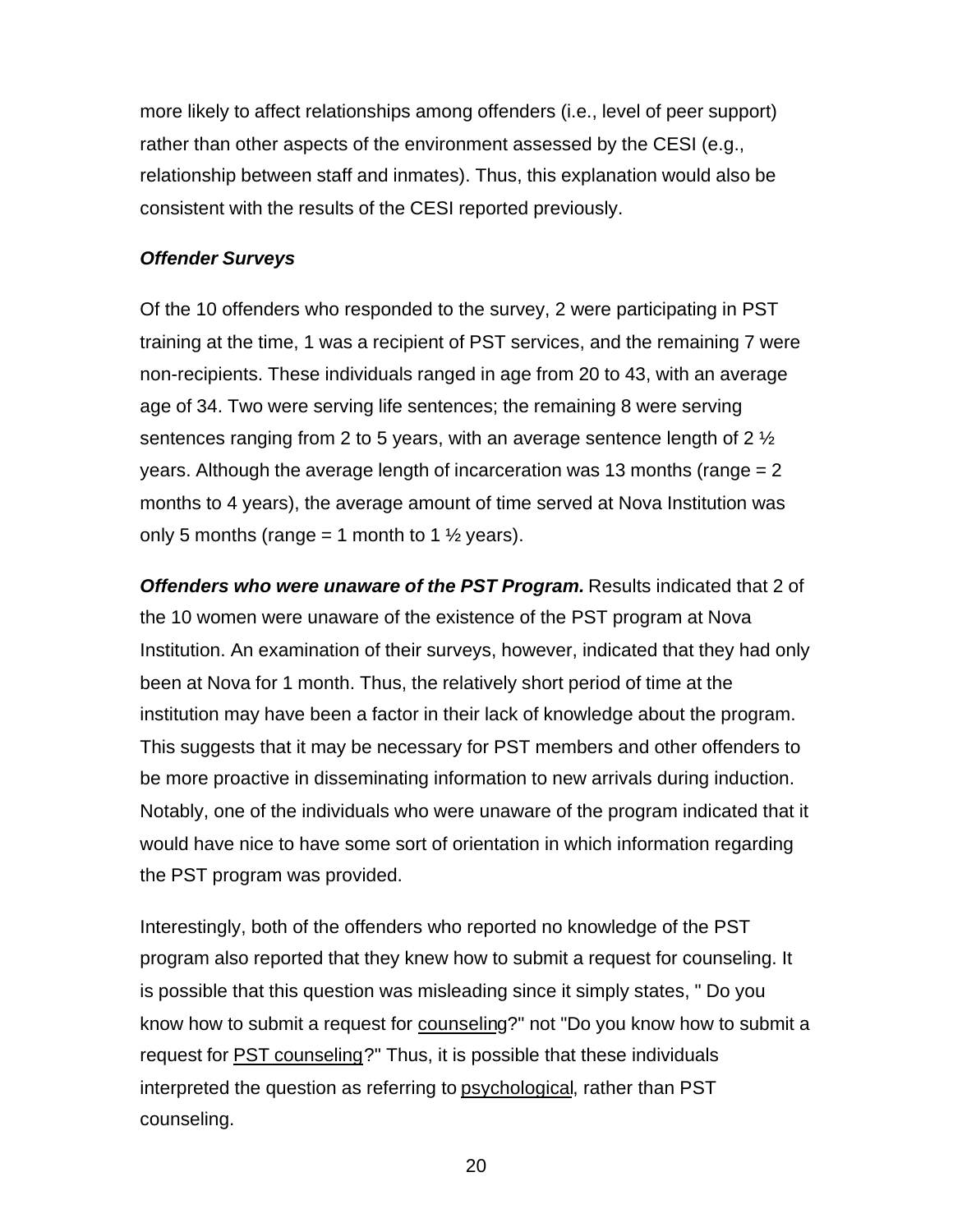In addition, one of these women reported that they did not know about PST, yet later reported that they knew who the team members were, and listed them. This finding, although seemingly contradictory, may possibly be explained if one examines some of the comments made during individual interviews with the researchers (discussed later in the paper). During these interviews, a number of offenders, stated that they knew a peer support program existed and that they knew some or all of the individuals who participated in training. However, when questioned further, they seemed to perceive "peer support" to be another program like "cognitive skills" or substance abuse", in which offenders who participated were receiving aid for their own needs. They seemed unaware that offenders who participated in the training and graduated, were then available to provide support services to other inmates.

Given this information, the survey question assessing awareness, although presented as a single question, actually seems to have two parts to it; "Were you aware of the PST program and the possibility to receive support and counseling from your peers (PST member)?" Therefore, the offender who responded to this particular survey may have heard of the PST program and know which offenders participated in the training, yet been unaware of the possibility of receiving peer support from the graduates.

*Offenders who were aware of the PST Program.* Eight of the 10 respondents indicated that they were aware of the PST program. When asked how they had learned about the program, the majority ( $n = 7$ ) reported that another inmate had told them about it; 2 also indicated that a PST member had informed them; and one offender reported that she had learned about the program during her incarceration at P4W.<sup>7</sup> None of these individuals reported that they had seen notices or posters relaying information about the PST program, perhaps indicating a lack of visual displays promoting PST services. This may be an important additional means of communicating information, particularly since 2 of

 $\overline{a}$ 7 Several offenders listed more than one method of discovery; therefore total number of responses are greater than 8.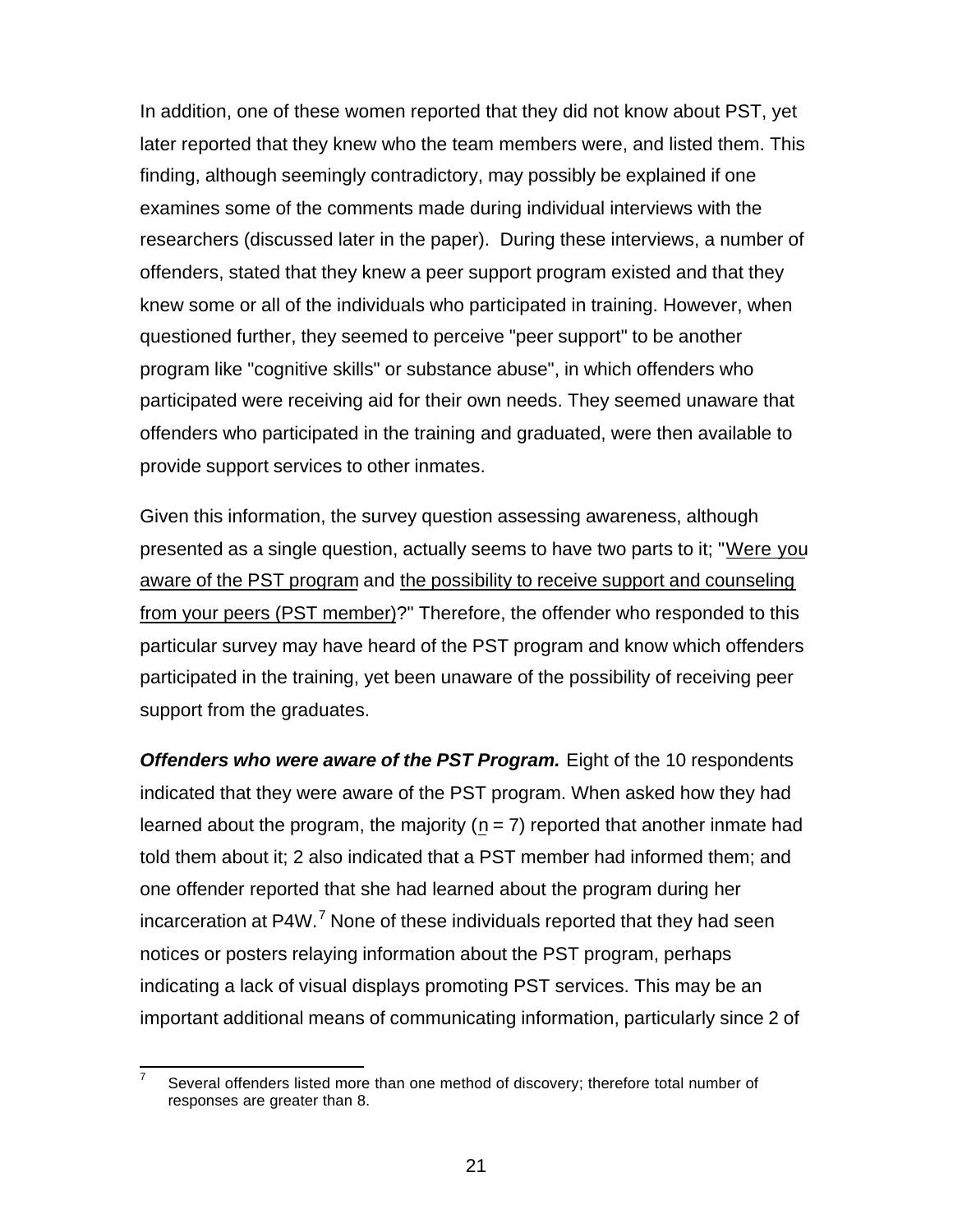the inmates who had only been at Nova for one month were unaware of the program. Posted notices might be a more effective way of disseminating information to new inmates who may not hear about the program through "wordof-mouth", since they will likely have fewer contacts within the offender population.

Only 4 of the 8 offenders who were aware of the program knew who the team members were, and 6 reported that they knew how to submit a request for counseling. None of these individuals reported that they had ever been denied a meeting with a PST member if they had requested it. However, it appears that the response to this question may have been a result more of a *lack of a request for a meeting* as opposed to an actual *denial of a request*, since only one of the survey respondents reported that they had ever *asked* to see a PST member.

As mentioned previously, 2 offenders had never requested PST since they were unaware of the program. An additional 7 offenders reported that they had never asked to see a PST member, providing the following reasons. Most of the offenders  $(n = 5)$  indicated that they hadn't used PST because they felt that they did not need it. Two reported that they had concerns about confidentially, and only one respondent indicated that she did not feel comfortable speaking to the PST member.

One respondent indicated that she would feel more comfortable asking to see a PST member if there were more or different people on the PST team. She suggested that someone from each informal group or friendship "clique" should be chosen to be a PST member, instead of just having people who are chosen by the psychologists. A second offender remarked that she would feel more comfortable requesting the service if she could just go up and talk to the PST member, rather than proceeding through a more formal process (e.g., approaching staff or PST member and organizing a meeting, etc.)

These results suggest that the majority of respondents did not use PST because they did not experience a personal need for the service. A few concerns were raised, however, regarding the service providers and the process involved (i.e.,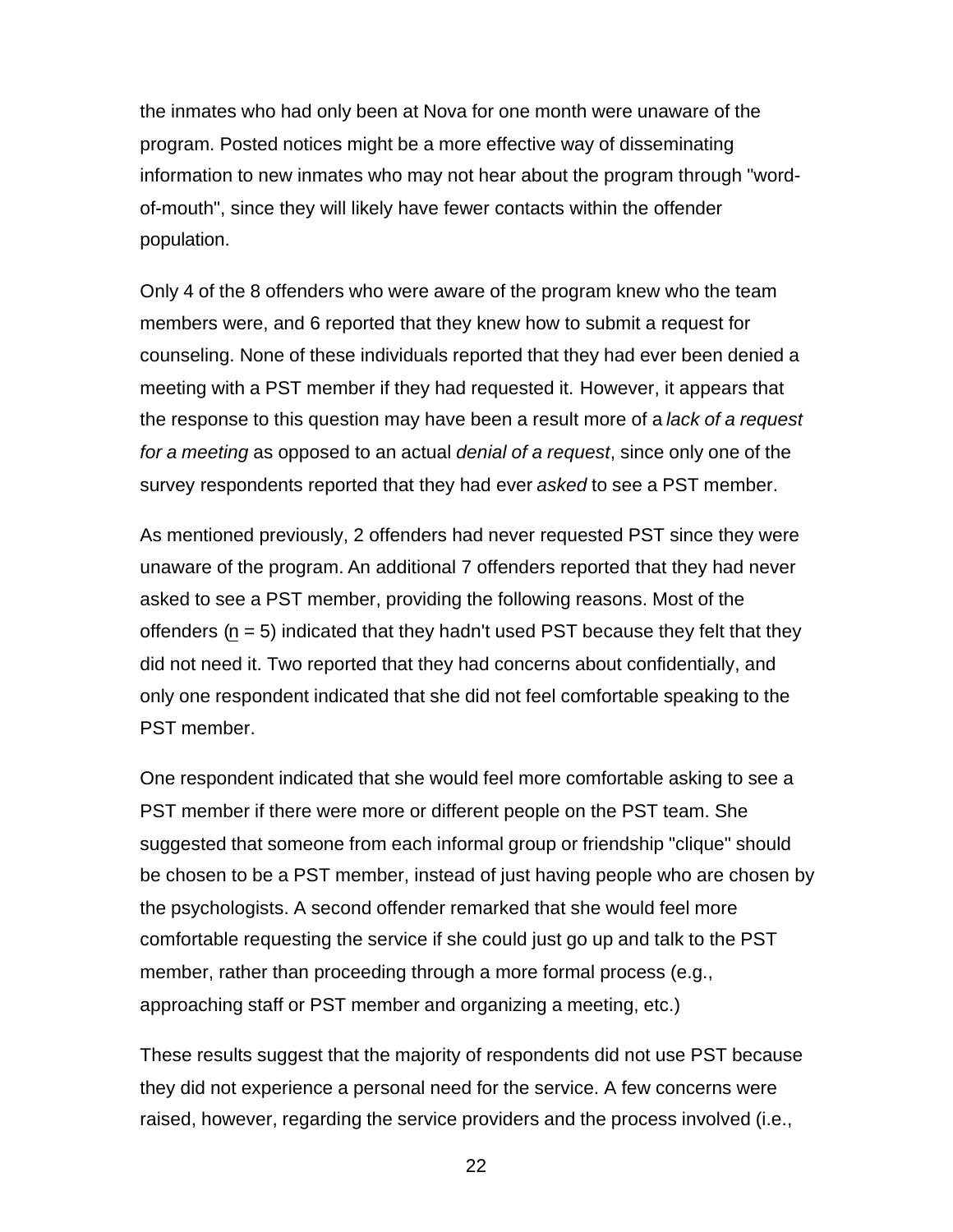confidentiality, not feeling comfortable with PST members). In addition, one of the PST-trainees mentioned that she did not use PST because she was a PST member herself.

It is unfortunate that this offender did not perceive that a care-provider might also sometimes be in need of support from her peers. One of the sections in the PST training manual deals specifically with the potential need for support and the support systems available to PST members. At the time that the surveys were completed, however, the PST members still participating in training had not yet begun this chapter. Thus, further training and discussion regarding the needs of PST members themselves as training progresses, might provide this individual with information that will lead them to regard help-*seeking* as a legitimate role for PST members.

Offenders were also asked whether they thought that implementation of the PST program had any influence on the general atmosphere at the facility. Of the 3 offenders who responded to this question, only one had perceived a general change in the atmosphere. However, she neglected to mention what type of change had occurred.

Finally, offenders were asked whether they believed that PST services had ever been used for alternative purposes (i.e., to chat, avoid work, etc.). Of the 8 individuals with awareness of the PST program, 3 responded to this question. None of the respondents indicated any misuse of the PST program. Interestingly, one of the offenders who reported *no awareness* of the PST program also responded to this question. This offender reported that she believed PST services had been used inappropriately. When asked to describe how the program had been misused, however, she was unable to provide any examples. Thus, although unaware of any specific instances of misuse (due likely to a lack of knowledge about the program in general), this offender apparently perceived the *potential* for inappropriate use of the PST program. In summary, however, there seems to be little evidence for misuse of the PST program, at least based on the responses of the 4 offenders who answered to this question.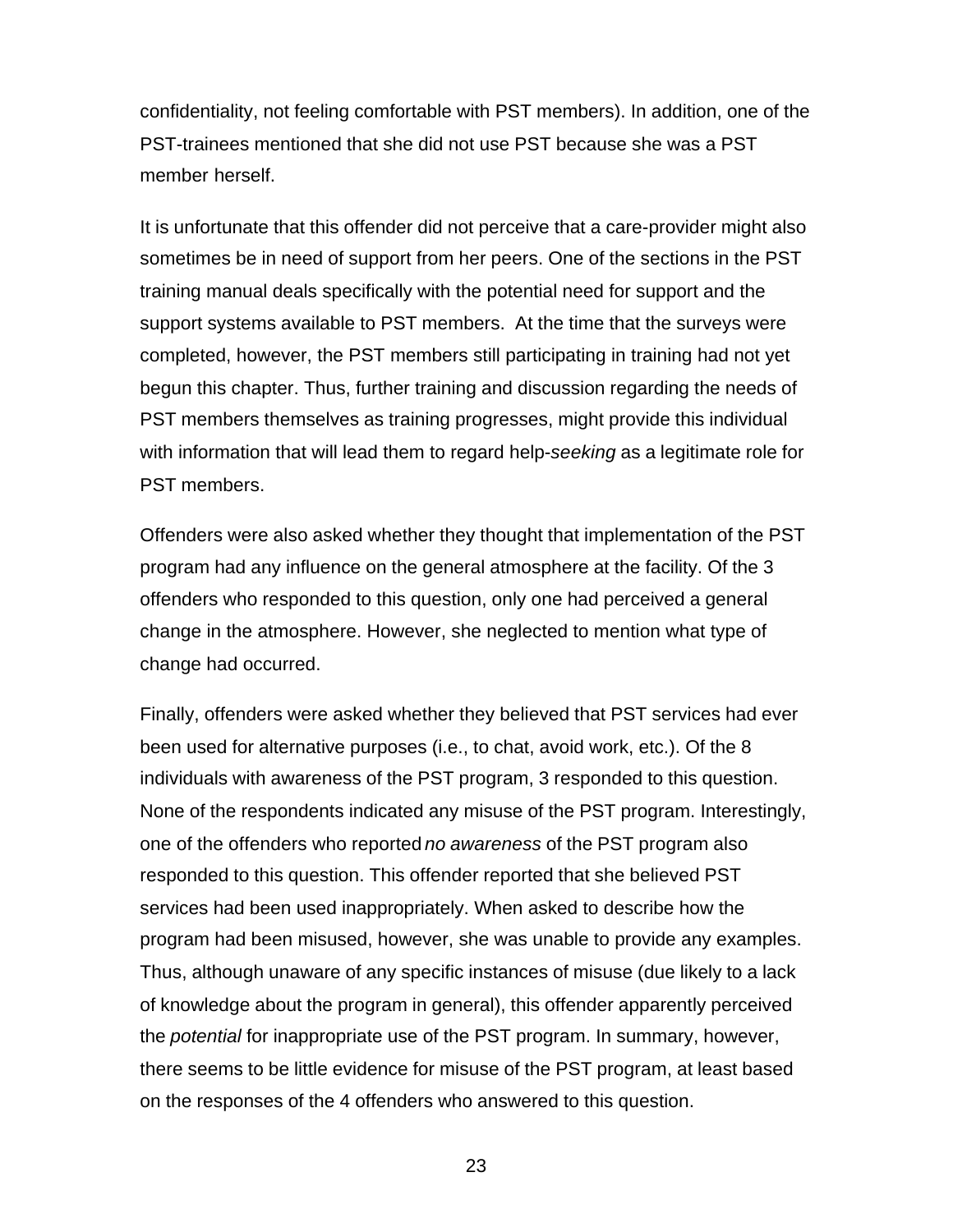The remaining 11 questions on the survey refer to offenders' perceptions of the counseling experience itself. Since most respondents indicated that they had never used PST services, they were unable to reply to these questions. In fact, only one of the 10 respondents indicated that she had been the recipient of PST counseling. Moreover, this respondent indicated that she had used this service only once. Due to the difficulty in reporting data based on a sample size of one, responses to these questions will not be discussed in the present paper.

## **Summary***.*

In summary, results suggest that there was some lack of awareness regarding the program among offenders, particularly those who had only been at Nova for a short time. Moreover, only one of the respondents reported that she had ever used PST services, indicating that PST counseling is not being greatly utilized at present. Reasons stated by most offenders for not using PST, however, were more likely to be based on a lack of need for the service, rather than being due to negative perceptions of the program itself.

#### *Staff Survey*

Eleven staff members responded to the staff survey including: the warden, a teacher, 1 Reintegration Operations Supervisor (R.O.S.), 4 primary workers, 1 technical services staff member, and 3 other staff members who did not report their position at the institution. Length of time employed in their current position ranged from 8 months to 4 years, with an average of 2  $\frac{1}{2}$  years (n = 8). Respondents had spent an average of 5 years working with women offenders, ranging from 8 months to 24 years ( $n = 8$ ).<sup>8</sup>

Staff members were asked to report one or more ways in which they had learned about the PST program. Most of the respondents reported that the psychologist had told them about the program  $(n = 8)$ . Two staff members indicated that they

<sup>-&</sup>lt;br>8 Three staff members did not respond to these two questions, "length of time in present position" and "length of time working with women offenders". Thus, means and frequencies for these two questions were based on a sample size of 8.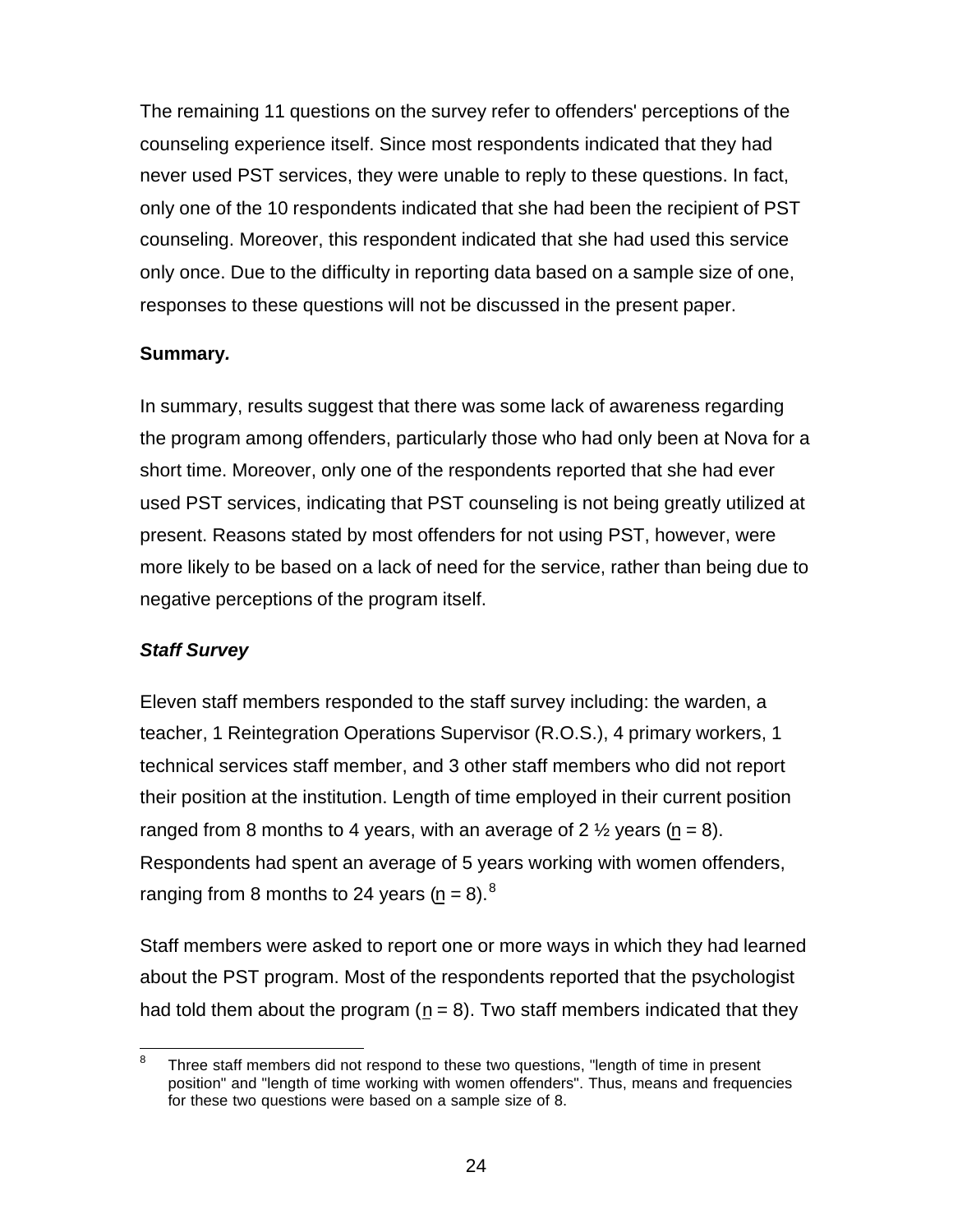had learned about the program through other means (i.e., brief mention during a Program Board meeting, as part of a training session on a separate topic).

Interestingly, 2 individuals reported that they had learned about the PST program from the researchers when they arrived at Nova to conduct interviews in June.<sup>9</sup> One of these staff members had also learned about the program through another source (i.e., psychologist, as mentioned above). However, the other staff member reported the researchers as the sole source of information about the program, suggesting that he/she was completely unaware of the program prior to the researchers' arrival at the institution. Further examination of this individual's survey however, indicated that this particular staff member had been at the institution for the shortest amount of time. Thus, length of employment may have been a factor in this individual's lack of awareness regarding the PST program.

Similar to the findings of the inmate survey, none of the respondents reported a visual display of information (i.e., brochures, posted notices). This method of disseminating information about the program may be particularly relevant for new staff (as well as new inmates), since these individuals may be less likely to hear about the program by "word-of-mouth" or general information meetings held before their arrival at the institution.

The majority of staff respondents reported that they knew who the team members were ( $n = 8$  of 11). When asked to specifically name the PST members, however, responses varied. Seven of the 8 knew the name of the one team member who had graduated. Many of these individuals ( $n = 6$  of 8) were also able to list some, if not all, of the team members who were participating in the second training session at the time.

<sup>—&</sup>lt;br>9 The design of the study called for the completion of surveys before individual interviews were conducted. However, due to the fact that few surveys had been returned, the researchers attempted to distribute additional questionnaires when they arrived at the institution to conduct interviews. As a result, some individuals completed and returned their surveys after they had participated in the interview. Therefore, some of the data regarding awareness of the program based on survey responses may be somewhat inflated, due to the fact that some of these issues were also discussed in the interviews.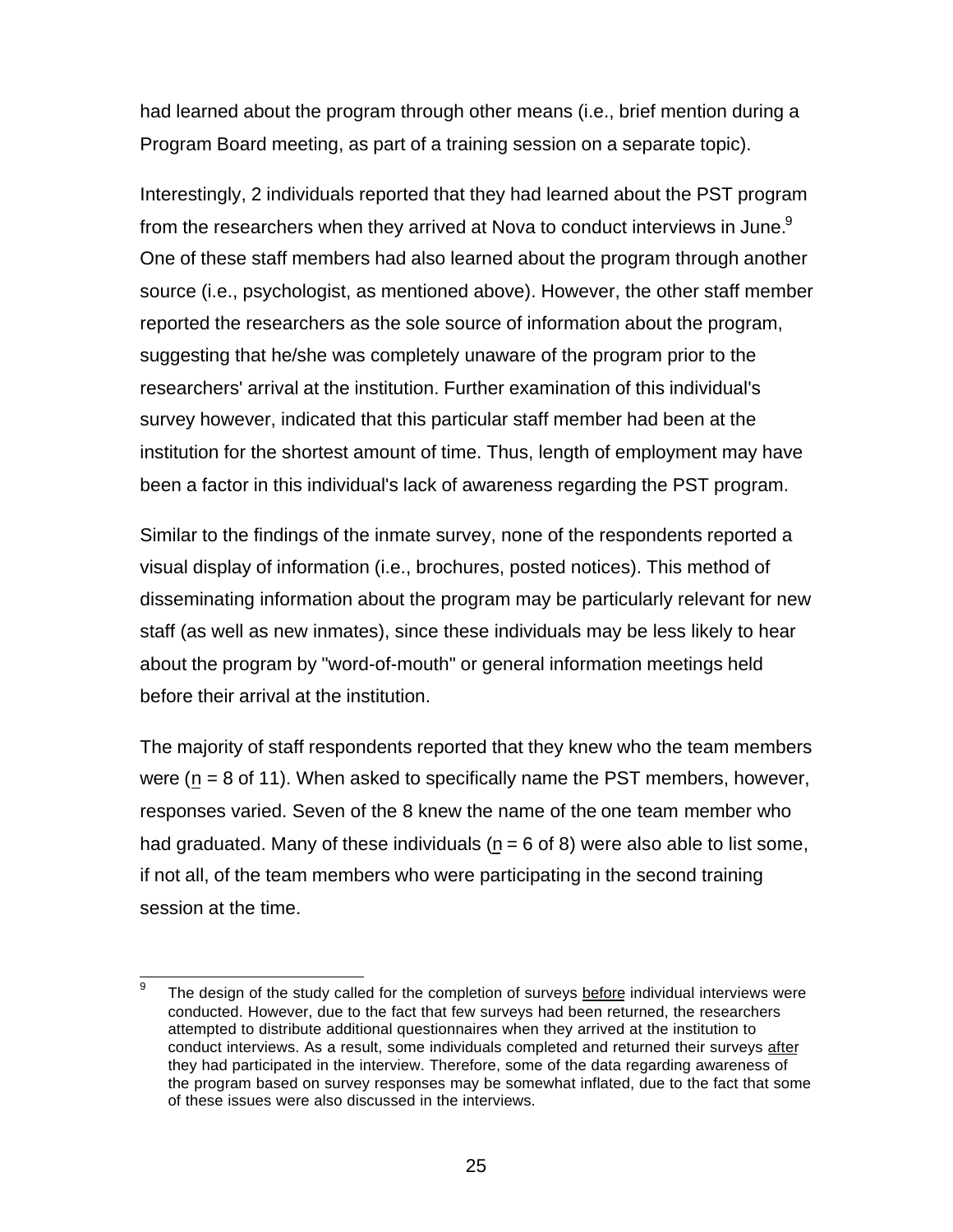Just over half of the respondents ( $n = 6$ ) knew how to proceed if an inmate was to request peer counseling. Again specific procedures for doing so varied somewhat. Some individuals suggested contacting the PST members directly, whereas others were in favor of contacting the R.O.S. first. Only one of these responses might have caused some difficulty, since one of the staff members indicated that she would contact one of the PST members who was still in training. Only PST members who have graduated from the program are able to provide formal PST counseling services; members who are in training must first complete the training session and then be approved for graduation before they can provide PST services.

In addition, one of the respondents reported that the procedure following a request for peer counseling was to, "direct to a team member". However, this individual did not know who the team members were. Thus, although this staff member was aware of the procedure in the abstract, he/she would likely be unable to perform the actual referral due to a lack of knowledge regarding the identities of the team members.

Seven staff members responded to the next 2 questions referring to the effectiveness of the PST in crisis intervention. *Possible* responses ranged from 1 (not helpful at all) to 10 (very helpful). In terms of the effectiveness of the PST program in providing aid to individual inmates in crisis, responses ranged from 1 through 8, with a mean effectiveness rating of 5 (somewhat helpful). Responses regarding the effectiveness of PST in preventing or assisting in institutional crisis showed the same range (1 to 8), with a mean of 4. None of the respondents indicated that peer counseling had ever created a crisis or problem that was greater than the original one, although one staff member did see the possibility for such an occurrence in the future. Overall, these results indicate a moderate perception of the effectiveness of PST in dealing with crisis situations, with the program seen as being somewhat more successful in helping individual inmates as opposed to broader institutional problems.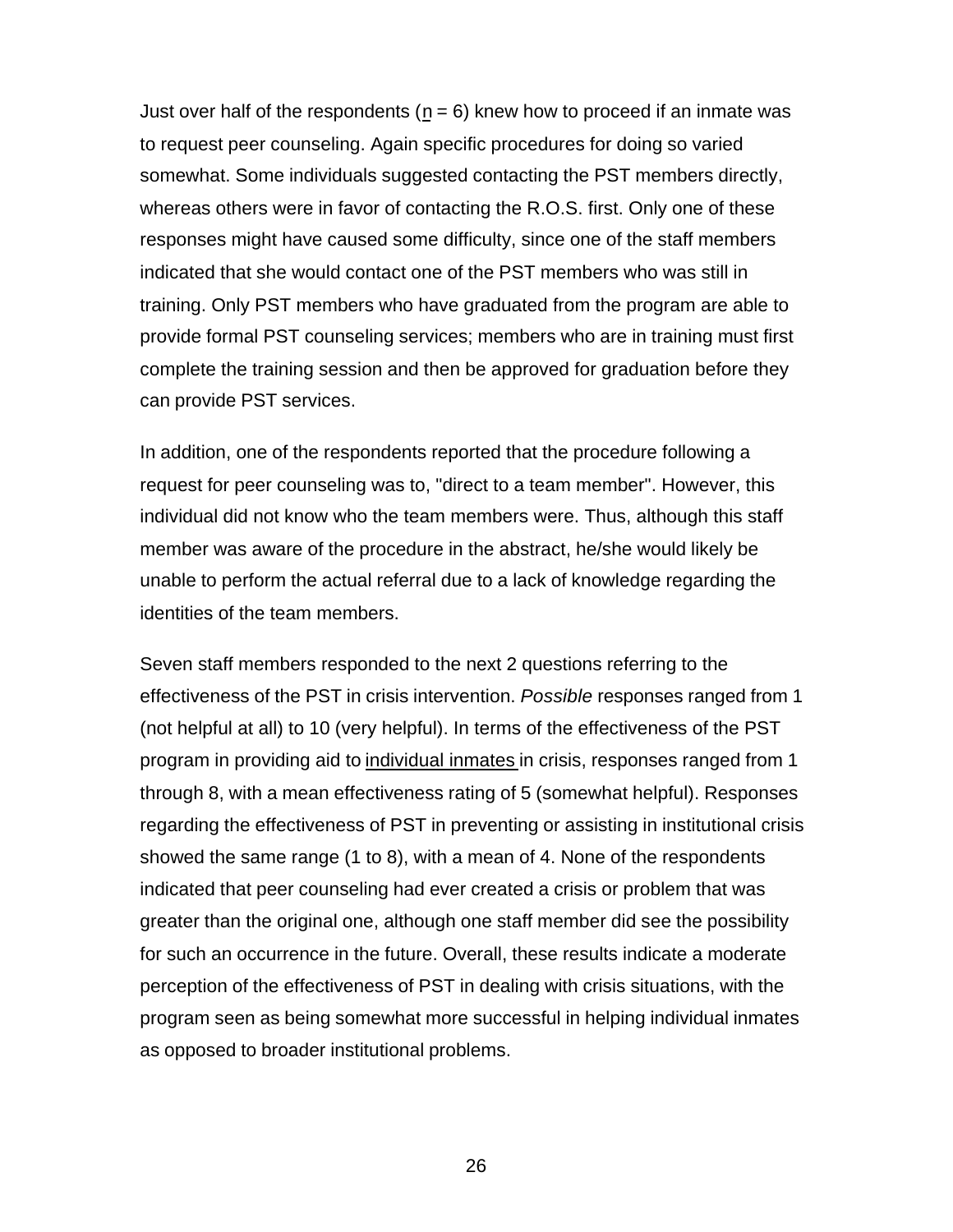Only one of the 11 respondents reported a positive change in the general atmosphere at Nova resulting from implementation of the PST program. This staff member indicated that there was an overall change occurring. The change was attributed to a number of factors, including effects of various programs and efforts of staff members, in addition to the effects of the PST program.

Staff members were asked to rate, on a scale from 1 (no trust) to 10 (complete trust), their level of trust for PST members. Staff's level of trust for PST members was slightly above average (M = 6, range = 4 to 8, n = 7). Five of 8 individuals also reported that their degree of trust would differ depending on the individual team member.

Four of the 11 respondents reported a change in the PST members since their involvement in the program. Some positive perceptions of change were mentioned, including the fact that PST members now showed more responsibility for their actions. Negative consequences were also listed; one staff member indicated that PST members seemed "overwhelmed at times, requiring time-out from the program".

Staff members were also asked to rate the degree to which they perceived PST to reinforce the positive effects of other programs: a) for team members, b) for all inmates. Responses were scored on a scale of 1 (not at all) to 10 (a great deal). Mean scores were 7 (range = 1 to 10) and 6 (range = 1 to 8), respectively (n = 8). These results indicate moderately high perceptions of the reinforcing effect of PST on other programs, with the effect being somewhat greater for PST members as opposed to the general population.

Finally, staff were asked whether they thought that PST counseling sessions were sometimes used by women for other purposes. Almost half of the respondents (5 of 11) replied affirmatively, indicating that PST sessions could be used to "chat" or spend time together, and that PST services might be used for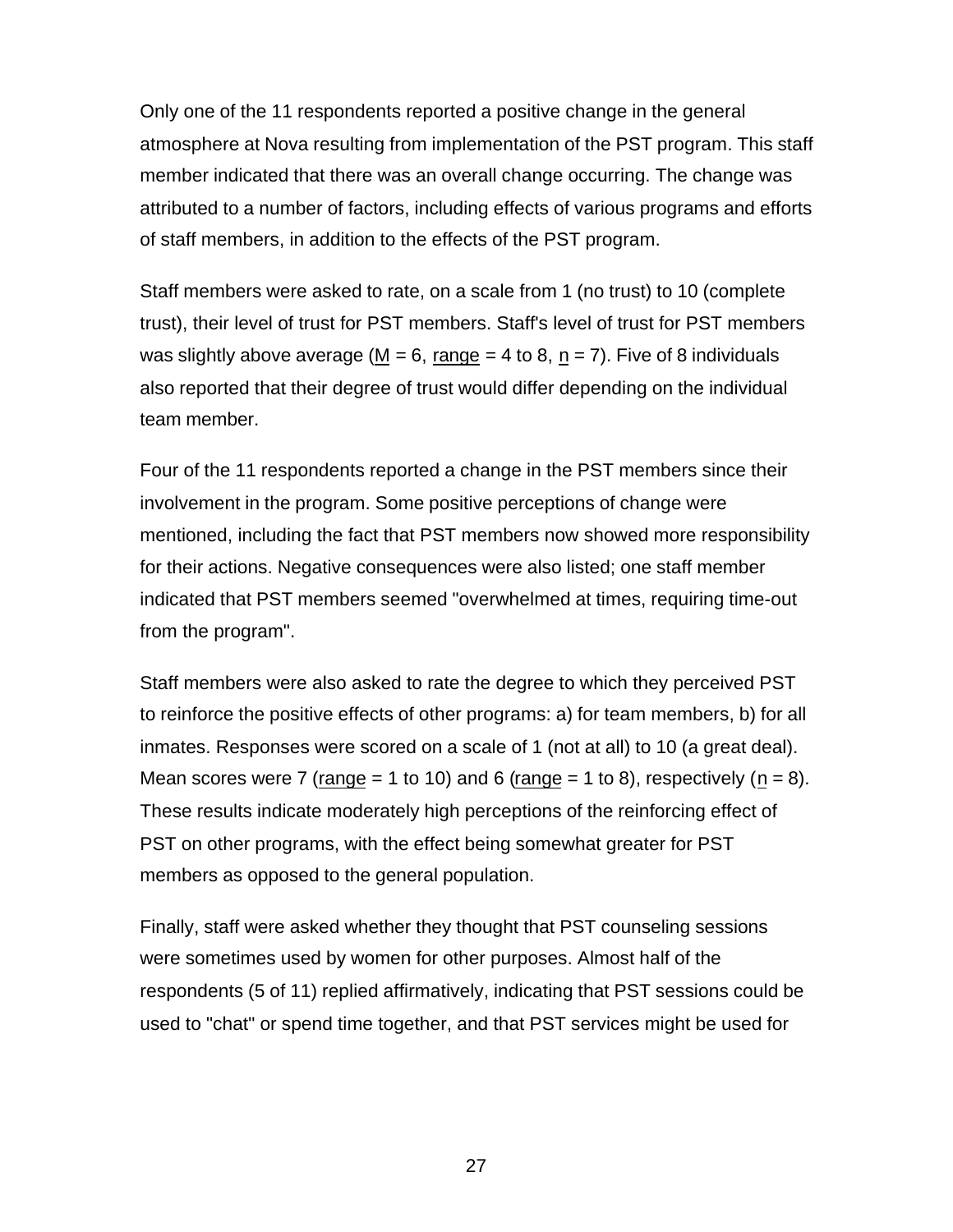personal gain (e.g., to be excused from work or programs, and still get paid).<sup>10</sup> One additional respondent indicated that he/she did not believe that the counseling sessions had been misused to date; however, this individual did perceive the possibility for abuse in the future.

Overall, results suggested that staff members were cognizant of the PST program at Nova and reported some positive outcomes of the program for PST members who took the training. PST services were perceived to be moderately helpful in dealing with crisis situations and the level of trust for PST members was fairly high. There did appear to be some confusion, however, regarding the roles of "graduated team members" and "team members in training". Perhaps it could be made more clear to staff members that only team members who have completed their training and graduated from the course are able to provide counseling services.

## *Staff / Offender Interviews*

Staff and offender interviews represented the largest component of this evaluation. Semi-structured interviews allowed for a qualitative assessment of interviewees' perceptions of the PST program. This format provided participants with the opportunity to express their own views and opinions, without imposing a particular structure on their responses. In this section, interview data (along with relevant survey and other questionnaire results) will be discussed according to the evaluation framework outlined by Eljdupovic-Guzina & Blanchette (1997). Briefly, included in this framework are issues related to the *program rational*, *availability of resources*, *implementation of the program*, *effectiveness of PST*, and *unintended effects*. For each of these five major topic areas, three different questions important to the evaluation of these issues will be addressed.

Before beginning this evaluation, it is important to highlight some of the limitations of the procedure. First, the researchers were unable to conduct any

 $10$ <sup>10</sup> One respondent did not elaborate on his/her affirmative reply, and researchers were unable to code the final response.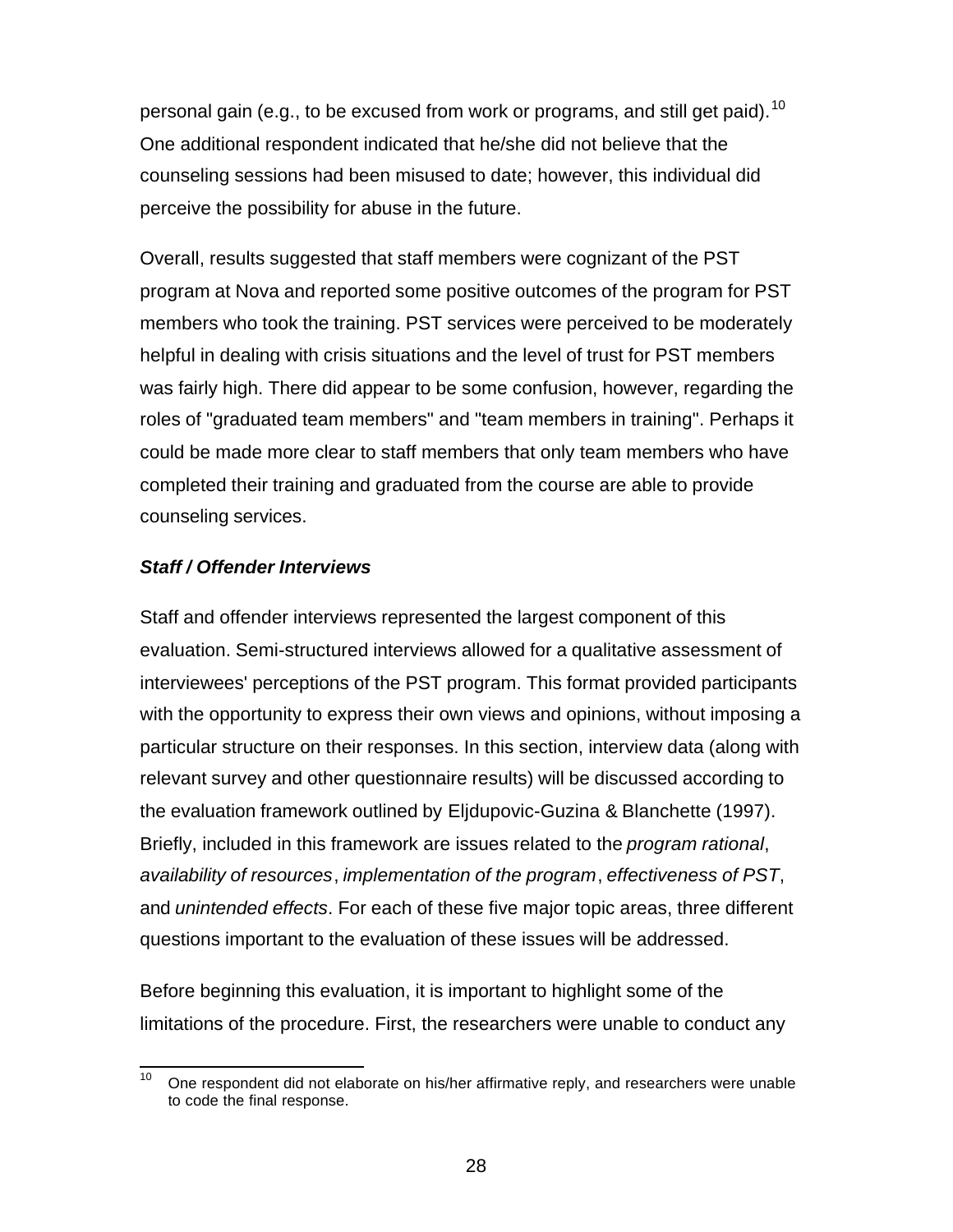interviews with offenders who had been recipients of PST counseling. It is possible that there were some recipients of the service at the institution who were simply unwilling or unable to participate in the interviews. For example, one offender completed a survey indicating that she had received peer support services once, and she also consented to participate in an individual interview. However, she was being released from Nova Institution on the same day that the researchers arrived to conduct the interviews, and was therefore unable to participate. Further, it is also possible that other recipients of the service had already left the institution at the time interviews were conducted, since many offenders at Nova serve very short sentences and the "turn-over" rate is very high.

However, it seems likely that few inmates at Nova had actually been recipients of peer support. Results of interviews with the program coordinators, staff, PST members, and other offenders seem to suggest that PST services were only requested in under a handful of situations. Some support for this can be found in the fact that interviews were conducted with 18 offenders (approximately 56% of the population at the time), yet none of these individuals reported ever using the service.

Moreover, several of the staff members who responded to the survey chose not to answer some of the questions on the survey, indicating that it was too early in the program to assess several of the issues. In fact, one staff member returned a blank survey with a note appended to the front. This individual suggested that perhaps the evaluation was somewhat premature, given that little PST counseling had actual occurred to date.

Thus, it is important to acknowledge that the PST program at Nova was in its initial stages at the time of the evaluation. Given this limitation, it may be difficult to evaluate some of the issues important to the framework, including some aspects related to the *implementation* and *effectiveness* of the program.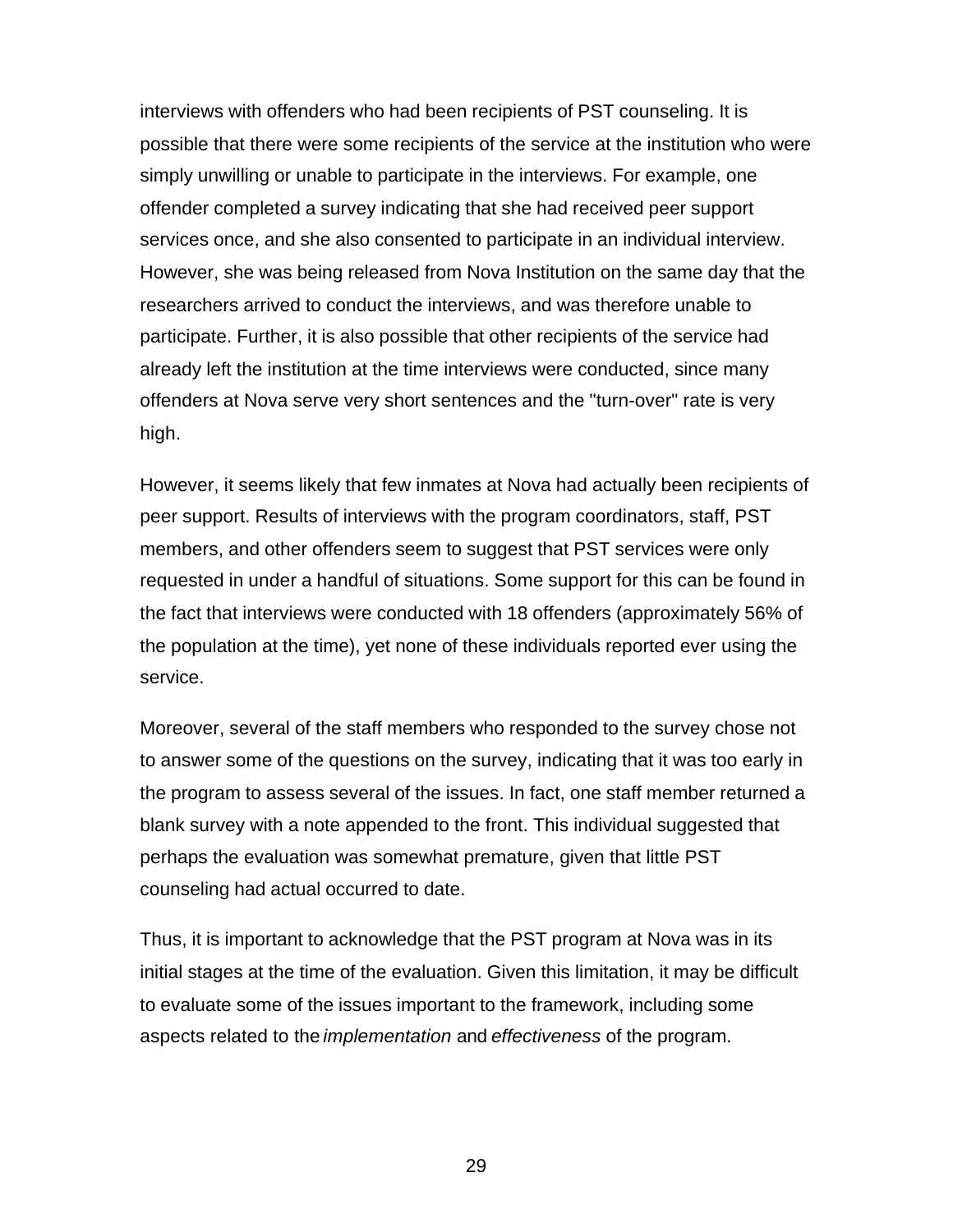One final caveat is related to the issue of confidentiality. Although three individuals were participating in PST training at the time of the interviews, only one offender who had graduated from the program was still incarcerated at Nova.<sup>11</sup> Some of the questions refer to issues that can be answered by both groups, such as team members' perceptions of the training, particularly since the second group of PST members had almost completed their course. Other questions, however, particularly those related to PST counseling itself and issues such as "burn-out", can only be answered by PST members who have graduated, since only they can provide formal counseling services. Thus, wherever possible, the responses of these two groups of individuals will be combined in order to preserve the anonymity of the one PST member who had graduated. From this point forward, "PST members" will include both these groups of individuals, unless otherwise noted. For those questions that can only be answered by PST members who have graduated, discretion will be used in reporting the findings, and some results will not be reported at all, in order to maintain this individual's anonymity.

 $11$ Although two other inmates had originally graduated from the first PST training session, they were released from Nova soon after their graduation.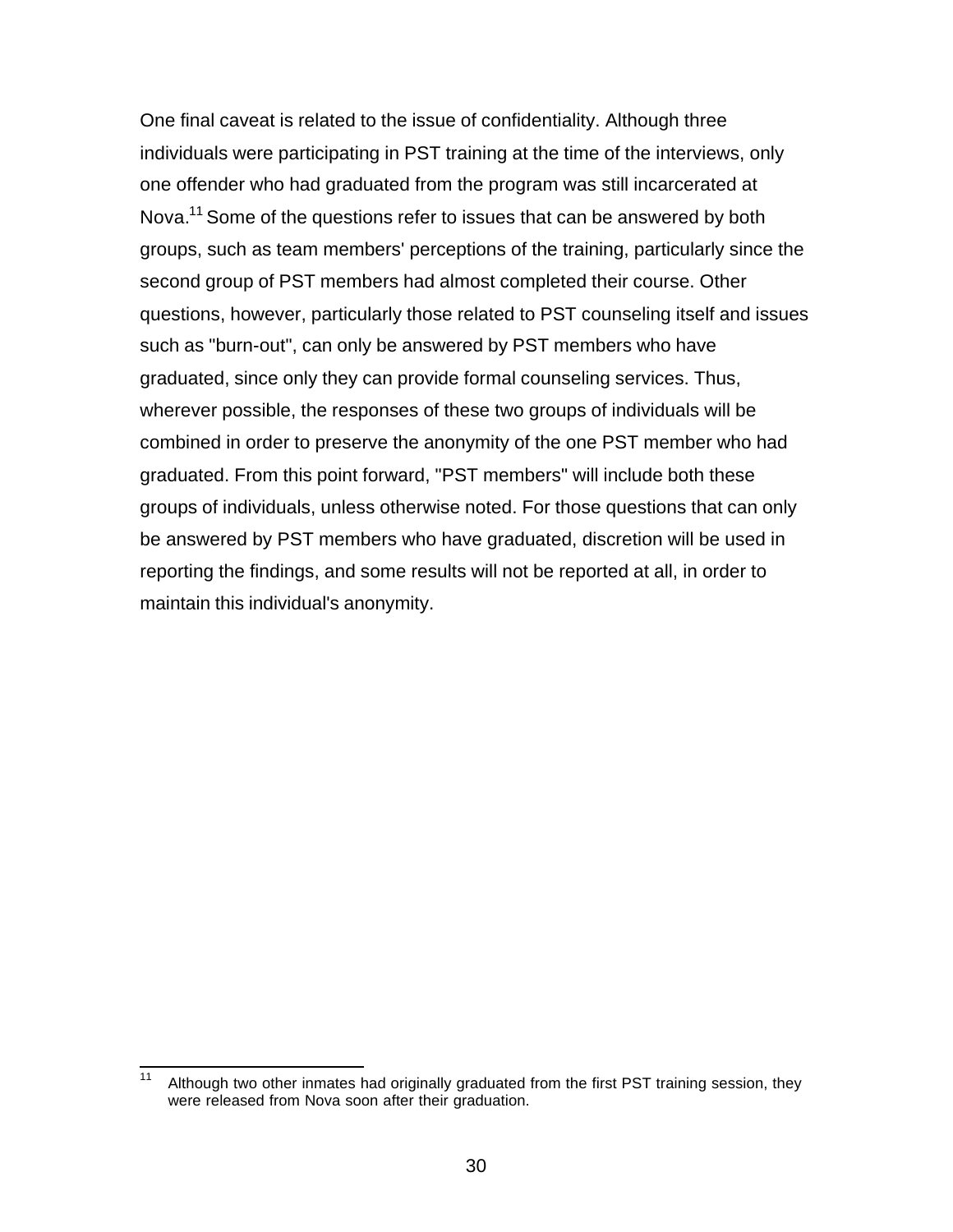## *Evaluation Issues and Questions*

**1. Program Rationale: Is there a need for the program?**

# **1.1. Are the program's activities and outputs linked to achieving its effects in a valid and logical way?**

The program logic model described by Eljdupovic-Guzina and Blanchette (1997) outlines both immediate and long-term goals of the PST program. Immediate effects include crisis intervention and support for offenders, whereas long-term effects involve empowerment for the women in the program and better overall management of the facility. A review of the appropriate literature and existing information regarding the PST program (Eljdupovic-Guzina & Blanchette, 1997) indicates that PST-related activities (e.g., counseling, distribution of information, etc.) are validly and logically related to the attainment of the specific goals listed above.

## **1.2. Does the program have its own place and function at the facility?**

Several key principals of the mental health strategy that are particularly relevant to the PST program for women include: access, women-centredness, and clientparticipation. Results of survey and interview data indicate that the women at Nova have used PST services in only a few instances. This may have been due in part to a lack of knowledge about the program by both inmates and staff. Specifically, results indicated that 33% of staff and inmates who were interviewed were either unaware of the program, or had heard of the program, but didn't really know any of the details (e.g., what it entailed, who was involved, etc.). Furthermore, there was no Standing Order for the PST program, indicating a lack of formal recognition of the program.

Issues may have been further complicated by the fact that two of the team members who graduated from the first training session had been released soon after their graduation. Thus, the one remaining graduated PST member may have been somewhat overburdened with the responsibility of providing PST services to the entire population. Having only one team member available also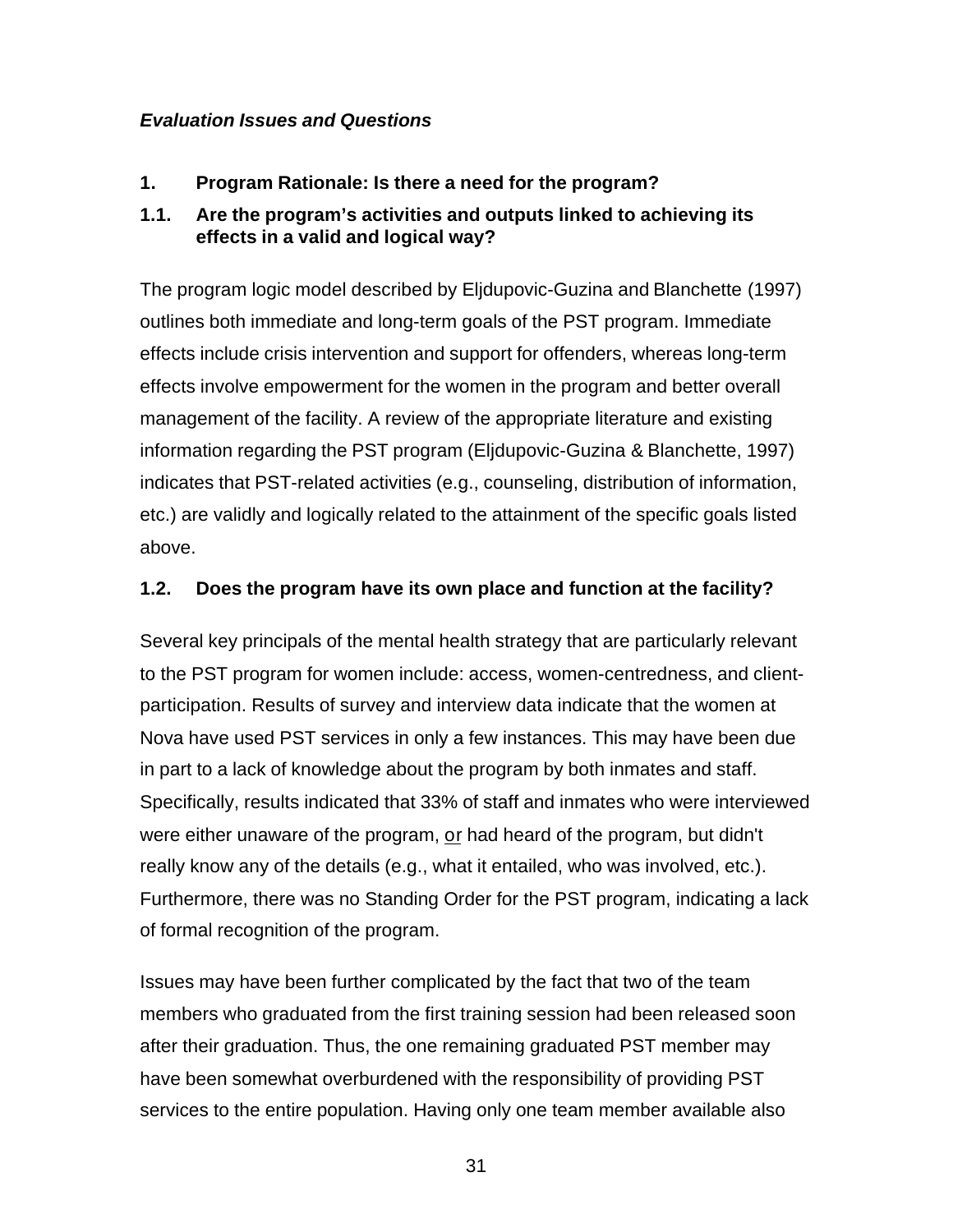leaves potential clients without options should they feel uncomfortable talking to the available team member.

Therefore, it is important to keep in mind that the program was in its initial stages at the time of the evaluation. In fact, although there were initial concerns and suggestions for improvement to the program (to be discussed later in the paper), most interviewees thought that the implementation of the PST program could have some positive effects in the future. Thus, use of PST services at Nova will likely increase as the program continues to develop and as more PST members are trained to provide counseling services.<sup>12</sup>

Although there appear to be some difficulties related to access of services and client-participation (related perhaps to the newness of the program), the conception of PST as a women-centered program is definitely in keeping with the philosophy at Nova. According to a report written by the former Warden at Truro Institution (LeBlanc, 1994), "programming and the entire facility for that matter, will be community-oriented, holistic, *woman centered*, culturally sensitive, supportive of autonomy and self-esteem, and oriented toward release" (p. 12). Thus, as the program develops, and offenders become aware of and utilize PST services, the PST program will have the potential to contribute, along with other programs, to these principles.

# **1.3. Does the PST program serve the targeted population?**

As mentioned, results of survey and interview data indicated that PST services had been used infrequently. Only one of the 10 survey respondents indicated that they had ever used PST services, and 2 were unaware that peer support was available. The most common reason for using PST services (according to survey data) was because offenders did not feel a need for the service, although two women also mentioned issues of confidentiality and trust in the PST members.

 $12<sup>2</sup>$ At the time of the evaluation, 3 members were receiving PST training and (depending on their performance) were expected to graduate in June. One of these trainees was serving a lifesentence and therefore might be expected to perform PST duties for longer than some of the members from the first training session, who were released soon after graduation.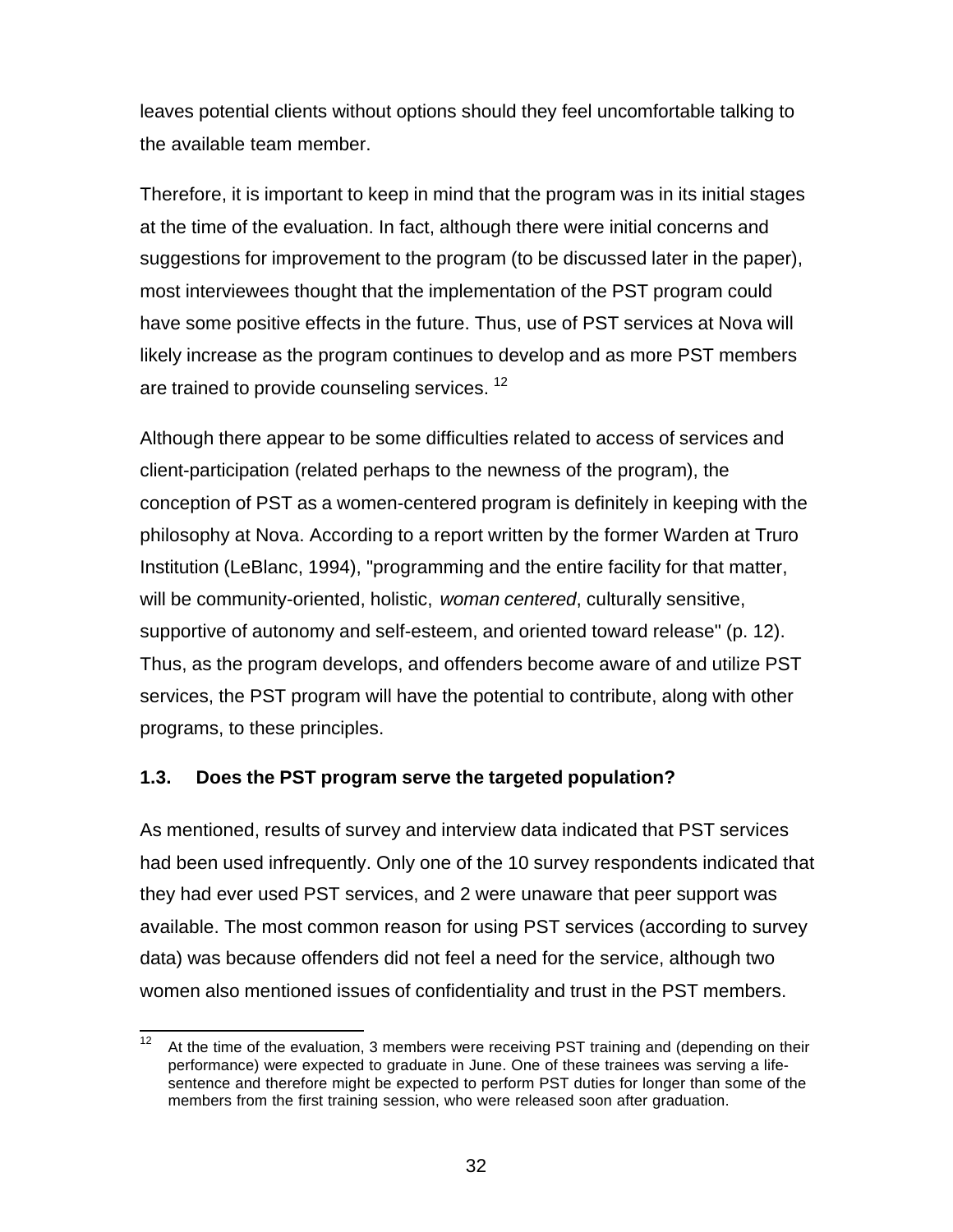Although interviews were conducted with approximately 56% of the offender population, none of these individuals indicated that they had ever been recipients of the service. In comparison to the survey data, many interviewees indicated that confidentiality and trustworthiness were major concerns for offenders contemplating the use of PST services. Almost half of the offenders interviewed  $(n = 8)$  reported either that they would never use PST services, or that they would be cautious about speaking to some of the PST members due to concerns related to potential breaches of confidentiality. Other reasons for not using the service included a lack of need for peer support and lack of knowledge about the program. In addition, several offenders mentioned that they would prefer to talk to staff members rather than fellow inmates.

An interesting comment was made by one of the offenders during her interview. She stated that, "It's more of an issue of people taking peer support to take the program, rather than for counseling". This seems to reflect a perception by some of the offenders of PST as another program provided for an individual's own benefit, as opposed to training for the purposes of providing services to other inmates. In fact, a second interviewee held exactly this view. This individual reported that she thought PST was just another program people took; she did not know that PST members were supposed to be a support system for other offenders.

Benefits to offenders who become PST members are also of importance in considering the effects of the PST program for the targeted population. In fact, PST members noted several positive effects of their involvement in the program, such as increased awareness of their own issues and limitations and well as the potential for career-related experience (e.g., psychology or other counseling).

Thus, some positive changes seem to have been experienced by the PST members themselves. Among the general population there appeared to be some difficulties related to awareness of the program, concerns about confidentiality, and a paucity of requests for PST counseling. It is important to mention, however, that none of the interviewees mentioned any actual breaches of confidentiality,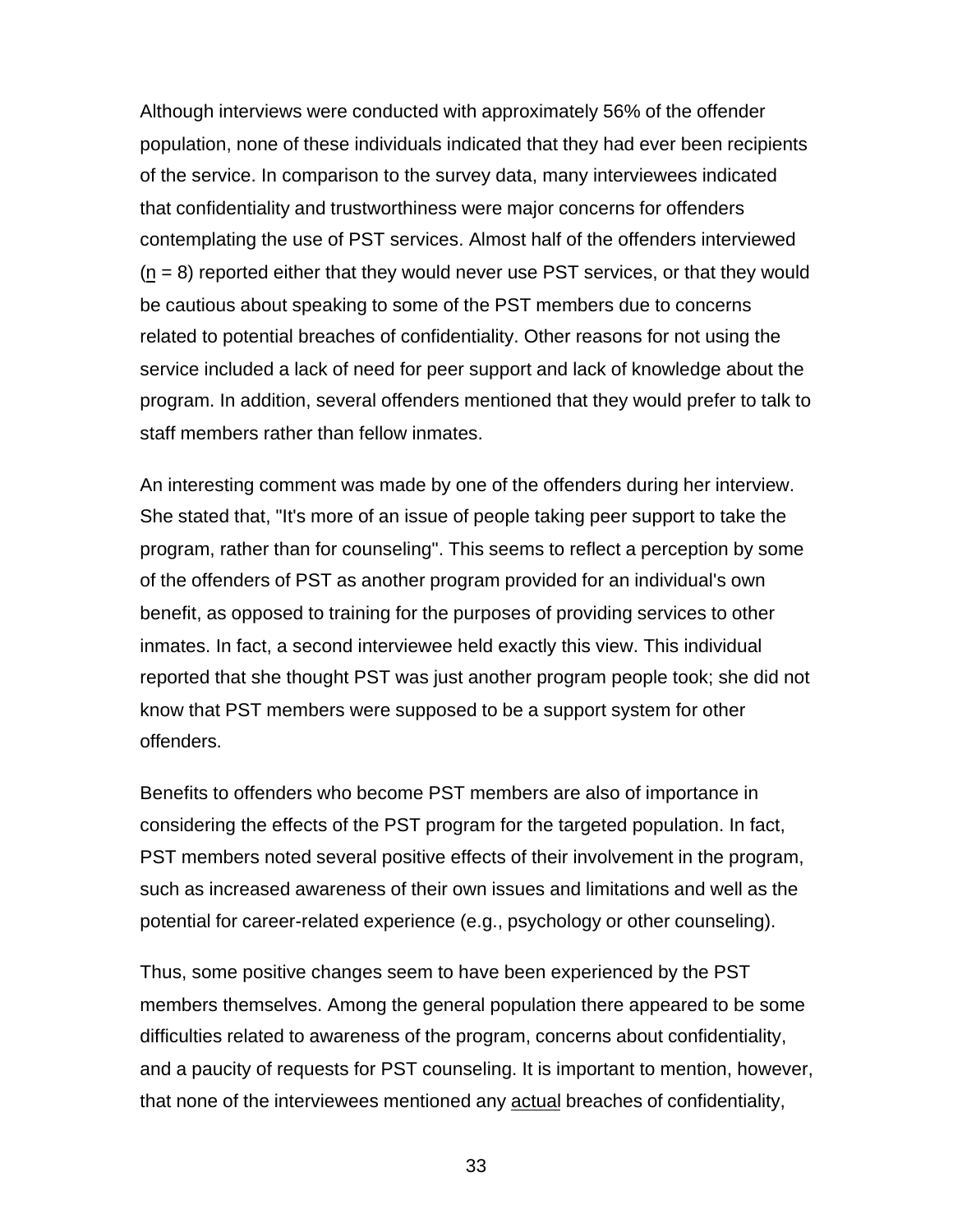just concerns that it might happen. Moreover, several interviewees did report that they would consider using PST services in the future if they felt that they needed it, and if they could speak to a team member whom they felt that they could trust.

## **2. Are there adequate resources and support for establishing the PST program?**

## **2.1. Does the Coordinator have sufficient time, acknowledgment and support for activities regarding the program?**

The staff psychologist and a psychology intern shared the position of coordinator for the PST program at Nova. Results of interviews suggest that support was lacking in some areas, particularly in terms of financial resources available. At the time of this evaluation, no funding was available for the PST program at Nova. Coordinators found it difficult to recruit professions from the community to facilitate the sessions, since they were unable to pay them for their time. At the very least, coordinators would have liked to offer facilitators money for gas and travel expenses, since many of them would have to travel some distance to get to Nova (e.g., from Halifax). Thus, coordinators ran the program together, facilitating the PST training sessions themselves. Moreover, at this time, coordinators were using their own personal funds to pay for the "little extras" (e.g., coffee and donuts during training, certificates and pens for graduation).

There was some suggestion that priority for the PST program needs to come directly from NHQ. Results of interviews indicated a perceived need for a budget specifically designated for PST, channeled directly through the psychology department. It was suggested that more recognition should be given to the program, particularly since the PST program "…is not just beneficial to the women who take the program, but it is also a program where the women give back".

Coordinators indicated that they could probably manage the program on \$1000.00 a year, or slightly more. This would provide funding for supplies and snacks for the training sessions, money for a graduation ceremony, some funds for the development of a PST-brochure, and perhaps a nominal fee of \$50 for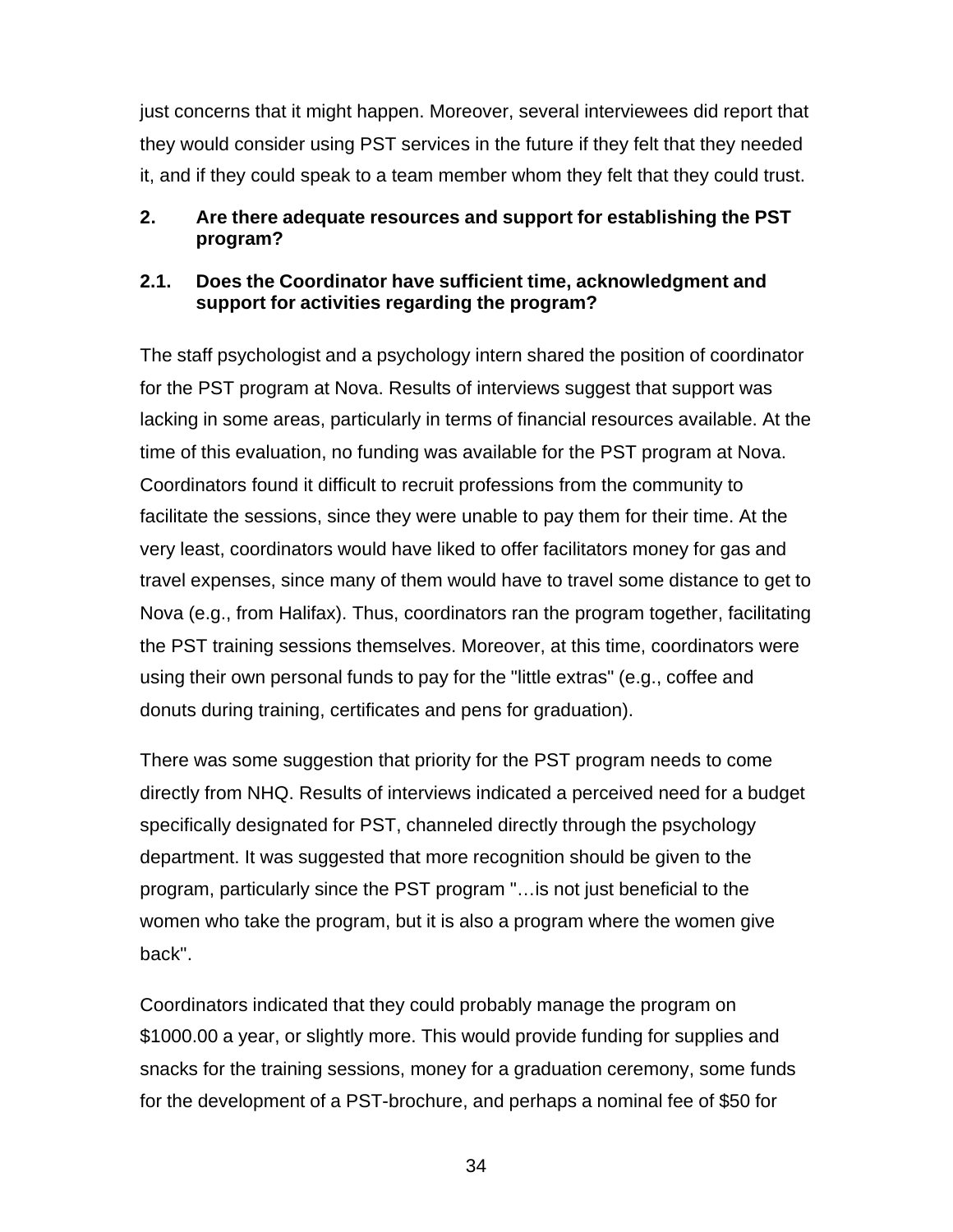community professionals to facilitate the training. Some additional concerns were raised regarding the availability of staff to organize the program, since one of the co-coordinators (psychology intern) will be leaving Nova in July. Thus, it was suggested that additional funding to pay someone to help with the coordination of the PST program might be helpful in this regard.

The availability of offenders who could potentially serve as PST members within the institution was also an issue. At the time of the evaluation, there was only one PST member remaining at Nova who had graduated from the first training session. Three additional women had almost completed their training, but were unable to provide peer support services since they had not yet graduated. The paucity of offenders available to provide these services may be due in part to the relatively small population of offenders at Nova, as well as the fact that many of these women are serving short sentences. Thus, even if women who meet the appropriate criteria are available to take the training, many of them may be released before they have much time to provide these services to their peers.

In summary, it seems that more resources and support will be needed to implement the PST program successfully at Nova. Assistance may be required in various areas including: financial support, assistance in running the program, and perhaps more physical space for training and PST-related meetings. In addition, it might be helpful to recruit some offenders who have the potential to be good PST members, but who are also serving moderate to long-term sentences, if any are available. This would ensure the presence of several PST members who could provide counseling services for some time following completion of the training program.

#### **2.2. Is the training of the Team members sufficient?**

The PST training manual (CSC, 1996a) consists of 17 topics, each of which is generally covered in one three-hour session. Some modifications were made to training manual as well as the guidelines presented in the Coordinator Manual (CSC, 1996b), in order to better facilitate implementation of the program at Nova.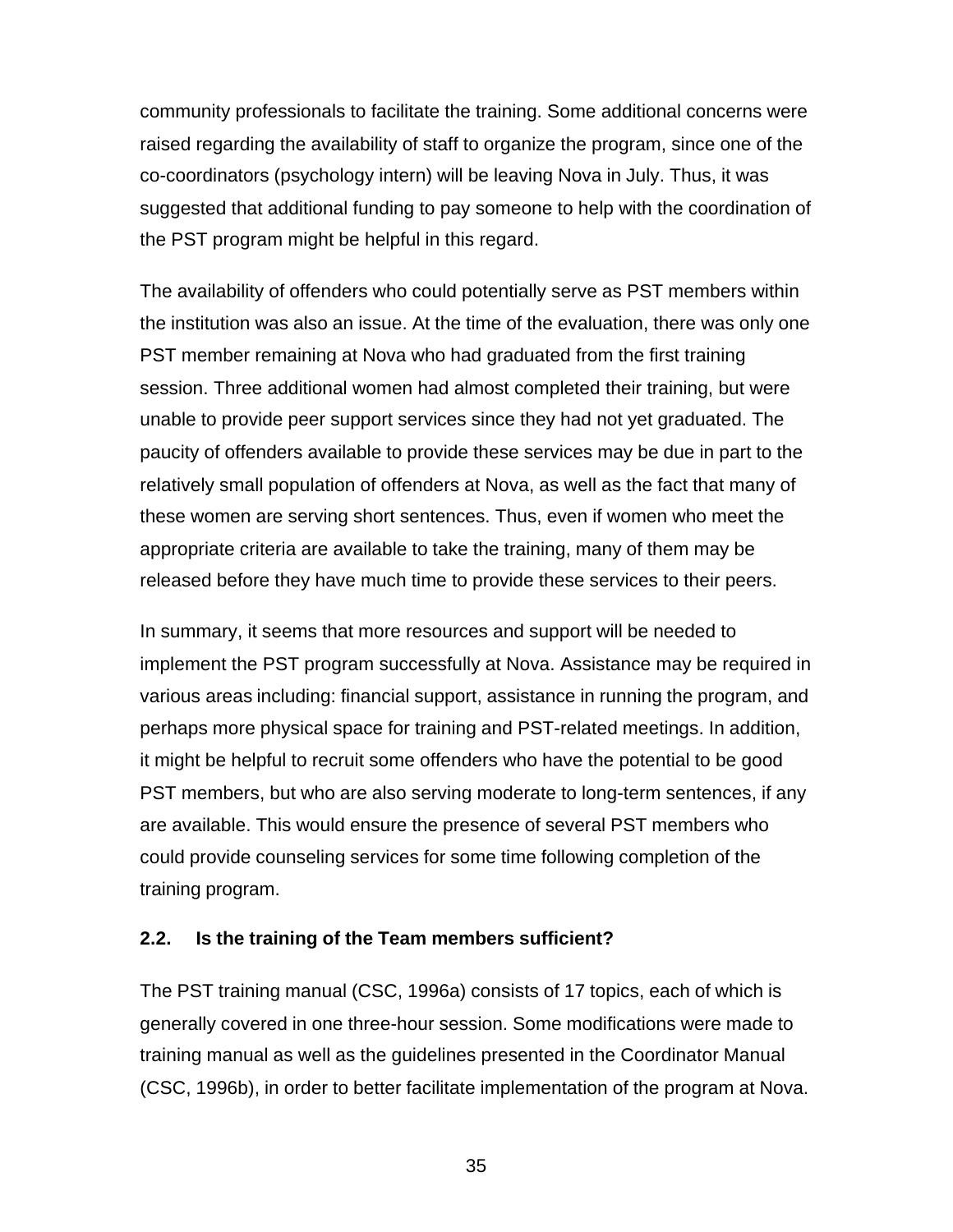According to the Manual, the use of outside facilitators is important in creating links between the prison and the community in order to provide support for the women upon release. Furthermore, results of a pilot study of the PST program at Edmonton Institution indicated that the inclusion of *volunteer* professionals to facilitate the training sessions was perceived by offenders to be empowering. As mentioned in the previous section, however, some difficulty was experienced in recruiting volunteers, especially since many of them had to travel some distance to the institution. Thus, psychological staff at Nova led the training sessions themselves, rather than recruiting volunteers from the community.

Second, two major sections were appended to the information already included in the training manual (CSC, 1996a). The first dealt with information regarding the "Structured Living House" which will be opening soon at Nova for individuals who have special needs. The second module is entitled Peer Education Counseling (PEC) which involves training to provide counseling for those with HIV & AIDS. The staff nurse originally presented PEC training separately from PST training. However, staff indicated that the combination of the two programs works well at Nova, since offenders can request counseling for HIV-related issues from PST members. In this way, information regarding their illness is kept confidential, since other offenders do not know whether they are requesting PST for medical or personal reasons. Some minor changes were also made in the presentation of several topics (e.g., self-injury, homosexuality, and childhood sexual abuse).

Finally, one modification to the screening criteria presented in the Coordinator Manual (CSC, 1996b) was made. According to the criteria in the manual, PST trainees should remain at the institution for at least six months in order to be available to provide some counseling after graduation. Due to the short sentences of many of the women at Nova, the criterion for inclusion was modified from a 6-month to a 3-month stay at the institution.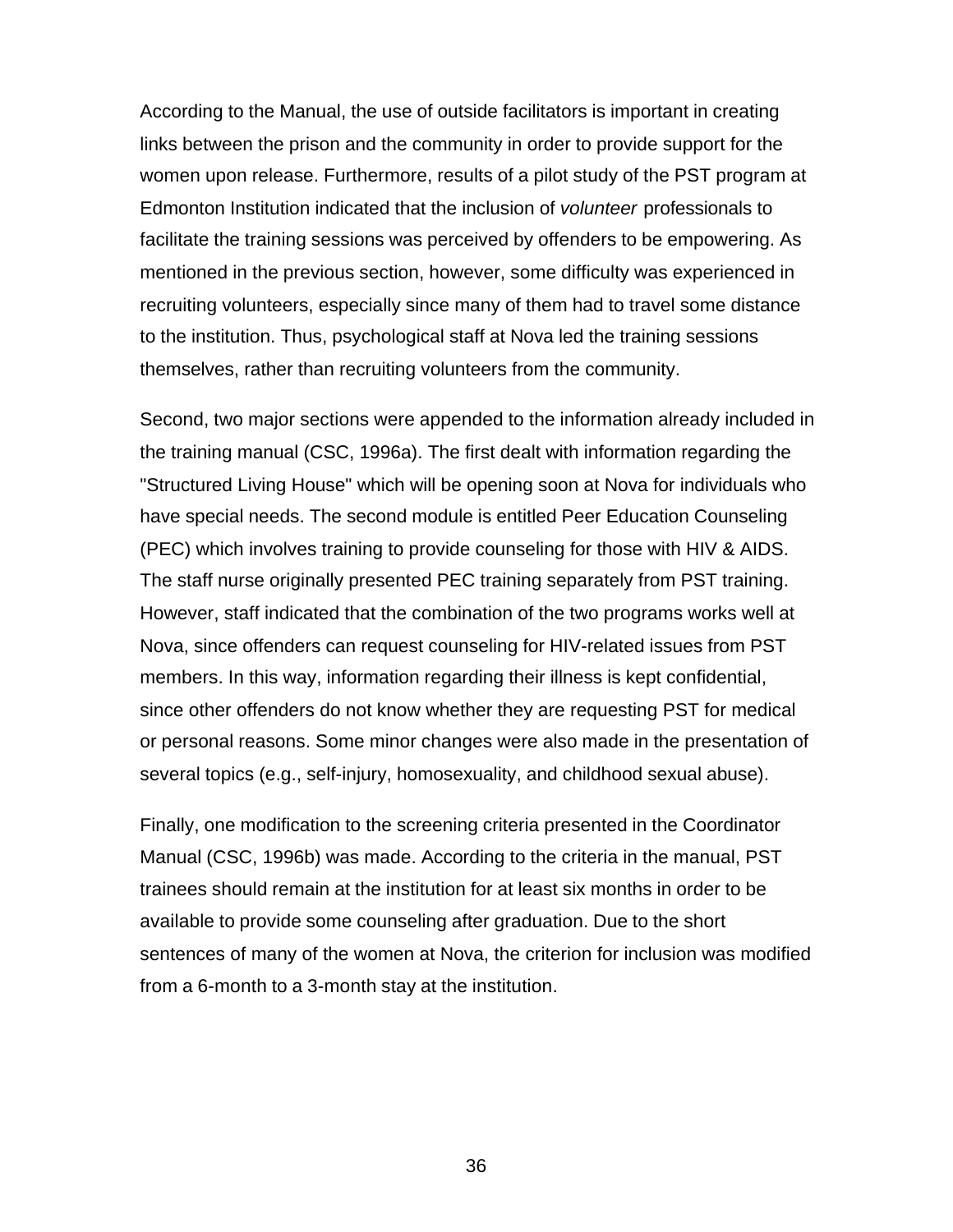Interviews were conducted with both graduated team members and team members in training.<sup>13</sup> At the time of data collection, PST training for the second group of PST members was almost completed; only a few weeks of training remained. PST members were asked to rate the quality of their training on a scale ranging from 1 (not at all helpful) to 10 (very helpful). Two members gave a rating of 10; one responded with a score of 8, and the final member rated the training as somewhat helpful (6). Thus, overall, the training was rated quite positively. One offender reported that that she liked the training because it covered so many topics, indicating that it, "prepares you for anything that will come up in PST". One woman did comment, however, that some of the topics were more relevant to the environment at P4W. She suggested that things were different at Nova, since the staff at Nova see themselves more as "Workers", not "Guards", and are therefore more approachable.

Although most of the PST members perceived the training and the manual to be quite useful, one offender suggested some areas for improvement. According to this PST member, the training was good in terms of the information given regarding issues that might be experienced by women offenders. However, she would have liked more instruction regarding the actual process involved in providing PST counseling itself. For example, how might you make yourself more accessible to potential recipients, particularly if a PST member does not have an overly "out-going" personality to being with. She suggested that, "…the training tells you what to do, but not how to do it. The manual says this is what PST is, now go figure it out for yourself." It is possible that some information regarding this issue could be included in a revised version of the manual. Alternatively, it may be that this individual might benefit from some initial support or information provided by coordinators or fellow PST members, as she begins her role as a support provider.

 $13$ <sup>13</sup> An interview was also conducted with one team member who began the training but had to leave the PST program, due to scheduling problems (PST training was offered at the same time as another program specified on her correctional plan). Results of her interview will not be discussed in the present paper, in order to maintain the confidentiality of her responses.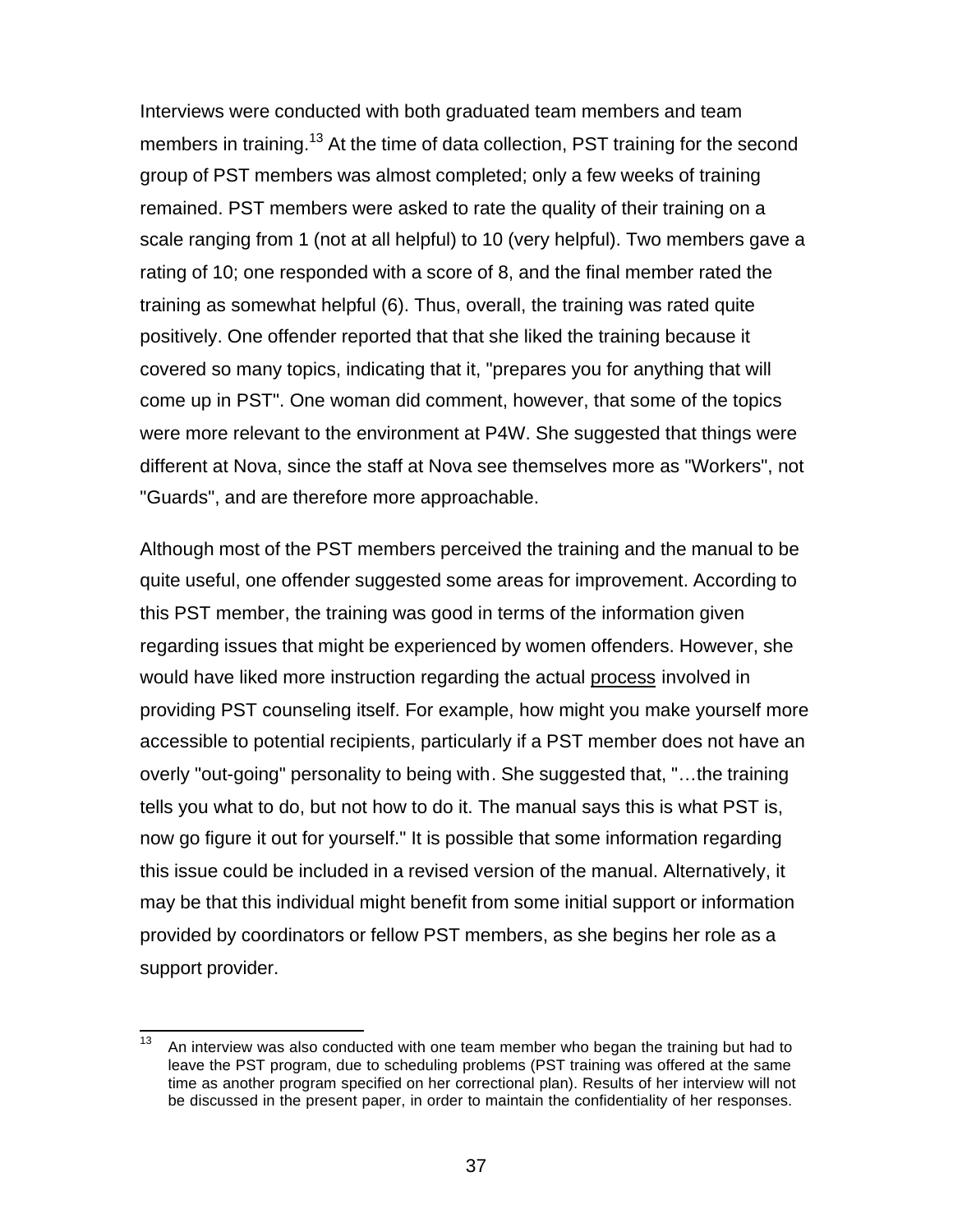PST members reported several personal benefits resulting from the training. First, PST members were appreciative of the opportunity to learn more about other individuals, and to gain knowledge pertinent to helping those in need. In fact, several of the women sugg ested that they would like to pursue careers in counseling or psychology. They felt that learning to work as a team member and learning how to help others would benefit them in reaching this goal.

Second, PST members indicated that they learned a lot about themselves. They reported that the training helped them to deal with, and better understand, their own issues. Several women reported increased coping skills for dealing with different people and situations. Another PST member said, "PST gives me a chance to grow". She indicated that PST would help her learn more about herself and her own limits and boundaries, so that she could then learn to help others. Finally, one offender reported that she now realized the importance of taking care of herself first, before trying to help others.

One offender suggested that even if an individual did not become a PST member (i.e., graduate), the training would still be a benefit to that person. In fact, another PST member reported that she was taking the program simply for own personal benefit. She reported that she enjoys the training and has learned a lot from it. However, she does not feel that she has the time to provide counseling services to others, since she has her own personal issues to deal with and other programs that she needs to complete.

Overall, all individuals who received the training rated it quite positively. Offenders perceived that the skills and knowledge gained during training would help them deal with their own issues in addition to helping other women who needed it. In addition, knowledge gained during PST training helped to define offenders' interests. Specifically, several women reported that knowledge gained during training would be relevant to future counseling-related careers.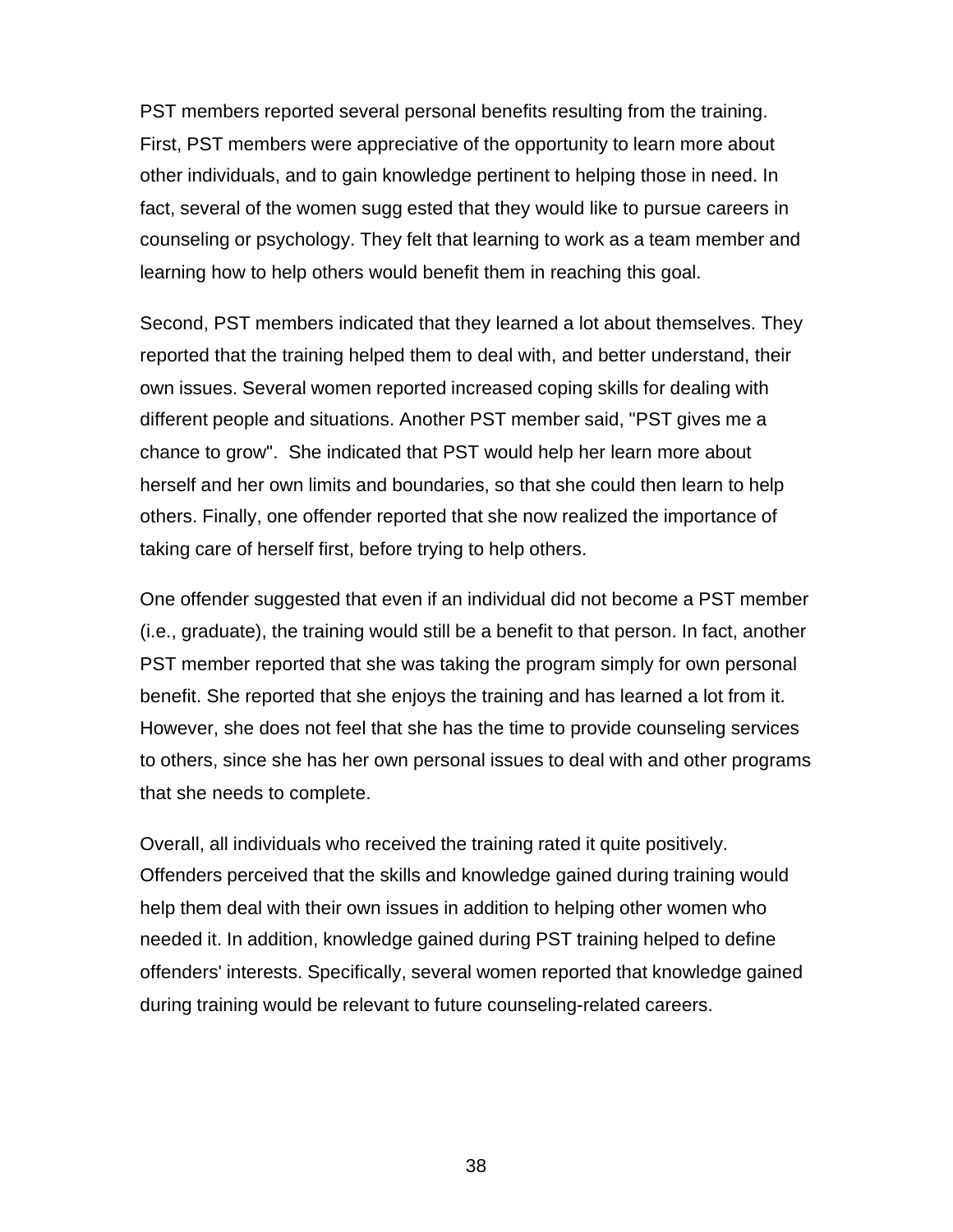#### **2.3. Is Team members' participation in establishing the program acknowledged and balanced with other duties?**

Results of surveys and interviews seemed to suggest that PST services were not being utilized to a high degree at present. Thus an assessment of team members' ability to balance PST counseling duties with other commitments seems somewhat premature at this time. Thus, the focus of the present section will be on acknowledgement of the program by staff and inmates, in addition to the ability to schedule time for PST training.

Overall, most offenders reported that they thought the program was a good idea; they suggested that many of the women at Nova might appreciate the option of speaking to their peers about their problems. In addition, over half of the women interviewed could see the possibility of using peer support services in the future if they felt that they needed it and could speak to a team member who they trusted. Concerns were mentioned, however, regarding trustworthiness of some of the team members and the potential for breaches of confidentiality.

Similarly, many of the staff members expressed positive perceptions of the PST program and mentioned a number of potential benefits for recipients, PST members, and staff members. They indicated that PST might be an avenue for offenders uncomfortable with or unwilling to speak to staff members. One interviewee suggested that, "it's one of those types of programs where, even if it's helping only 10% of the population, it's good". In addition, they believed the process to be empowering for the women, allowing them to solve problems on their own. These skills were perceived to be necessary upon release from the institution, when staff would no longer be available for consultation.

Staff members reported potential benefits to PST members themselves, including a sense of empowerment, as well as increased responsibility and leadership skills. Also, PST members could potentially serve as positive role models for other offenders, encouraging others to engage in more positive and responsible behaviour. Furthermore, they suggested that the process of offenders relying on one another had the potential to strengthen relationships between the women.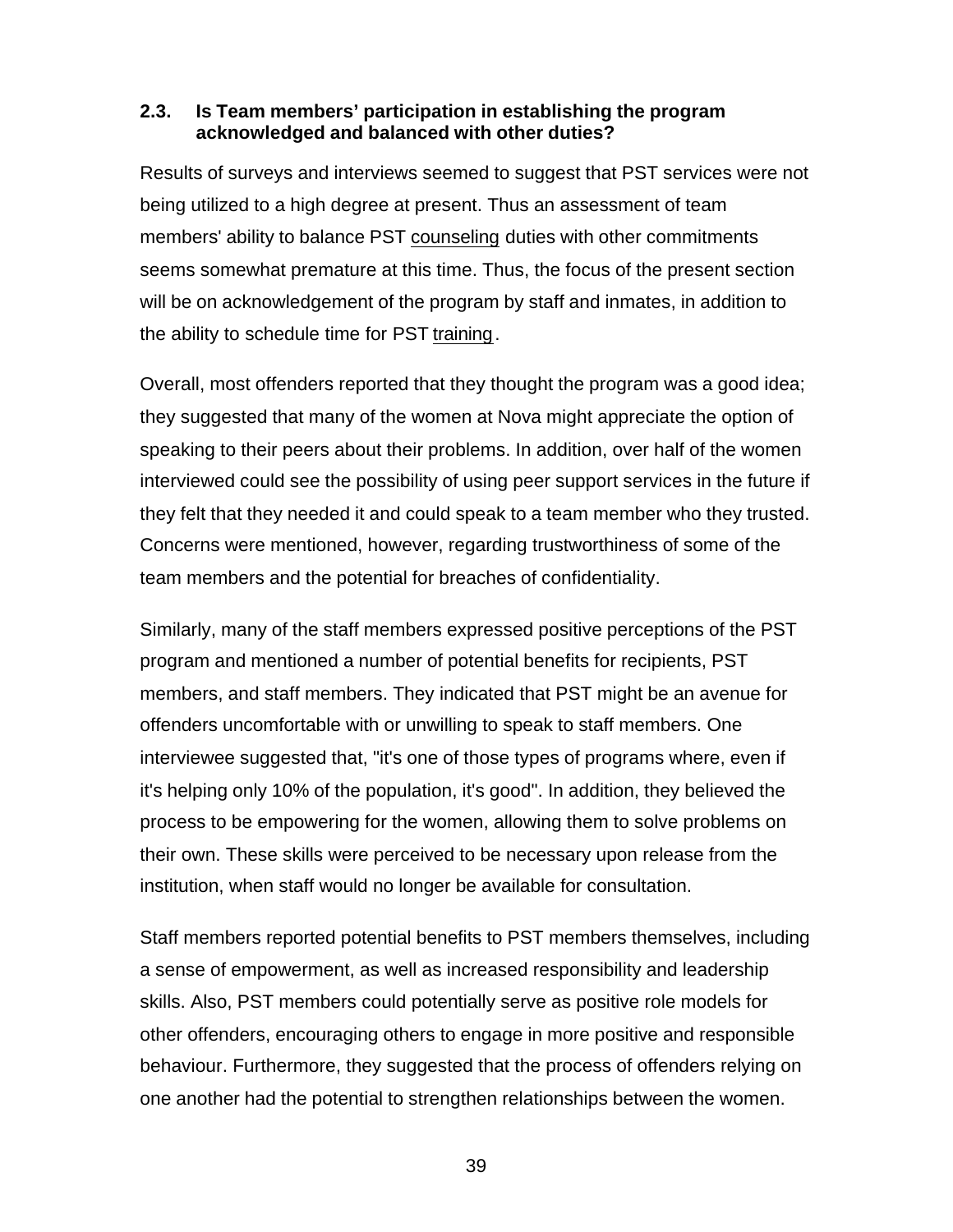One staff member stated the following; "The PST program is in keeping with the whole philosophy of Nova. And it happens anyway, informally, whether it is done 'well' or 'not well'. By giving them more training and support, it is less likely to be damaging."

Staff also raised some concerns about the program. Some worries were related to the perceived competence and trustworthiness of individual team members. There was some concern about "PST members making things worse instead of better" as well as PST members taking advantage of their position to gain power and control over other offenders. One staff member was also concerned that some PST members might see themselves as real counselors and try to deal with situations that was beyond their knowledge and capabilities.

Finally, there appeared to be some difficulty with regards to scheduling of the training sessions. Staff members indicated that many of the offenders at Nova serve very short sentences. As such, they have a short time to try to complete the programs specified on their correctional plan, which are necessary for conditional release. Since the PST program is not included in offenders' correctional plan at intake, other programs are given priority. Thus, PST training has to be scheduled around other programs at the institution. In some cases, if offenders take PST, then they will be unable to participate in other programs like cognitive skills, and parenting. In fact, one woman started taking the second PST training session, but had to drop out of the program, due to scheduling conflicts with other programs specified on her correctional plan. Thus, only women who are not participating in other programs at the time of PST training are able to participate in the PST program.

Overall, results seem to indicate that both offenders and staff are generally supportive of the PST program at Nova. There appear to be some difficulties, however, related to scheduling of time for PST members to participate in the training sessions. In this sense, it seems that other programs may be given higher priority, likely due to the relevance of these programs for conditional release. Perhaps the PST program needs to be given some legitimacy in terms of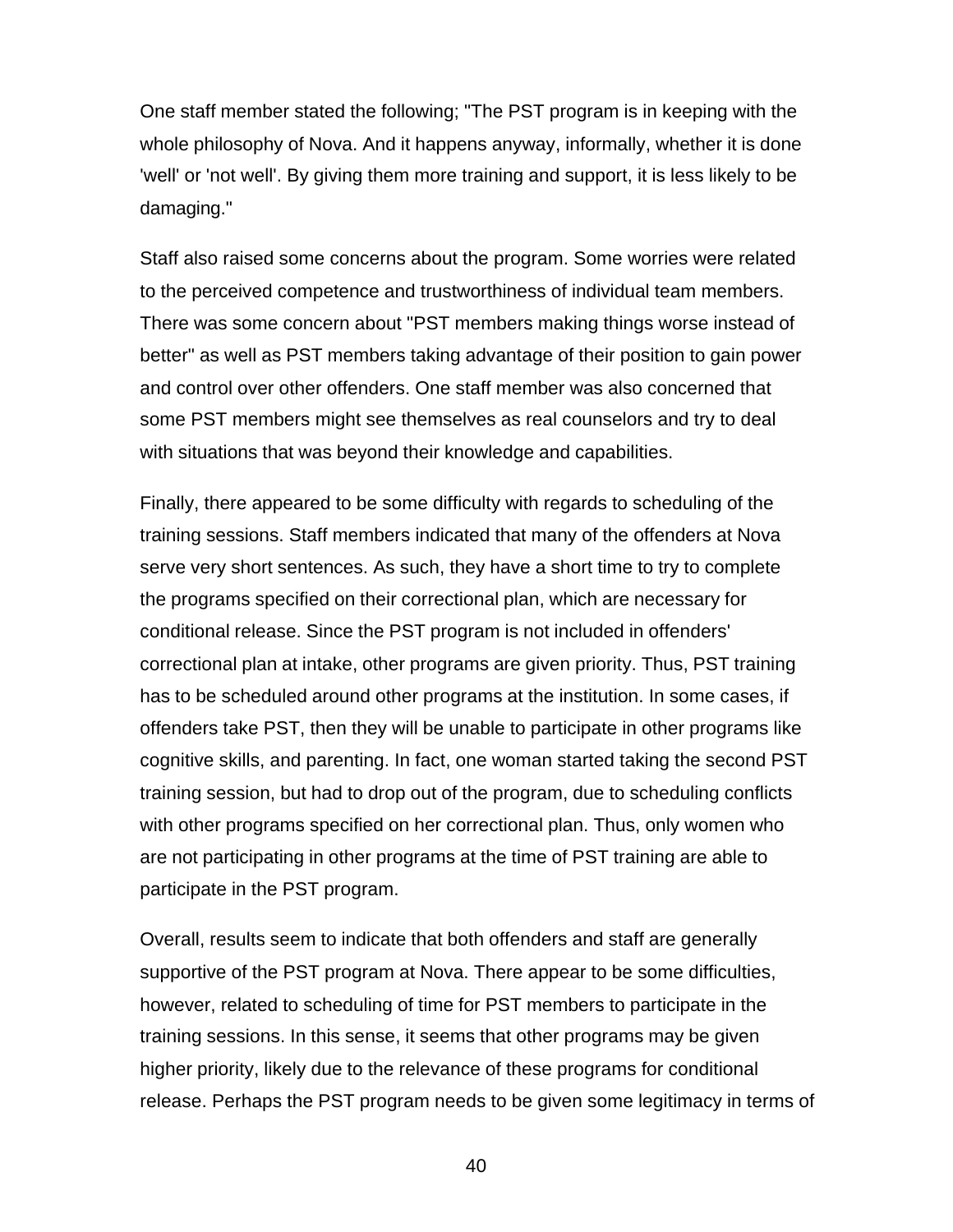the potential benefits to PST members, particularly as they might be applicable to release opportunities. This might increase staff members' commitment to the program.

## **3. Implementation: Are activities of the program organized in a way that its goals can be achieved?**

# **3.1. Is the prison community familiar with the program and its activities?**

## *Offender Awareness*

Results of surveys indicated that 80% of the offenders were aware of the PST program; those who were unaware of the program had only been at Nova for one month. Of those who were cognizant of the program, half knew who the team members were and 75% knew how to submit a request for counseling.

Results of interviews were similar to those obtained through the use of surveys. Four of the 18 offenders interviewed had never heard of the PST program at the time of the evaluation, and several had heard of the program based on their experience with PST at other institutions (P4W, Grand Valley Institution). Some of the other women were aware of the PST program at Nova, but seemed unclear about the purpose of the program and the availability of counseling services. In fact, several offenders perceived the program to be something that PST members took simply for their own benefit and seemed unaware of the opportunity to request counseling services for themselves.

Many of the interviewees, however, had some good suggestions for increasing awareness about the program among the offender population. Several offenders reported that "word of mouth" was a good method, and that maybe PST members should explain the program to other inmates. Additional suggestions included posting notices in each house and distributing brochures through the mail.

Many offenders were also concerned that new women coming in to the enhanced unit did not know about the program, since this might be a time when support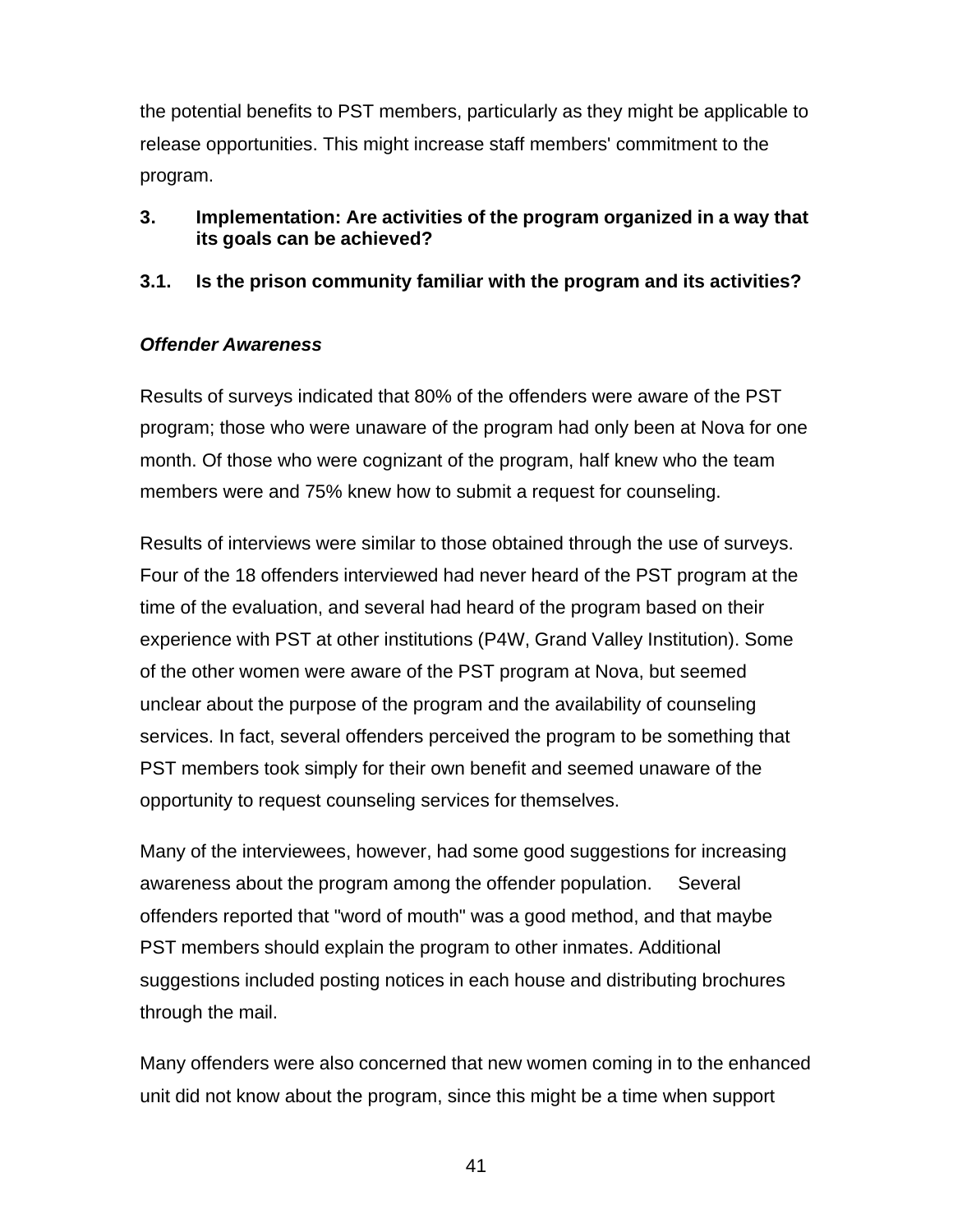would be needed the most. Interviewees suggested that posters should be placed in the unit and that staff members should mention the program to new arrivals. Also, they indicated that it might be useful if a PST member went to the enhanced unit to inform new offenders about the program.

A number of staff members made similar suggestions with respect to increasing awareness of the program among the offender population. Several individuals suggested the use of pamphlets or perhaps even an "offender handbook" to increase offender awareness of the program. Similar to offenders' responses, many staff members indicated the need to provide new offenders in the enhanced unit with facts about PST. This could involve information presented by team members, or the inclusion of PST information in one of the modules presented to new offenders during their orientation.

### *Staff Awareness*

As mentioned previously, staff members who responded to the surveys indicated that they knew about the PST program. Information was distributed primarily by "word of mouth", with respondents reporting that they learned about the program from the psychologists, other staff, or offenders. No visual displays of information were apparent, either in the form of posters or brochures. In addition, one of the respondents listed the researchers conducting interviews as a sole source of information about PST, suggesting a lack of awareness about the program prior to this time.

Most staff members knew who the team members were, and over half knew how to proceed if an offender requested counseling services. Estimates of awareness based on survey data, however, may have been somewhat inflated due to the fact that a number of surveys were returned after the interviews had been completed. For example, the issue of identities of team members often arose during interviews, and if interviewees did not know who PST members were, this information was often provided by the researchers.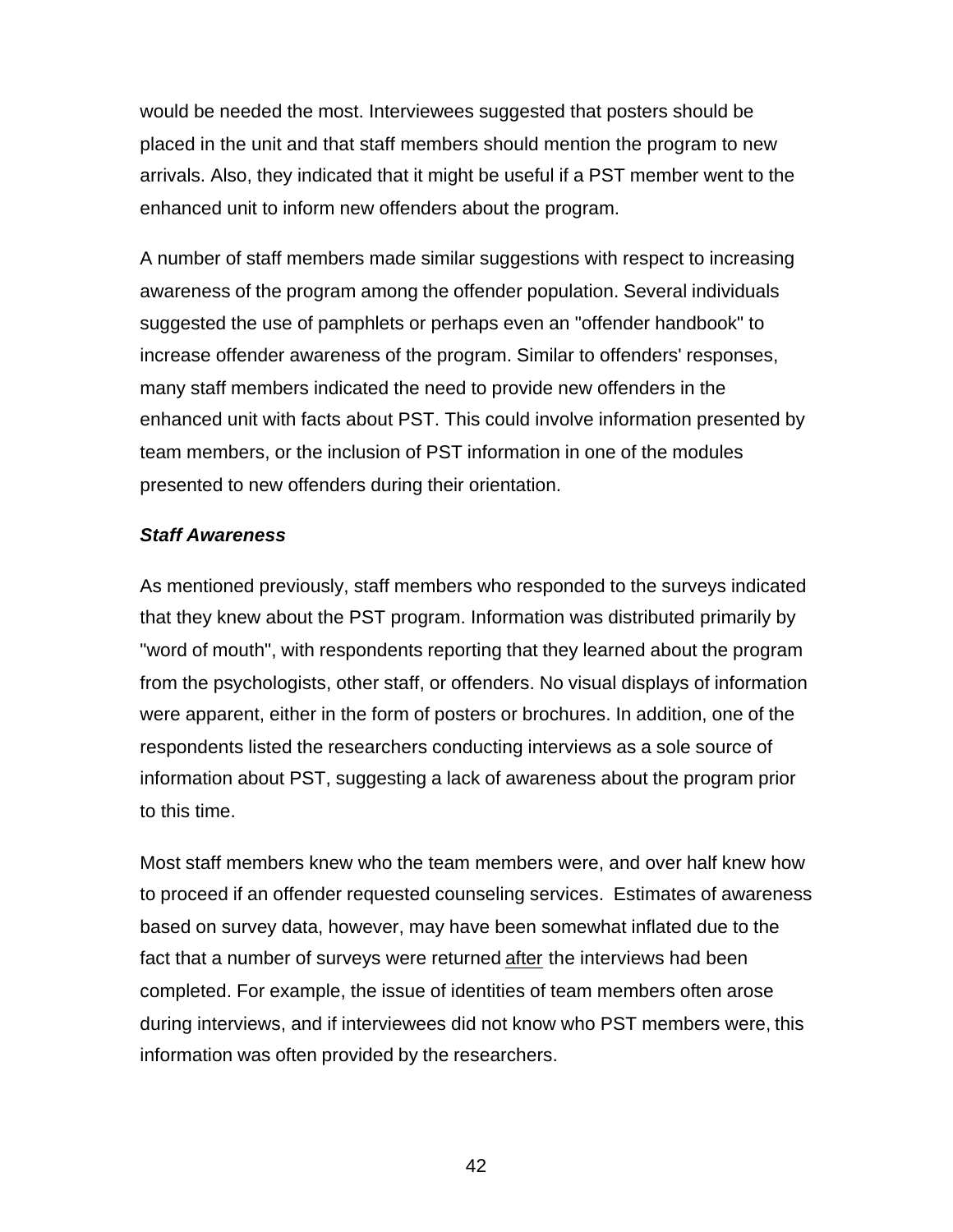Results of interviews indicated that several staff members were well informed about the PST program, expressing knowledge regarding identities of team members, processes involved in counseling and other specifics regarding the program. Moreover, a couple of respondents mentioned a specific instance in which PST had been utilized with positive results. The majority of staff interviewees, however, indicated that they had heard of the PST program and perceived it to be "inmates helping inmates", but admitted that they knew little else about the program.

Staff seemed to be lacking information in a number of areas, including: skills taught in training, processes involved in requesting peer counseling, and roles and responsibilities of team members. Many were confused about the administration and structure of the program since it was organized in a different manner than other programs they were used to, like cognitive skills, substance abuse, and so on.

Several staff members were curious about the screening process for PST members (i.e., who selects them, what were the criteria for inclusion or exclusion). Furthermore, a number of employees expressed an interest in contributing to this process, perhaps by providing referrals for potential team members, who could then be screened by the psychologists to determine suitability for the PST program.

Based on these findings, it might be helpful to include staff in the screening process by recruiting a representative from security to act as a members of the screening committee (as suggested in the PST Coordinator Manual, 1996b). Additionally, or alternatively, referrals might be solicited from primary workers and other "front-line" staff who have frequent and direct contact with offenders. One interviewee made the following point, "Everyone in the institution knows the inmates to varying degrees. If you depend on one or two people to make the selection, then they don't know everyone."

In addition, some concerns were voiced regarding the fact that staff received little information regarding results of training (i.e., skills learned, goals achieved,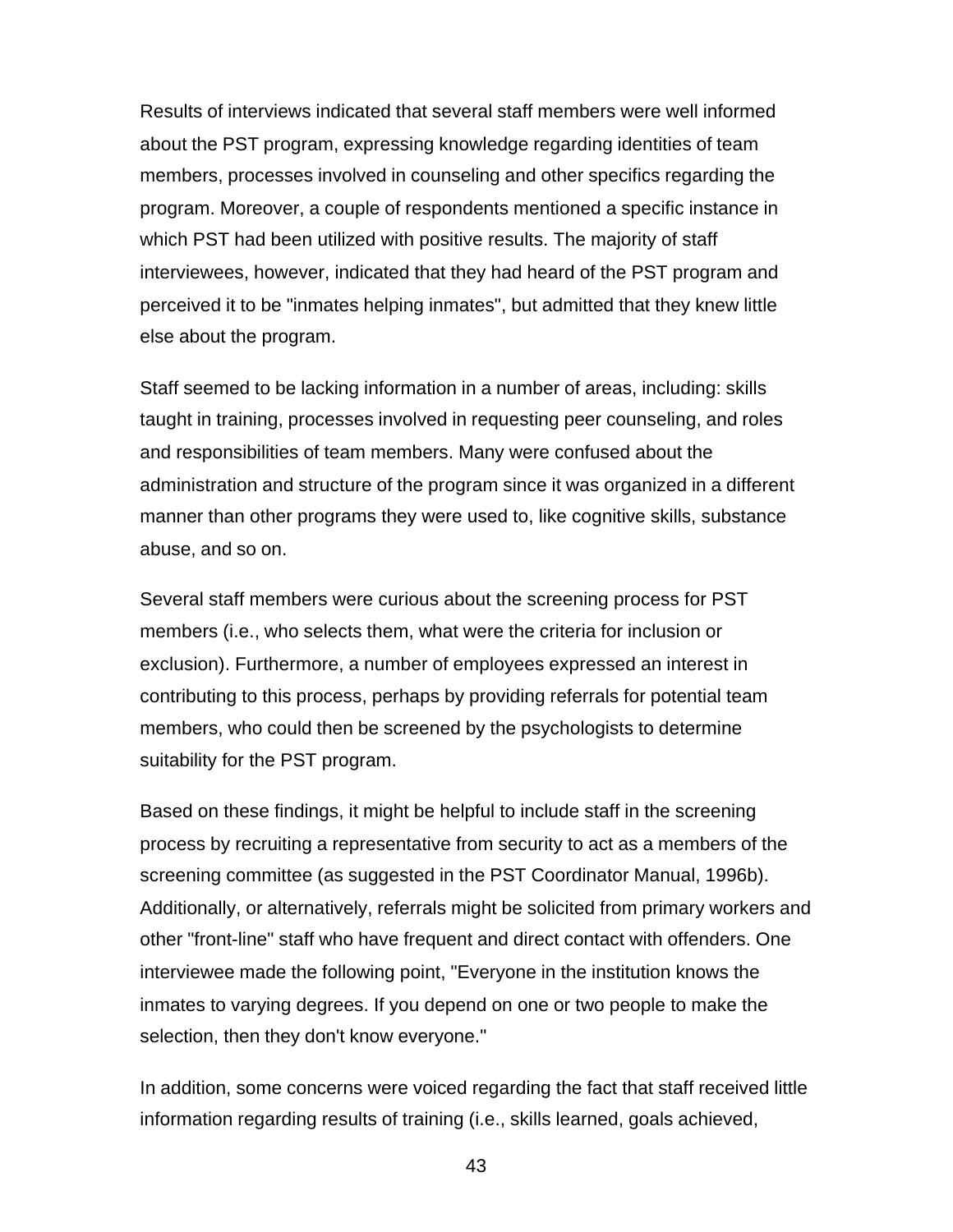attendance, participation, and evaluation of individual progress in the program). This information might be helpful for two reasons. First, staff suggested that they would be more confident referring offenders for PST counseling if they had more knowledge about the skills learned and accomplishments made by team members during training. This would give staff members some idea of their ability to provide counseling services to other offenders. Second, a formal assessment of their accomplishments could then be included in their files as additional information to be considered when determining suitability for release opportunities, such as parole.

There was a general consensus among staff interviewees that they needed more information regarding the program in order to better promote and facilitate the use of PST services among the women. Suggestions for dissemination of knowledge included: staff meetings with the coordinators, distribution of information through e-mail or on the infonet, as well as the possibility of asking PST members about the program.

### *Summary*

At this stage in the development of the PST program, information for both staff and offenders is necessary to maximize its effectiveness. Although the majority of staff and offenders indicated that they had heard of the PST program, information was lacking regarding the specifics of the program (e.g., availability of counseling services, the role of PST in crisis intervention, processes involved in requesting counseling, identities of team members).

Awareness of the PST program among offenders might be increased simply by posting notices in strategic places, developing brochures explaining the program, and providing information to new arrivals in the enhanced unit (e.g., team members introducing themselves, orientation given by staff members at intake, etc.). Some additional education regarding the program may be necessary for staff, however.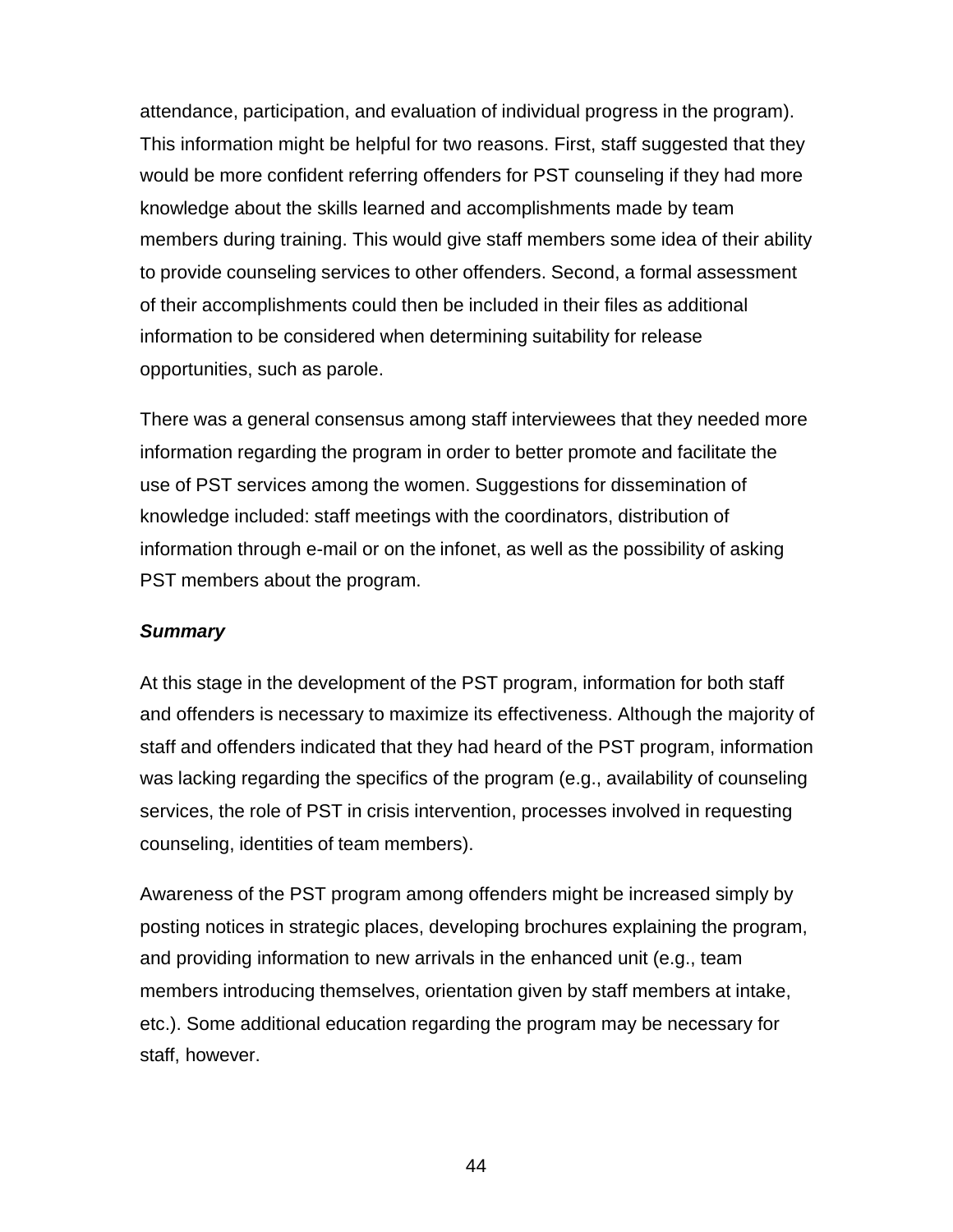Some staff members suggested e-mail messages and a meeting with the coordinators to learn more about the program. Notably, staff was initially informed about the program via e-mail and an information session was organized for staff members. However, attendance at this session was minimal and results of the present report indicate that information regarding the program is still lacking in several areas.

One employee made the comment that information sessions planned in the past have not been organized at a time that was best for staff, and that perhaps employees were not made to feel that the session was a priority. In addition, most of the front-line staff work different shifts and are not all available to meet at the same time. This interviewee suggested a mandatory meeting, just before or after a shift-change where all employees could attend, even if one shift of employees had to be paid for the extra hour they had to remain at the institution. She indicated that this would send a message that the program was a priority; the program is important, mandatory, and it's going to happen.

Implementation of a Standing Order describing the PST program and the procedures involved might also be useful in increasing awareness about the program and conveying more legitimacy. One interviewee, however, suggested that more information should be given to employees before implementing a Standing Order. Otherwise, there might be a lot of resistance to the program, since staff members would simply be directed to follow the objectives without really knowing what the program was all about and its potential benefits. One employee suggested that, "staff may sabotage the PST program in little ways through lack of information about the helpfulness of the program…if people are invested in the process and making the program work, there will be a higher success rate".

In summary, it is important to remember that the PST program was in its initial stages at the time of this evaluation, and awareness of the program will likely increase as it develops. For instance, at the time of data collection, coordinators and PST members were discussing plans for the creation and distribution of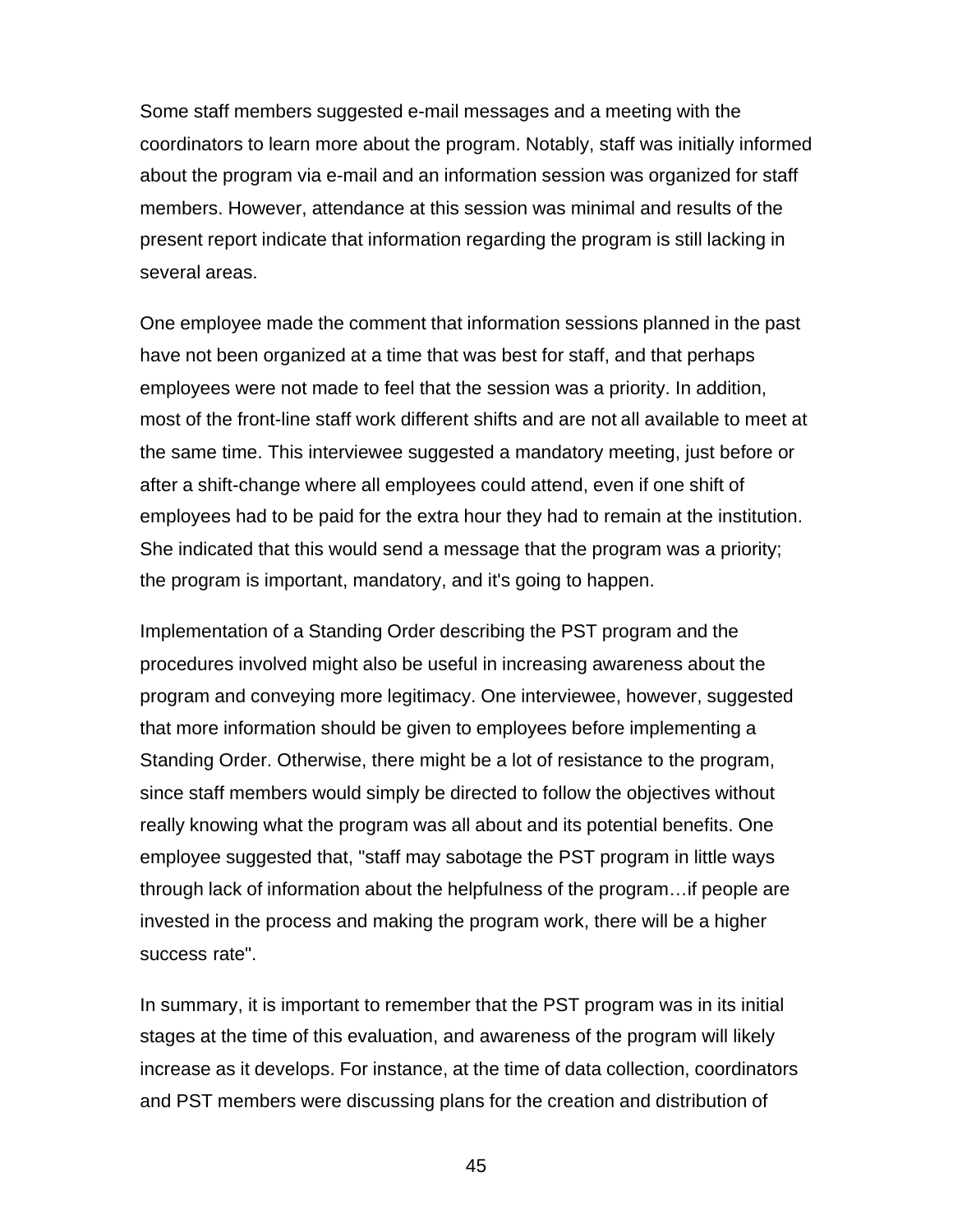brochures and posters advertising the program at Nova. Also, issues have been complicated by the fact that only one graduated PST member remains at Nova. As more offenders participate in and graduate from the program, there will be more individuals available to aid in dissemination of information regarding PST counseling services.

## **3.2. Is peer counseling meeting the needs of its recipients?**

At the time of this evaluation, PST counseling does not appear to have been utilized to a high degree (only one of the survey respondents, and none of the offenders interviewed reported that they had been recipients of PST services). Reasons for not using the service included lack of knowledge regarding availability of counseling services, lack of trust in PST members, perceptions that the counseling session would not remain confidential, and a lack of need for PST counseling.

On the positive side, however, the majority of offenders interviewed reported that they thought the program was a good idea, mentioning: the advantage of being able to talk to other offenders should you be uncomfortable talking to staff members, benefits of speaking to individuals who have had similar experiences (i.e., "girls who you know and who have been there"), as well as the availability of support at times when staff psychologists may be busy or unavailable. In addition, over half of interviewees could see the possibility of using peer support services in the future if they felt that they needed it and could speak to a team member who they trusted.

Several women, however, indicated that they would prefer to talk to staff members rather than peers. Reasons for this preference included worries about confidentiality being breached as well as the nature of the issue to be discussed. Specifically, one offender indicated that she would prefer to talk to staff regarding difficulties with her correctional plan, since they have the authority to do something about it. On the other hand, many of those who reported that they would likely use PST services often mentioned that they would welcome the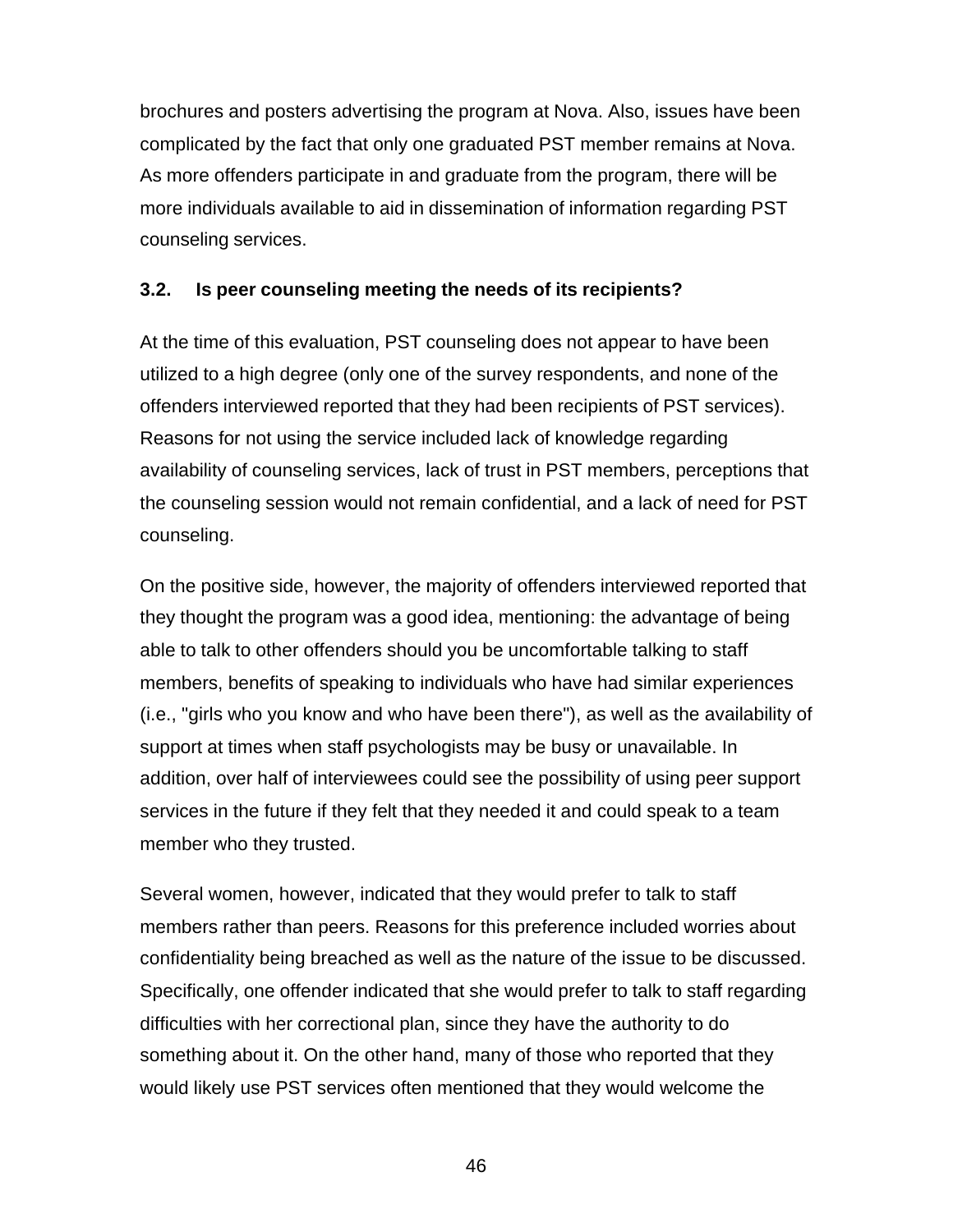opportunity to speak to peers about personal issues (e.g., depression, familyrelated issues).

Due to the fact that PST counseling has not been utilized to a high degree, a detailed examination of the potential for PST activities to meet the needs of its recipients is not possible. The researchers suggest that recipients' perceptions of their counseling experiences be examined at some future date, when more offenders begin to utilize the program. Based on the available evidence, however, it appears that the PST program has the potential to meet the needs of women at Nova in the future. Most offenders expressed positive views about the program, suggesting that they would use these services if they felt that they needed it and could speak to a team member who they trusted. With respect to confidentiality issues, it is important to note that none of the interviewees mentioned any actual breaches of confidentiality, just concerns that it might occur. Therefore, if PST members are able to gain the trust of their peers by acting responsibly with respect to confidentiality issues when providing counseling services, this concern will likely diminish.

#### **3.3. Are the coordinator, other staff involved and Team members' consultations providing sufficient support and exchange of information?**

At the time of this evaluation, the PST program at Nova was comprised of the following individuals: two co-coordinators, one graduated team member, and three team members in training. According to the Coordinator Manual (CSC, 1996b), a Steering Committee should be formed consisting of: the PST coordinator, the Warden, a PST Chair, and a PST Secretary. At the present time, a Steering Committee has not been formed at Nova, likely due to the small number of team members available to fill some of these positions (PST Chair, PST Secretary). Therefore, the focus in the present section will be on the quality of relationships and exchange of information between the coordinators and team members.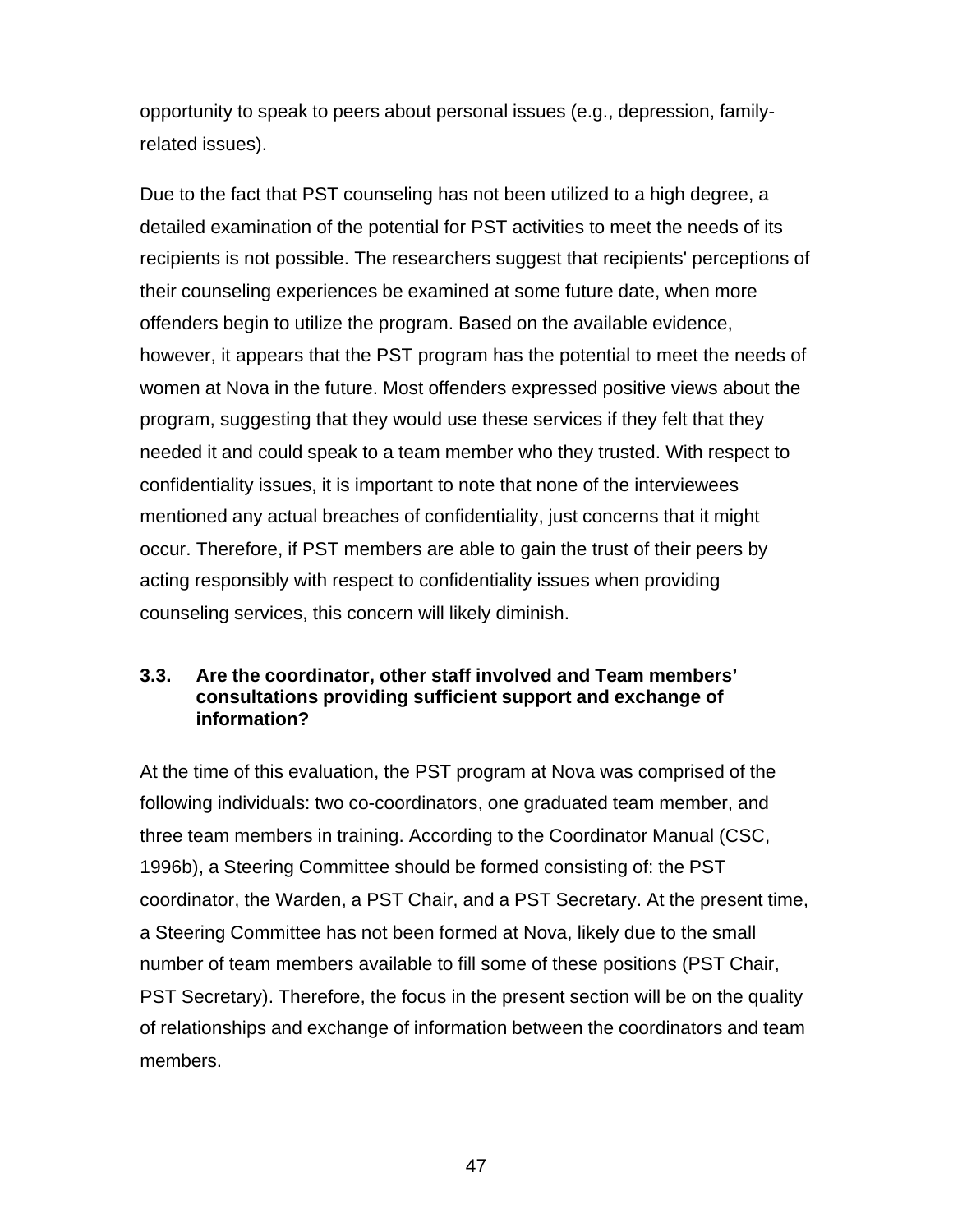Based on the lack of a Steering Committee and the present focus on training new PST members, the program seems to be directed more by the coordinators rather than the offenders at this point. At this time, there has been little exchange of information regarding peer support services provided. No regular meetings are held with team members to discuss counseling sessions, and records have not been kept regarding PST services given. This may not have been entirely necessary at this time, given the small amount of PST counseling being done. Coordinators did mention, however, that they would try to hold regular weekly meetings in the future.

Results of interviews seem to suggest that team members support each other and have a good rapport, although there was some suggestion that the quality of these relationships varied depending on the individuals in question. Team members also reported positive relationships with the two coordinators of the program. Coordinators were described as good facilitators for the training sessions. They were perceived as providing a supportive environment that encouraged discussion, and offenders felt comfortable asking for clarification and further information regarding any issue. In fact, the three PST members who graduated from the first training session wrote a "thank-you" letter to the coordinators expressing their appreciation for "demonstrating to us what the word 'team' is". They also suggested that the coordinators had served as "positive role models" for the PST members during their training.

The coordinators themselves suggested that they perceived several benefits to their shared role in coordinating the program and facilitating the sessions. In addition to the support they provided to each other by sharing the duties and responsibilities, coordinators perceived benefits for the PST members. Specifically, the women were able to witness the positive and cooperative nature of the coordinators' interactions with each other, which served as a model of positive interactions for the offenders.

Thus, although there was little exchange of information regarding counseling services, quality of the relationships between coordinators and team members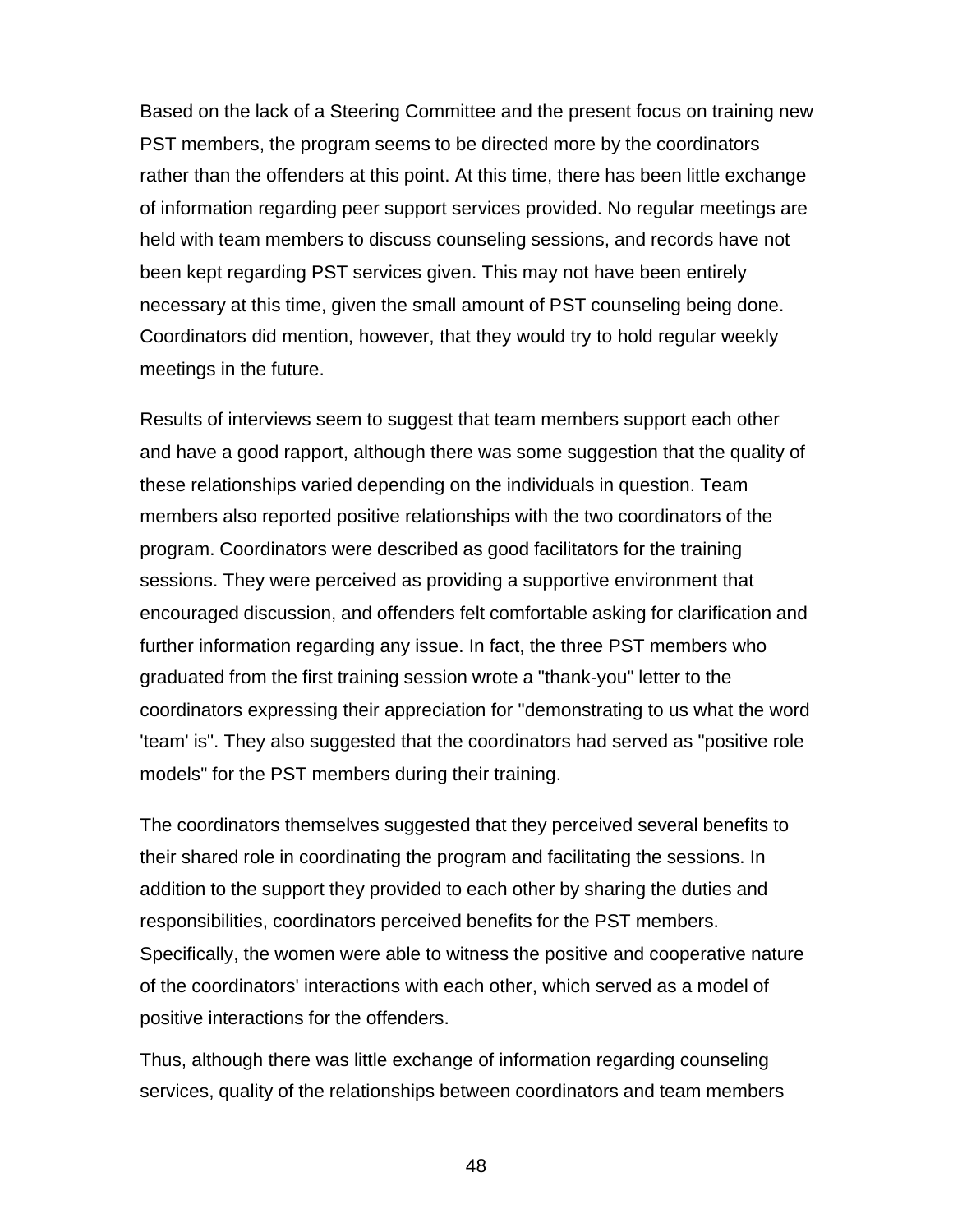were perceived quite positively. As offenders begin to utilize PST services to a greater degree, it will be necessary to have more regular contact between staff and PST members in order to provide counselors with sufficient support to perform their duties effectively.

## **4. Is the program effective?**

# **4.1. To what extent does the program help in crisis intervention?**

Results of the present study indicate that staff members see a limited role for PST counseling in crisis intervention. As mentioned earlier, survey data suggest that staff rate the effectiveness of the PST program somewhat moderately in terms of the ability to assist in or prevent crises. Specifically, on a scale of 1 to 10, the mean effectiveness was rated as "5" for providing aide to individual inmates and "4" in terms of the ability of the program to mitigate institutional crises.

During individual interviews with staff, the role of PST in crisis intervention was not mentioned very often. A few staff members indicated that PST could help to prevent potential institutional crisis. One individual suggested that PST members might possibly help staff to control and diffuse volatile situations.

A second interviewee was adamant, however, that PST counseling should never be used for crisis intervention in any circumstances. She suggested that, in instances where there is an issue related to the safety and security of staff and other inmates, PST members should notify staff and "step-back". She seemed concerned that the PST member might be more of a hindrance than a help; "What if a staff member asks a PST member to leave because of issues of safety and security and the PST member refuses to leave. Then staff have one more person to deal with." In making this statement, this employee also seemed very concerned about the safety of the PST members who might be involved, indicating that their involvement in a crisis situation might jeopardize their safety as well.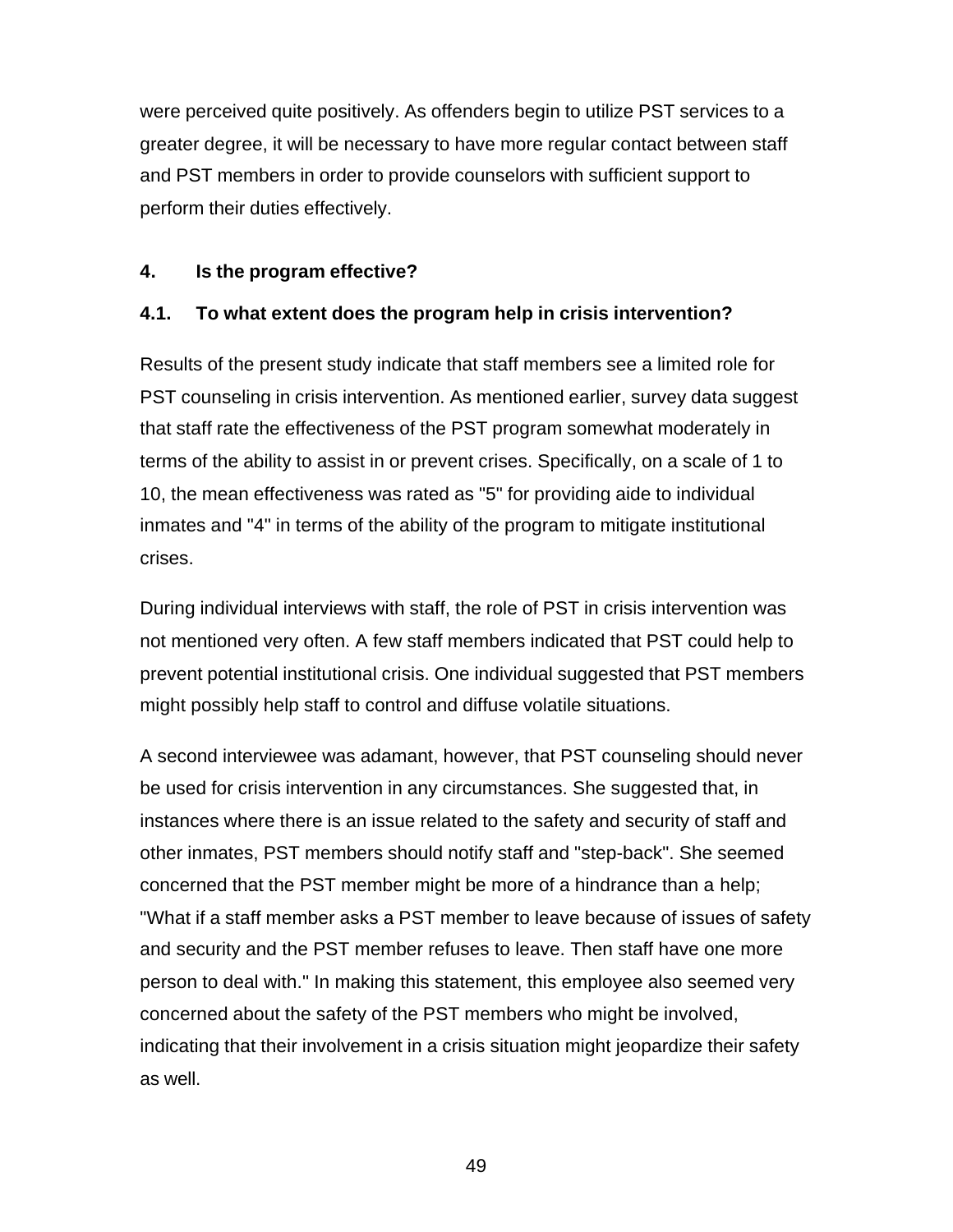In summary, results seem to indicate a low to moderate perception of the ability of the PST program to help in mitigating institutional crises. However, results of this evaluation indicate that PST counseling services have been utilized to a limited degree at present. Thus, staff's responses may be based more on their perceptions of the potential for effectiveness of the program in crisis intervention, rather than their actual knowledge about its effectiveness in past PST counseling interventions. Thus, it may be beneficial to assess this aspect of the effectiveness of peer counseling in the future, when the program has been in use for a longer period of time.

## **4.2. Did the atmosphere and management of the facility improve after implementation of the PST program?**

Results of survey data provide little evidence for change in the atmosphere of the facility following implementation of the PST program. Only one offender responded affirmatively to this question; however, she neglected to mention what type of change had actually occurred. In addition, one of the staff members indicated that she perceived an overall positive change in the atmosphere that she attributed to several factors (e.g., various programs and efforts of staff) in addition to the influence of the PST program.

Similar findings were obtained from individual interviews with staff. A few interviewees indicated that they perceived a positive change within the institution, mostly due to perceived differences in the individuals who participated in PST training. Staff reported that PST members had changed both on an individual level (e.g., more self-confident) and more generally as a group, exhibiting greater trust and cooperation.

Most interviewees, however, indicated that they did not perceive any change in the atmosphere as a result of the PST program. In general, staff reported that the program was new and it was too early to determine whether it had influenced the environment. One employee suggested that the environment at Nova is very "open" and positive to begin with, and that PST could only help to build on this atmosphere. In fact, several individuals suggested that, although PST had not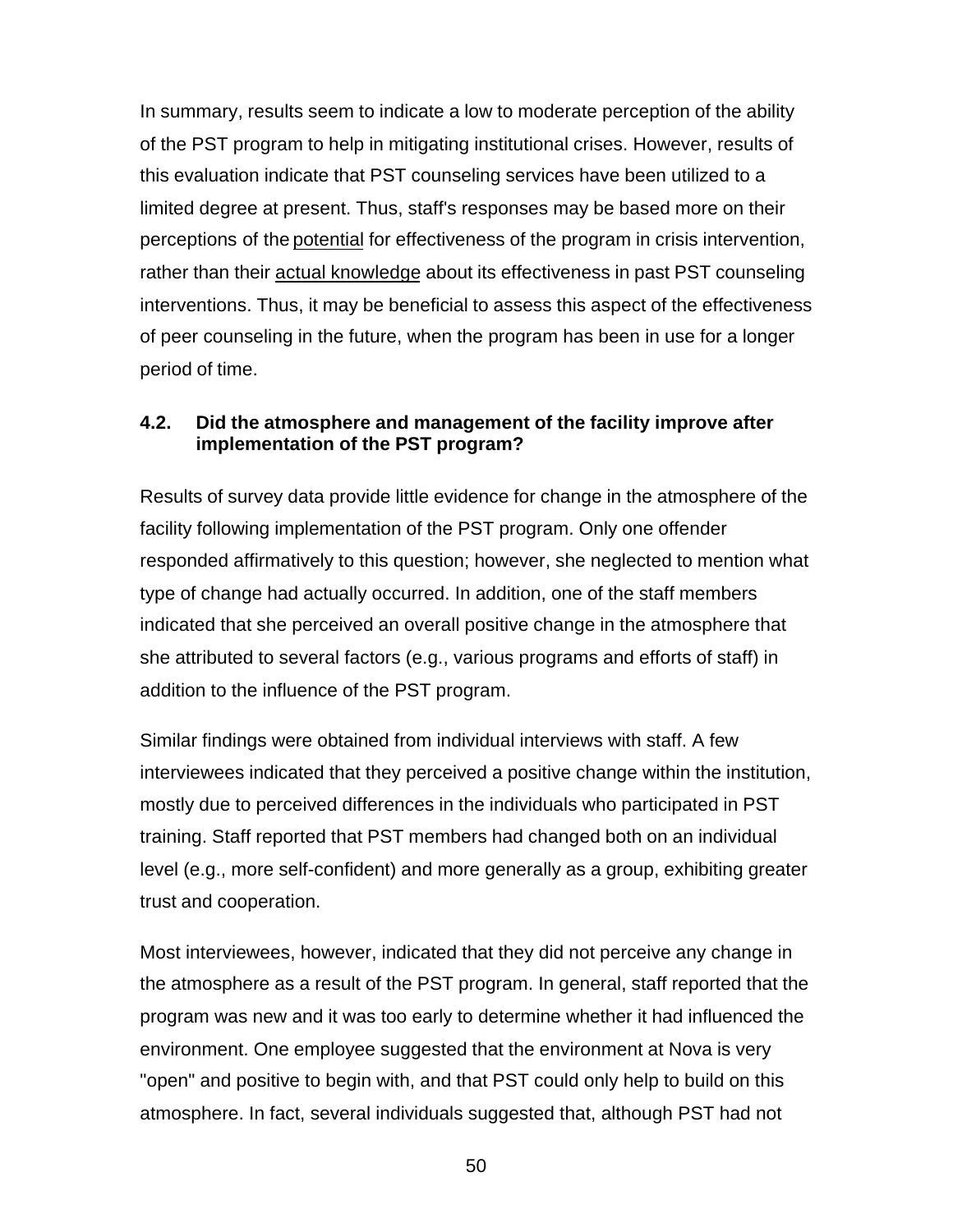made any definite impact upon the environment yet, it definitely had the potential to do so in the future (e.g., better staff-offender and offender-offender relationships).

In summary, results seem to indicate little perception of change in the atmosphere following implementation of the PST program. Several interviewees indicated that it was not entirely fair to say that the program had no effect at this time, since the program had only been in effect for a short time. Furthermore, a number of staff members suggested that it was difficult to accurately assess the impact of any one program, since there are so many different factors that might be influencing the atmosphere (e.g., effects of other programs, over-population). Thus, it may be impossible to determine how one particular program is affecting the environment, when so many additional factors are operating simultaneously.

### **4.3. Are the offenders involved in the program empowered by it?**

Results discussed at several points throughout this paper suggest that the PST program is empowering for the women who participate in the training sessions. Trainees reported several benefits of the session including personal growth and development. For example, these women reported that they learned a lot about dealing with their own issues, and had gained the skills and confidence to help themselves as well as others. In addition, two of the team members perceived that their experiences and skills gained from PST training would help them with future career plans in counseling-related fields.

A related issue concerns the empowerment of PST members as a function of their role in directing the PST program. At this point in time, the program seems to be managed more by the coordinators than PST members. However, this appears to be a function of the stage at which the program is presently operating. Specifically, with only one graduated PST member available to provide counseling services, much of the coordinators' is focused on training new members for the program.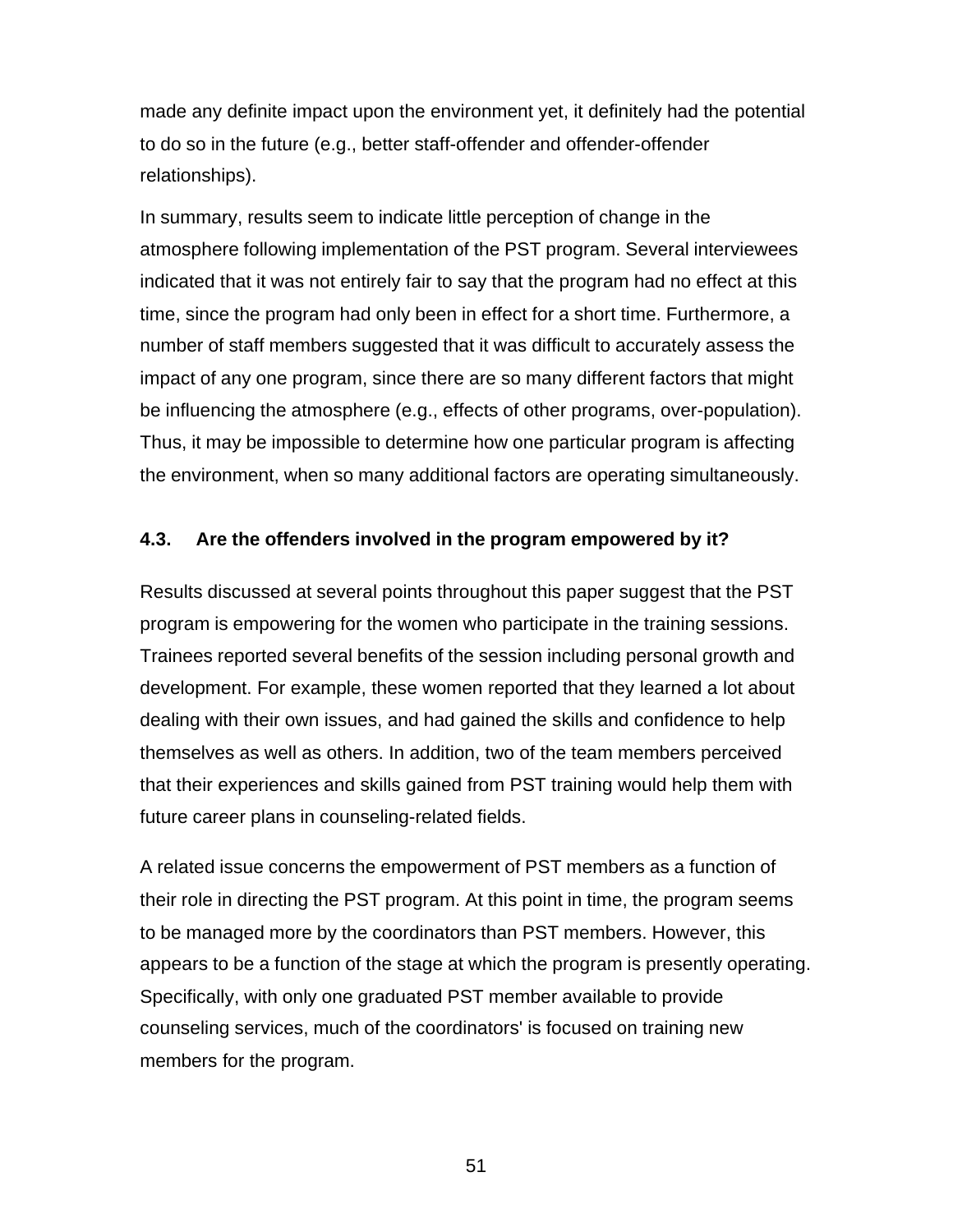One aspect of the PST program that was perceived to be empowering for the women of Edmonton Institution was the fact that unpaid professionals were recruited to facilitate the training sessions (Blanchette & Eljdupovic-Guzina, 1998). Women at Edmonton reported that the fact that these professionals volunteered to help them, without payment, showed that the trainees were valued. This process infused PST members with a sense of self-worth and a perception that "they are worth it". There were some difficulties related to recruiting volunteer at Nova Institution, perhaps due to the distance some professionals might have to travel to get to the institution. However, in the future, it may be useful to attempt to recruit volunteers to facilitate some of the sessions, or even to serve as guest speakers on some occasions. In addition, as the program develops it will be important to actively involve offenders in the running of the program, including any decisions that might need to be made (e.g., issues of access to counseling, communication with staff, etc.).

The PST program also has the potential to be empowering for recipients of the service. The ability to express opinions based on personal perspectives with other women who are going through similar experiences may be particularly important. In addition, the fact that women are able to direct their own care by requesting counseling services when they want them, in addition to choosing the PST counselor of their choice also contributes to the empowerment of women offenders.

At this point in time, some of the women seem unaware of the program and their ability to access counseling services when they need it. Plans were being made, however, to develop posters and brochures to be distributed within the institution which will address this issue.

A related concern is the availability of PST members to provide counseling services. At present only one graduated PST member remains at the institution, thus limiting recipients' abilities to select a counselor of their choice. This difficulty is also being remedied by the current training of three new PST members. Furthermore, several interviewees suggested that they would be interested in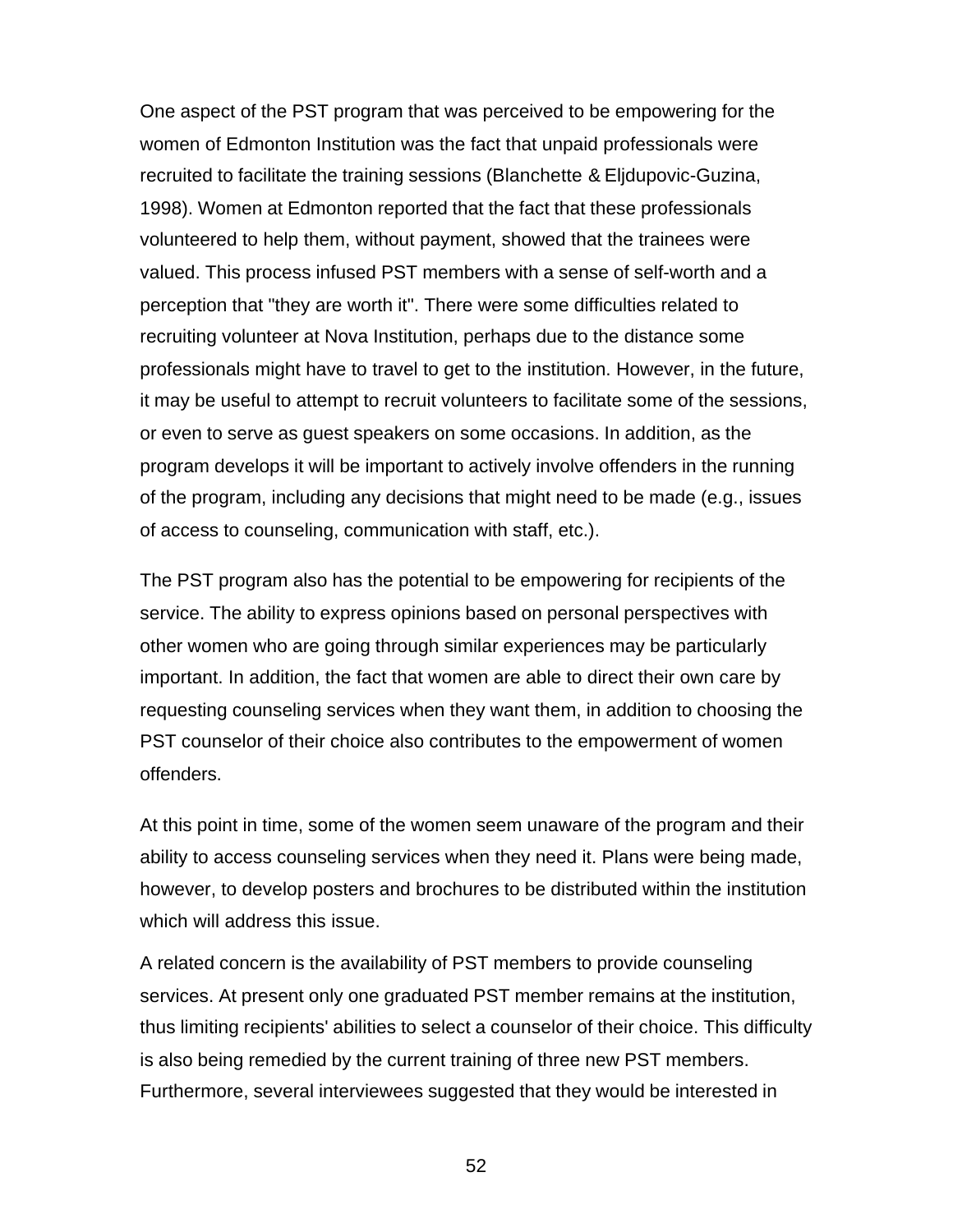volunteering to become PST members now that they know more about the program. One inmate suggested that more opportunities should be available for different types of individuals to volunteer and apply to participate in the training. Thus, greater empowerment for recipients of the PST program is likely in the future as awareness is increased and more individuals become interested in the program, including training and use of the services.

### **5. Does the program create any unintended positive or negative effects?**

## **5.1. Does training for the PST program reinforce effects of other programs that the Team members are participating in? Does it help to define their interests?**

Results of surveys indicated that staff perceived some reinforcing effects of the PST program for other programs at the institution, although this effect was reported to be slightly greater for PST members than for other offenders. During individual interviews, one staff member indicated that she thought that participation in PST training might have positive effects for individual's who participate in substance abuse programs. One of the offenders was also cognizant of potential links between programs, stating that she saw "carry-over of material in PST training from other programs like cognitive skills".

A potentially indirect effect of PST on other programs was mentioned by one of the facilitators of another program. This individual mentioned that lately, she had witnessed fewer conflicts between offenders during class time, although she did mention that she was unsure whether this factor was a result of the PST program or not. Thus, in addition to the reinforcing effects of PST on programs based on content and material taught, PST may also have an indirect effect on other programs in terms of decreasing overall conflict. If facilitators have to spend less time dealing with disagreements between offenders, then more time can be focused on program material, possibly leading to greater learning and success in the program.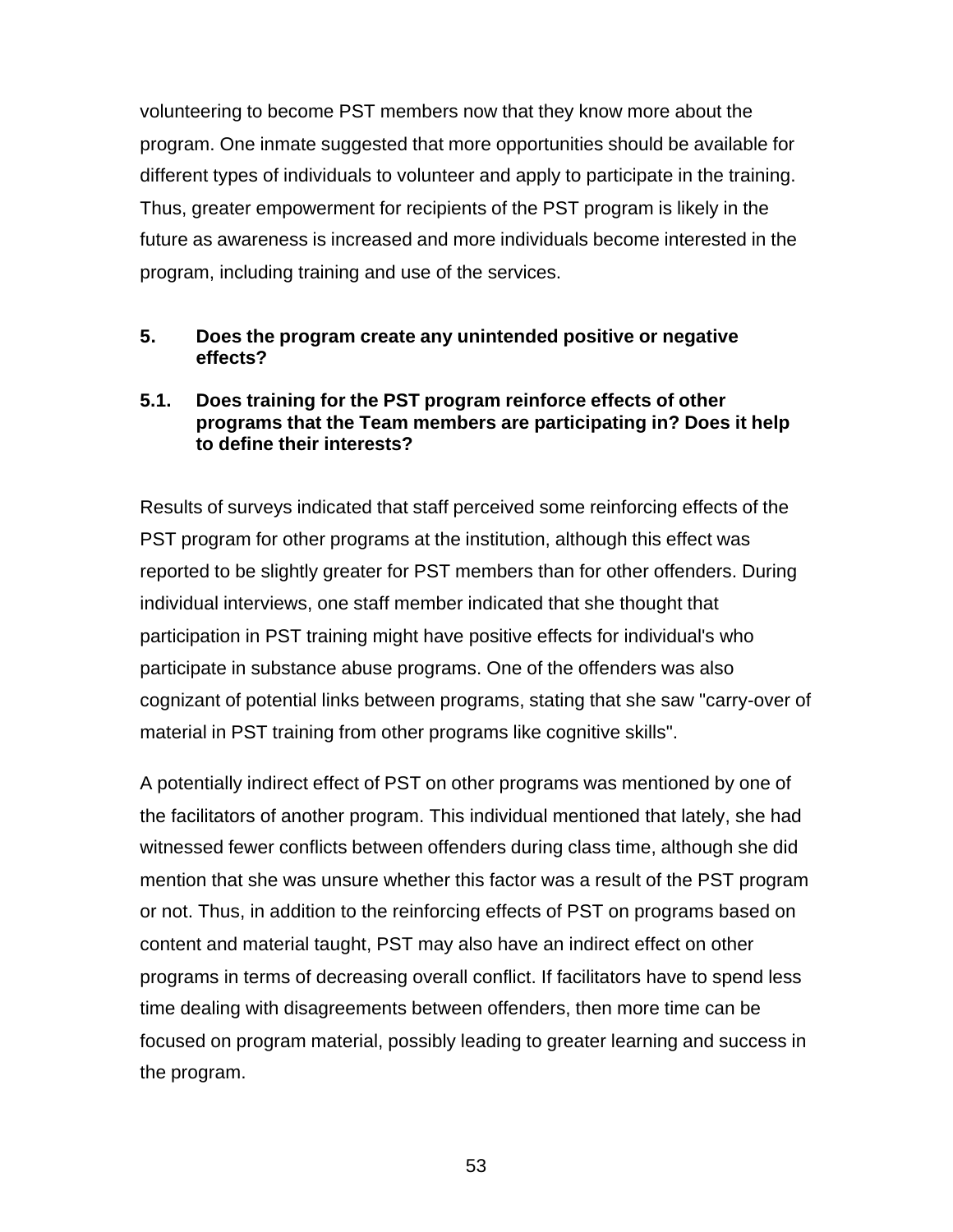Finally, two of the four PST members perceived that experience gained from participation in the program would benefit them in future career endeavors. One woman indicated that she had some previous experience counseling in the community. She appreciated the opportunity to gain further skills and experience through participation in the PST program, suggesting that she would like to pursue a career in counseling upon release. A second offender indicated that she was very interested in psychology. She perceived the PST program to be "the next best thing" and was interested in participating in the program so that she could help people and gain some experience related to the field. Thus, evidence suggests that participation in the PST program provided several offenders with the skills and experience they perceived to be valuable in pursuing future counseling-related careers and goals.

## **5.2. Do Team members experience pressure and burnout due to peer counseling?**

As mentioned, there was only one PST member available to provide counseling services at the time of this evaluation. In order to preserve the confidentiality of her responses, her perceptions of burnout as a result of counseling duties will not be discussed here. Instead the focus of this discussion will be on staff perceptions of the potential for burnout due to PST counseling responsibilities, the effect of having only one graduated PST member at the institution, and safeguards that have been implemented to prevent burnout.

Several staff members indicated that they were worried about potential stressors associated with being a PST member. A concern was raised that PST members might be over-burdened if they had a lot of requests for counseling. According to some staff, the women have enough issues of their own, and having to deal with other offenders' problems may just be too much for them.

This consideration might have some merit, especially given the fact that only one graduated team member remained at Nova to provide counseling services to her peers. Results seem to indicate that requests for counseling have been infrequent to this point. If more offenders become interested in using the service,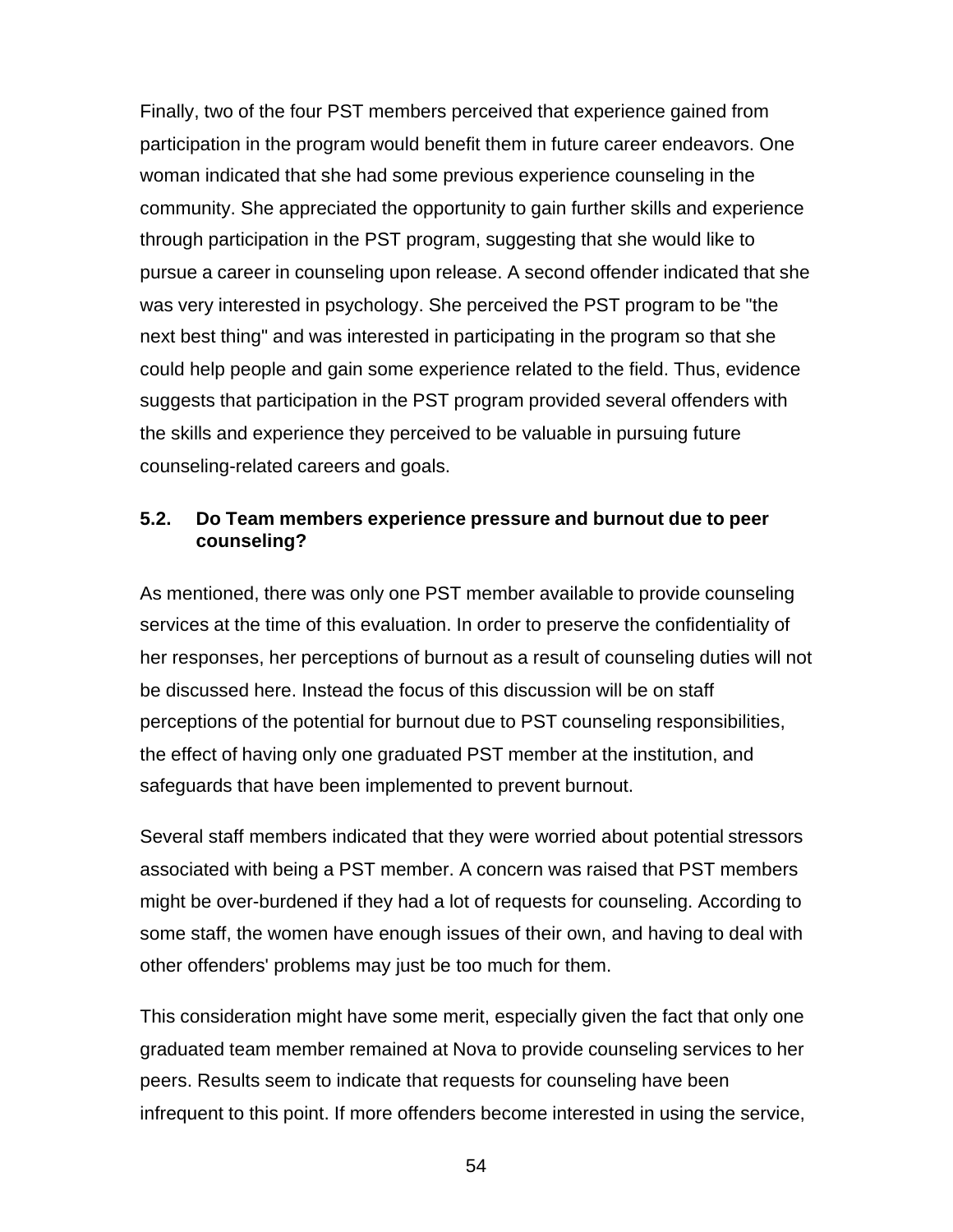however, there is the possibility that this PST member might become overwhelmed.

Thus, several mechanisms have been put in place to prevent burnout from occurring. First, team members are able to remove themselves from active PST duties for a period of time if they feel that they need it. Second, PST members do not counsel offenders who live in the same house as they do. This gives team members their own time and space to relax and take a break from their duties if they need it. Although this seems to be a necessary precaution, the unfortunate result of this decision is that, since there was only one PST member at the time, offenders living in that members' house were unable to utilize peer counseling services.

At this point in time, burnout does not seem to be an issue, due to the limited degree to which counseling services are being used. In addition, several safeguards are in place to prevent burnout from occurring. Thus, the main concern at the present time is the fact that the one graduated PST member might be feeling overwhelmed at the prospect of being the sole service provider for the entire population. However, this problem should be remedied in the near future if several of the team members presently participating in training graduate to become full "PST members".

# **5.3. Do any negative side effects result from the PST program?**

At this point, it is difficult to determine whether any negative side effects might result from implementation of the PST program at Nova. Staff members voiced several concerns regarding the potential impact of the program on institutional security as well as relationships between staff and inmates.

First, several staff members were worried about security and safety issues. If offenders are speaking to PST members about their problems, then staff may never hear about them. Staff may be unaware of underlying tensions, or even some criminal behaviors (e.g., abuse, extortion). According to staff members, in these instances, "PST members could provide support, but security should also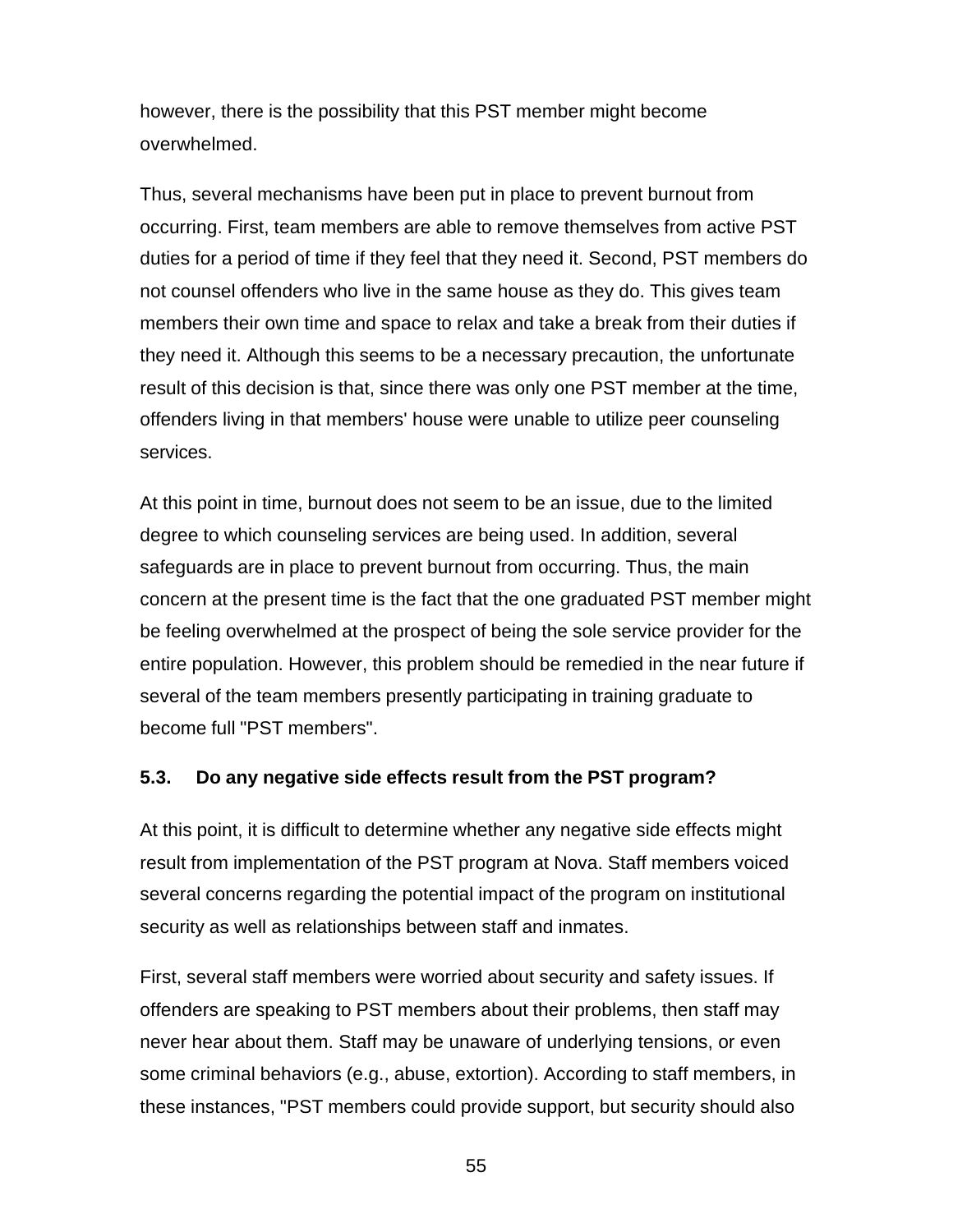be informed". A number of interviewees seemed unsure whether use of the PST program would cut off this flow of information or not. One staff member indicated that it was an issue of trusting PST members to provide information when personal or institutional safety was at risk.

Staff members also expressed some concerns about how the use of PST counseling services might influence staff-offender relationships. According to LeBlanc (1994), security practices at Nova "…will always be a balance of supervision and sound programming within a supportive environment," (p.12). Thus, in addition to their supervisory duty, staff at Nova also function in a "helping role", and offenders are encouraged to talk to staff members if they have problems of any kind. One staff member indicated that communication between staff and inmates "…helps to break down the 'us and them' attitude. It is a risk that inmates take to trust staff, and some positive gains have been made this way. If there is an option to talk to an inmate, there is the possibility that staff may lose this. Staff look for these opportunities, especially for the ones who are the hardest to reach." In fact almost half of all staff members interviewed mentioned this issue, either with respect to their own worries or in terms of concerns they heard discussed by fellow staff members. In general, there was a concern that the positive rapport presently existing between staff and inmates might suffer with the implementation of the PST program, since there might be less need for offenders to talk to staff about their problems.

Results from the sociogram as well as individual interviews, however, indicate that this may not necessarily be the case. Results of the post-program sociogram indicate that all offenders included in the analysis cited at least one staff member as a source of moral support. These findings are somewhat preliminary given the fact that the PST program was in its initial stages at the time of this evaluation. However, the results do suggest that offenders are likely to seek support from both staff as well as their peers at this point in the development of the program.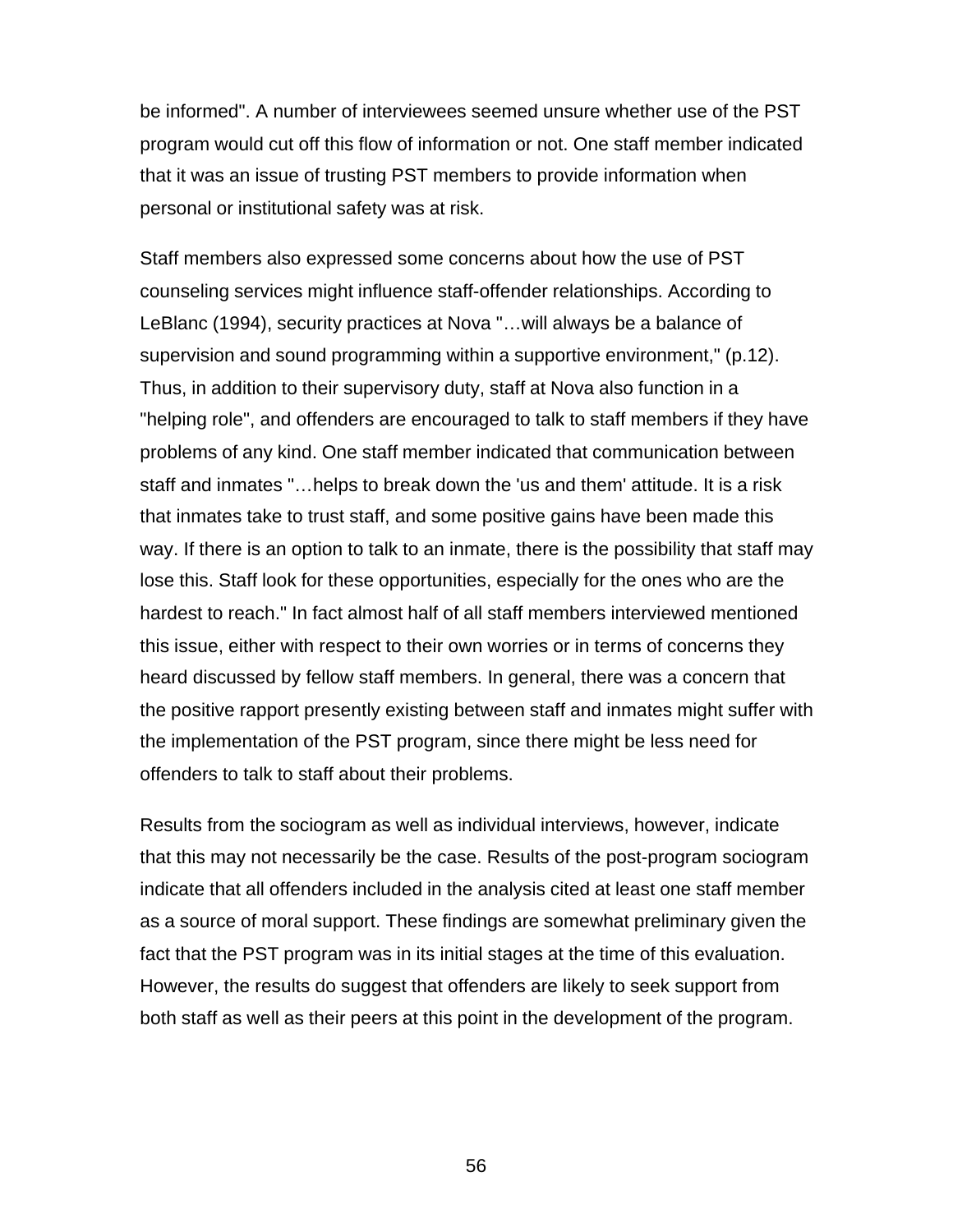Moreover, during individual interviews, a number of offenders reported that they would still prefer to talk to staff members rather than peers when they had a problem, even with the implementation of the PST program. Reasons for this preference included worries about breaches of confidentiality by PST members, as well as the belief that staff members might be more helpful when dealing with certain problems (i.e., correctional plans and programming). It is also important to mention that several offenders indicated that they would never speak to staff members about their personal issues, regardless of any other options they may or may not have. For these women, PST services may be an essential service, since they may not feel that alternative options are available.

At this point, it is not possible to determine whether implementation of the PST program will in fact result in a decrease in staff-offender communication. As awareness of the program increases and offenders begin to use it to a greater extent, it will be important to monitor this issue in order to determine whether staff concerns are justified.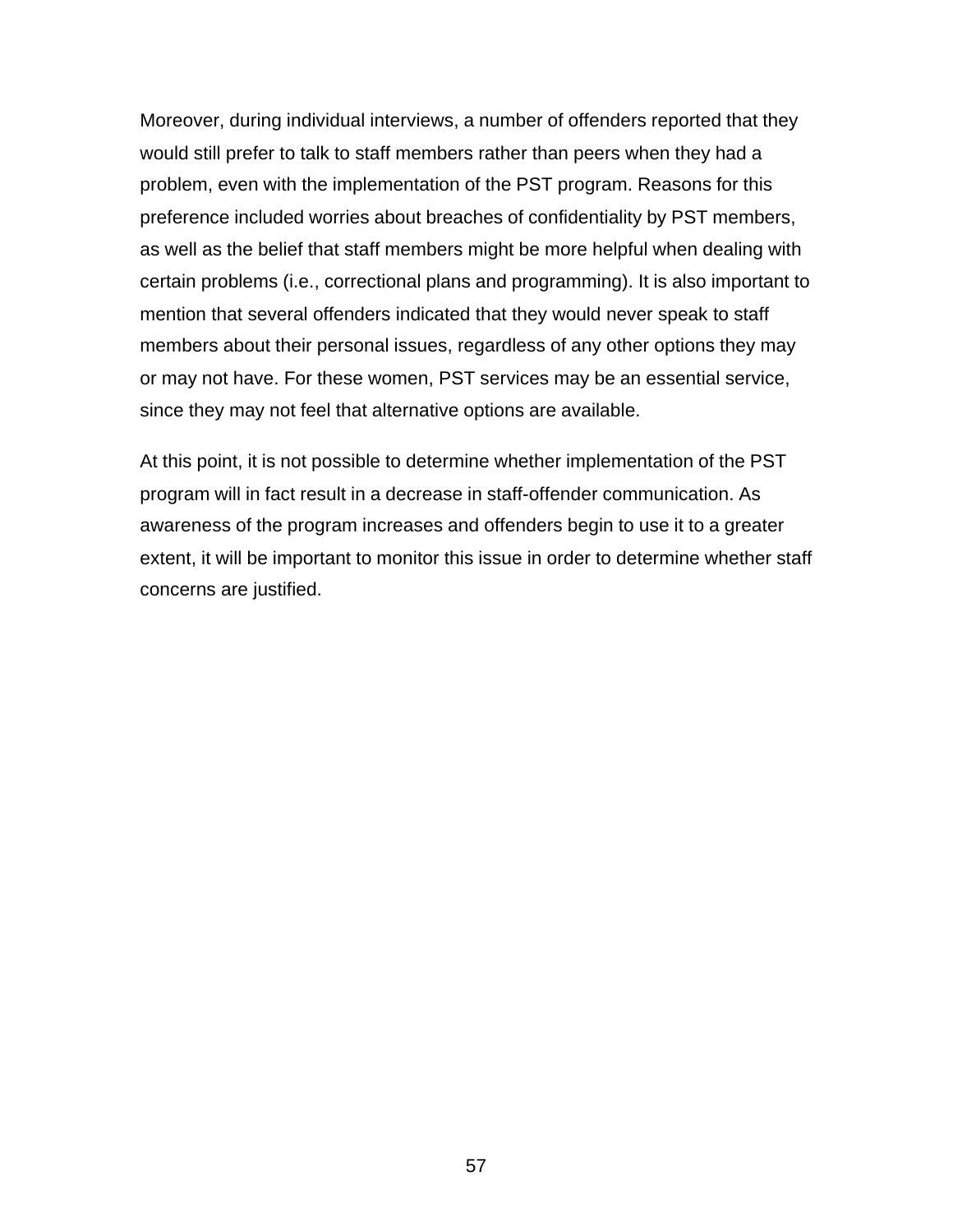#### **CONCLUSIONS**

#### **Summary of Findings**

Results of the present report provide a preliminary evaluation of the PST program at Nova Institution. Results indicate that PST related activities are validly and logically related to the goals of the program. Overall, most staff and offenders who participated in this study expressed positive views of the program, indicating that the program could potentially benefit both PST members and recipients of the service.

Despite beliefs regarding potential benefits for recipients, however, results of the present evaluation indicate that PST services have actually been utilized infrequently to the present time. Specifically, only one of the survey respondents, and none of the interviewees indicated that they had ever requested peer support. Main reasons for not using the service included lack of awareness regarding the program, concerns about breaches of confidentiality, and lack of perceived need for peer support. Many women, however, reported the possibility of using PST services in the future if they felt that they needed it and could speak to a team member that they trusted. Moreover, concerns regarding confidentiality issues seemed to be related more to perceived potential for breaches of trust, rather than a result of any actual negative experiences.

Knowledge of the program was lacking in several areas. Most staff and offenders were aware of the program and knew it was in operation at Nova Institution. However, there was a general lack of awareness regarding the specifics of the program. For example, a number of offenders reported that they had heard about the PST program, but perceived it to be something women took simply for their own benefit. They seemed unaware of the opportunity to request peer support services from individuals who had graduated from the program. In addition, there was some confusion among staff members regarding the identities of team members, and processes involved in requesting peer support services.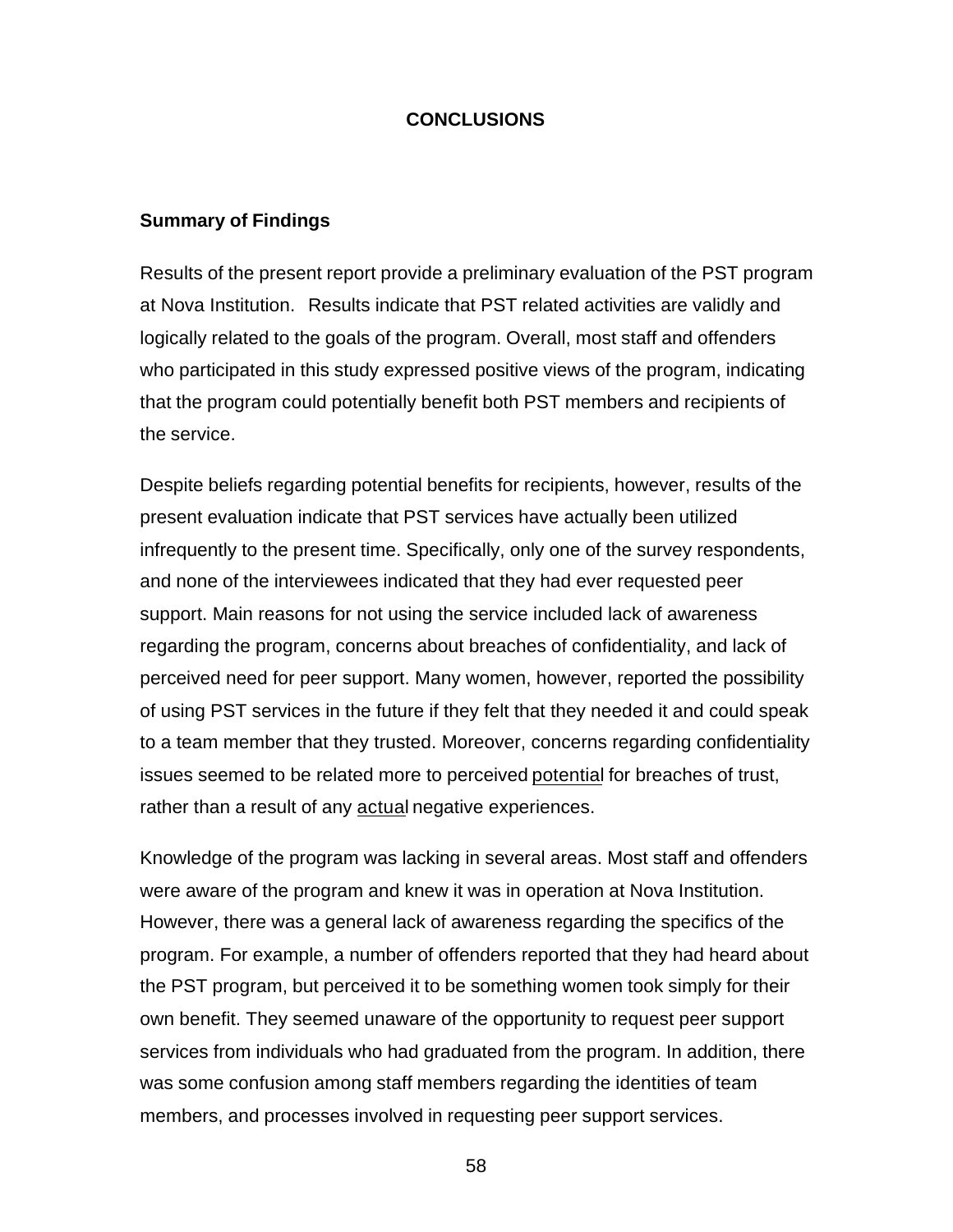Some concerns were also mentioned regarding the availability of resources for the PST program. There was no funding for the program at the time of this evaluation. Moreover, difficulties were expected with regards to availability of staff to coordinate the program in the future, since one of the coordinators was leaving Nova soon after the evaluation was conducted.

Several staff members also expressed concerns that implementation of the PST program might negatively influence the positive rapport between staff and offenders. Specifically, they were worried that offenders might use the opportunity to speak exclusively to their peers, thus eliminating positive communication presently existing between staff and offenders. It is difficult to assess the validity of this concern at the moment, due to the newness of the program at Nova. Results of interviews did indicate, however, that several offenders reported that they would prefer to talk to staff members regardless of opportunities presented by the PST program. Therefore, this is an issue that should be investigated when offenders begin to utilize PST services more frequently, in order to determine whether these concerns are in fact justified.

At the time of this evaluation, PST members appear to have been the greatest beneficiaries of the program. Positive gains were reported for individuals participating in PST training, including a better understanding of themselves, gaining skills to deal with their own as well as other offenders' issues, as well as the opportunity for possible career-related experience.

In summary, results suggest overall support for the program by the majority of staff and offenders. Although some difficulties were experienced due to lack of knowledge regarding the program and the relative lack of use of peer support services, these problems will likely be addressed as the program continues to develop. Unfortunately, our ability to evaluate some aspects of the program was somewhat limited at this time. In particular, it was difficult to assess whether the PST program was meeting the needs of its recipients, the extent that PST helped in crisis intervention, change in atmosphere subsequent to program implementation, degree of pressure and burnout for PST members, as well as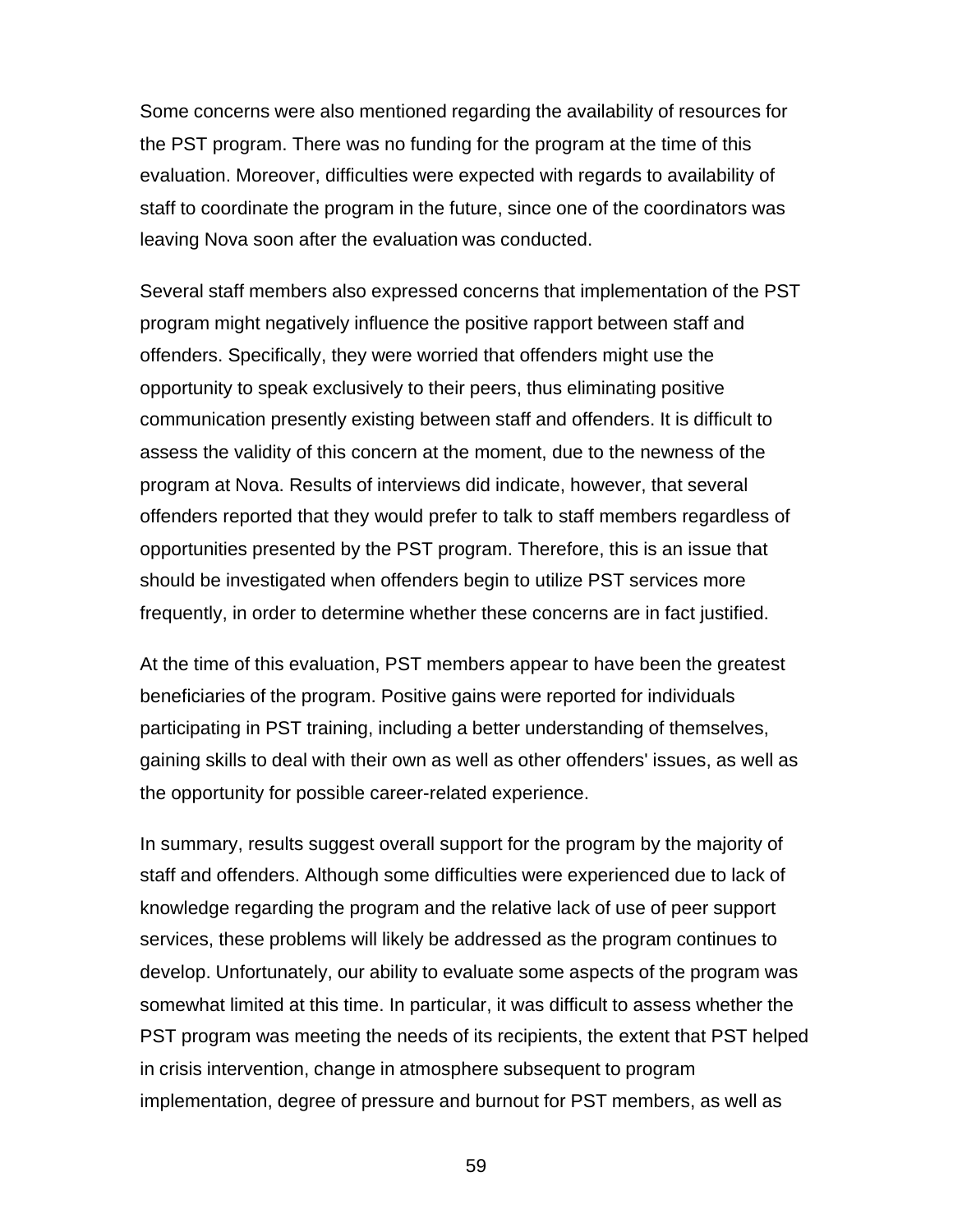negative side effects of the program. Thus, these aspects of the program should be re-evaluated at some future date.

#### **Study Limitations**

There were some limitations to the present research. First, difficulties were experienced regarding analysis of pre- versus post-program measures due to the fact that all questionnaires, with the exception of the sociogram, were returned anonymously. Results indicate that only 2 offenders responded to both the preand post-program sociogram, indicating that the pre- and post-program samples for this measure were composed of almost entirely different offenders. No information was available regarding the identities of individuals who responded to the self-esteem measure and the Correctional Environment Status Inventory (CESI). However, one might assume that the pre-program sample consisted mostly of different offenders than those who were included in the post-program sample for these measures as well.

Based on this factor, comparison of pre- to post-program differences was confounded with the characteristics of the individuals who responded before and after program implementation. This may be particularly relevant to the analysis of the self-esteem data, since self-esteem is an individual difference characteristic. Thus, one can not say that differences from pre- to post-program reflect change in self-esteem, but rather differences in the self-esteem of individuals who responded pre-program from those who responded post-program implementation.

Since the prison population is constantly changing (i.e., some offenders are being released or transferred, and new ones are arriving), it may be difficult to recruit the same individuals to respond to both pre- and post-test measures. However, in future evaluations, it might be useful to give participants some sort of identification number (or let them make up their own). Use of this method would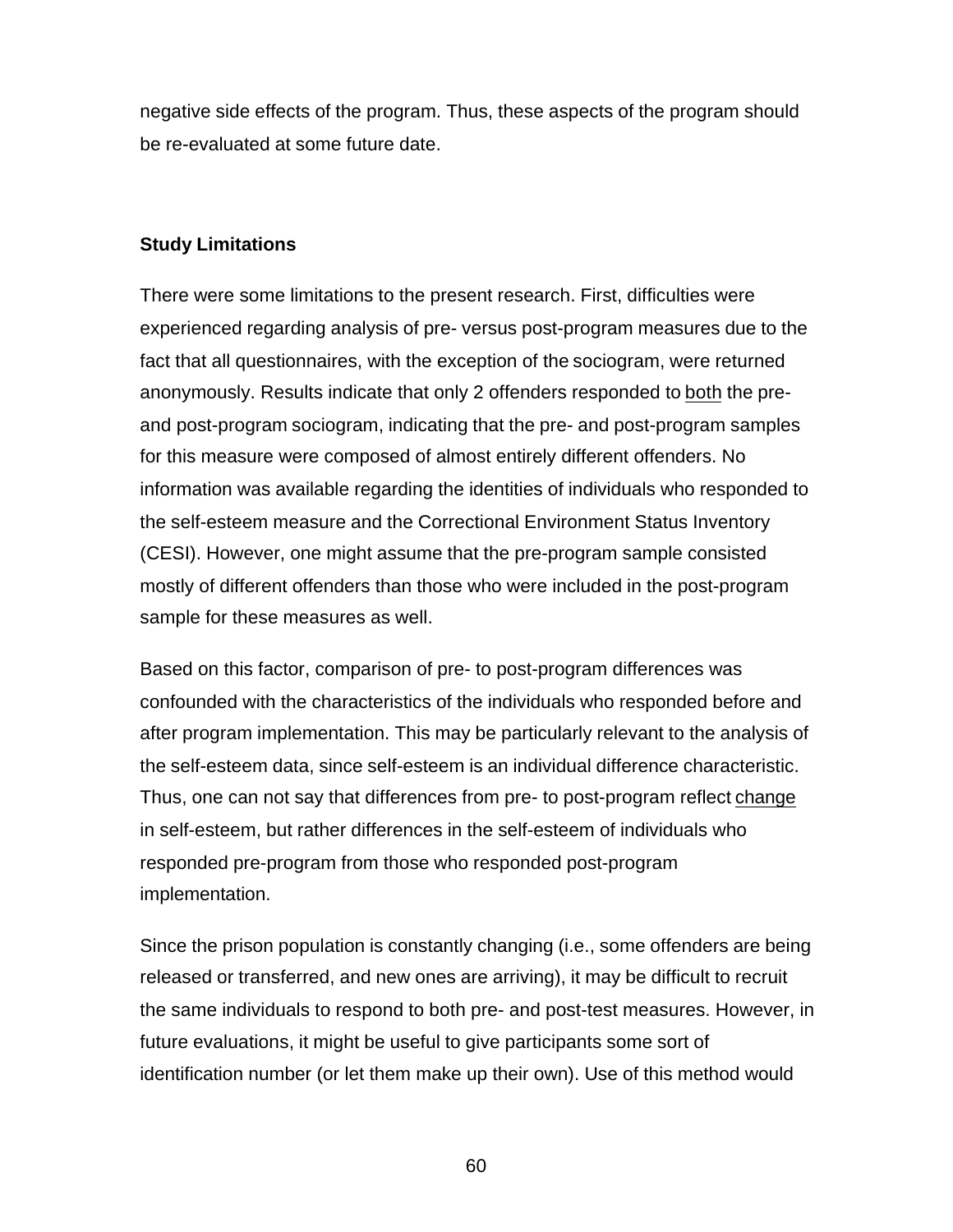enable researchers to determine correspondence between pre- and post-test participants, while still maintaining anonymity of offenders' responses.

An additional caveat should be mentioned with respect to the administration of post-test measures. At the time that individual interviews were conducted, few post-program measures (i.e., Rosenberg's self-esteem scale, sociogram, CESI, staff and offender surveys) had been completed. Thus, additional attempts were made to distribute these questionnaires when the researchers arrived at the institution to conduct interviews. Many staff and offenders returned these questionnaires subsequent to individual interviews. Thus, survey responses related to awareness of the program may have been inflated, since some issues discussed during interviews were also present in the surveys (e.g., identities of team members).

Finally, as mentioned previously, the PST program was in the initial stages of its development at the time of this evaluation. Thus, our ability to evaluate some aspects of the program was somewhat limited at this point (e.g., benefits to recipients, atmosphere change, and negative side effects). These issues were discussed as best as possible based on available information. However, the researchers suggest that these issues be re-evaluated at some later date, when the program has been in operation for a longer duration and more women have received PST training.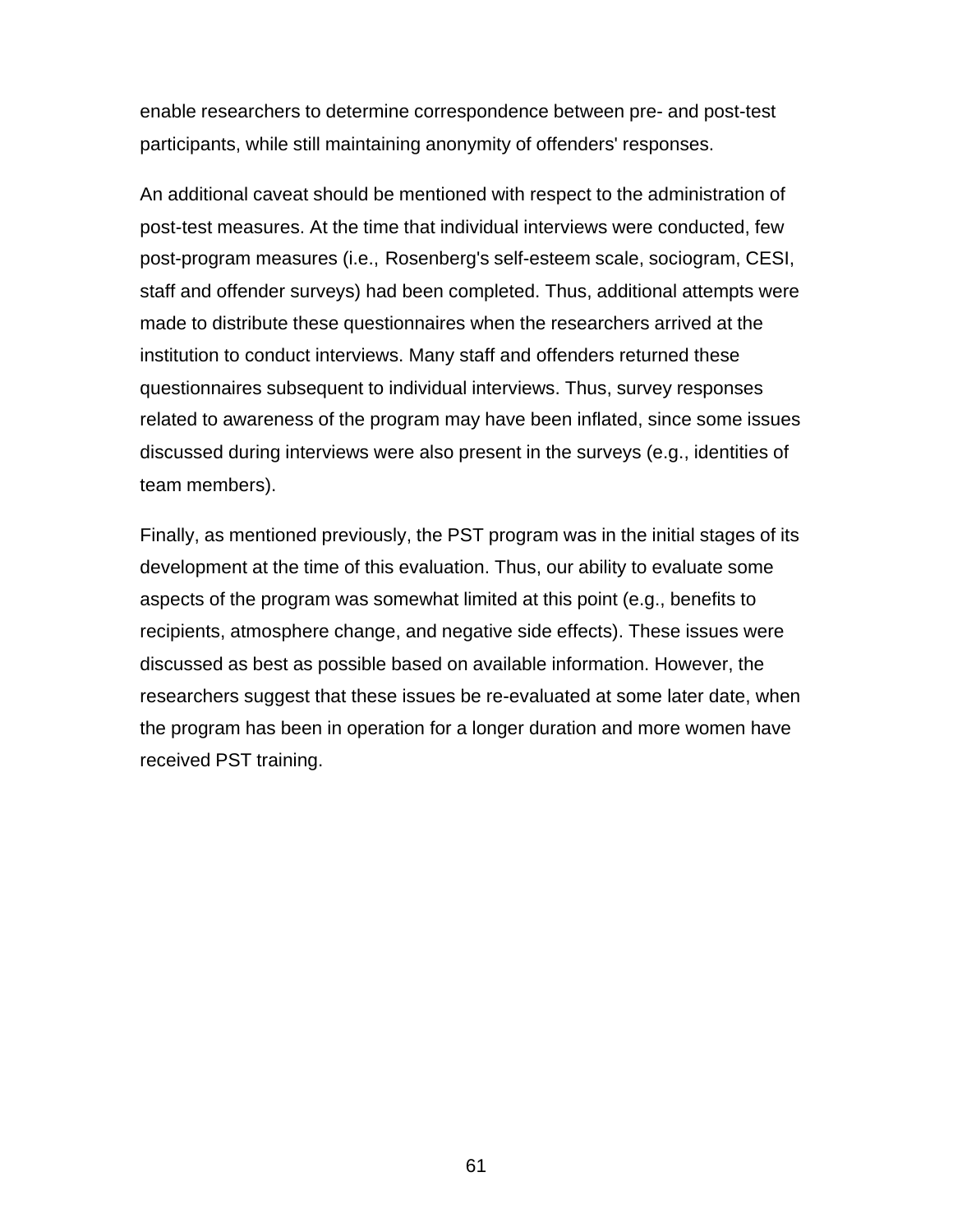# **Recommendations for potential program improvement**

At this point in time, development of the PST program is progressing steadily. Many staff members and offenders who participated in this study reported generally positive perceptions of the program, including the opportunity for offenders to speak to someone with similar life experiences, as well as positive gains experienced by team members as a result of participation in PST training. Difficulties with the program at this point appear to be related to the degree to which offenders are utilizing peer support services as well as a lack of awareness regarding certain aspects of the program.

At the time of this evaluation, few women were utilizing PST services. There are several possible reasons for this. First, although three PST members were originally trained to provide peer support, two of them were released soon after graduation from the program. Thus, only one graduated PST member was available to provide support services for the entire population. In order to remedy this situation, more PST members need to be trained to provide peer support. In particular, it might be helpful to have some women who are serving long sentences serve as team members if any who possess the necessary skills and attributes are available. This would ensure adequate human resources for the continuation of the PST program at this institution.<sup>14</sup>

A second reason for the paucity of requests for peer support services appears to be related to a lack of awareness of the program on the part of offenders. Several offenders reported that they had never heard of the PST program prior to the evaluation. Moreover, of the individuals who expressed knowledge regarding the existence of the program, several were confused about the role of PST members

 $\overline{\phantom{a}}$  $14$  This issue was being addressed at the time this report was being written. At the time of data collection, three additional offenders were participating in a second PST training session. Personal communication with the staff psychologist (August 23, 1999) revealed that all three women graduated to become PST members. In addition, a third training session had been completed by the end of August, from which 5 new PST members had graduated.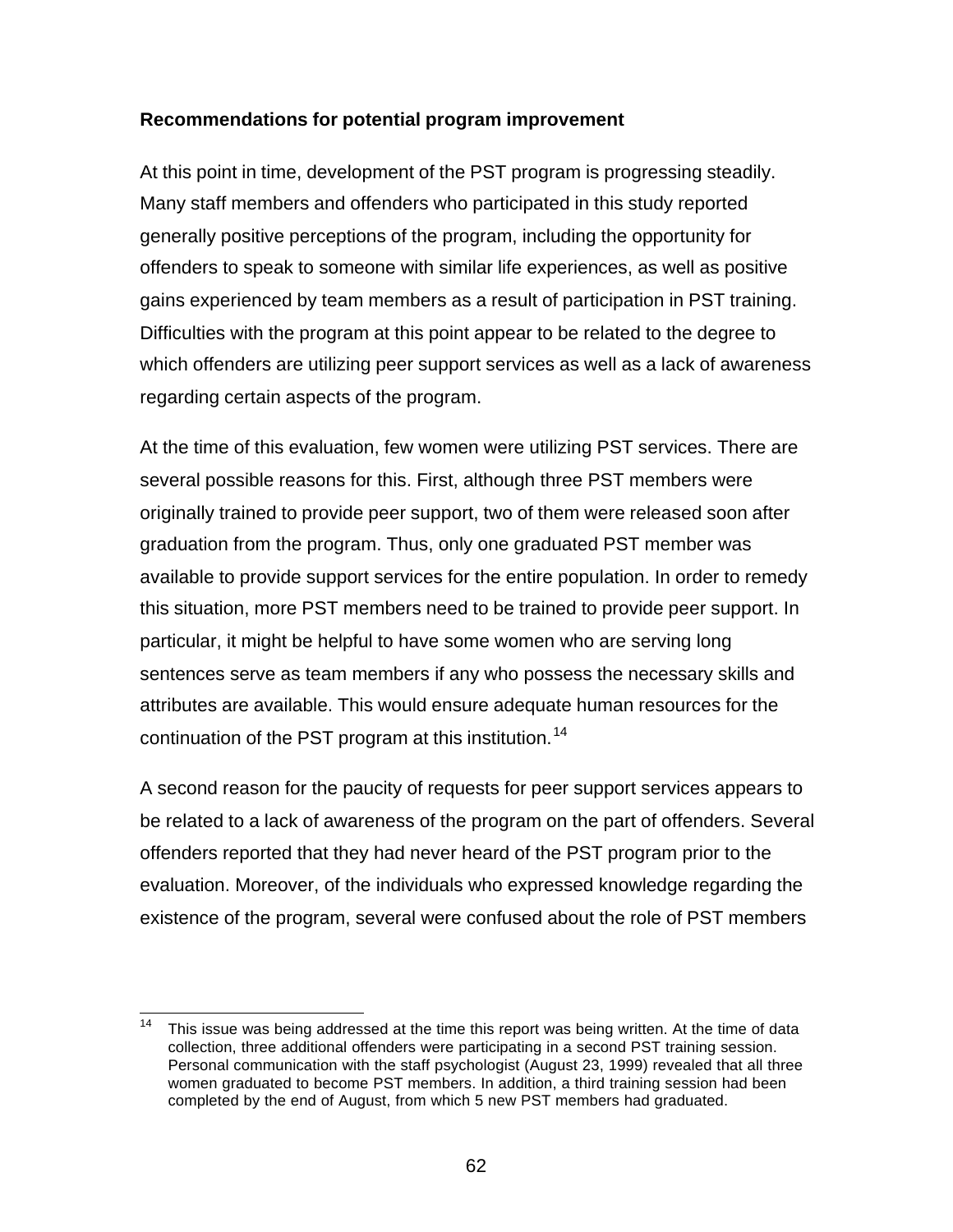once they had graduated from the program. Specifically, the PST program was perceived by some to be like any other program offered for offenders, in which participants took the program to address their own needs, but did not serve any role among the offender population following completion of the course. These perceptions may have some basis in fact, since one of the PST members indicated that she was taking the program to address her own issues and needs. However, she did not feel that she had the necessary time or personal resources to provide support services to others.

Recommendations based on a pilot study of the PST program at Edmonton Institution (Blanchette & Eljdupovic-Guzina, 1998) might also be applicable to the implementation of the program at Nova. Blanchette and Eljdupovic-Guzina (1998) recommended that the focus of PST training be shifted from counseling to selfcare. A two-tier process was suggested, in which the first step is training and graduation for anyone who might benefit from the training process itself. The second step would involve granting official PST membership to those individuals who possessed the necessary skills and desire to provide counseling services to their peers.

This strategy may be particularly relevant at Nova Institution given the fact the offender population is small and many offenders are serving short sentences. Thus, it may be possible to select several offenders who might be appropriate to become "official PST members" and who will also be remaining at the institution for long enough to provide support services to their peers. Moreover, several positive gains have been experienced by offenders who participated in PST training regardless of whether they became peer support providers or not. Thus, participation in training and graduation from the program might also be beneficial to: 1) those individuals who are serving short sentences and are therefore unable to provide PST services for any length of time; and 2) women who do not possess the necessary skills or confidence to provide support services to their peers, but are interested in addressing some of their own needs through participation in the training. Some modifications to the screening criteria might be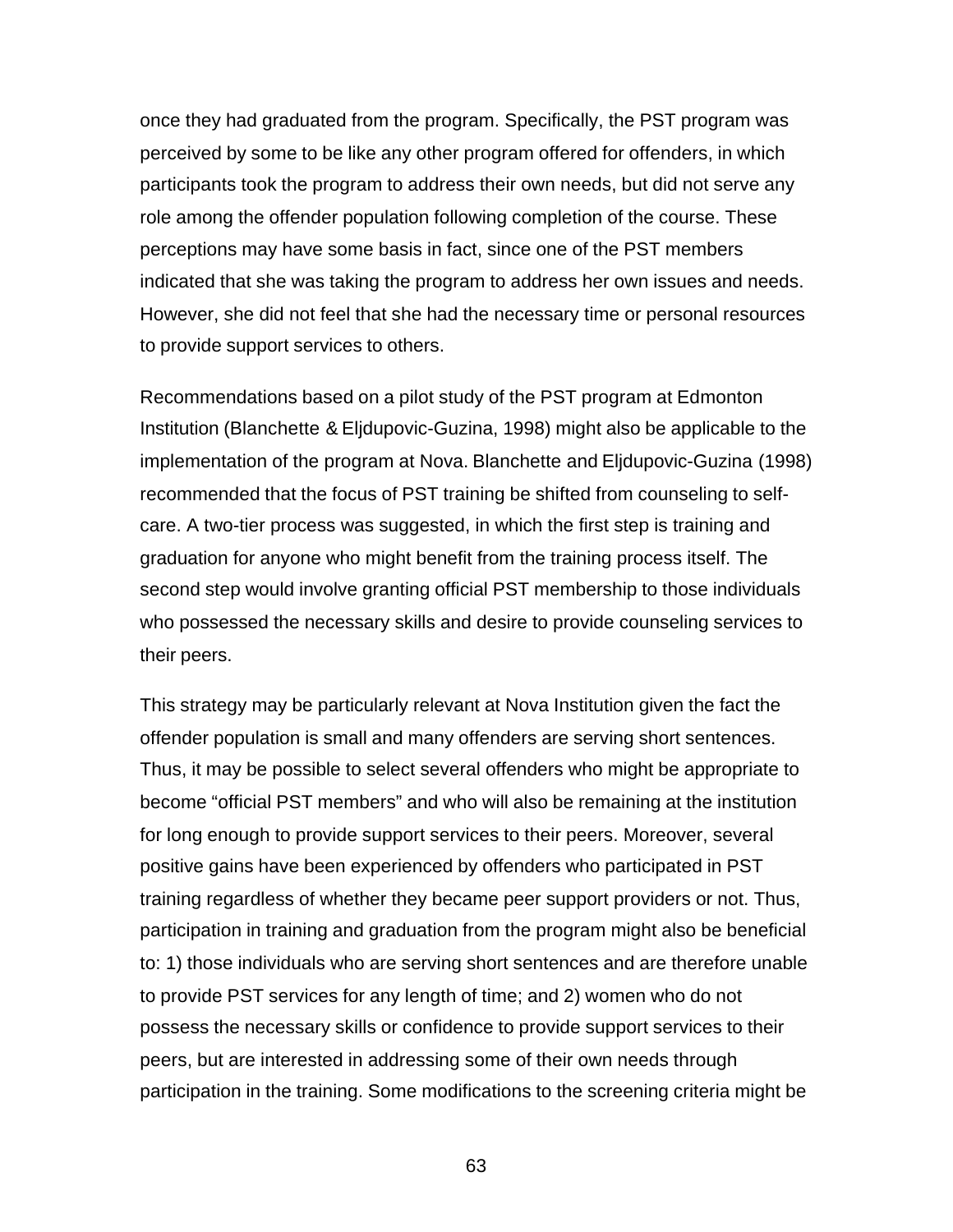necessary in order to facilitate this two-tiered process, however (i.e., separate screening criteria for "PST graduates" versus "official PST members").

As the women at Nova begin to use PST services to a greater extent, it will also be necessary to facilitate regular communication between PST members and staff who are able to provide them with advice and support. This might be accomplished through the maintenance of records regarding support services provided and regular meetings with the coordinator.

Results also indicate that plans were being made to increase awareness of the PST program at the facility, in the form of posters and brochures. Distribution of information in this manner may be particularly beneficial for offenders, especially those who are new to the institution and likely have few contacts within the offender population. It seems likely, however, that some additional education may be necessary for staff members.

Results seem to indicate that initial attempts to inform staff about the program have not been entirely successful. Employees need more information regarding the identities of team members, distinction between roles of graduated PST members and PST members-in-training, and procedures involved in PST referrals. It may be necessary to have a mandatory meeting for staff regarding these issues, perhaps just before or after a shift-change when all staff members could attend. Implementation of a standing order defining the objectives of the program and the processes involved in referring offenders for peer support might also aid in awareness and convey more legitimacy to the program.

There was also some confusion regarding the administration and structure of the program, since it was organized differently from other programs at the institution. Several staff members were interested in receiving more information regarding the criteria used to screen potential PST members, as well as the outcome of training sessions (e.g., skills learned, capabilities of individual team members). Some individuals expressed an interest in contributing to the selection of women to participate in future training sessions. This could be accomplished either by including a staff member on the screening committee, or by soliciting referrals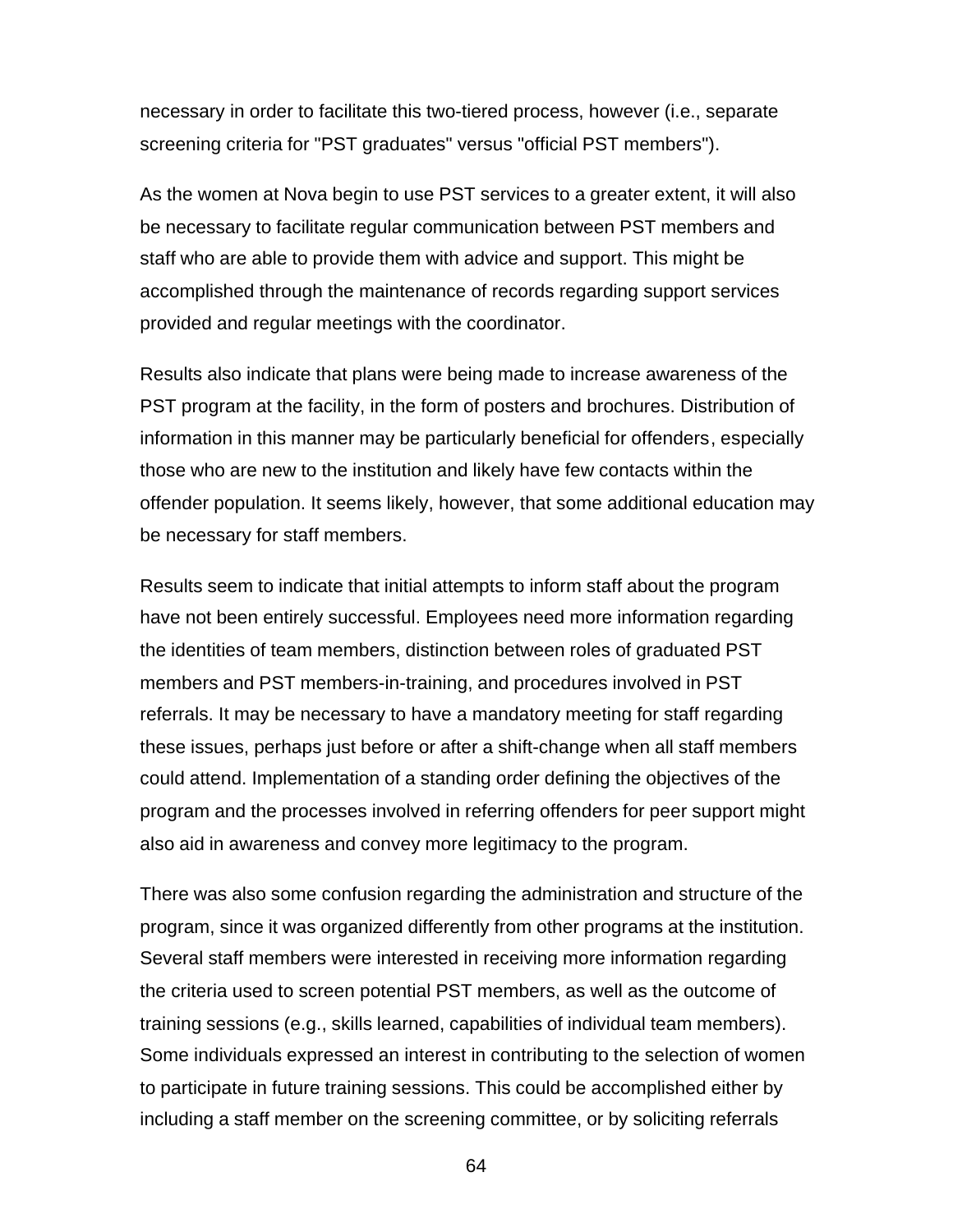from primary workers and other front-line staff who have frequent and direct contact with offenders.

The latter method could provide a large group of potential candidates for the program that might vary in terms of personal characteristics and be part of different social networks within the institution. In fact, information could be provided to staff members regarding the two-tiered process of selecting offenders for training (i.e., "official PST membership" versus "graduation from PST training"). Given this information, staff members could refer, not only offenders who they think might possess the necessary skills to provide support services to their peers, but also those individuals who might simply benefit personally from the program. Coordinators could then conduct individual interviews to determine which of these women were appropriate for the program.

Finally, several staff members requested more information regarding the outcome of training sessions (i.e., skills learned, goals achieved, attendance, participation, and evaluation of individual progress in the program). Results of interviews indicate that PST members are formally evaluated at the completion of PST training (see Appendix G). The process is based on assessments from several sources (i.e., PST members rate themselves, PST members rate other trainees, and coordinators rate PST members' progress)<sup>15</sup>. Several areas of functioning are evaluated including: performance during training, degree to which the training helped to address various criminogenic needs, as well as general perceptions of the benefits and limitations of the program. Evaluations from different sources are then summarized and PST members are provided with individual feedback regarding their performance.

 $15<sup>15</sup>$ All three sources contributed to the evaluations of the first two groups of PST trainees. However, the third group of trainees decided that they did not want to complete the evaluations themselves, since they did not want to be in a position to "judge" one another. Thus, evaluations for the third group of PST members were completed by the coordinators only.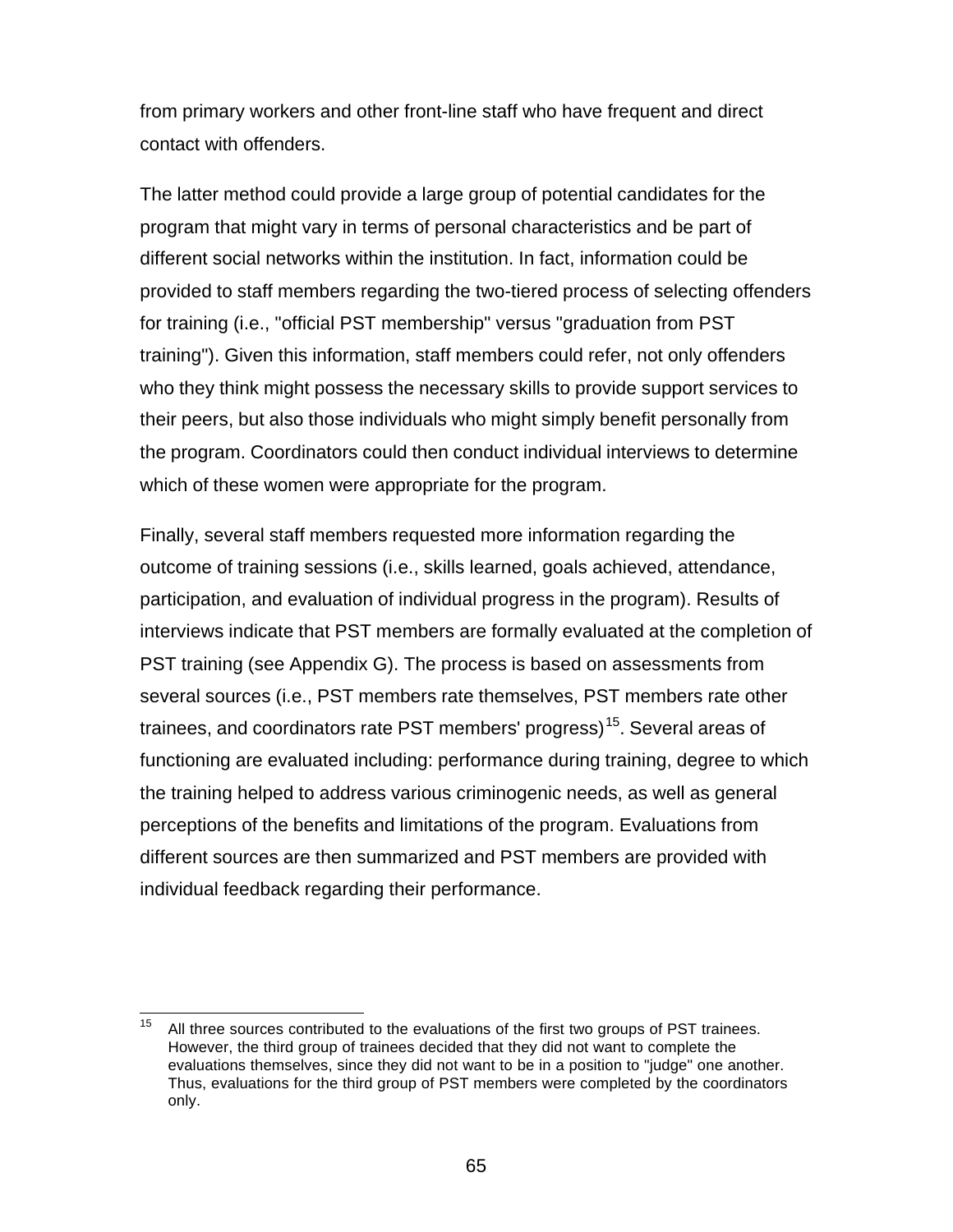This evaluation is fairly comprehensive. Most importantly, PST trainees are provided with feedback that allows them to assess their relative strengths and weaknesses, so that they might be cognizant of these factors when providing support to others. Given the fact that these evaluations are already completed, it might be beneficial to record a brief summary of individual program performance in offender's official files so that staff might have access to them. This information might be useful for two reasons. First, several staff members indicated that they might feel more confidant referring other offenders to PST members for support, if they were aware of their performance during training and the skills that had been learned.

Second, more formal information regarding participation in the PST program and skills learned during training might result in increased opportunity for discretionary release. Some staff members suggested that the individuals who participated in PST training had put a lot of effort into the program and gained much from the experience. It was perceived that this hard work should be recognized more formally. For example, information regarding their performance in the program would likely be perceived quite positively when determining release opportunities such as parole, or changes in security classification within the institution. Thus, more formal knowledge regarding participation and progress in the program might be beneficial in giving the PST program more legitimacy in these areas.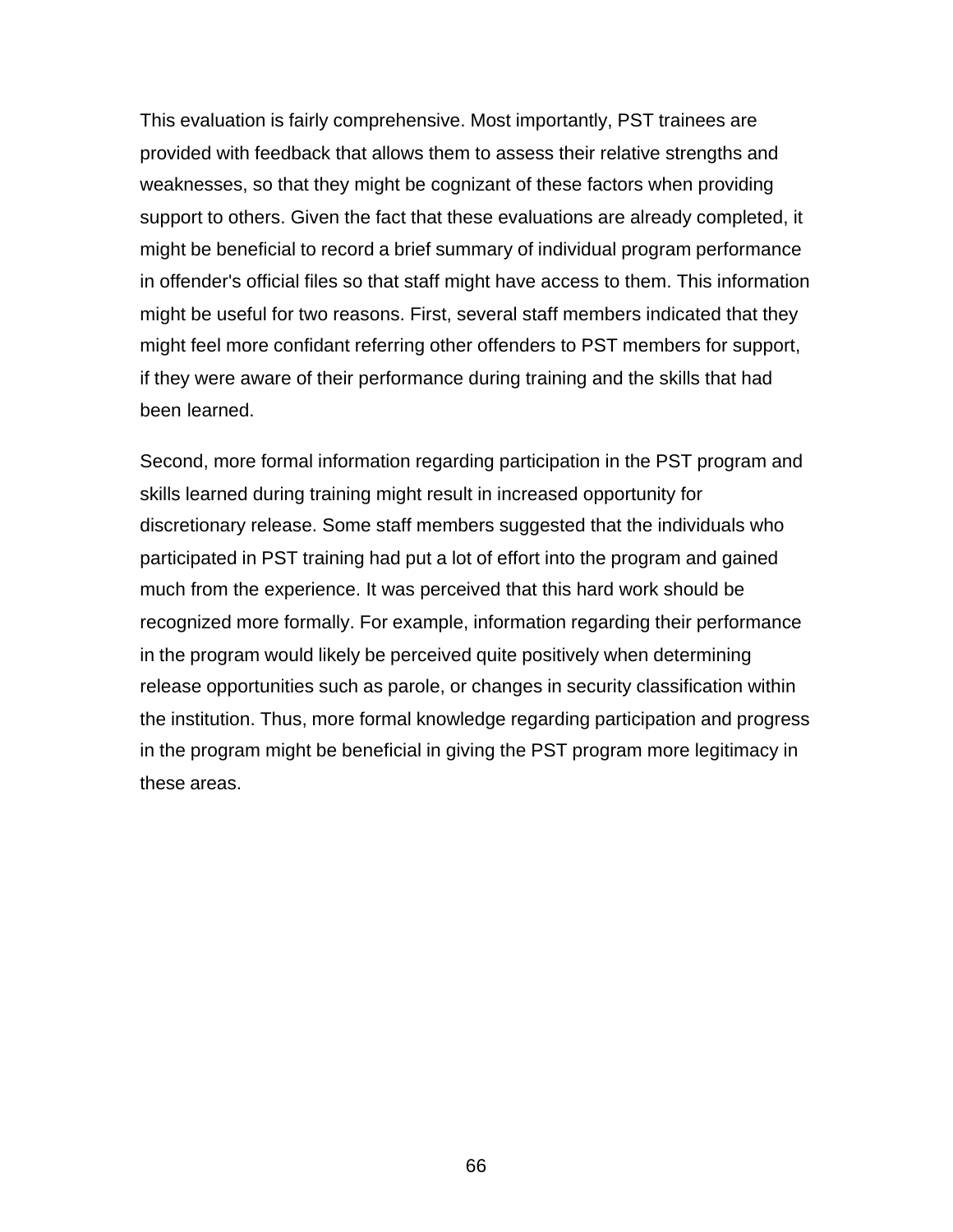#### **REFERENCES**

Andrews, D. A., Zinger, I., Hoge, R. D., Bonta, J., Gendreau, P., & Cullen, F. T. (1990). Does correctional treatment work: Clinically relevant and psychologically informed meta-analysis. Criminology, 28, 369-404.

Blanchette, K. & Eljdupovic-Guzina G. (1998). Results of a Pilot Study of the Peer support Program for Women Offenders. Ottawa: Correctional Service of Canada.

Correctional Service of Canada (1996a). Peer Support Team Manual: Volunteer Manual. Ottawa: Author.

Correctional Service of Canada (1996b). Peer Support Team Manual: Coordinator Manual. Ottawa: Author.

Eljdupovic-Guzina, G., & Blanchette, K. (1997). An Evaluation Framework for the Peer Support Team Models for Women Offenders. Unpublished Document Submitted to the Correctional Service of Canada, Ottawa.

Giallombardo, R. (1966). Society of Women: A Study of a Women's Prison. New York: John Wiley.

Giallombardo, R. (1974). The Social World of Imprisoned Girls. New York: John Wiley.

Heney, J. (1990). Report of Self-Injurious Behaviour in the Kingston Prison for Women. Ottawa: Correctional Service of Canada.

Koons, B. A., Burrow, J. D., Morash, M., & Bynum, T. (1997). Expert and offender perceptions of program elements linked to successful outcomes for incarcerated women. Crime and Delinquency, 43, 512-532.

LeBlanc, T. (1994). Redesigning corrections for federally sentenced women in Canada. Forum on Corrections Research, 6, 11-12.

Northway, M. L. & Weld, L. (1957). Sociometric Testing. Toronto: University of Toronto Press.

O'Brien, E. (1985). Global self-esteem scales: unidimensional or multidimensional? Psychological Reports, 57, 383-389.

Pollack, S. (1994). Opening the window on a very dark day: A program evaluation of the Peer Support Team at the Kingston Prison for Women. Forum on Corrections Research, 6, 36-38.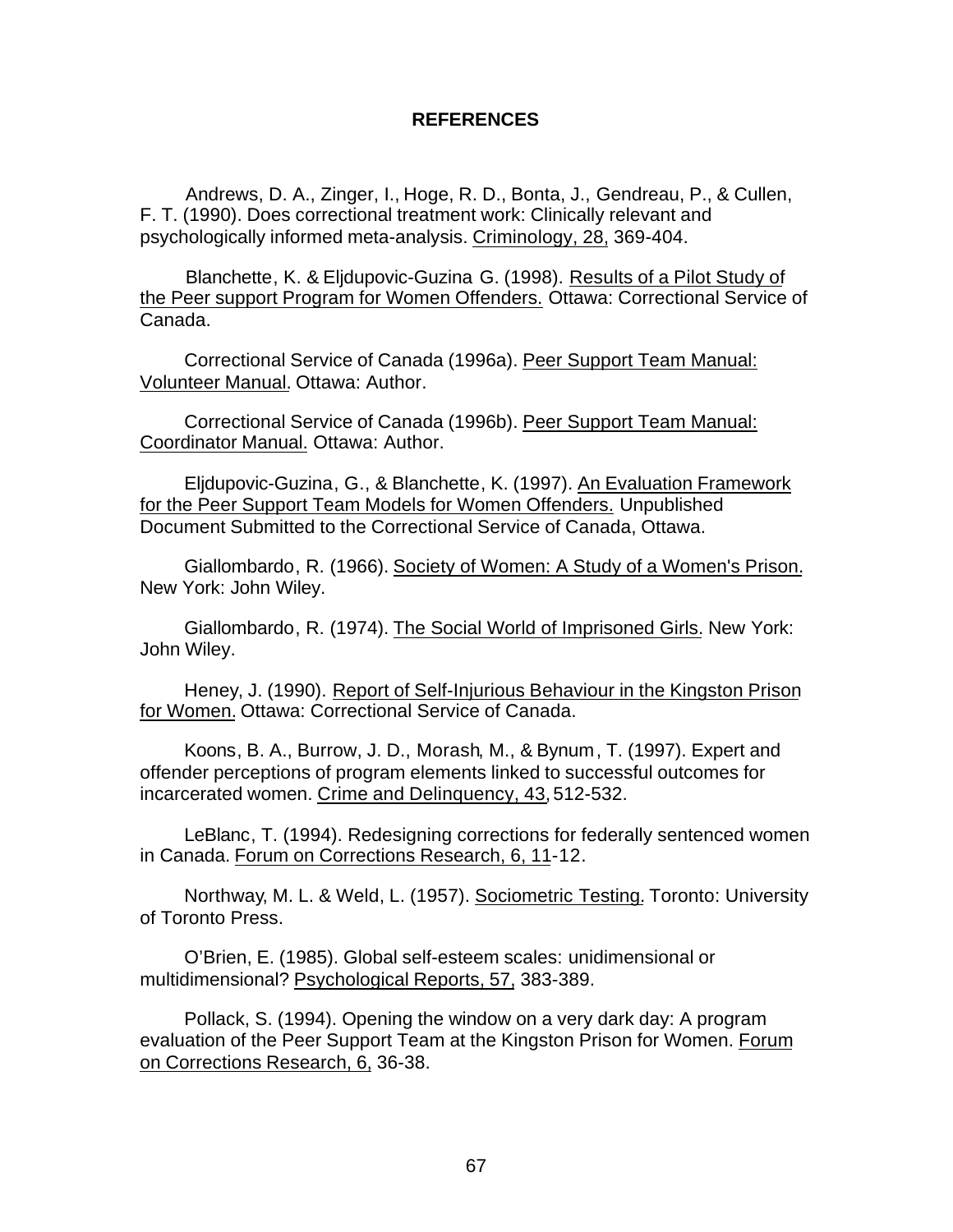Rosenberg, M. (1965). Society and the adolescent self-image. Princeton, NJ: Princeton University Press.

Shaw, M. (1994). Women in prison: A literature review. Forum on Corrections Research, 6, 13-18.

Solicitor General Canada (1997). Basic Facts about Corrections in Canada. Ottawa: Author.

Task Force on Federally Sentenced Women (1990). Creating Choices: Report of the Task Force on Federally Sentenced Women. Ottawa: Correctional Service of Canada.

Wolfus, B., & Stasiak, E. (1996). The Correctional Environment Status Inventory: A Tool for Measuring the Quality of Correctional Environments. Research Report 96-8. Brampton: Ontario Correctional Institute, Ministry of the Solicitor General and Correctional Services.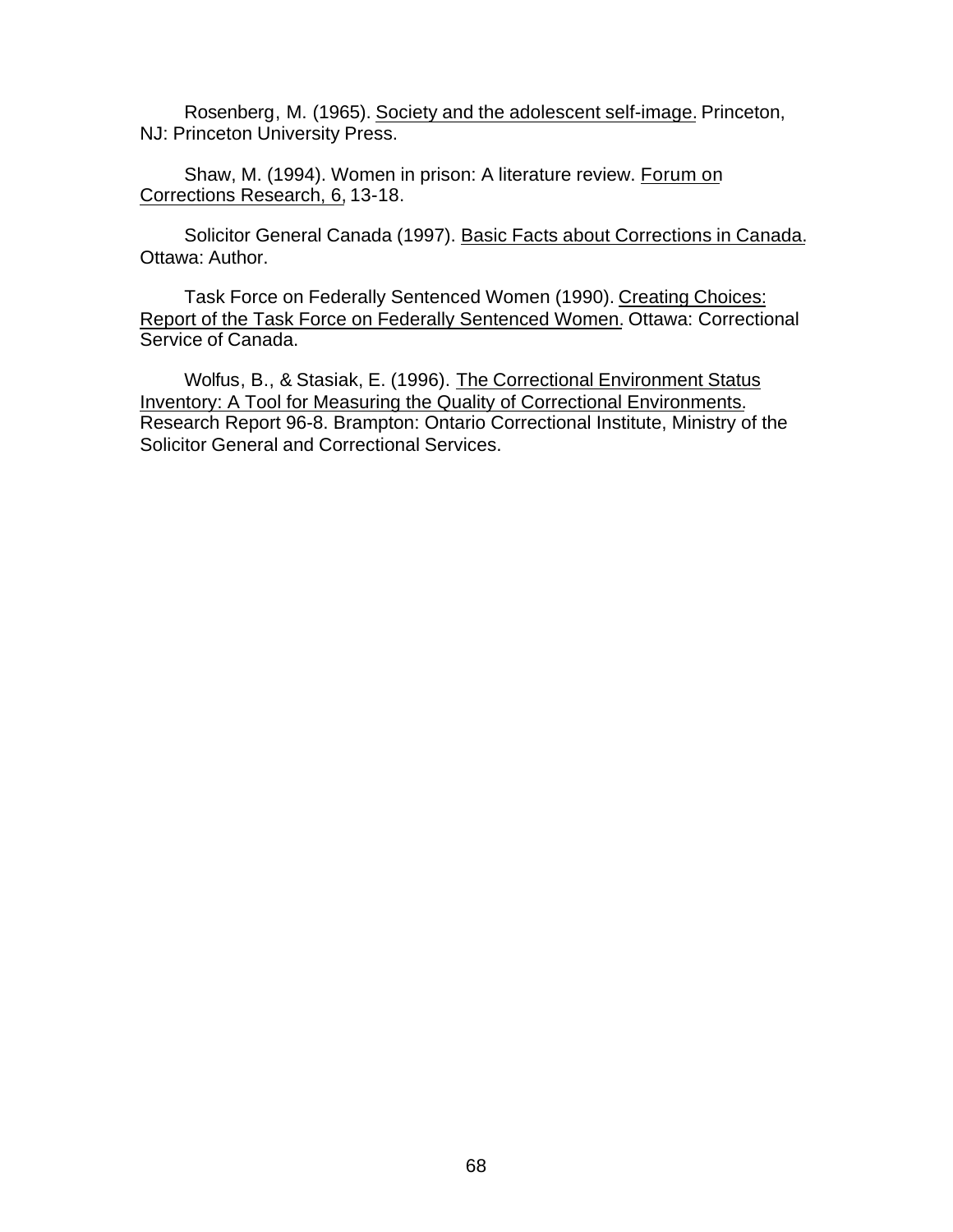#### **APPENDIX A:**

#### **Rosenberg's self-esteem scale**

Instructions:

Please indicate your degree of agreement with each of the following statements by circling the appropriate option for each statement.

S = Strongly Agree

 $A = \text{Agree}$ 

 $D = Disagree$ 

SD = Strongly Disagree

1. On the whole, I am satisfied with myself.

SA A D SD

2. At times I think I am no good at all.

SA A D SD

3. I feel that I have a number of good qualities.

SA A D SD

4. I am able to do things as well as most other people.

SA A D SD

5. I feel I do not have much to be proud of.

SA A D SD

6. I certainly feel useless at times.

SA A D SD

7. I feel that I'm a person of worth, at least on an equal plane with others.

SA A D SD

8. I wish I could have more respect for myself.

SA A D SD

9. All in all, I am inclined to feel that I am a failure.

SA A D SD

10. I take a positive attitude toward myself.

SA A D SD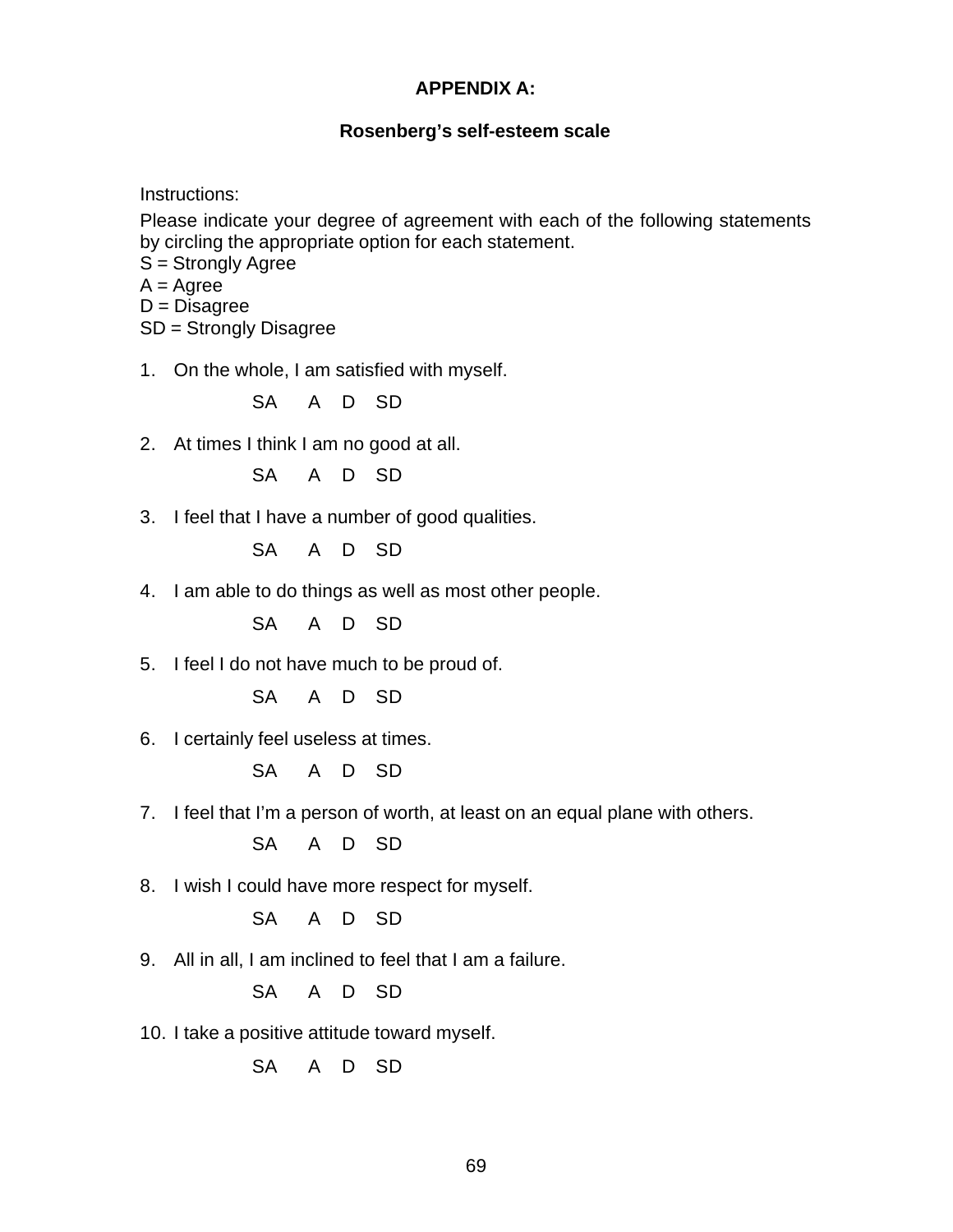# **APPENDIX B:**

#### **Sociometric Test**

We would like a better understanding of the relationships between women at the facility. For that reason, it would be of great help if you would provide answers to the following question. **Your responses are entirely confidential!**

|                |                                                                                           | Date <u>_____________</u> |  |  |  |  |  |  |
|----------------|-------------------------------------------------------------------------------------------|---------------------------|--|--|--|--|--|--|
|                | Who do you go to for moral support?<br>Please indicate first and last names, if possible. |                           |  |  |  |  |  |  |
| First choice:  |                                                                                           |                           |  |  |  |  |  |  |
| Second choice: |                                                                                           |                           |  |  |  |  |  |  |
| Third choice:  |                                                                                           |                           |  |  |  |  |  |  |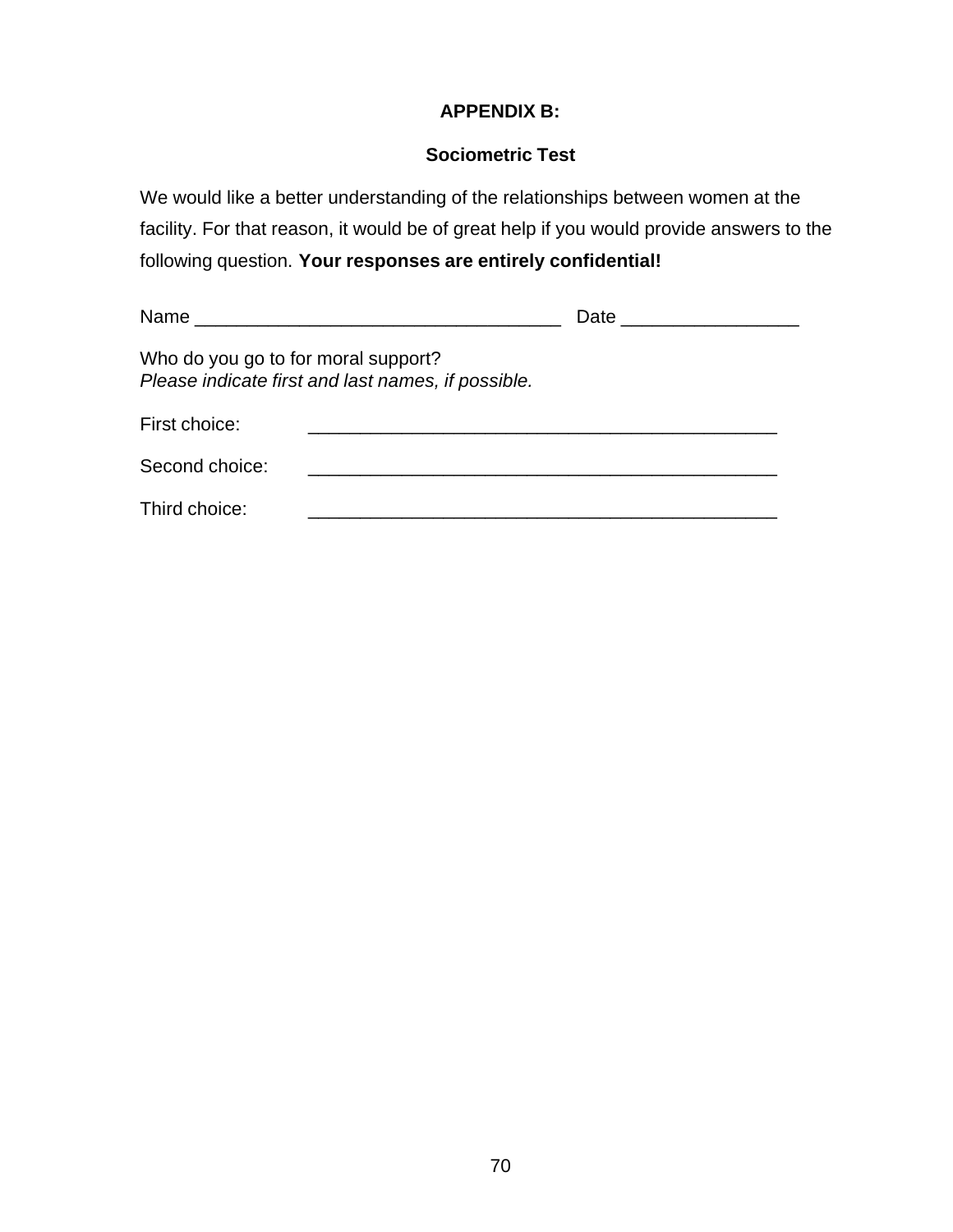# **APPENDIX C:**

# **Correctional Environment Status Inventory**

Facility: \_\_\_\_\_\_\_\_\_\_\_\_\_\_\_\_\_\_\_\_\_\_\_\_\_\_\_\_\_\_\_\_\_ Date(dd/mm/yy): \_\_\_\_ / \_\_\_\_ / \_\_\_\_\_

This questionnaire is being sent to you as part of the routine evaluation of this facility. It contains statements about your unit, the correctional staff at this facility and about you. Please take the time to complete the questionnaire. There is no need to write your name on the questionnaire. This will ensure that the results are confidential.

Once you have finished, place the completed questionnaire in the envelope, which is enclosed, and seal the envelope. Then give it to staff to return. Please take no longer than 5 days to return the package.

(A) Are you: (circle 1 or 2)

- 1 male
- 2 female

(B) How old are you?

(C) Are you an Aboriginal person? (circle 1 or 2)

- 1 yes
- 1 no
- (D) How long is your current jail sentence? (circle 1 or 2)
	- 1 2 years to 4 years
	- 2 four years or more

(E) Have you been in jail before? (circle 1 or 2)

- 1 yes
- 2 no

On the next page, there are statements which describe the kinds of things that might go on in your facility and other statements which describe the way you may be feeling or thinking. Each statement is followed by the numbers 1 to 5. As you read each statement, circle a number from 1 to 5.

Circle **'1'** if what the statement describes never happens

- Circle **'2'** if it happens once in a while
- Circle **'3'** if it happens often
- Circle **'4'** if it happens most of the time
- Circle **'5'** if it always happens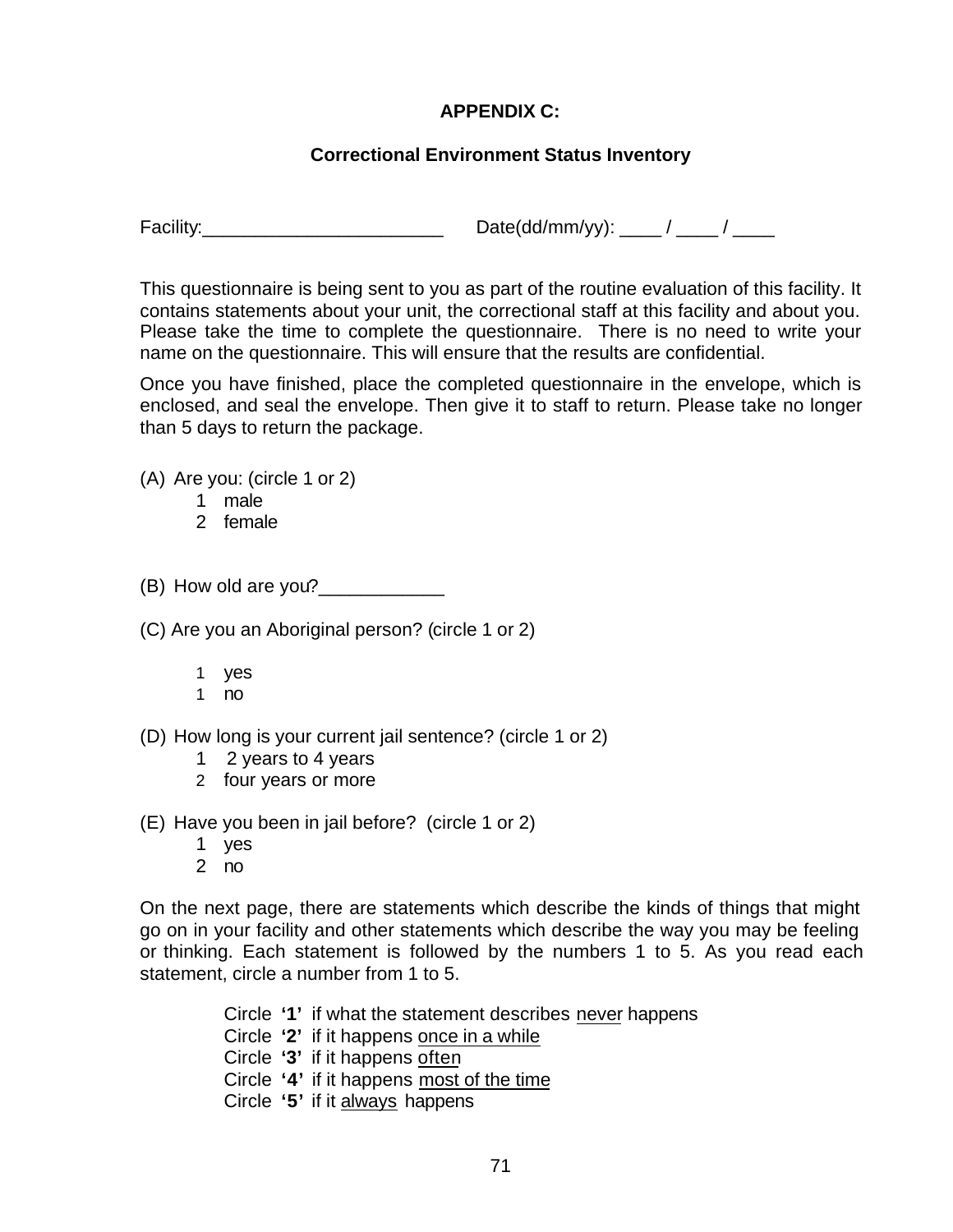**Do not circle a number if you are not sure about what the statement means or if it is not applicable to your facility. Do not circle more than one number for a statement. Please note also that "correctional staff" refers to mainly to Primary Workers, though may also include Team Leaders, Mental Health personnel, and Management.**

# **1=NEVER 2=ONCE IN A WHILE 3=OFTEN 4=MOST OF THE TIME 5=ALWAYS**

| 1.<br>Correctional staff ignore me.<br>1                                                                                 | 2                | 3          | 4              | 5 |
|--------------------------------------------------------------------------------------------------------------------------|------------------|------------|----------------|---|
| 2.<br>Correctional staff take into consideration residents' explanations for things<br>that happen at the facility.<br>1 | 2                | 3          | 4              | 5 |
| 3.<br>Correctional staff keep residents waiting for appointments.<br>$\mathbf{1}$                                        | $\overline{2}$   | 3          | $\overline{4}$ | 5 |
| 4.<br>Correctional staff act on residents' suggestions.<br>1                                                             | 2                | 3          | 4              | 5 |
| 5.<br>Correctional staff apologize to residents when they have made a mistake.<br>$\mathbf{1}$                           | $\overline{2}$   | 3          | $\overline{4}$ | 5 |
| 6.<br>When correctional staff disagree with each other, they work it out.<br>1                                           | 2                | 3          | 4              | 5 |
| 7.<br>1<br>If I am being treated unfairly by a primary worker, I get a fair hearing.                                     | 2                | 3          | $\overline{4}$ | 5 |
| 8.<br>Correctional staff change their minds about what we should be doing.<br>1                                          | 2                | 3          | 4              | 5 |
| 9.<br>Correctional staff help residents to resolve arguments.<br>$\mathbf{1}$                                            | $\overline{2}$   | 3          | $\overline{4}$ | 5 |
| 10.<br>When a resident's programme is changed, a primary worker explains why.<br>1                                       | $\overline{2}$   | 3          | 4              | 5 |
| 11.<br>1<br>Correctional staff encourage me to try new ways of doing things.                                             | $\overline{2}$   | 3          | $\overline{4}$ | 5 |
| 12.<br>Correctional staff and residents say how they feel about each other.<br>1                                         | $\overline{2}$   | 3          | 4              | 5 |
| 13.<br>Before correctional staff give out a ticket, they try to find out what happened.<br>$\mathbf{1}$                  | $\overline{2}$   | 3          | $\overline{4}$ | 5 |
| The more mature residents at the facility help take care of the less mature<br>14.                                       |                  |            |                |   |
| ones.<br>1                                                                                                               | $\overline{2}$   | 3          | 4              | 5 |
| 15.<br>$\mathbf{1}$<br>Facility meetings start on time.                                                                  | $\overline{2}$   | 3          | $\overline{4}$ | 5 |
| 16.<br>Correctional staff let me know when they think I've done something really<br>good.<br>1                           | $\overline{2}$   | 3          | 4              | 5 |
| 17.<br>Correctional staff pay attention to residents.<br>$\mathbf{1}$                                                    | $\overline{2}$   | 3          | $\overline{4}$ | 5 |
| 18.<br>Correctional staff get along well with each other.<br>1                                                           | 2                | 3          | 4              | 5 |
| 19.<br>Some residents are very insulting to others at this facility.<br>$\mathbf{1}$                                     | $\overline{2}$   | 3          | $\overline{4}$ | 5 |
| 20.<br>I speak to correctional staff respectfully.<br>1                                                                  | $\overline{2}$   | 3          | 4              | 5 |
| 21.<br>On this facility it is OK to speak your mind.<br>$\mathbf{1}$                                                     | $\overline{2}$   | 3          | $\overline{4}$ | 5 |
| 22.<br>It is OK for residents to disagree openly with primary workers.<br>1                                              | $\overline{2}$   | 3          | 4              | 5 |
| 23.<br>Correctional staff agree on what kinds of behaviours are acceptable.<br>1                                         | $\overline{2}$   | 3          | $\overline{4}$ | 5 |
| 24.<br>I feel comfortable telling correctional staff how I feel.<br>1                                                    | 2                | 3          | 4              | 5 |
| 25.<br>I hide my real feelings from other residents.<br>$\mathbf{1}$                                                     | $\overline{2}$   | 3          | $\overline{4}$ | 5 |
| 26.<br>Residents at the facility call each other names.<br>1                                                             | 2                | 3          | 4              | 5 |
| 27.<br>I like having correctional staff participate in our activities.<br>1                                              | $\overline{2}$   | 3          | $\overline{4}$ | 5 |
| 28.<br>I feel safe in confronting other residents who are doing something they<br>shouldn't be doing.<br>1               | $\overline{2}$   | 3          | 4              | 5 |
| 29.<br>I try to help other residents on my facility to work out their problems.<br>$\mathbf{1}$                          | $\overline{2}$   | 3          | $\overline{4}$ | 5 |
| 30.<br>When residents get into trouble, it's pretty clear why.<br>1                                                      | $\boldsymbol{2}$ | 3          | 4              | 5 |
| 31.<br>Correctional staff work as a team.<br>$\mathbf{1}$                                                                | $\overline{2}$   | 3          | $\overline{4}$ | 5 |
| 32.<br>This is a very well organized facility.<br>1                                                                      | $\overline{2}$   | 3          | 4              | 5 |
| 33.<br>If a resident doesn't want to shower regularly, the other residents on the<br>facility deal with it.<br>1         | $\overline{2}$   | $\sqrt{3}$ | 4              | 5 |
| 34.<br>Correctional staff help me to deal with my anger in a better way.<br>1                                            | 2                | 3          | 4              | 5 |
| 35.<br>Correctional staff encourage residents to think about their goals.<br>$\mathbf{1}$                                | $\overline{2}$   | 3          | $\overline{4}$ | 5 |
| 36.<br>This is a clean facility.<br>1                                                                                    | $\overline{2}$   | 3          | 4              | 5 |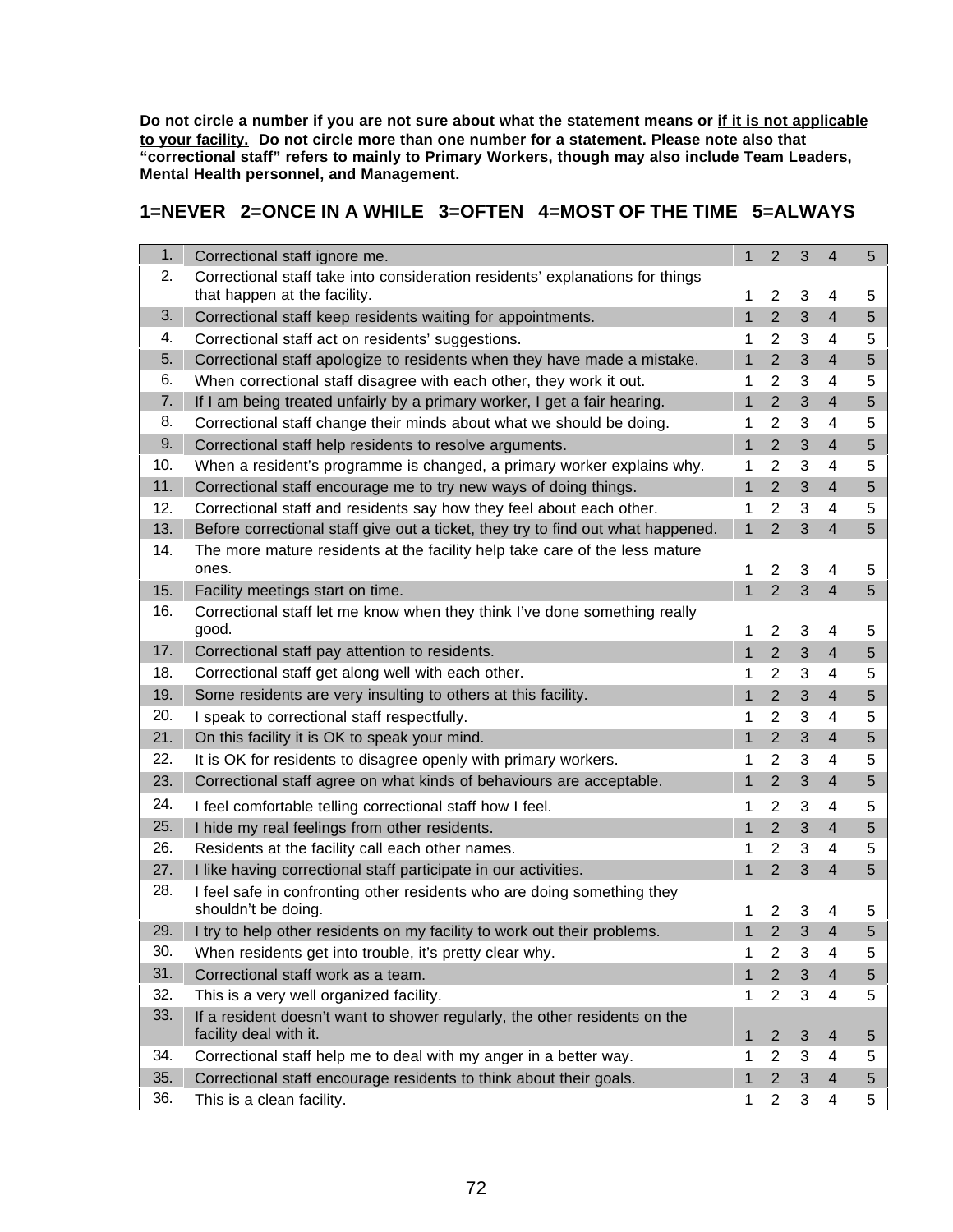**The next set of questions asks you to show how much you agree with each statement. Again, circle a number from 1 to 5. Once again, "correctional staff" refers to mainly to Primary Workers, though may also include Team Leaders, Mental Health personnel, and Management.**

**1**=COMPLETELY DISAGREE **2**=DISAGREE A BIT **3**=AGREE A BIT **4**=MOSTLY AGREE **5**=COMPLETELY AGREE

| 37. | Residents are expected to share their personal problems with each<br>other.                   | $\mathbf{1}$ | $\overline{2}$ | 3              | $\overline{4}$           | 5 |
|-----|-----------------------------------------------------------------------------------------------|--------------|----------------|----------------|--------------------------|---|
| 38. | Correctional staff here are trying to help me.                                                | 1            | $\overline{2}$ | 3              | 4                        | 5 |
| 39. | I am trying to improve and get better.                                                        | $\mathbf{1}$ | $\overline{2}$ | $\overline{3}$ | $\overline{4}$           | 5 |
| 40. | The other residents at this facility help me to understand myself.                            | 1            | $\overline{2}$ | 3              | $\overline{\mathcal{A}}$ | 5 |
| 41. | I know what my next steps will be when I am released.                                         | 1            | $\overline{2}$ | 3              | $\overline{4}$           | 5 |
| 42. | Correctional staff are interested in how I am doing.                                          | 1            | $\overline{2}$ | 3              | $\overline{4}$           | 5 |
| 43. | Getting into treatment programs is important to me.                                           | 1            | $\overline{2}$ | 3              | 4                        | 5 |
| 44. | I respect the correctional staff.                                                             | 1            | $\overline{2}$ | 3              | $\overline{4}$           | 5 |
| 45. | Correctional staff care about me.                                                             | $\mathbf{1}$ | $\overline{2}$ | 3              | $\overline{4}$           | 5 |
| 46. | Residents know what jobs need to be done and when they need to get<br>them done.              | 1            | $\overline{2}$ | 3              | 4                        | 5 |
| 47. | Correctional staff help me to feel that I can stay out of jail in the future.                 | $\mathbf{1}$ | $\overline{2}$ | $\overline{3}$ | $\overline{4}$           | 5 |
| 48. | Correctional staff prefer to stay in their offices rather than spend time with<br>residents.  | 1            | $\overline{2}$ | 3              | 4                        | 5 |
| 49. | Rules at this facility are clear.                                                             | $\mathbf{1}$ | $\overline{2}$ | 3              | $\overline{4}$           | 5 |
| 50. | I am solving the problems that got me in here.                                                | 1            | $\overline{2}$ | 3              | $\overline{4}$           | 5 |
| 51. | I know what kinds of behaviour will get me into trouble.                                      | $\mathbf{1}$ | $\overline{2}$ | 3              | $\overline{4}$           | 5 |
| 52. | I want to change the way I am.                                                                | 1            | $\overline{2}$ | 3              | $\overline{4}$           | 5 |
| 53. | Correctional staff would like to know how I'm doing once I have been<br>released.             | 1            | $\overline{2}$ | 3              | $\overline{4}$           | 5 |
| 54. | I am learning better ways of solving my problems.                                             | 1            | $\overline{2}$ | 3              | $\overline{4}$           | 5 |
| 55. | Residents are encouraged to plan for the future.                                              | $\mathbf{1}$ | $\overline{2}$ | 3              | $\overline{4}$           | 5 |
| 56. | The other residents at the facility have nothing to offer me.                                 | 1            | $\overline{2}$ | 3              | $\overline{4}$           | 5 |
| 57. | I care about what happens to the other residents.                                             | $\mathbf{1}$ | $\overline{2}$ | 3              | $\overline{4}$           | 5 |
| 58. | I have a really good sense of what I should and shouldn't do around here.                     | 1            | $\overline{2}$ | 3              | $\overline{4}$           | 5 |
| 59. | When I arrived, the other residents helped me to learn how things work<br>around here.        | $\mathbf{1}$ | $\overline{2}$ | 3              | $\overline{4}$           | 5 |
| 60. | Correctional staff are more interested in their pay checks than in me.                        | 1            | $\overline{2}$ | 3              | $\overline{4}$           | 5 |
| 61. | Correctional staff think that only residents are responsible for problems at<br>the facility. | 1            | $\overline{2}$ | 3              | $\overline{4}$           | 5 |
| 62. | My case manager is interested in how I am doing.                                              | 1            | $\overline{2}$ | 3              | $\overline{4}$           | 5 |
| 63. | I like most of the residents at this facility.                                                | $\mathbf{1}$ | $\overline{2}$ | 3              | $\overline{4}$           | 5 |
| 64. | At this facility, every resident is out for herself.                                          | 1            | $\overline{2}$ | 3              | $\overline{4}$           | 5 |
| 65. | I will have to solve my problems if I want to stay out of jail.                               | $\mathbf{1}$ | $\overline{2}$ | 3              | $\overline{4}$           | 5 |
| 66. | Correctional staff help me to feel that I can manage my life better than I                    |              |                |                |                          |   |
|     | have in the past.                                                                             | $\mathbf{1}$ | $\overline{2}$ | 3              | 4                        | 5 |

Please check your questionnaire to make sure that you have not overlooked any statements. On the reverse side of this page, feel free to make note of any important aspects of the prison environment that this questionnaire did not cover.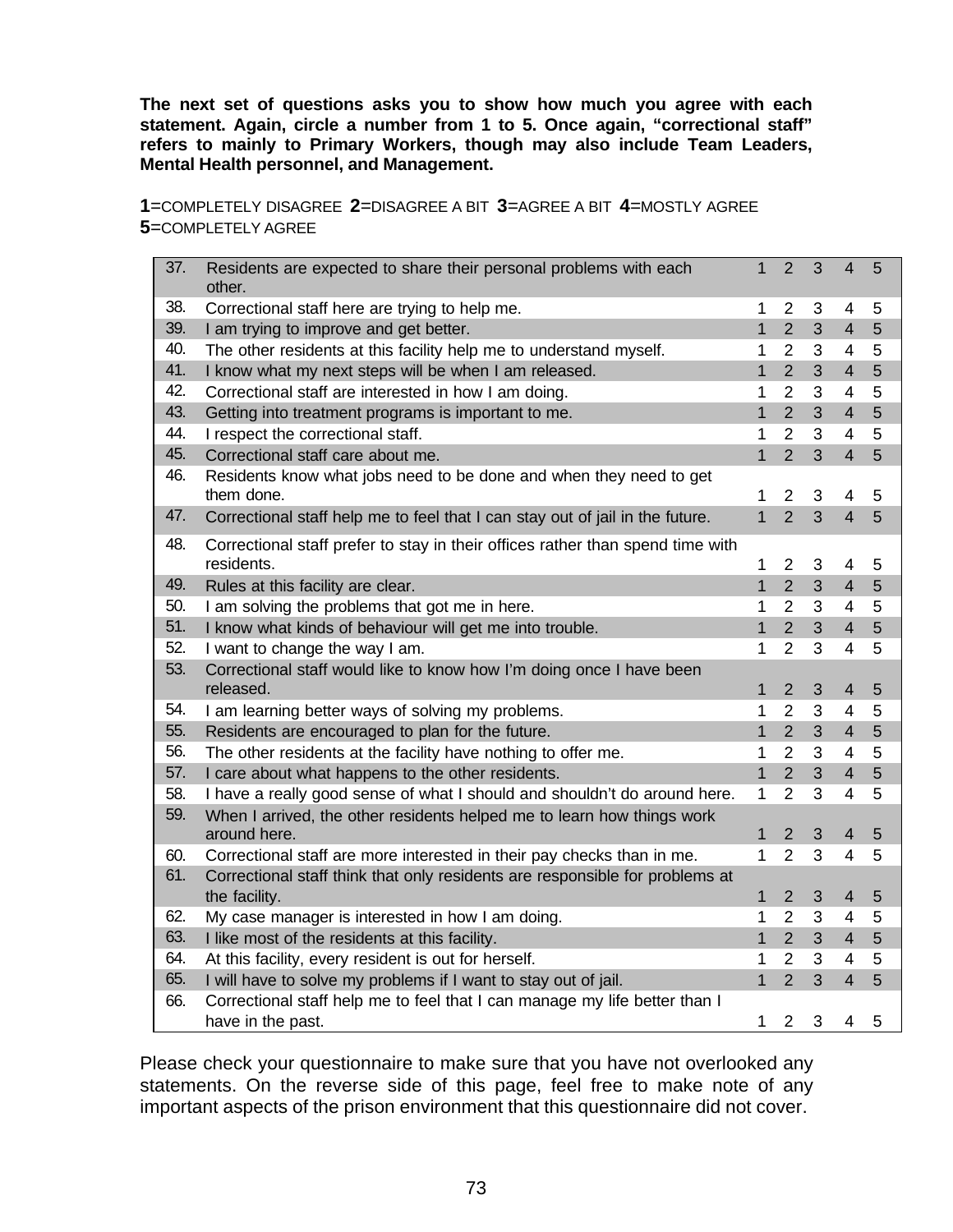# **APPENDIX D:**

## **Items in CESI Scales and Subscales**

#### **Scale: Staff Involvement**

## *Subscale: Responsive Staff*

Correctional staff take into consideration resident's explanations for things that happen at the facility

Correctional staff act on resident's suggestions

Correctional staff apologize to residents when they have made a mistake

If I am being treated unfairly by a correctional officer, I get a fair hearing

When a resident's program is changed, a correctional officer explains why

Before correctional staff give out a ticket, they try to find out what happened

# *Subscale: Caring Staff*

Correctional staff are interested in how I am doing

Correctional staff care about me

Correctional staff would like to know how I'm doing once I have been released

My case manager is interested in how I am doing

# *Subscale: Disinterested Staff*

Correctional staff keep residents waiting for appointments

Correctional staff prefer to stay in their offices rather than spend time with residents

Correctional staff ignore me

Correctional staff are more interested in their pay checks than in me

Correctional staff think that only residents are responsible for problems on the facility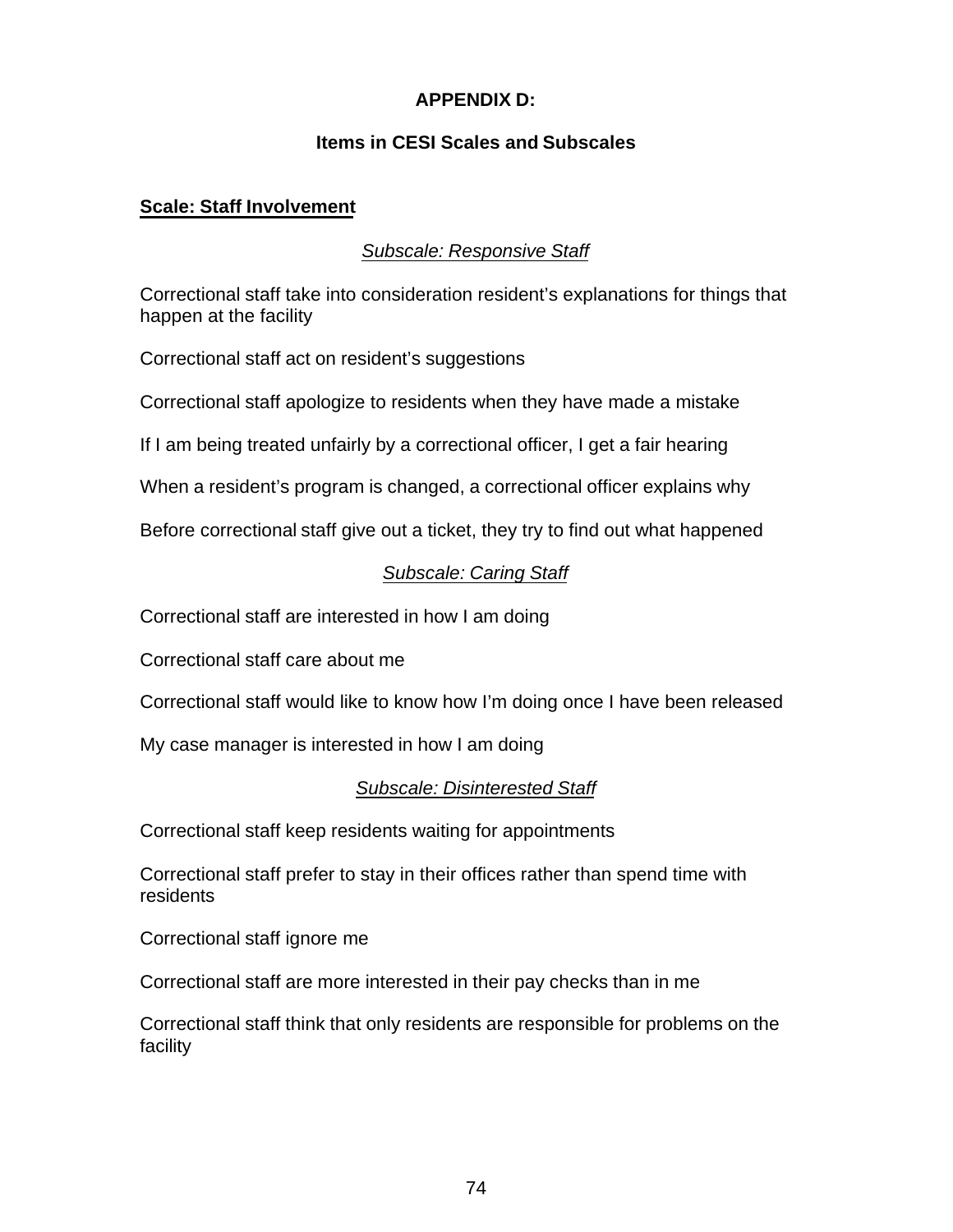## **Scale: Staff Treatment Focus**

#### *Subscale: Encouragement*

Correctional staff pay attention to residents

Correctional staff help me to deal with my anger in a better way

Correctional staff encourage residents to think about their goals

Correctional staff are trying to help me

Correctional staff help me feel that I can stay out of trouble

Residents are encouraged to plan for the future

Correctional staff help me to feel that I can manage my life better than I have in the past

#### *Subscale: Open Communication*

Correctional staff help residents to resolve arguments

Correctional staff encourage me to try new ways of doing things

Correctional staff and residents say how they feel about each other

Correctional staff let me know when they think I've done something good

It is OK for residents to disagree openly with correctional officers

I feel comfortable telling correctional staff how I feel

#### **Scale: Staff Cohesion**

When correctional staff disagree with each other, they work it out

Correctional staff get along well with each other

I speak to correctional staff respectfully

Correctional staff agree on what kinds of behaviours are acceptable

I like having correctional staff participate in our activities

Correctional staff work as a team

I respect the correctional staff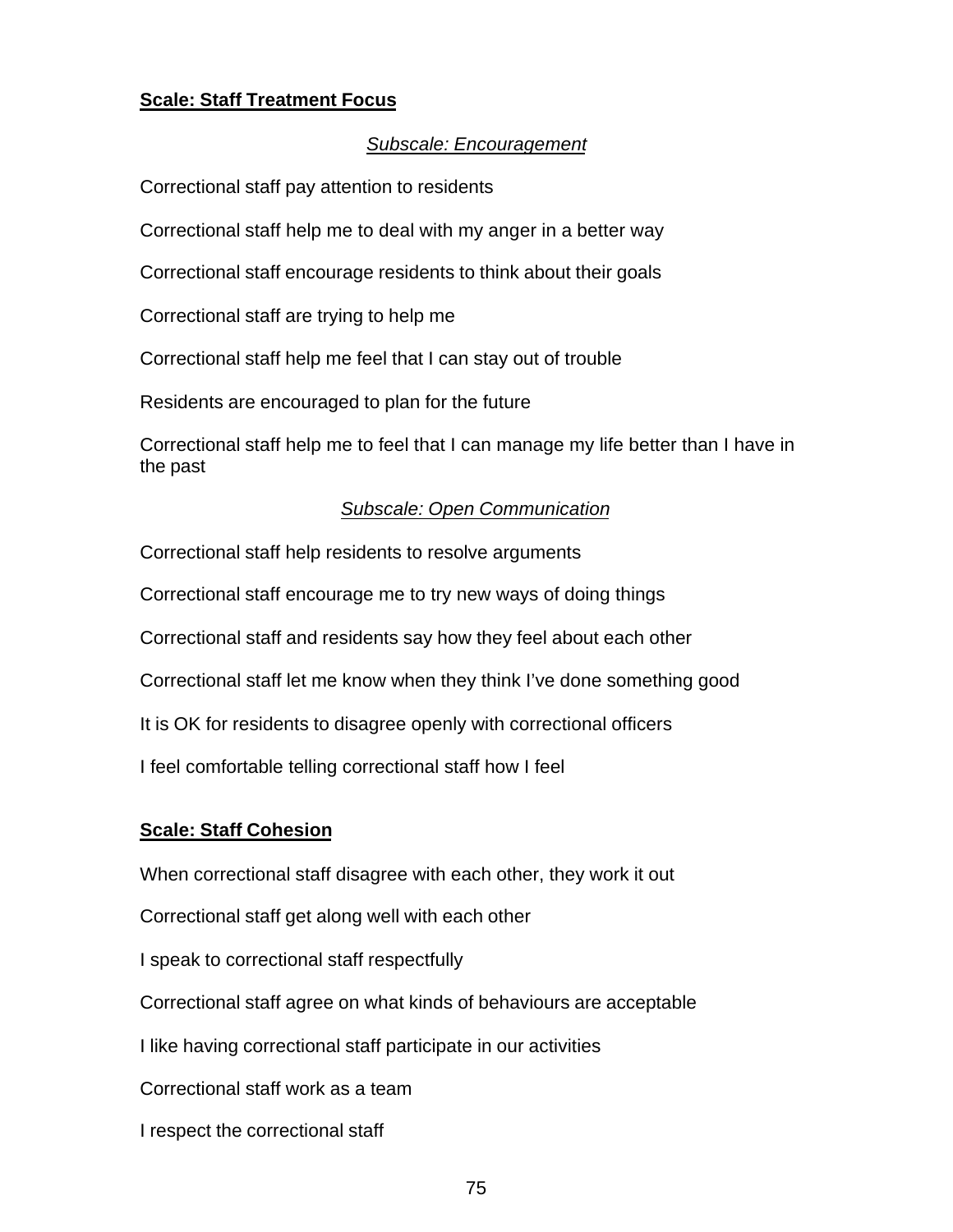# **Scale: Clarity & Organization**

Rules at this facility are clear

Facility meetings start on time

When residents get into trouble, it's pretty clear why

I have a really good sense of what I should and shouldn't do around here

Correctional staff change their minds about what we should be doing

This is a clean facility

Residents know what jobs need to be done and when they need to get them done

This is a very well organized facility

## **Scale: Offender Treatment Orientation**

#### *Subscale: Problem Solving*

I am solving the problems that got me in here

I know what kinds of behaviours will get me into trouble

I am learning better ways of solving my problems

I will have to solve my problems if I want to stay out of jail

I want to change the way I am

# *Subscale: Change Orientation*

On this facility it is OK to speak your mind

I am trying to improve and get better

I know what my next steps will be when I am released

Getting into treatment programs is important to me

Residents are expected to share their personal problems with each other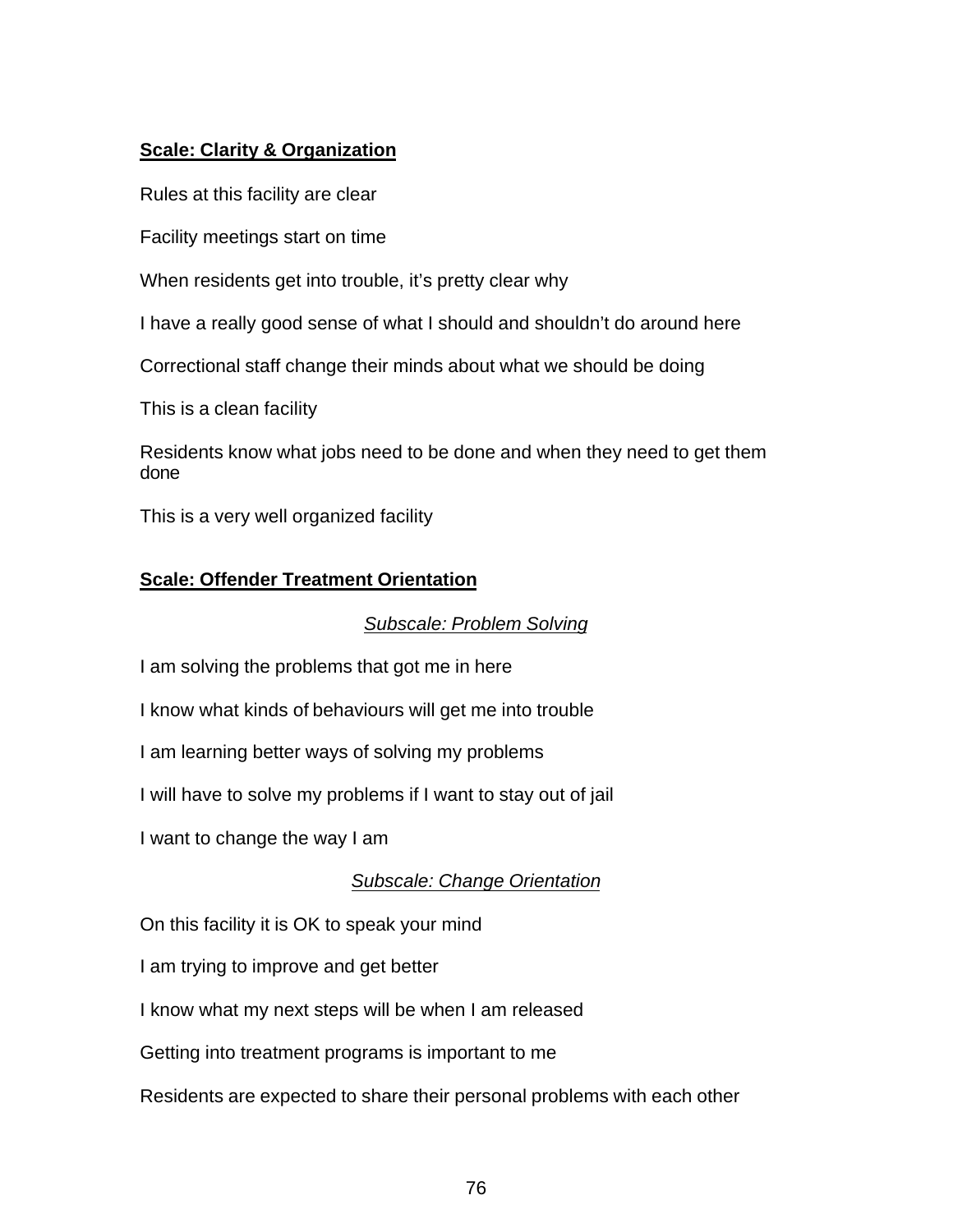# **Scale: Offender Relationships**

# *Subscale: Mutual Caring*

Correctional staff get along well with each other

The other residents on this facility help me to understand myself

The other residents on the facility have nothing to offer me

I care about what happens to the other residents

When I arrived, the other residents helped me learn how things work around here

I like most of the residents on this facility

At this facility, every resident is out for herself

## *Subscale: Peer Support*

The more mature residents on the facility help take care of the less mature ones

I feel safe in confronting other residents who are doing something they shouldn't be doing

I try to help other residents on my facility to work out their problems

If a resident doesn't want to shower regularly, the other residents on the facility deal with it

#### *Subscale: Hostility*

Some residents are very insulting to others on the facility

I hide my real feelings from other residents

Residents at this facility call each other names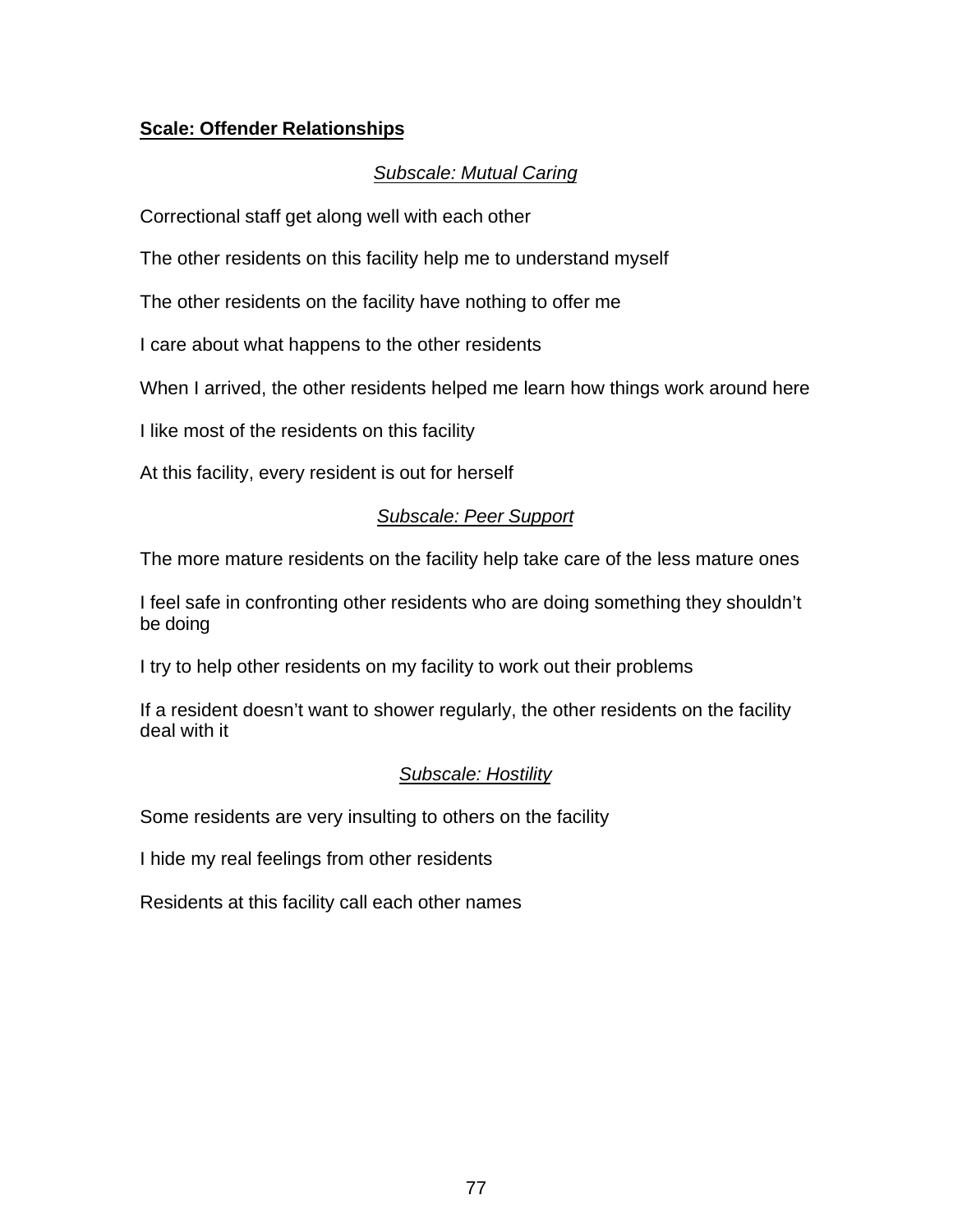# **APPENDIX E:**

#### **Survey Formats**

#### OFFENDER SURVEY

The Peer Support Team (PST) is a peer counseling service for all women in this facility. PST volunteers are trained in peer counseling and crisis intervention counseling. If you are feeling depressed, angry, suicidal, or upset the PST may be able to help. The counseling is entirely confidential.

In order to understand how this process is going and to find ways to make it even better, we would appreciate if you would fill out this questionnaire and tell us how you feel about Peer Support.

#### **Your responses will be kept entirely confidential and your anonymity is guaranteed.**

- 1. How old are you?
- 2. How long is your current sentence? \_\_\_\_\_\_\_
- 3. How long have you been incarcerated?
- 4. How long have you been at this facility? \_\_\_\_\_\_
- 5. Were you aware of PST Program and the possibility to receive support and counseling from your peers (PST member)? \_\_\_\_\_ Yes \_\_\_\_\_ No
- 6. If yes, how did you find out about it?
	- \_\_\_\_\_\_ saw notices, postings
	- \_\_\_\_\_\_ another offender told you
	- \_\_\_\_\_\_ you were approached by the Team member who explained the program to you
		- other *(specify)*
- 7. Do you know who the Team members are? \_\_\_\_\_\_ Yes \_\_\_\_\_ No
- 8. Do you know how to submit a request for counseling? \_\_\_\_\_\_ Yes \_\_\_\_\_ No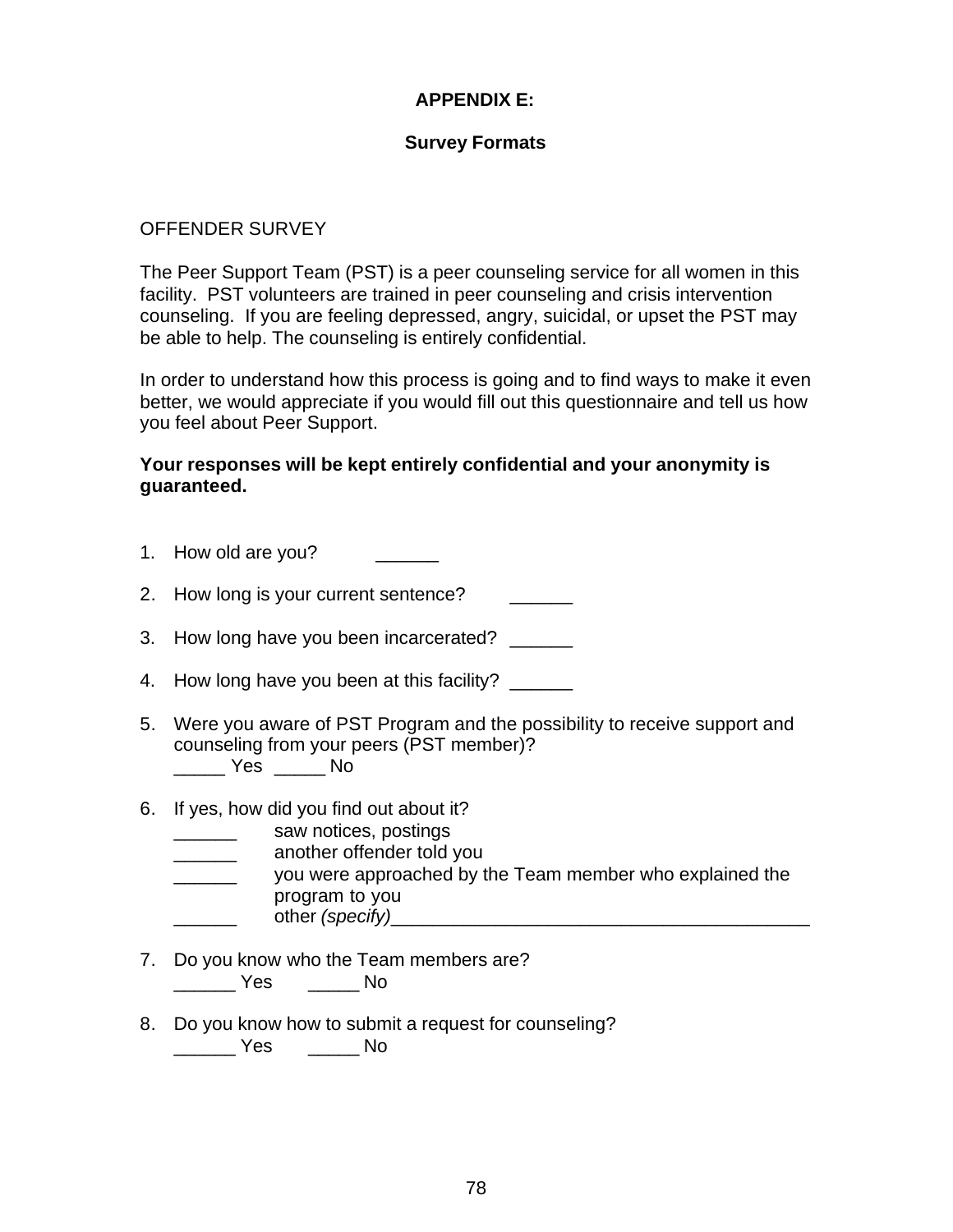- 9. How many times have you asked to see a PST member?
	- \_\_\_\_\_\_ Never
	- \_\_\_\_\_ Once
	- \_\_\_\_\_ 2 -5 times
	- More than 5 times
- 10. If you have **NOT** asked to see a PST member, is it because:
	- \_\_\_\_\_ You did not know about PST?
	- You haven't needed to?
	- \_\_\_\_\_ You do not feel comfortable with anyone on the PST?
	- \_\_\_\_\_ You are worried about confidentiality?
	- \_\_\_\_\_ You are worried what other people might think?
	- \_\_\_\_\_ You are a PST member
- \_\_\_\_\_ Other reason *(specify)\_\_\_\_\_\_\_\_\_\_\_\_\_\_\_\_\_\_\_\_\_\_\_\_\_\_\_\_\_\_\_\_\_\_\_\_\_* \_\_\_\_\_\_\_\_\_\_\_\_\_\_\_\_\_\_\_\_\_\_\_\_\_\_\_\_\_\_\_\_\_\_\_\_\_\_\_\_\_\_\_\_\_\_\_\_\_\_\_\_\_\_\_\_\_\_\_\_\_\_\_\_
- 11. Have you ever asked to see a PST member and been told that you could not see one?
	- \_\_\_\_\_ Yes \_\_\_\_\_ No
- 12. Is there anything that would make you feel more comfortable to ask to see a PST member? *(If yes, please specify)*

\_\_\_\_\_\_\_\_\_\_\_\_\_\_\_\_\_\_\_\_\_\_\_\_\_\_\_\_\_\_\_\_\_\_\_\_\_\_\_\_\_\_\_\_\_\_\_\_\_\_\_\_\_\_\_\_\_\_\_\_\_\_\_\_

- 13. If you **HAVE ASKED** for peer counseling, was your request *(check both if appropriate):*
- \_\_\_\_\_ Formal (you approached PST member or staff and a meeting was organized)
- \_\_\_\_\_ Informal (you and the PST member got together and talked during your free time without any specific arrangements being made)
- 14. Why did you ask for peer counseling? *(please check all that apply)*
	- \_\_\_ psychologist or other professional staff was not available
	- \_\_\_ argument with staff
	- **\_\_\_ argument with another offender**
	- \_\_\_ you felt like injuring yourself
	- \_\_\_ depressed
	- \_\_\_ you felt suicidal
	- \_\_\_ you were upset/angry
	- \_\_\_ you felt very lonely
	- \_\_\_ other *(specify)* \_\_\_\_\_\_\_\_\_\_\_\_\_\_\_\_\_\_\_\_\_\_\_\_\_\_\_\_\_\_\_\_\_\_\_\_\_\_\_\_\_\_\_\_\_\_

\_\_\_\_\_\_\_\_\_\_\_\_\_\_\_\_\_\_\_\_\_\_\_\_\_\_\_\_\_\_\_\_\_\_\_\_\_\_\_\_\_\_\_\_\_\_\_\_\_\_\_\_\_\_\_\_\_\_\_\_\_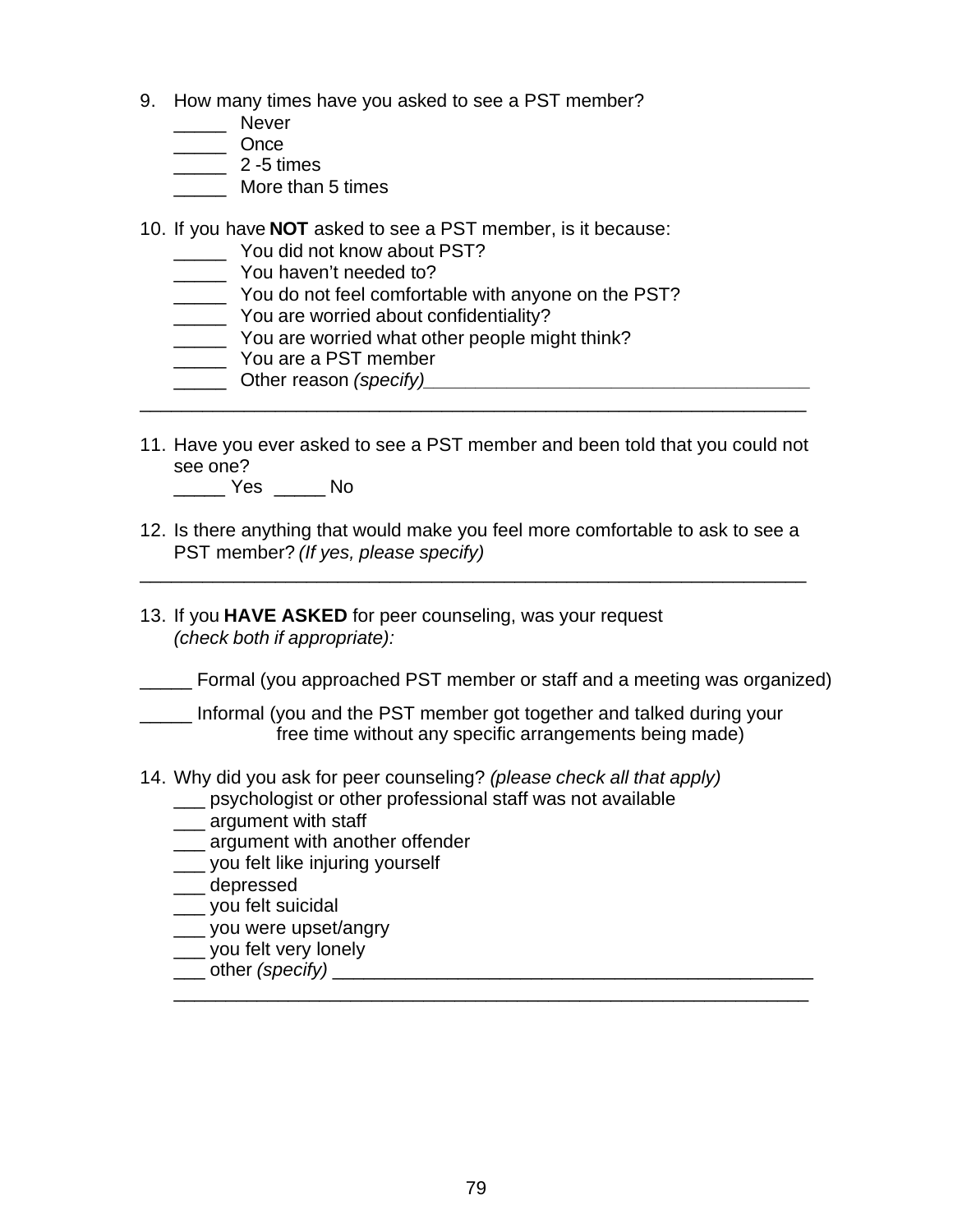| 15. How helpful was the peer counseling?<br>(please circle one number) |                                                                                                                                |                                                                                  |
|------------------------------------------------------------------------|--------------------------------------------------------------------------------------------------------------------------------|----------------------------------------------------------------------------------|
| Not helpful<br>at all                                                  | $1, \ldots, 2, \ldots, 3, \ldots, 4, \ldots, 5, \ldots, 6, \ldots, 7, \ldots, 8, \ldots, 9, \ldots, 10$<br>Somewhat<br>helpful | Very<br>helpful                                                                  |
|                                                                        | 16. Did peer counseling fulfill your expectations?                                                                             |                                                                                  |
| Not at all                                                             | $1, \ldots, 2, \ldots, 3, \ldots, 4, \ldots, 5, \ldots, 6, \ldots, 7, \ldots, 8, \ldots, 9, \ldots, 10$<br>Somewhat            | Entirely                                                                         |
| 17. If yes, in what way?                                               |                                                                                                                                |                                                                                  |
|                                                                        |                                                                                                                                |                                                                                  |
| 18. If no, why not?                                                    |                                                                                                                                |                                                                                  |
| for you upon your request?                                             |                                                                                                                                | 19. How satisfied were you with promptness of the counseling being organized     |
| Not at all                                                             | $1, \ldots, 2, \ldots, 3, \ldots, 4, \ldots, 5, \ldots, 6, \ldots, 7, \ldots, 8, \ldots, 9, \ldots, 10$<br>Somewhat            | Entirely                                                                         |
|                                                                        |                                                                                                                                | 20. How long did you have to wait for staff to get you in touch with PST member? |
| Not long                                                               | $1$ 2345678910                                                                                                                 | Very long                                                                        |
|                                                                        |                                                                                                                                | 21. How long did you have to wait for the counselor to respond to your request?  |
| Not long                                                               | $1$ 2345678910                                                                                                                 | Very long                                                                        |
| counseling?                                                            | 22. Were you 'excused' from other duties in order to be able to receive peer                                                   |                                                                                  |

**\_**\_\_ Yes \_\_\_ No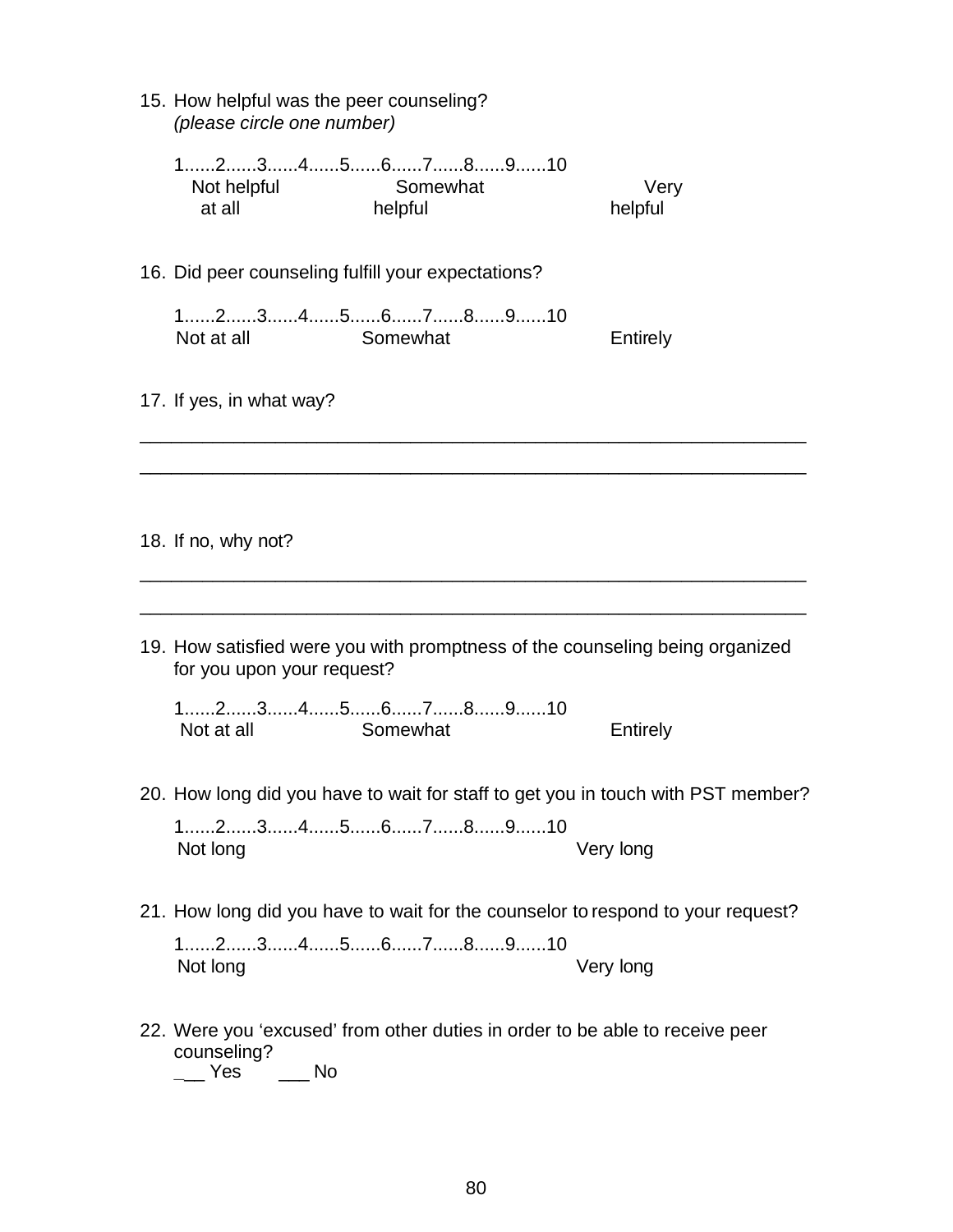|                                            | <b>Date</b>                                                                                                                                                         |                                                                            |
|--------------------------------------------|---------------------------------------------------------------------------------------------------------------------------------------------------------------------|----------------------------------------------------------------------------|
|                                            | would like to assure you that our conversation will be entirely confidential.<br>Yes, I am willing to talk about my experiences with peer counseling.               |                                                                            |
|                                            | If you have received peer counseling, would you be willing to talk more about it<br>with the researcher? If yes, please write your name and we will contact you. We |                                                                            |
| Yes-How?                                   |                                                                                                                                                                     |                                                                            |
| in a No                                    |                                                                                                                                                                     |                                                                            |
|                                            | 26. Do you feel that you have gained a better understanding of women's issues<br>through the PST Program? (If yes, please explain)                                  |                                                                            |
|                                            |                                                                                                                                                                     |                                                                            |
| $\frac{1}{\sqrt{1-\frac{1}{2}}}\text{Yes}$ |                                                                                                                                                                     |                                                                            |
| <b>Solution</b> No                         |                                                                                                                                                                     |                                                                            |
|                                            | 25. Do you believe that peer counseling (or the Peer Support Program) is ever<br>used for other purposes (e.g., to chat, to avoid work, and so on)?                 |                                                                            |
| Yes What kind?                             |                                                                                                                                                                     |                                                                            |
| $\overline{\phantom{a}}$ No                |                                                                                                                                                                     |                                                                            |
| the PST Program?                           | 24. Have you noticed any changes in the general atmosphere on the facility, or<br>the relationship between staff and offenders and amongst offenders due to         |                                                                            |
|                                            |                                                                                                                                                                     |                                                                            |
|                                            |                                                                                                                                                                     | 23. If Peer Support counseling did not help, could you please tell us why? |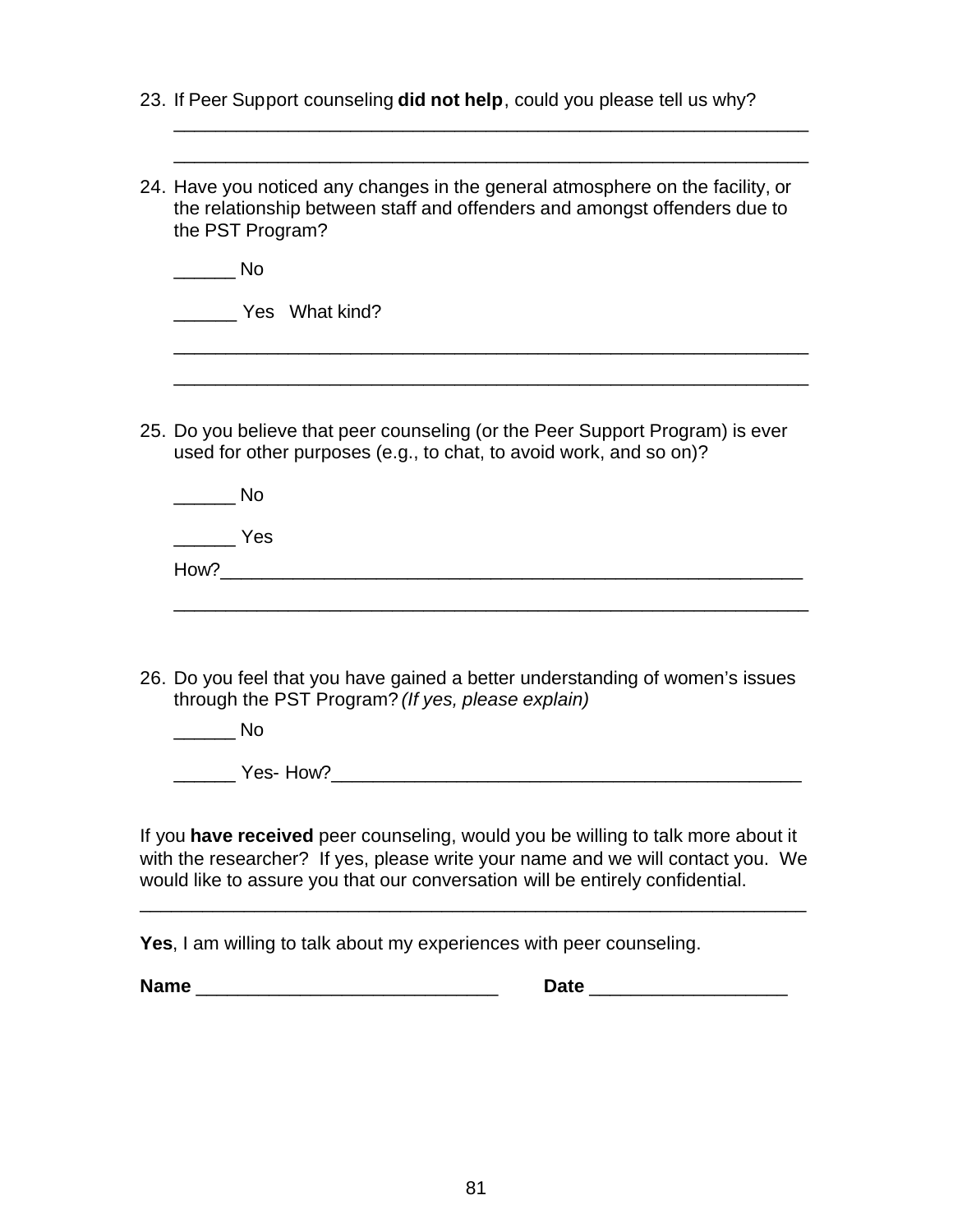# **SURVEY FOR STAFF**

This questionnaire is designed to determine the effectiveness of the Peer Support Team program at your facility. As you know, this program represents a peer counseling service for all women offenders which is provided by trained offenders. PST volunteers are trained in peer counseling and crisis intervention counseling. If an offender is feeling depressed, angry, suicidal, or upset, she may require the help of the PST member, or the PST member may provide help by being there with the woman in distress, without her formally requesting counseling.

We would appreciate if you would respond to the following questions. Your perceptions and feelings about this program are of great importance for its evaluation. The questionnaire is anonymous, and your responses will be kept entirely confidential.

We would also like to talk to you about this program, since we believe that an interview can provide better understanding of your own personal opinions about this program. If you are willing to volunteer for an interview, please indicate so at the bottom of this questionnaire.

1. How did you find out about the PST Program?

\_\_\_\_\_\_ Psychologist told you

\_\_\_\_\_\_ Saw postings

\_\_\_\_\_\_ Other *(explain) \_\_\_\_\_\_\_\_\_\_\_\_\_\_\_\_\_\_\_\_\_\_\_\_\_\_\_\_\_\_\_\_\_\_\_\_\_\_\_\_\_\_*

I was not aware of it

2. Do you know who Team members are?

\_\_\_\_\_\_ Yes \_\_\_\_\_\_ No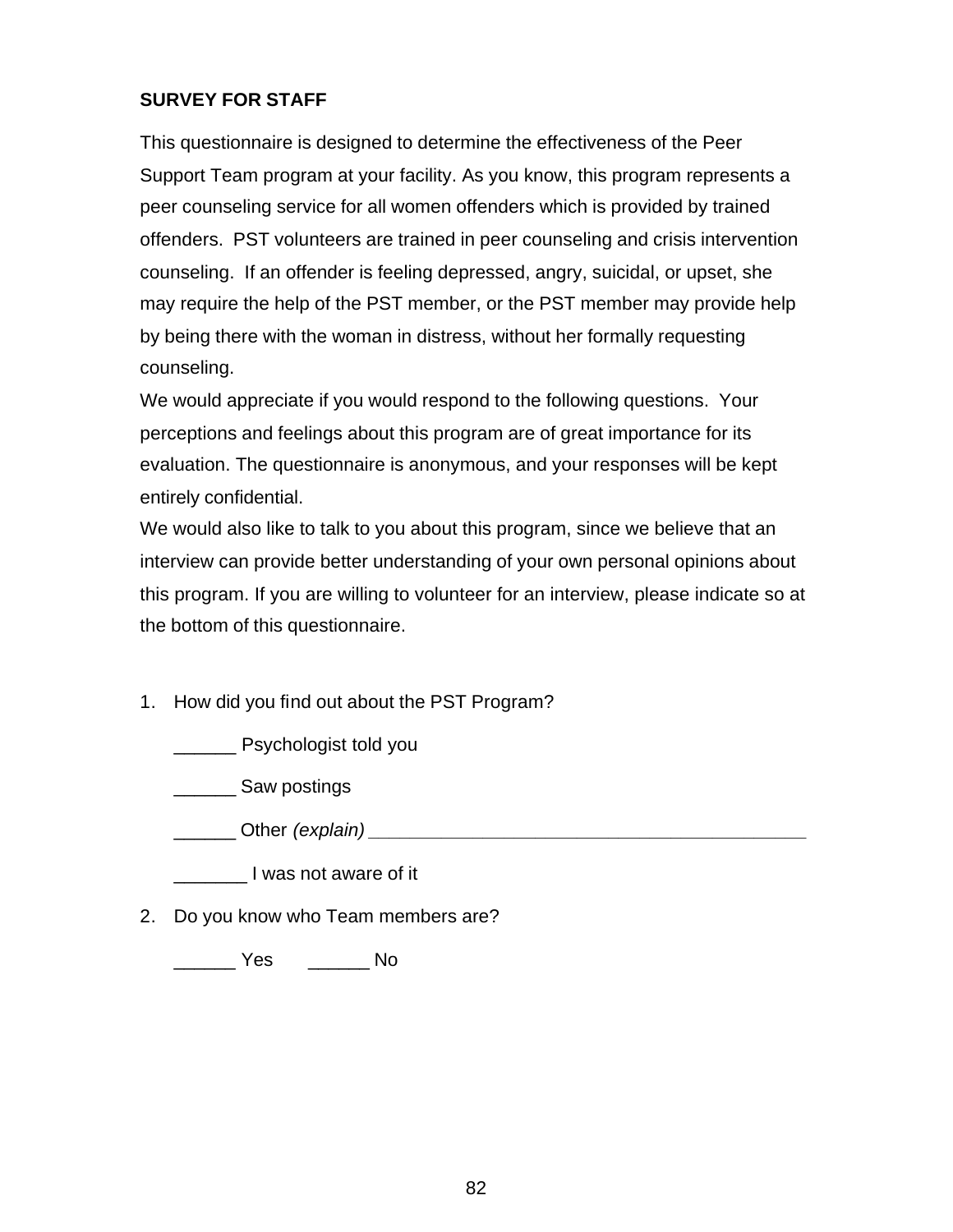3. Do you know how to proceed when an offender requests peer counseling?

 $\overline{\phantom{a}}$  No YesHow?

- 4. How effective do you find PST Program to be in crisis intervention:
	- a) With problems of individual offenders?

 1......2......3......4......5......6......7......8......9......10 Not helpful Somewhat Very at all helpful helpful

b) In terms of preventing or assisting in the case of institutional crisis?

|             | $1$ 2345678910 |          |  |  |         |
|-------------|----------------|----------|--|--|---------|
| Not helpful |                | Somewhat |  |  | Verv    |
| at all      |                | helpful  |  |  | helpful |

5. Have you noticed any changes in the general atmosphere on the facility, relationship between staff and offenders and amongst offenders due to the PST Program?

 $\blacksquare$ 

| Yes | What kind? |  |  |
|-----|------------|--|--|
|-----|------------|--|--|

6. Please indicate the level of trust you have for PST members?

1......2......3......4......5......6......7......8......9......10 No trust Complete trust

Does it vary for different Team members? \_\_\_\_\_\_\_ Yes \_\_\_\_\_\_ No

7. Have you noticed any changes in PST members since their involvement in the Program (how they deal with their personal issues, incarceration; their role in the offender group; their relationship and behaviour towards the staff)?  $\rule{1em}{0.15mm}$  No

\_\_\_\_\_ Yes In what way? \_\_\_\_\_\_\_\_\_\_\_\_\_\_\_\_\_\_\_\_\_\_\_\_\_\_\_\_\_\_\_\_\_\_\_\_\_\_\_\_

\_\_\_\_\_\_\_\_\_\_\_\_\_\_\_\_\_\_\_\_\_\_\_\_\_\_\_\_\_\_\_\_\_\_\_\_\_\_\_\_\_\_\_\_\_\_\_\_\_\_\_\_\_\_\_\_\_\_\_\_\_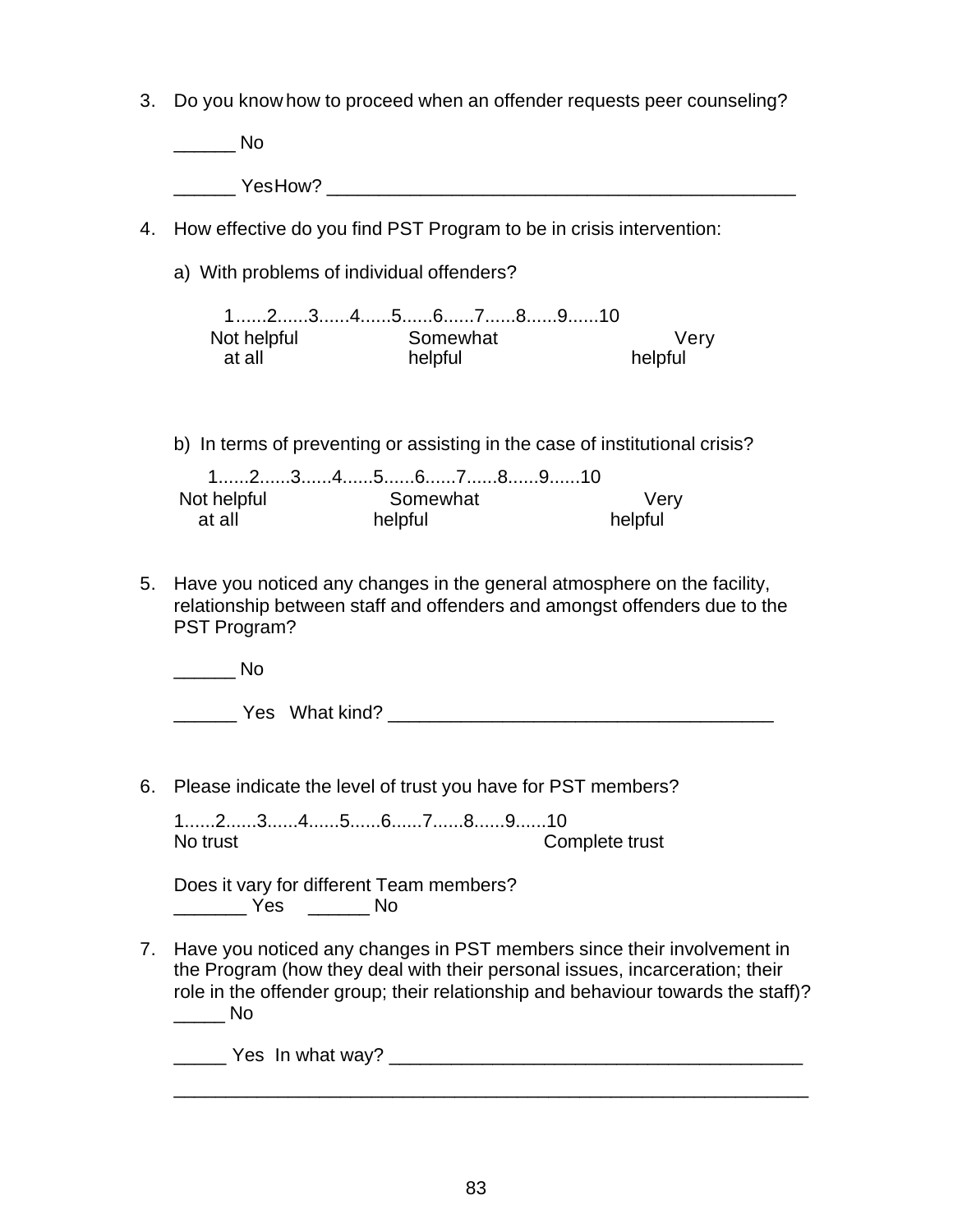8. Do you think that PST Program reinforces the positive effects of other programs:

|    | a) For Team members?                                                                                                      |              |
|----|---------------------------------------------------------------------------------------------------------------------------|--------------|
|    | $1, \ldots, 2, \ldots, 3, \ldots, 4, \ldots, 5, \ldots, 6, \ldots, 7, \ldots, 8, \ldots, 9, \ldots, 10$<br>not at all     | a great deal |
|    | b) For all offenders?                                                                                                     |              |
|    | $1, \ldots, 2, \ldots, 3, \ldots, 4, \ldots, 5, \ldots, 6, \ldots, 7, \ldots, 8, \ldots, 9, \ldots, 10$<br>not at all     | a great deal |
| 9. | Did peer counseling ever create a crisis or a problem that was greater than<br>the original one? (If yes, please explain) |              |
|    | Nο                                                                                                                        |              |
|    | Yes Why and when?                                                                                                         |              |

10. Do you feel that counseling sessions are sometimes used by women for other purposes? *(If yes, please explain)*

\_\_\_\_\_\_ No \_\_\_\_\_\_ Yes How? \_\_\_\_\_\_\_\_\_\_\_\_\_\_\_\_\_\_\_\_\_\_\_\_\_\_\_\_\_\_\_\_\_\_\_\_\_\_\_\_\_\_\_\_

\_\_\_\_\_\_\_\_\_\_\_\_\_\_\_\_\_\_\_\_\_\_\_\_\_\_\_\_\_\_\_\_\_\_\_\_\_\_\_\_\_\_\_\_\_\_\_\_\_\_\_\_\_\_\_\_\_\_\_\_\_

\_\_\_\_\_\_\_\_\_\_\_\_\_\_\_\_\_\_\_\_\_\_\_\_\_\_\_\_\_\_\_\_\_\_\_\_\_\_\_\_\_\_\_\_\_\_\_\_\_\_\_\_\_\_\_\_\_\_\_\_\_

## **Please answer the following questions if you feel comfortable to do so, otherwise, please feel free to skip them.**

What is your position at this facility? \_\_\_\_\_\_\_\_\_\_\_\_\_\_\_\_\_\_\_\_\_\_\_

How long have you been in this position? \_\_\_\_\_\_\_\_\_\_\_\_\_\_\_\_\_\_\_

How long have you been working with women offenders? \_\_\_\_\_\_

**Would you be willing to have an interview with us regarding this program? The duration of the interview is 20-40 min.**

**Yes Name\_\_\_\_\_\_\_\_\_\_\_\_\_\_\_\_\_\_\_\_\_\_\_\_\_\_**

# **THANK YOU VERY MUCH FOR YOUR COOPERATION!**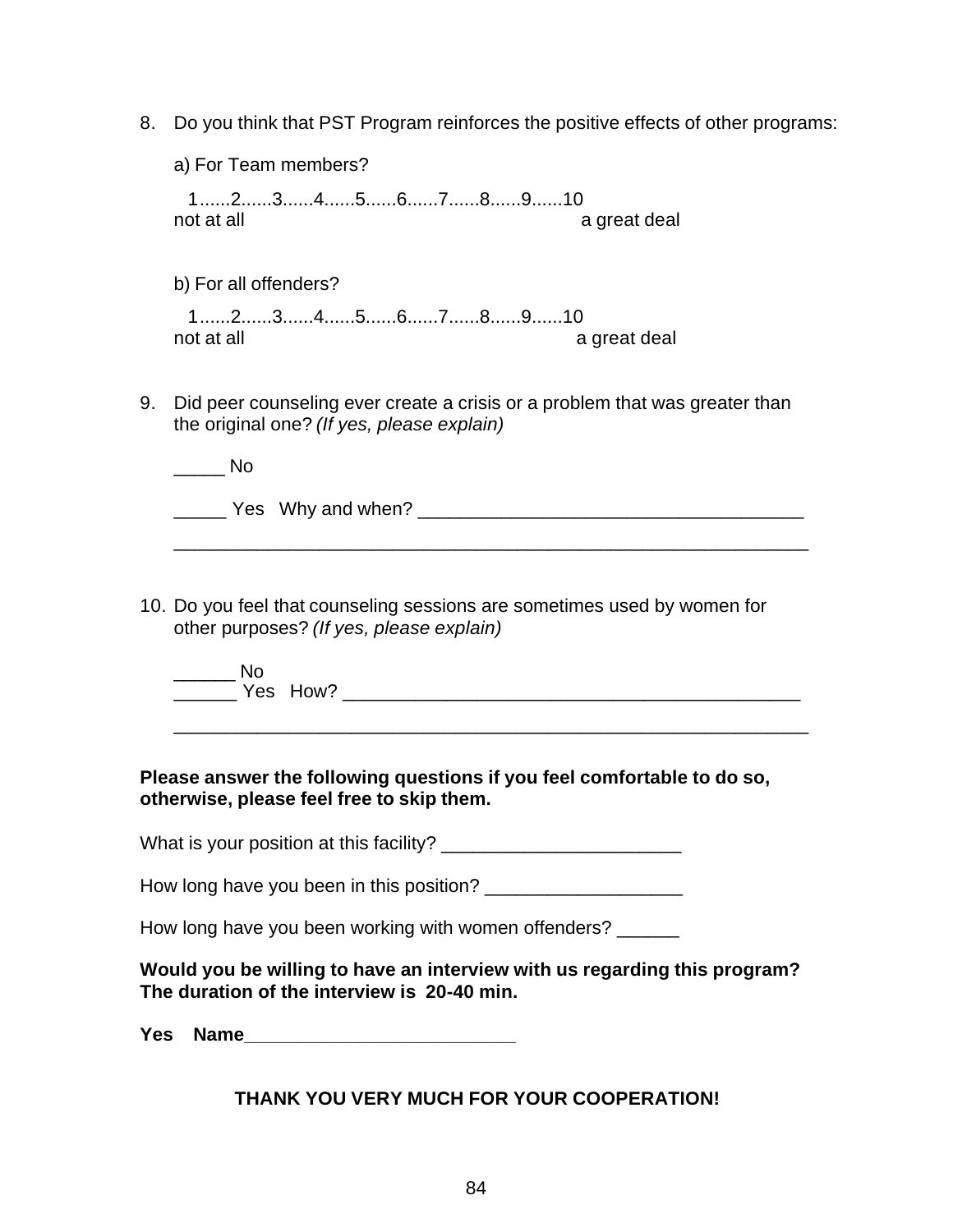# **APPENDIX F:**

**Guidelines for Semi-Structured Interviews**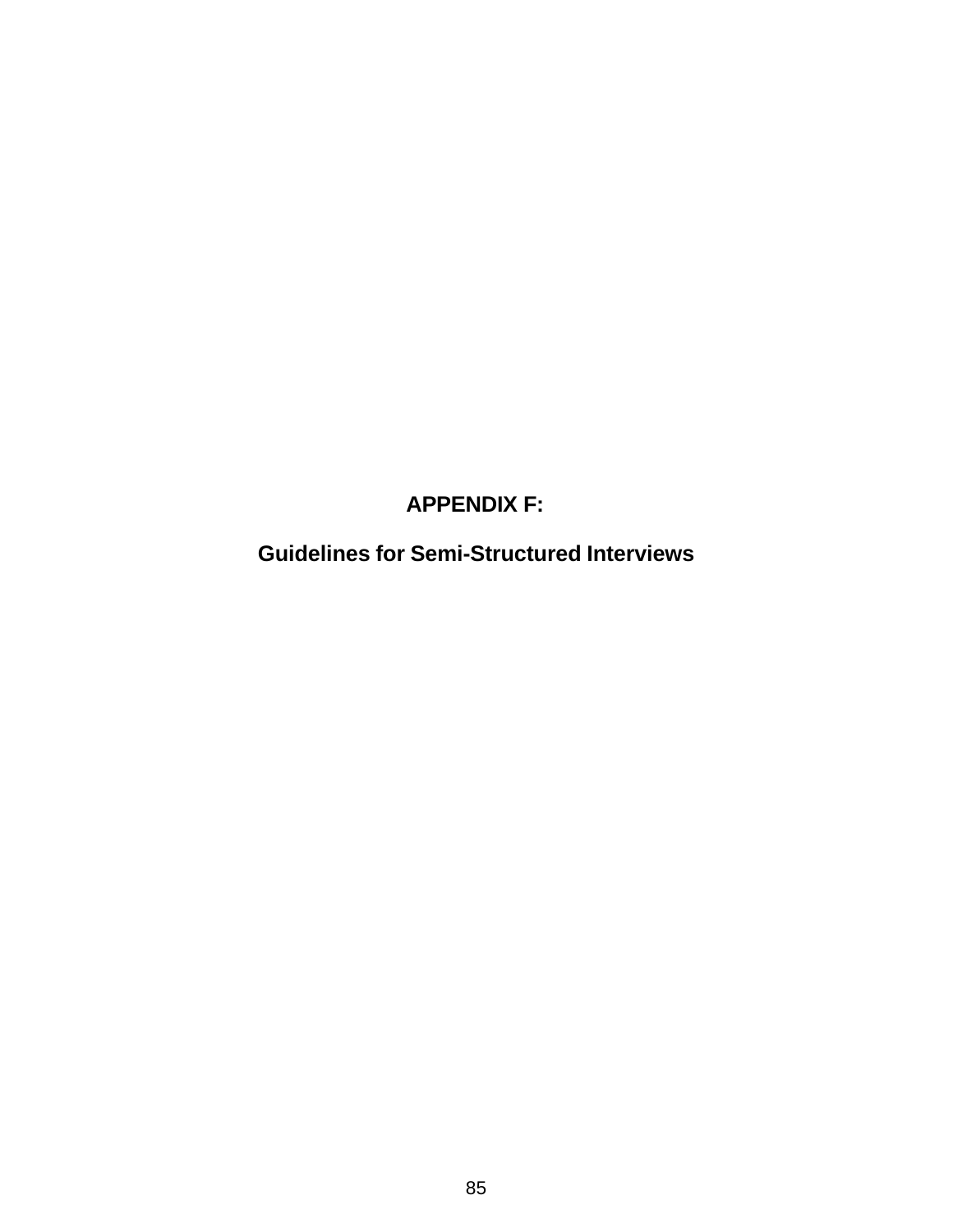## GUIDE FOR INTERVIEW WITH THE PROGRAM COORDINATOR

## *Description of the PST Program modality*

Please describe the Peer Support Team Program and/or related activities at your facility?

*If different from the one described in the Manual for PST Program*:

Please describe the rationale for establishing the program/activities in this particular way?

What are the goals and aims of the peer support notion and related activities at your facility?

#### *Establishing the PST Program*

## **i) Support**

Do you feel that the PST Program is considered important by the following staff at the facility?

Mental health professionals 1......2......3......4......5......6......7......8......9......10 Not important Somewhat Very at all important important

Primary workers 1......2......3......4......5......6......7......8......9......10 Not important Somewhat Very at all important important

Warden 1......2......3......4......5......6......7......8......9......10 Not important Somewhat Very at all important important

Have you noticed any resistance to the PST Program, either by inmates or staff?

Are the amount of time and energy you put into PST Program acknowledged as part of your regular job?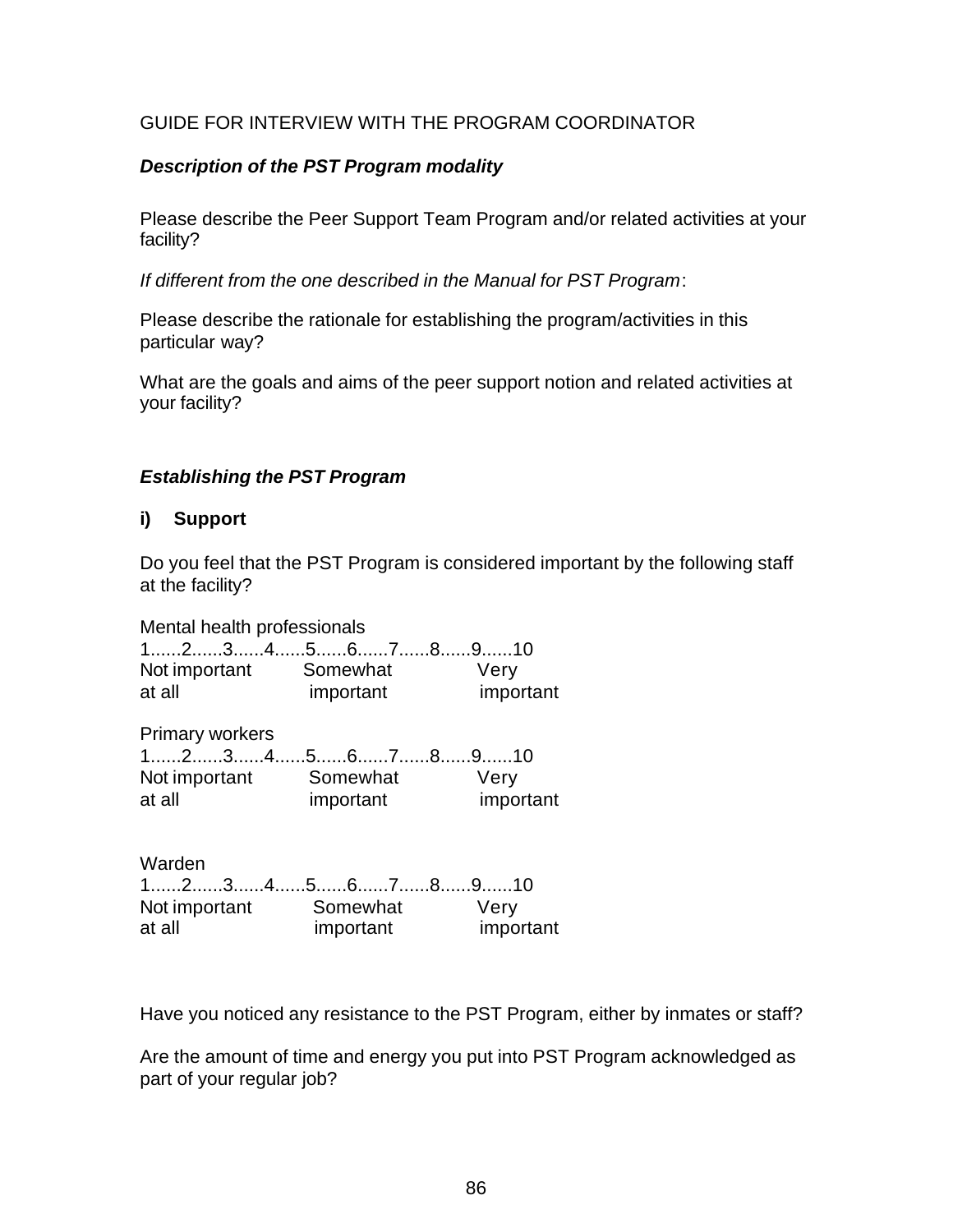How is the funding of the program organized?

What would you find helpful for running the program, is there anything that you would need more of, or less of?

## **ii) Features of the Program**

How long can an individual be a PST member for?

How many PST members are in a course at a time?

Last time?

How many of those graduated?

How is it decided who graduates? (Who decides?)

Is there an initial screening of potential PST members before the interview?

If so, what screening criteria are used?

Who does the screening?

Is there a standing order for the PST?

#### **iii) Training**

How helpful do you find the training?

|             | 12345678910 |         |
|-------------|-------------|---------|
| Not helpful | Somewhat    | Very    |
| at all      | helpful     | helpful |

Do you feel that you covered enough topics during the training?

Was the time devoted to them sufficient?

How useful do you find the Manual for the PST members?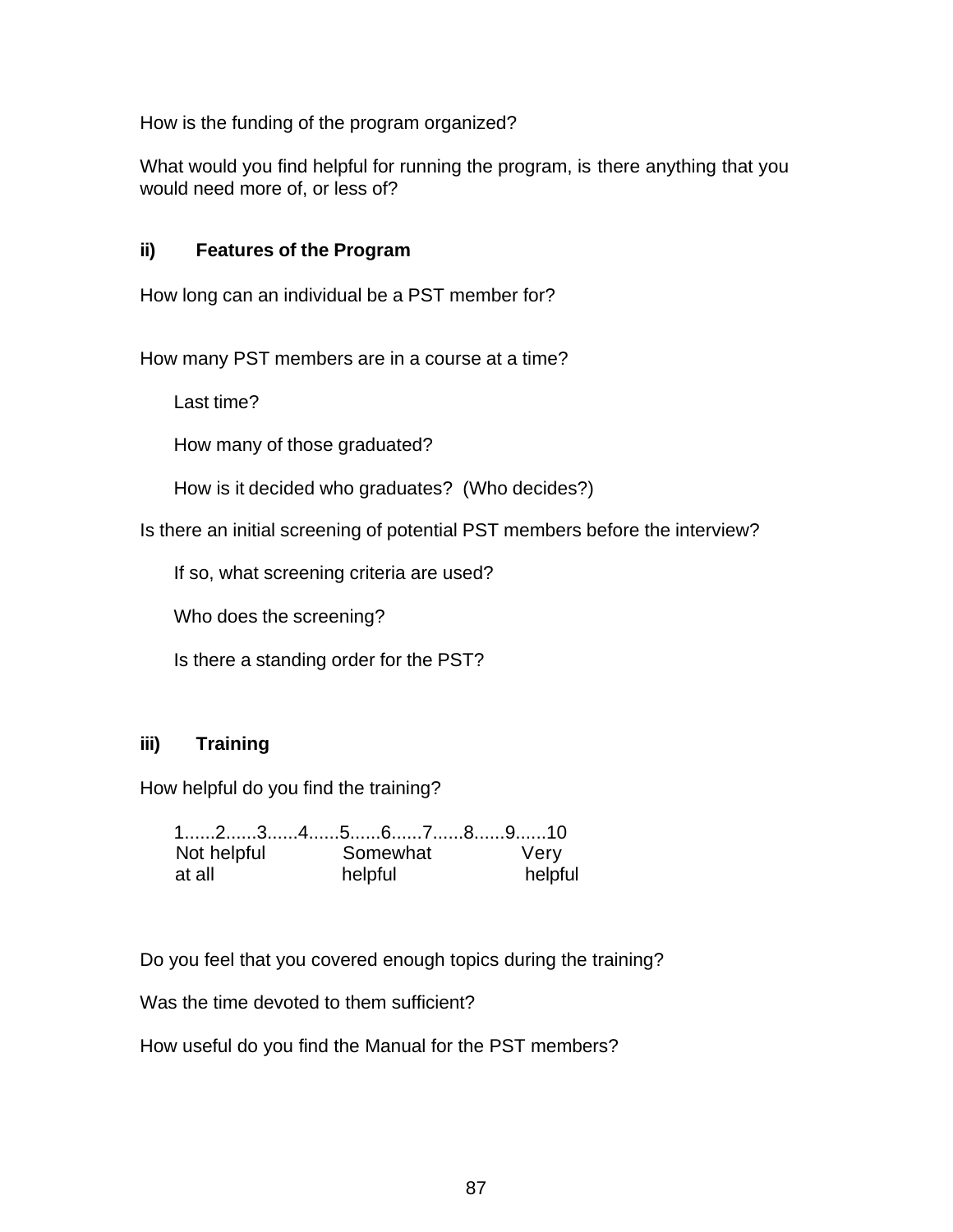#### **iv) Balancing PST activities of Team members with other activities at the facility**

Are members attending the training sessions supported (e.g. is peer support acknowledged as regular work)?

1......2......3......4......5......6......7......8......9......10 Not at all Somewhat **Entirely** 

Were other staff members expecting them to be somewhere else or to be engage in some other activity?

Was there a graduation ceremony?

Who was invited, and how did the Team members feel about it?

To what extent do you feel that the process from inmate's request for counseling to receiving it, is going smoothly?

1......2......3......4......5......6......7......8......9......10 Not at all Somewhat Entirely

How do you perceive Primary Workers' responsiveness to inmate's requests?

How do you perceive PST members' responsiveness/promptness?

#### *Implementation*

#### **i) Relationships**

How do you feel about the idea of peers, (i.e. inmates) helping each other?

How would you assess the quality of relationship and the established trust between you and PST members?

1......2......3......4......5......6......7......8......9......10 poor moderate very good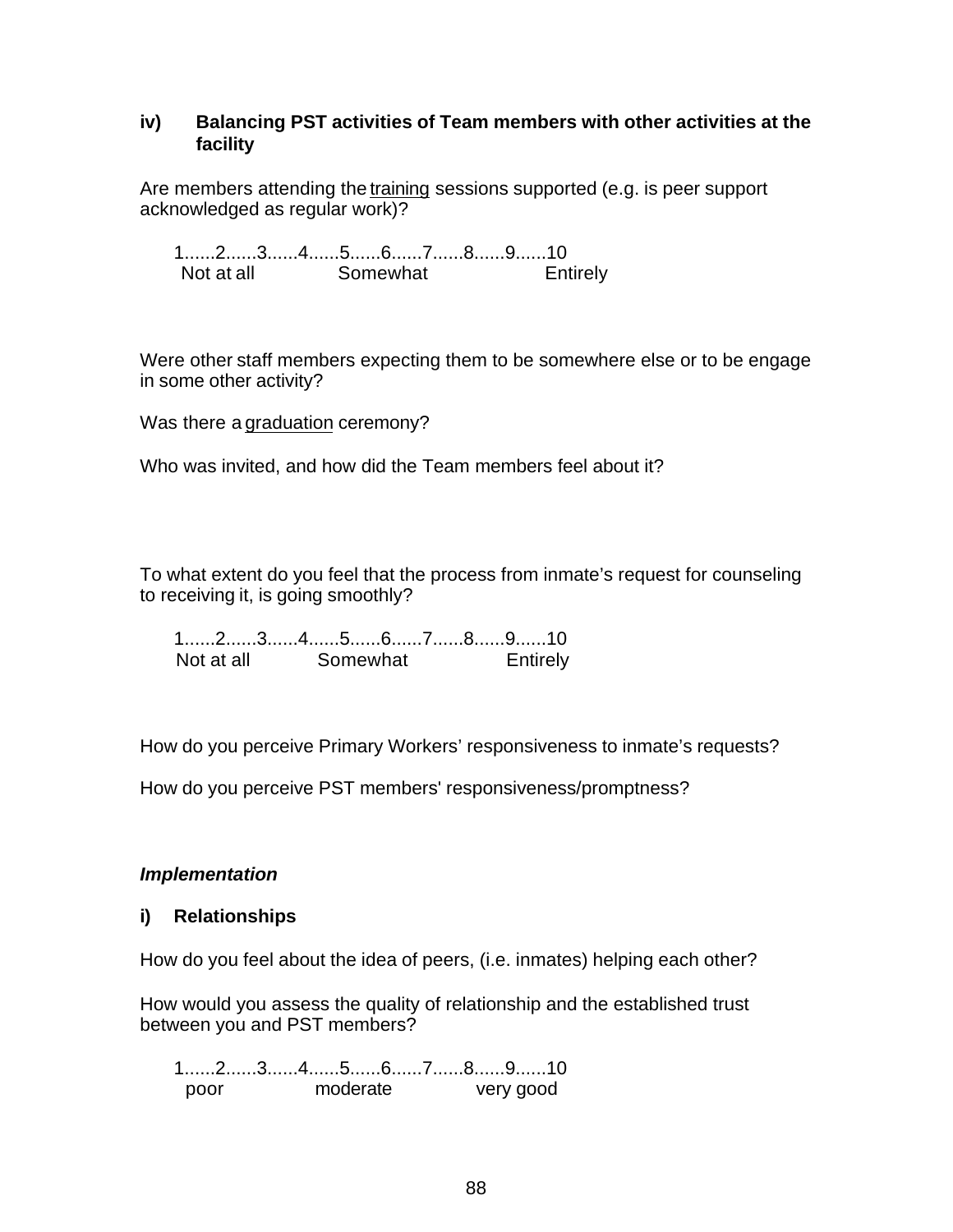How would you assess the quality of relationship and the established trust between PST members and the following staff?

Primary workers 1......2......3......4......5......6......7......8......9......10 poor moderate very good

| Mental health |      | $1$ 2345678910 |          |  |           |  |
|---------------|------|----------------|----------|--|-----------|--|
| professionals | poor |                | moderate |  | very good |  |

How would you assess the quality of relationship and the established trust amongst Team members?

|      |          | 1……2……3……4……5……6……7……8……9……10 |
|------|----------|-------------------------------|
| noor | moderate | very good                     |

How would you assess other meetings and other staff's involvement in the Program?

Have you noticed any changes in the general atmosphere at the facility, relationship between staff and inmates and amongst inmates due to the PST Program?

Have you ever had to deal with policy violations by Team members, complaints by 'recipients' of peer counseling? If so, how did you deal with them?

#### *Effectiveness of the Program*

#### **i) Crisis Intervention**

How effective do you find PST Program to be in crisis intervention?

a) For individual inmates?

|        | $1$ 2345678910 |          |         |  |      |         |
|--------|----------------|----------|---------|--|------|---------|
|        | Not helpful    | Somewhat |         |  | Very |         |
| at all |                |          | helpful |  |      | helpful |

b) In terms of preventing or assisting institutional crises?

|             | $1$ 2345678910 |         |
|-------------|----------------|---------|
| Not helpful | Somewhat       | Very    |
| at all      | helpful        | helpful |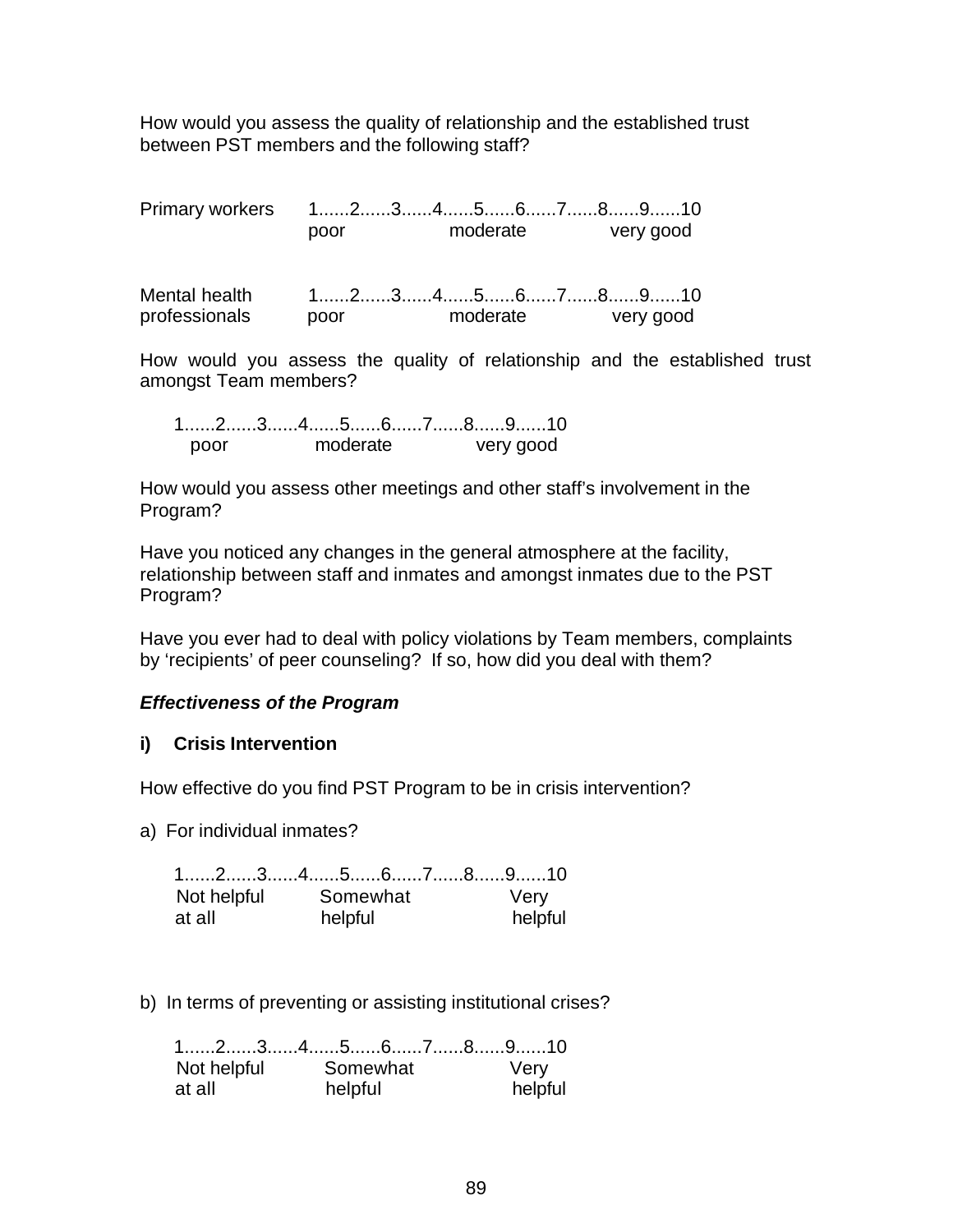# **ii) Changes in Team members**

Have you noticed any changes in PST members since their involvement in the

Program?

How they deal with their personal issues, incarceration, etc.?

What is their role in the inmate group, their relationship and behavior towards the

staff?

# *Unintended effects*

Do you think that PST Program reinforces effects of other programs or has other long term positive effects, in the case of Team members and/or all inmates?

Do Team members have a tendency to counsel too much? Are there any mechanisms in place to safeguard against burn-out? Are there any regulations in case of breach of confidentiality?

Do you see a possibility that peer counseling can create an opposite effect and actually increase the crisis in some situations?

Do Team members tend to develop some form of 'elitism' due to their status in the group?

As a Coordinator did you encounter any challenges in balancing the facilitation of the Program and having to step in and take over the process in some situations?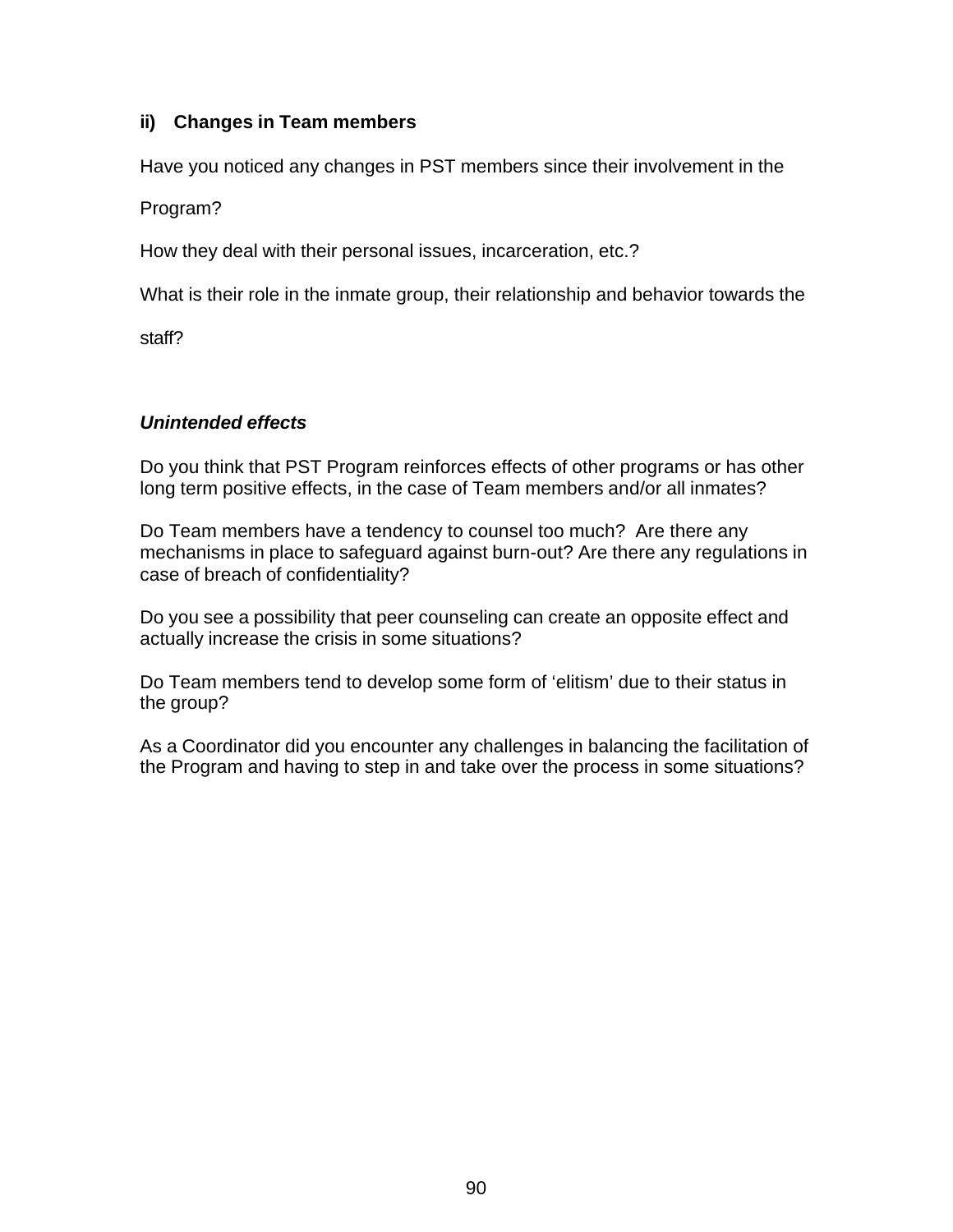## GUIDE FOR THE INTERVIEW WITH PEER SUPPORT TEAM MEMBERS

#### **Establishing the PST Program**

# **i) Training**

How helpful did you find the PST training?

1......2......3......4......5......6......7......8......9......10 Not helpful Somewhat Very at all helpful helpful

Do you feel that you covered enough topics during the training? Was the time devoted to them sufficient?

How useful do you find the Manual for the PST members?

## **ii) Balancing PST duties with other activities at the facility**

Was your attendance of the training sessions supported?

1......2......3......4......5......6......7......8......9......10 not at all somewhat entirely

Were staff members expecting you to be somewhere else or to be engage in some other activity?

Was there a graduation ceremony? Who was invited? How did you feel about it?

How easy do you find it to fit counseling with your other duties and work?

1......2......3......4......5......6......7......8......9......10 very hard very easy

How satisfied are you with assistance you are getting for fitting in your counseling with other duties and work you are expected to perform?

1......2......3......4......5......6......7......8......9......10 not at all very satisfied

If you counseled during the working hours were you paid for that time?

If you counseled during the night, were you able to take equivalent amount of time off work the following day?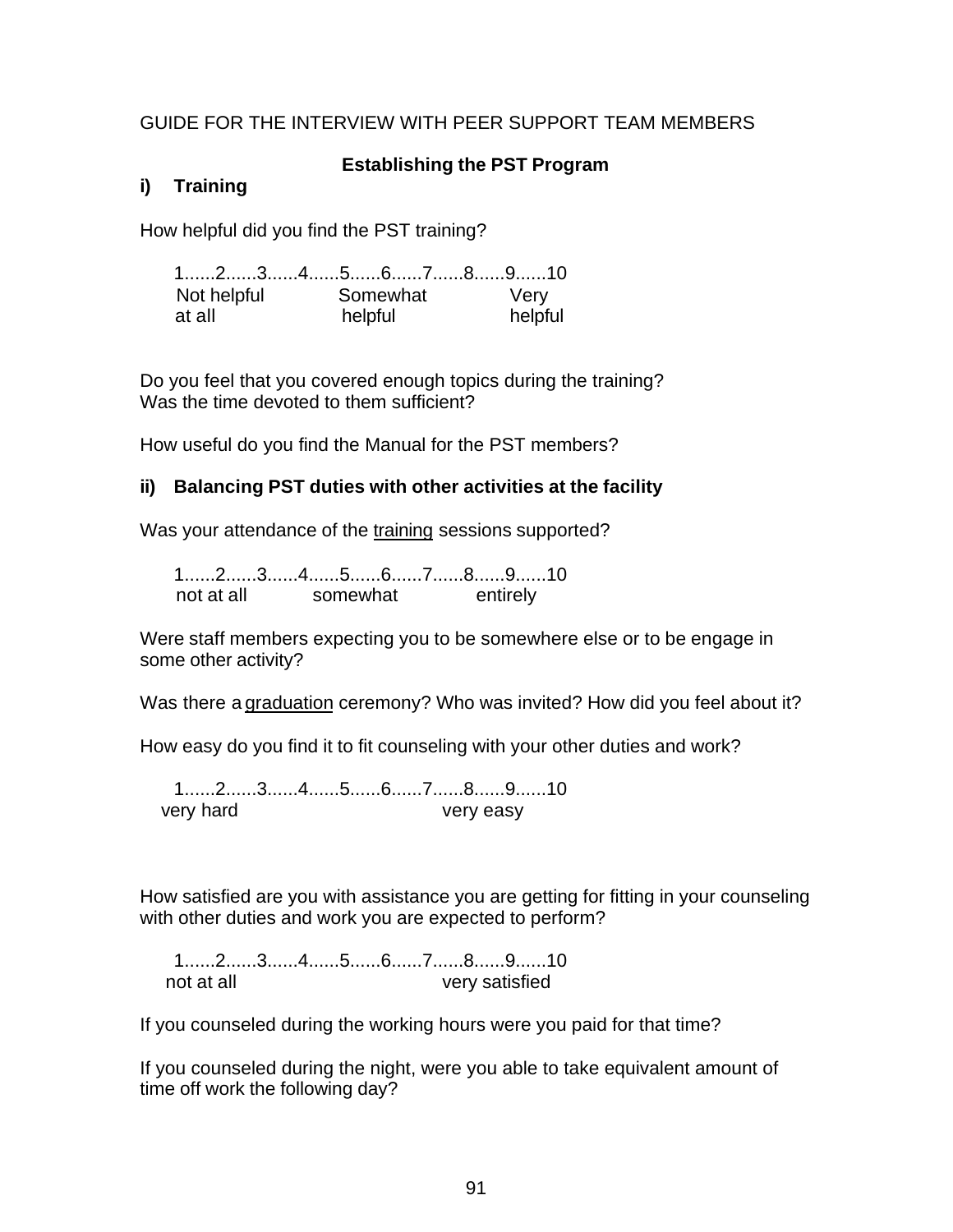Did you receive enough support, help, financial assistance for events that your Team is organizing or planing?

Have you noticed any resistance to the PST Program either by staff or inmates?

## *Implementation*

# **i) Meeting the inmates' needs**

What types of requests for counseling do you receive ( formal, informal, other)?

How often do you find yourself 'informally' counseling another woman (i.e., no 'formal' request for peer support was submitted)?.

Have you ever used the PST?

If not, why not?

If you needed to, would you?

## **ii) Relationships**

How do you feel about the idea of peers, (i.e., inmates) helping each other?

How satisfied are you with the availability of the Coordinator to have consultations with you when you need them?

1......2......3......4......5......6......7......8......9......10 not at all very satisfied

How would you describe Coordinator's relationship with you?

How satisfied are you with support and relationships with other Team members and what you are getting from the Team meetings?

1......2......3......4......5......6......7......8......9......10 not at all very satisfied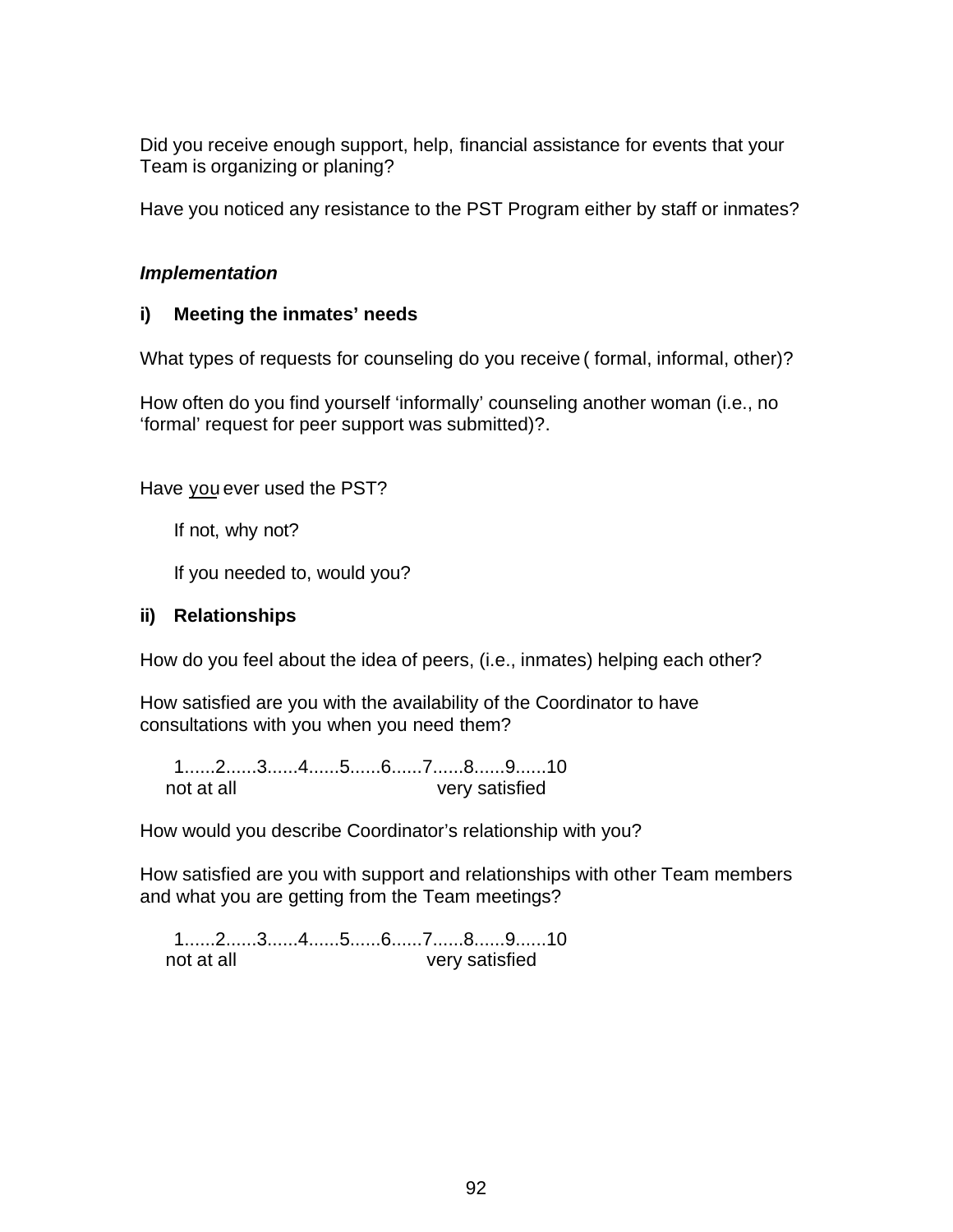How would you assess the quality of relationship and the established trust between you and other PST members?

|      |          | 12345678910 |
|------|----------|-------------|
| nnor | moderate | very good   |

How would you assess the quality of relationship and the established trust between PST members and the following staff?

| <b>Primary workers</b>         | 1……2……3……4……5……6……7……8……9……10                                                                                   |          |  |           |  |
|--------------------------------|-----------------------------------------------------------------------------------------------------------------|----------|--|-----------|--|
|                                | poor                                                                                                            | moderate |  | very good |  |
| Mental health<br>professionals | $1, \ldots, 2, \ldots, 3, \ldots, 4, \ldots, 5, \ldots, 6, \ldots, 7, \ldots, 8, \ldots, 9, \ldots, 10$<br>poor | moderate |  | very good |  |

How do you feel about other meetings regarding the PST Program (e.g., Steering Committee)?

#### *Effectiveness of the Program and Unintended effects*

Did you change in any way as a result of being a PST member (for example, how you deal with your personal issues, incarceration)?

Did your role in the inmate group change?

Did your relationship and behavior towards institutional staff change?

Do you feel that you are in charge of the Program, or rather, that you are being directed to a great extent by the Coordinator and/or other staff?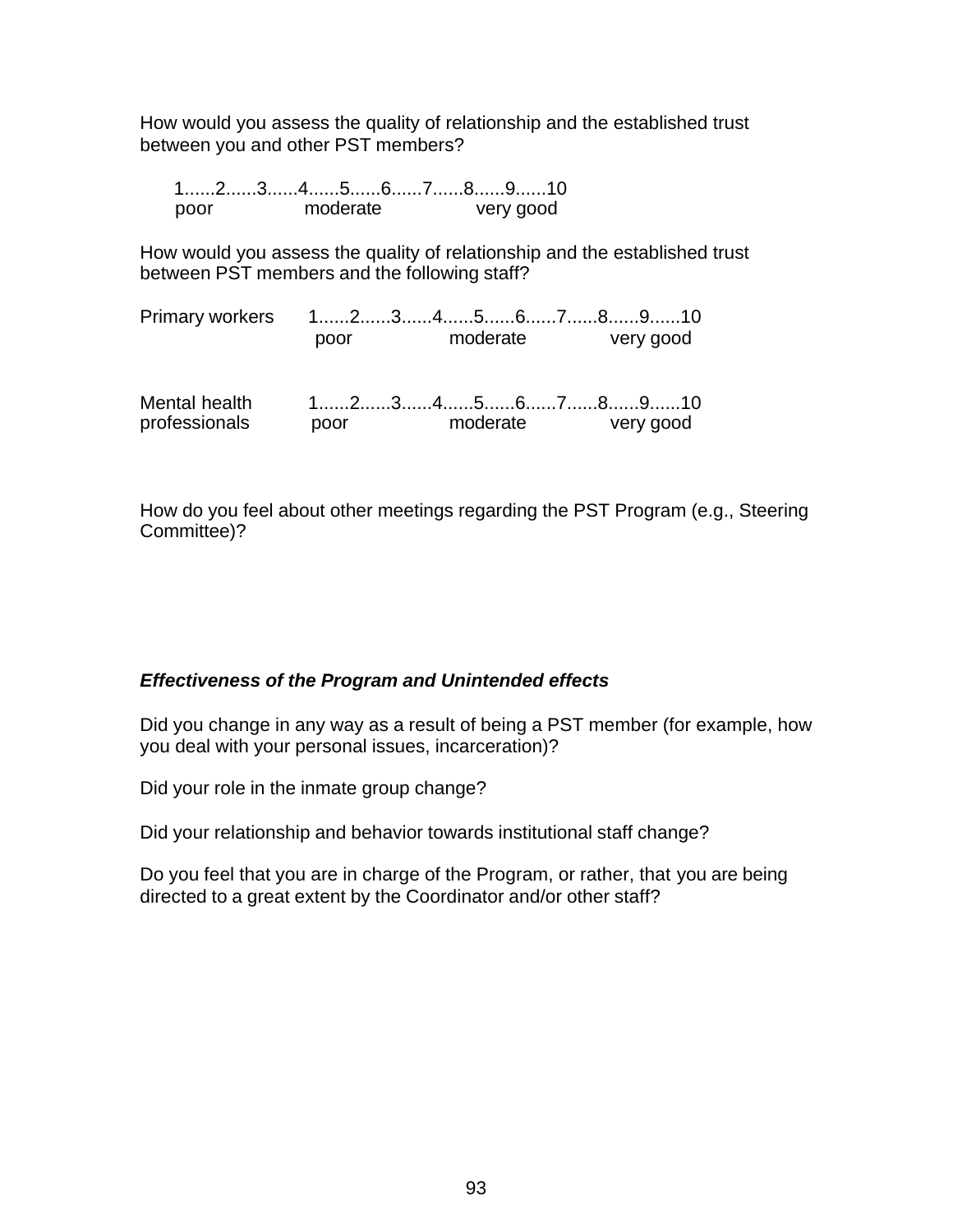#### GUIDE FOR INTERVIEWS WITH STAFF

- 1) Please tell us what is your perception of the Peer Support Team program?
- 2) How do you feel about peers (i.e., inmates) supporting each other?
- 2) Do you see any benefits or hindrances of having this program at your facility for Team members, recipients and staff?
- 4) How do you perceive its effect on the relationship among inmates; inmates and staff?
- 5) Does it affect the atmosphere at the facility in any way?
- 6) Do you believe that the Peer Support program is ever used inappropriately (i.e., for alternate purposes, such as socializing, to evade work or other programs, etc.)?
- 7) Can you suggest any improvements to the PST program?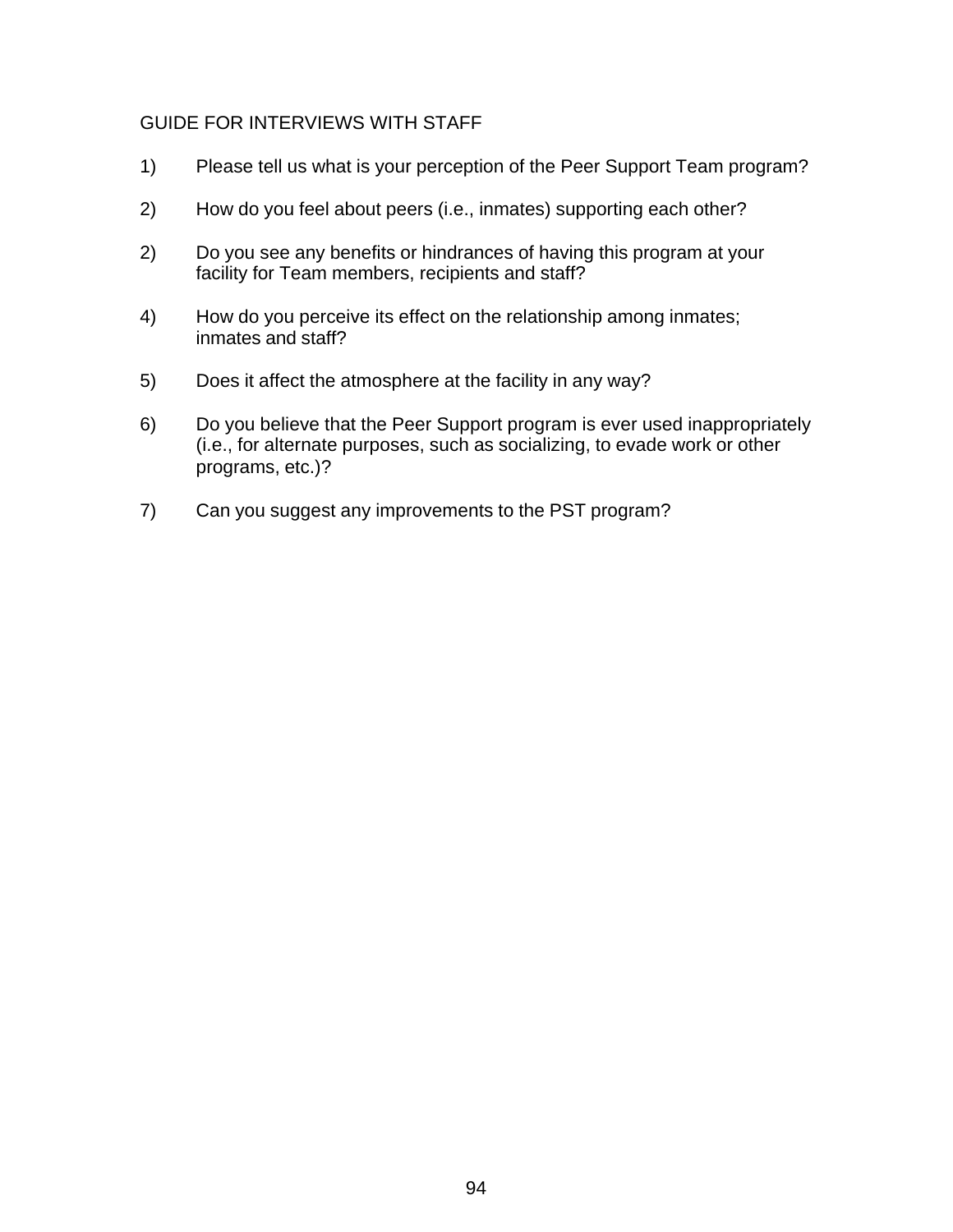#### GUIDE FOR INTERVIEWS WITH RECIPIENTS

- 1) Would you please tell me about your experience with Peer counseling was like?
- 2) If you feel comfortable doing so, can you explain why you requested peer support? What did the PST member suggest?
- 3) Did you find it helpful and if yes, why and in what way?
- 4) Is there anything you particularly liked or disliked about counseling?
- 5) Are there any changes in this process that you would recommend?
- 6) How do you feel about the very notion of peers, (i.e., inmates) supporting each other?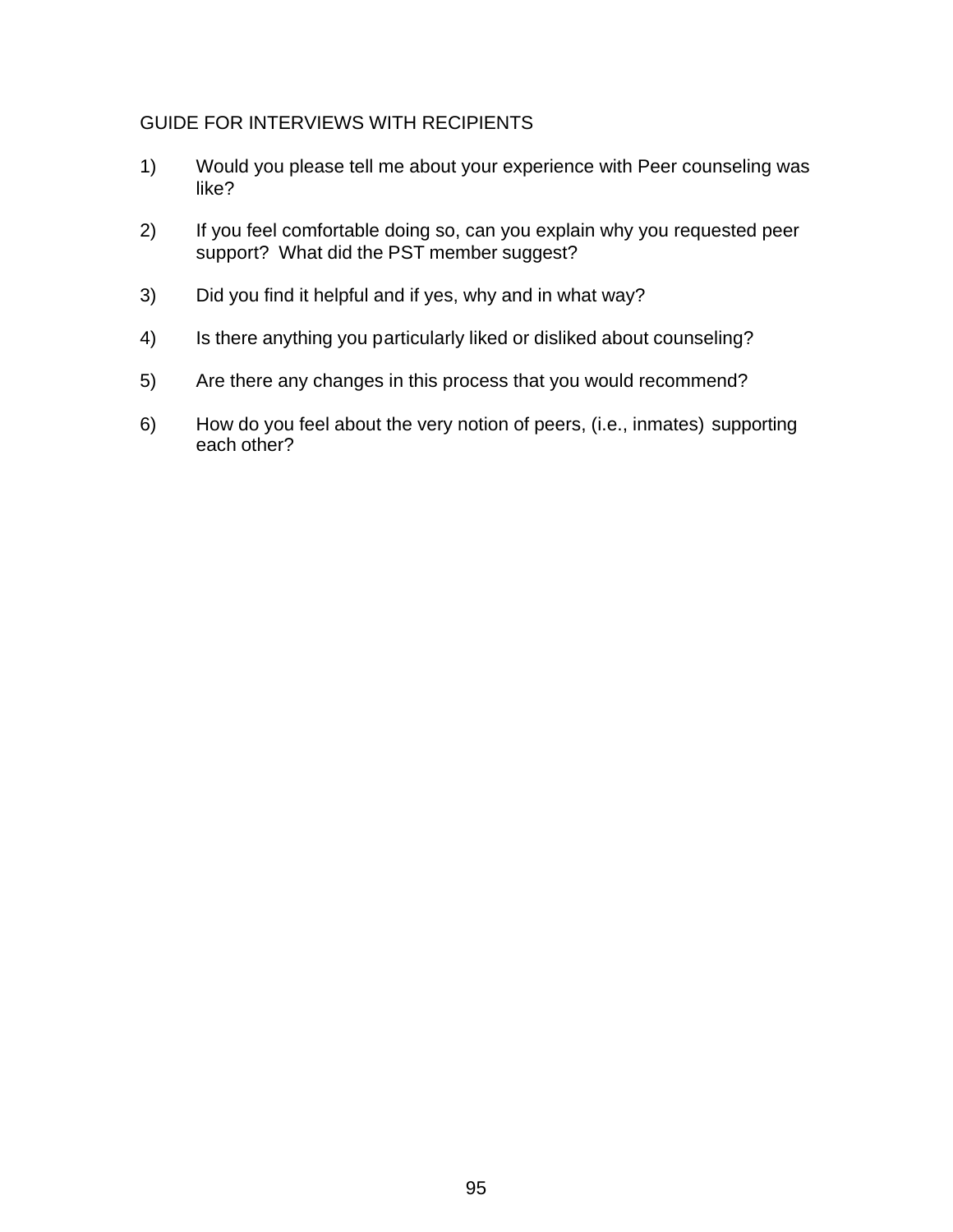#### GUIDE FOR INTERVIEW WITH THOSE WHO DO NOT KNOW ABOUT PEER SUPPORT

#### **If interviewee DOESN'T know about PST:**

The Peer Support Team (PST) is a peer counseling service for all women in this facility. PST volunteers are trained in peer counseling and crisis intervention counseling. If you are feeling depressed, angry, lonely, or upset the PST may be able to help. The counseling is entirely confidential.

- 1) Do you think this program is a good idea? Why or why not?
- 2) Would you like to be a member? Why or why not?
- 3) Do you think you would ever use peer support? Why or why not?
- 4) What do you think would be a good way to inform everyone about peer support?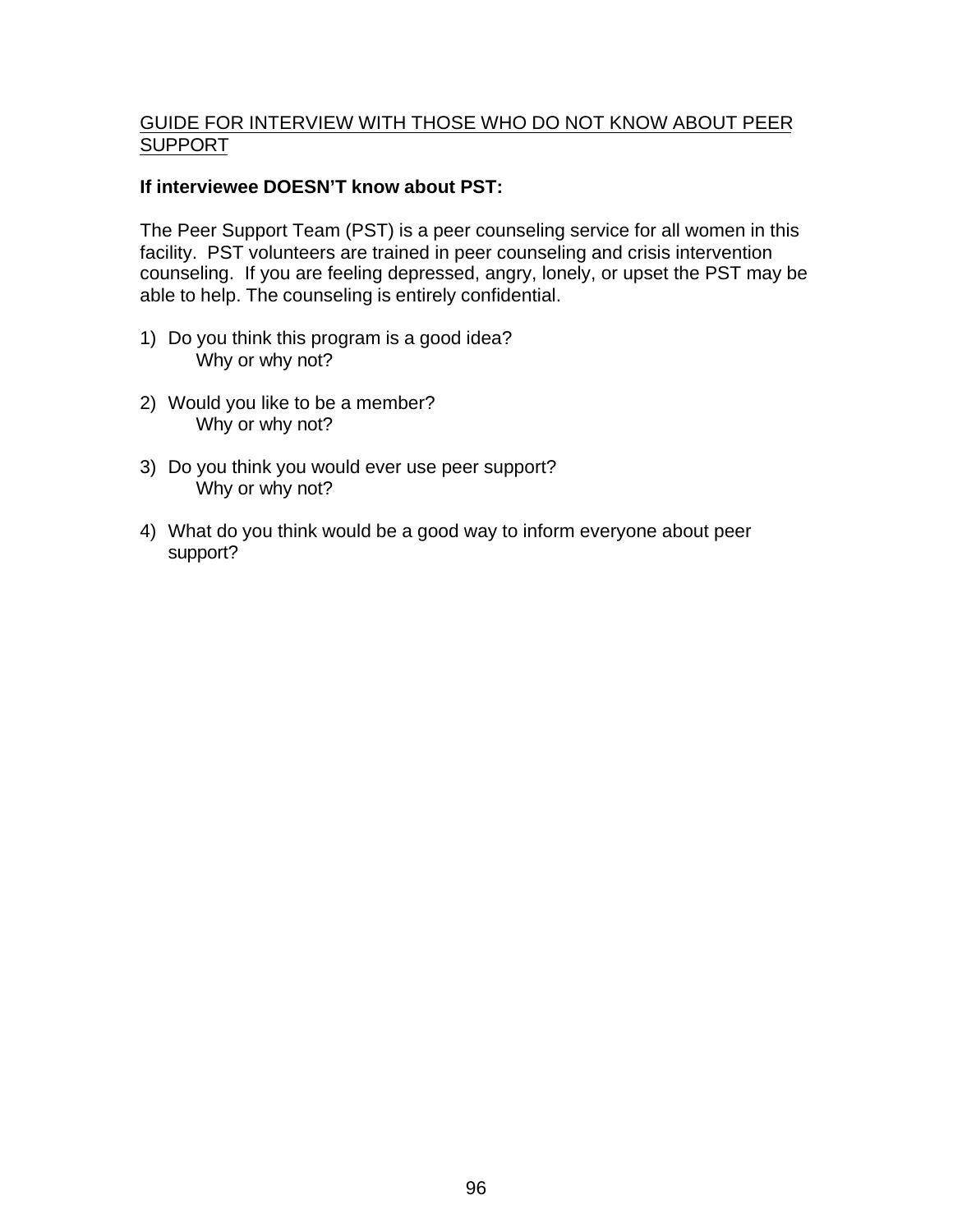GUIDE FOR INTERVIEW WITH THOSE WHO HAVE NEVER RECEIVED PEER **COUNSELLING** 

- 1) Why have you never used peer counseling?
- 2) Would you ever use peer counseling in the future? Why or why not?
- 3) What are some benefits of peer counseling?
- 4) What are some disadvantages of peer counseling?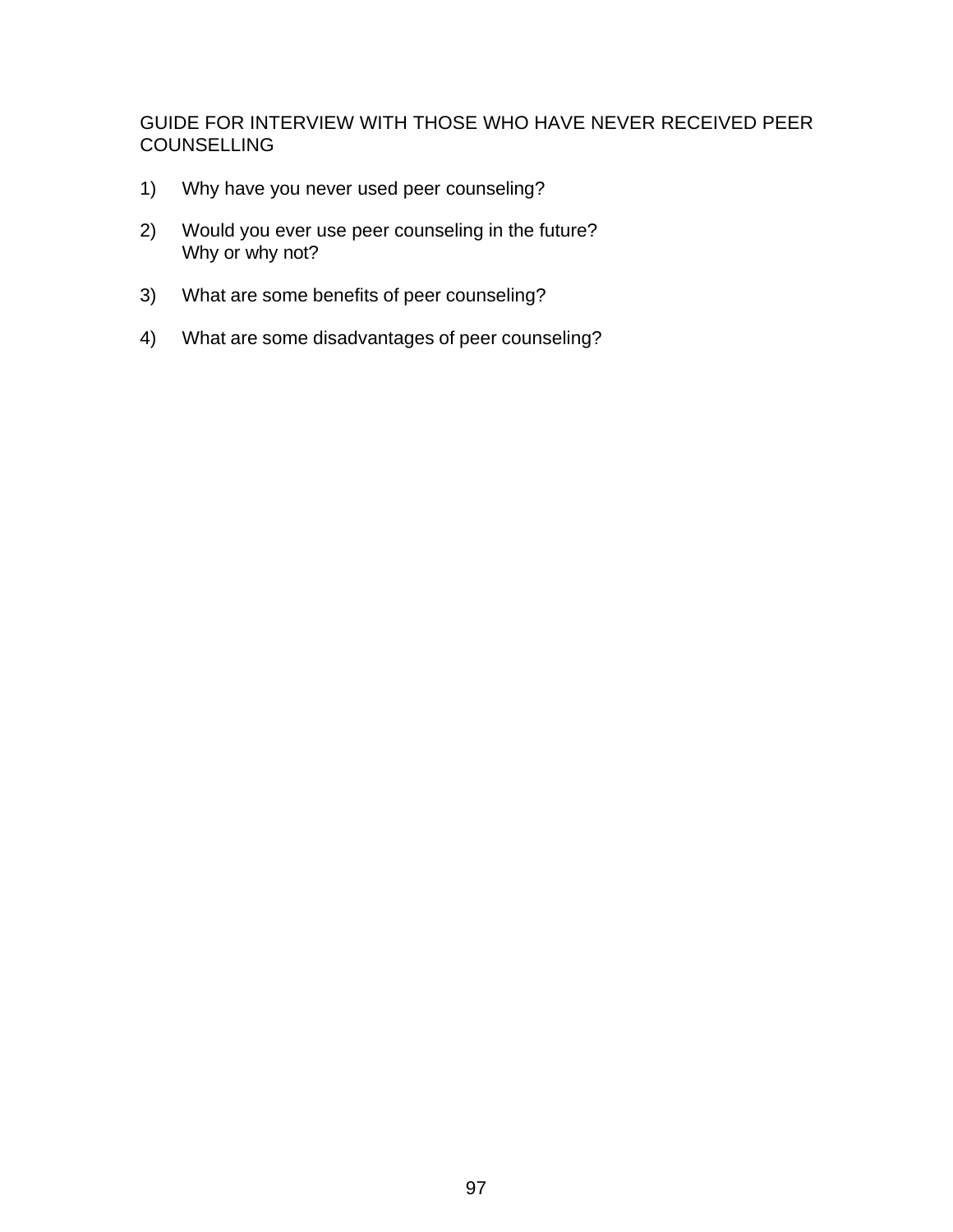#### GUIDE FOR INTERVIEW WITH THOSE WHO WANTED TO BE PST MEMBERS BUT WERE **NOT ACCEPTED** FOR PST TRAINING & THOSE WHO **DID NOT GRADUATE** FROM PST TRAINING

- 1) Why did you want to be a PST member?
- 2) How did you feel about not getting accepted as a PST member (or not graduating from PST training)? OR Why do you think you were not accepted to be a PST member? OR What were you told was the reason you were not accepted as a PST member?
- 3) How do you feel about others who are or are becoming PST members?
- 4) Have you used PST in the past?

Why or why not?

5) Would you use PST in the future?

Why or why not?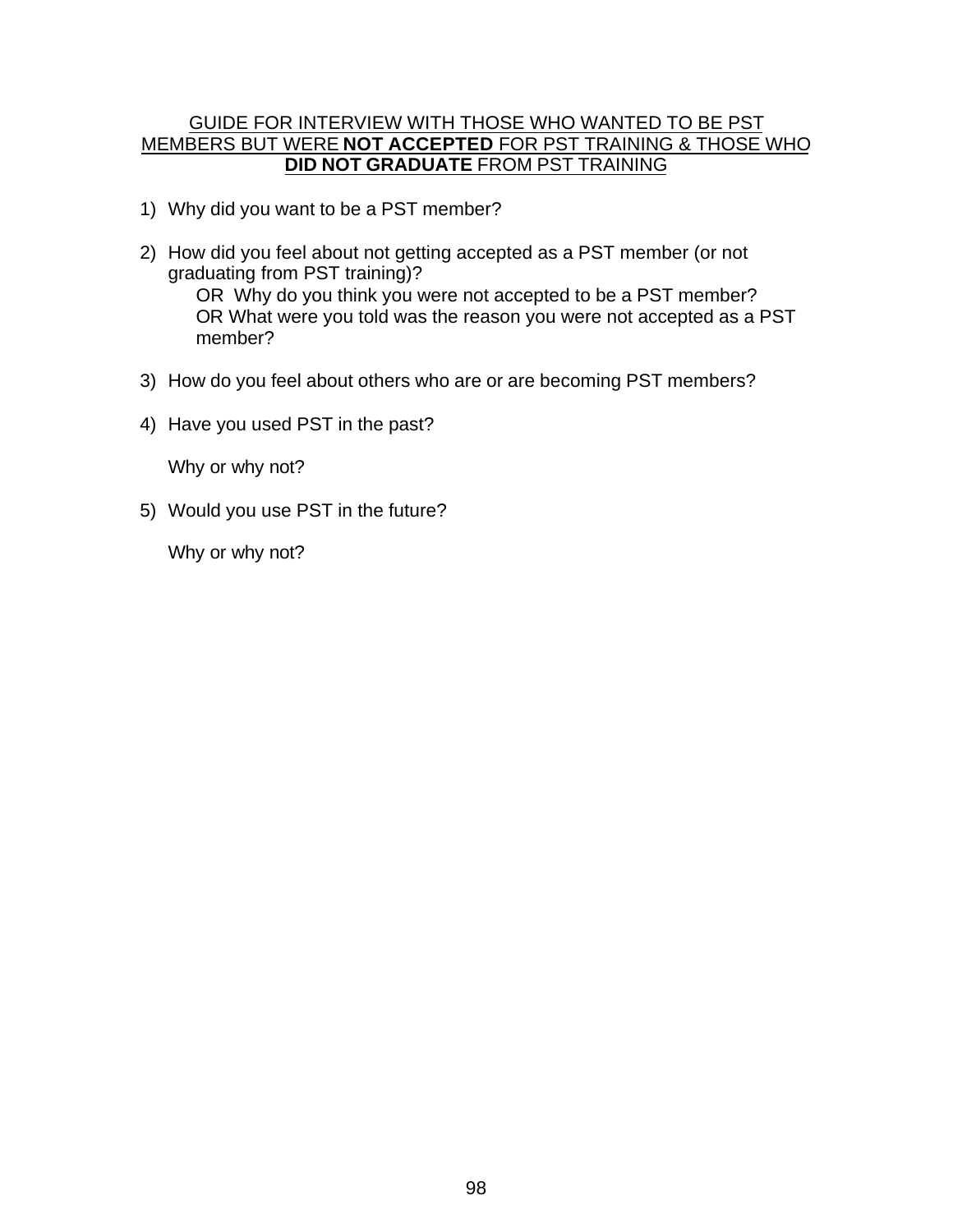## INTERVIEW WITH THOSE IN PST TRAINING

- 1) How did you find out about becoming a PST member?
- 2) What made you interested in becoming a PST member?
- 3) Did you ever receive PST counseling?
- 4) What made you feel volunteering for PST was right for you? Or /And – What made feel you were right for volunteering for PST?
- 5) What do you think your role as a PST member will be?
- 6) What do you predict are/will be some of the *benefits* associated with your involvement in PST?
- 7) What do you predict are/will be some of the *problems* associated with your involvement in PST?
- 8) How far are you in your training?

Lesson #

- 9) What do you hope to accomplish/learn from training?
- 10) How would you rate the training up until now?

Poor 1 2 3 4 5 6 7 8 9 10 Exceptional

Comments: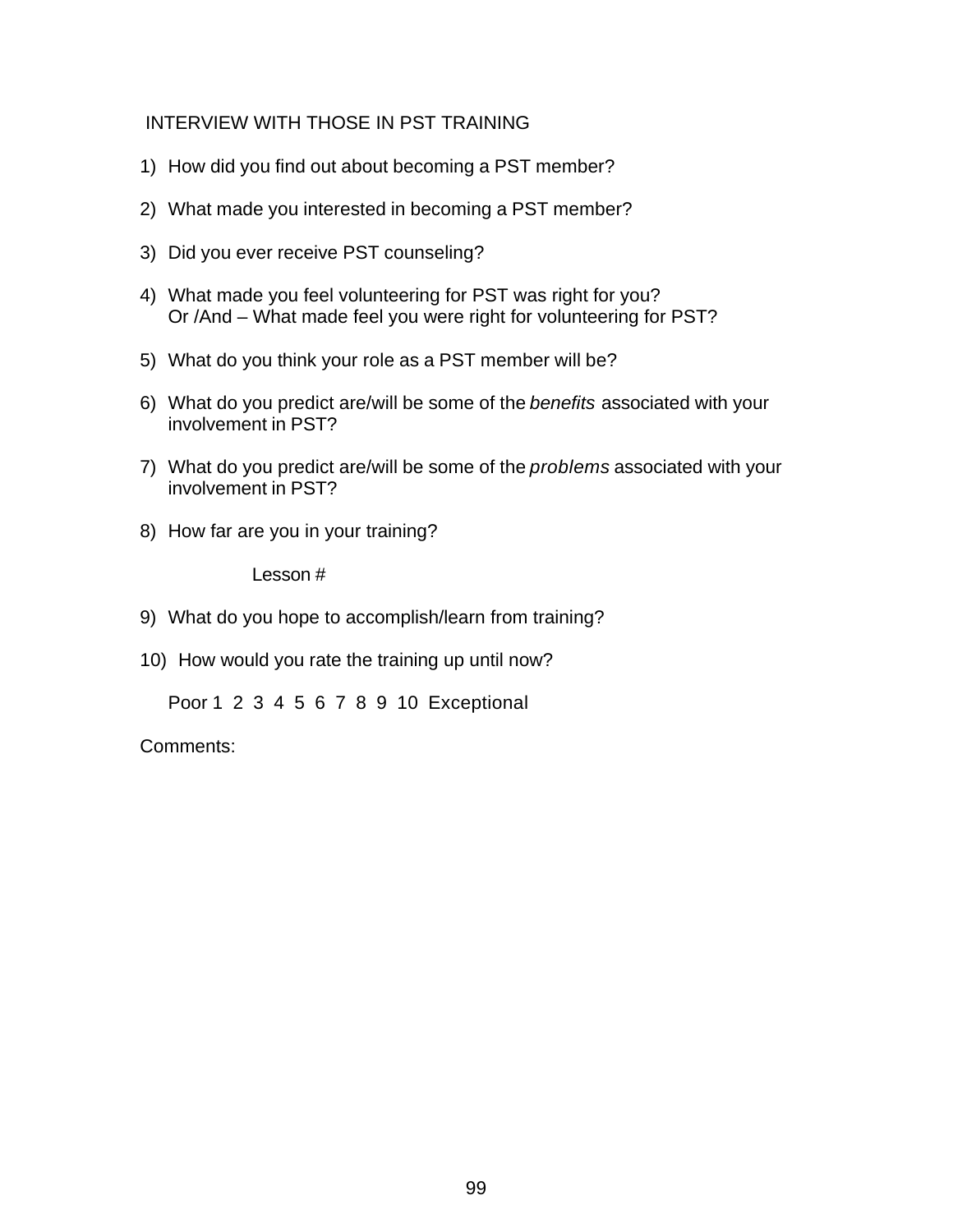## **APPENDIX G:**

#### **Peer Support Program Evaluation Form**

#### Name: Date:

This evaluation is divided into 3 parts. Part I asks you to evaluate this group of Peer Support Trainees including yourself. Part II asks you to evaluate how the Peer Support Program has helped you address your criminogenic factors. Part III asks you to evaluate the Peer Support Program in general.

# **PART I**<sup>16</sup>

Please consider the person who is named at the top of each set of questions and circle your rating of this person's performance in the following areas:

Name:

1) Participation in group discussion and exercises:

| poor | limited | good | very good | excellent |
|------|---------|------|-----------|-----------|

2) Familiarity with the material (i.e., comes prepared to group meetings, has read or thought about the material, etc.):

| poor | limited | good | very good | excellent |
|------|---------|------|-----------|-----------|

3) Attendance:

| poor | limited | good | very good | excellent |
|------|---------|------|-----------|-----------|

4) Understanding of the concepts presented in the program:

| poor | limited | good | very good | excellent |
|------|---------|------|-----------|-----------|

<sup>16</sup> For Part I of the evaluation offenders were asked to rate the performance of each of the peer support trainees, including themselves. In addition, program coordinators also rated trainees' performance in these areas. At the end of the training PST trainees were presented with a summary of their accomplishments based on an averaged score of all the ratings (selfratings, ratings of other trainees, and coordinator's ratings).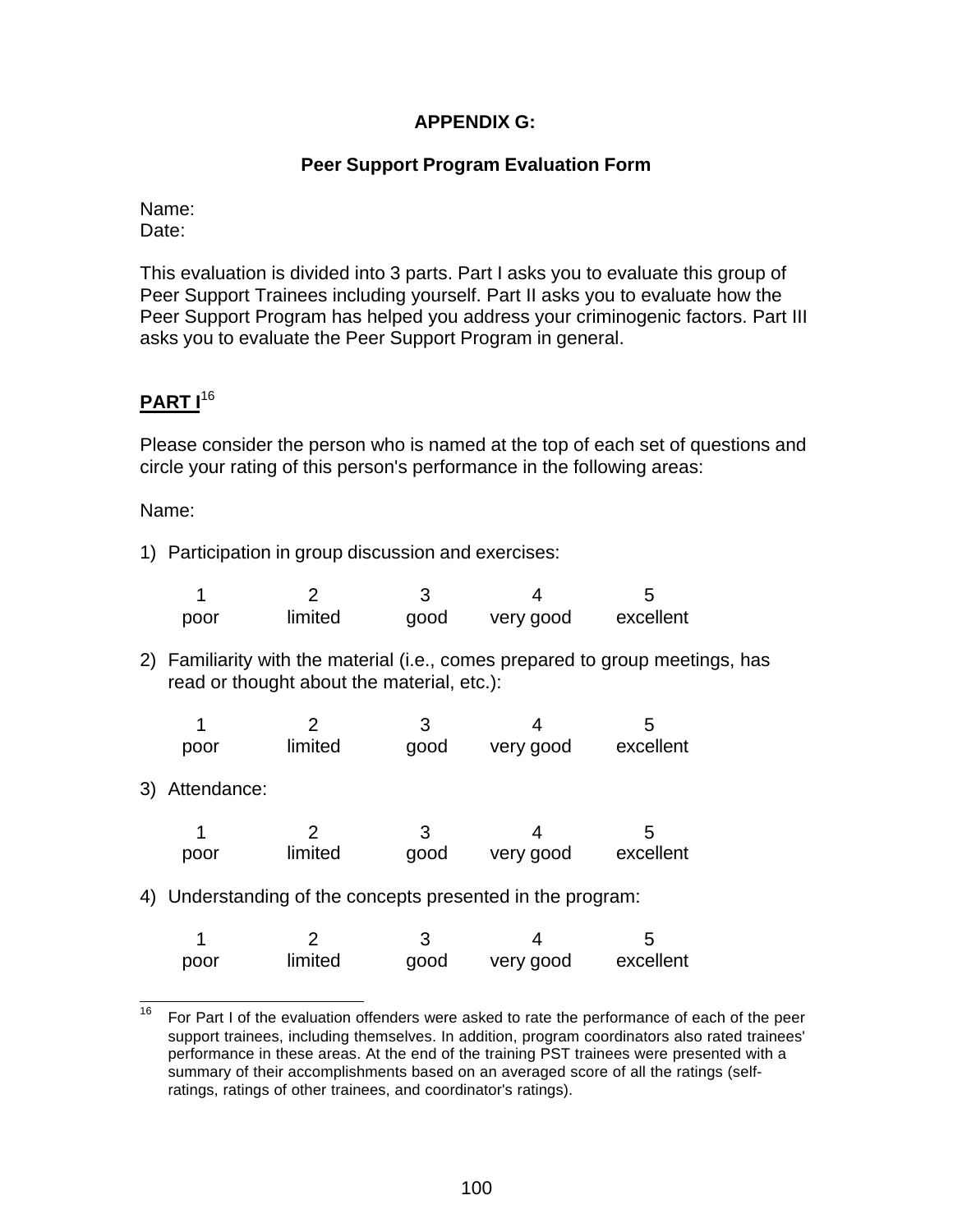- 5) How likely would it be that you would request to see this woman if you needed support (do not rate yourself)?
	- 1 not at all
	- 2 only if no one else was available
	- 3 maybe
	- 4 likely
	- 5 very likely
- 6) Please list this person's relative strengths:
- 7) Please list this person's relative weaknesses:

# **PART II**

Your name:

Please answer this question as it pertains to **YOU** only:

How has this program helped you address the following criminogenic needs:

#### **a) Attitude:**

|                                    | 2                          | 3<br>not at all a little a fair amount much very much |                | 5              | N/A |
|------------------------------------|----------------------------|-------------------------------------------------------|----------------|----------------|-----|
| b) Personal/emotional orientation: |                            |                                                       |                |                |     |
|                                    | $\overline{\phantom{a}}^2$ | 3<br>not at all a little a fair amount much very much |                | 5              | N/A |
| c) Community functioning:          |                            |                                                       |                |                |     |
|                                    | $\overline{2}$             | 3<br>not at all a little a fair amount much very much | $\overline{4}$ | 5              | N/A |
| d) Substance Abuse:                |                            |                                                       |                |                |     |
|                                    | $\overline{\mathbf{2}}$    | 3<br>not at all a little a fair amount                | much           | 5<br>very much | N/A |